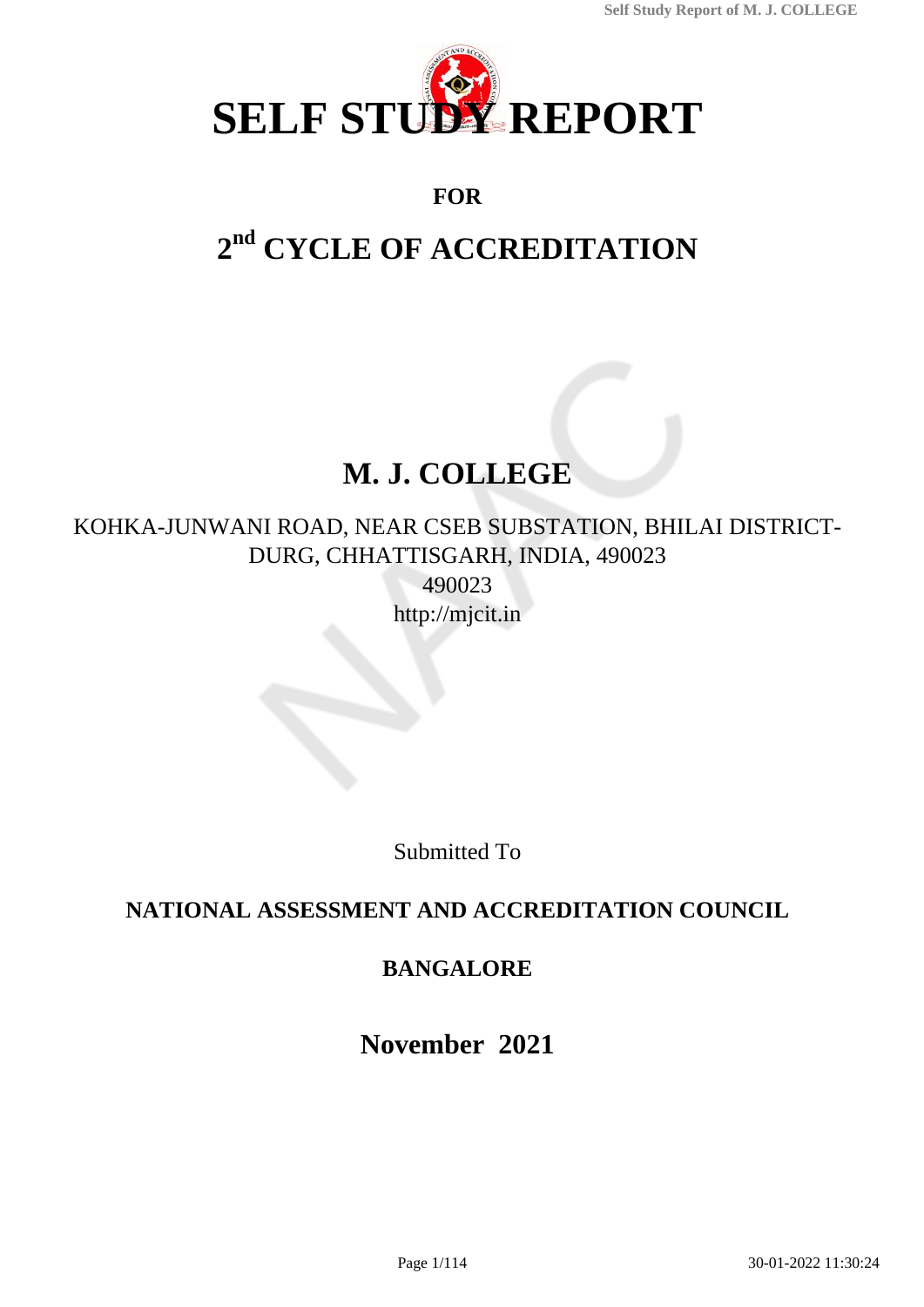# **1. EXECUTIVE SUMMARY**

# **1.1 INTRODUCTION**

M J College was established in the year 2001 and it is affiliated to Hemchand Yadav Vishwavidyalaya, Durg (C.G.). It is a NAAC accredited reputed institution dedicated for the promotion of education, culture, and human values, in fact, all round human development.Our mission is to provide a unique learning experience which will enable the students to realize their innate potential and mould their overall personality. The basic motive is to empower the students to face the challenges of life and profession with courage and commitment. Our purpose is also to impart quality and value-based education irrespective of creeds and caste. The college strives to develop student's intellectual powers, cultivate their interests and talents to make them useful and responsible to society.

### **Vision**

To provide quality education with good moral values to the students of this region, developing the skills that would allow them to make significant contribution to the society.

### **Mission**

### DYNAMIC DEVELOPMENT OF PERSONALITY

- Develop student's ability to identify their strengths.
- Equipping students with the knowledge so that they can apply their learning to real-world problems.
- Maintaining an atmosphere of intellectual freedom to enable students and staff to carry their tasks without any discrimination based on caste, creed and color.
- Inculcating a sense of duty and responsibility towards self and society.
- Assist students in the personality development.

## **1.2 Strength, Weakness, Opportunity and Challenges(SWOC)**

### **Institutional Strength**

- Started in 2001, M J College is one of the oldest institutions in the central part of the state and the **goodwill** acquired by the college over the years is a permanent strength.
- Efficient and devoted Management with various skills, i.e- Planning skills, organizing skill, motivating skill, directing skill, controlling skill and Co-coordinating skill.
- Harmonious relationship among all the stakeholders.
- Forward planning and realistic target fixing by the leadership.
- Decentralized institutional administration.
- Democratic organization.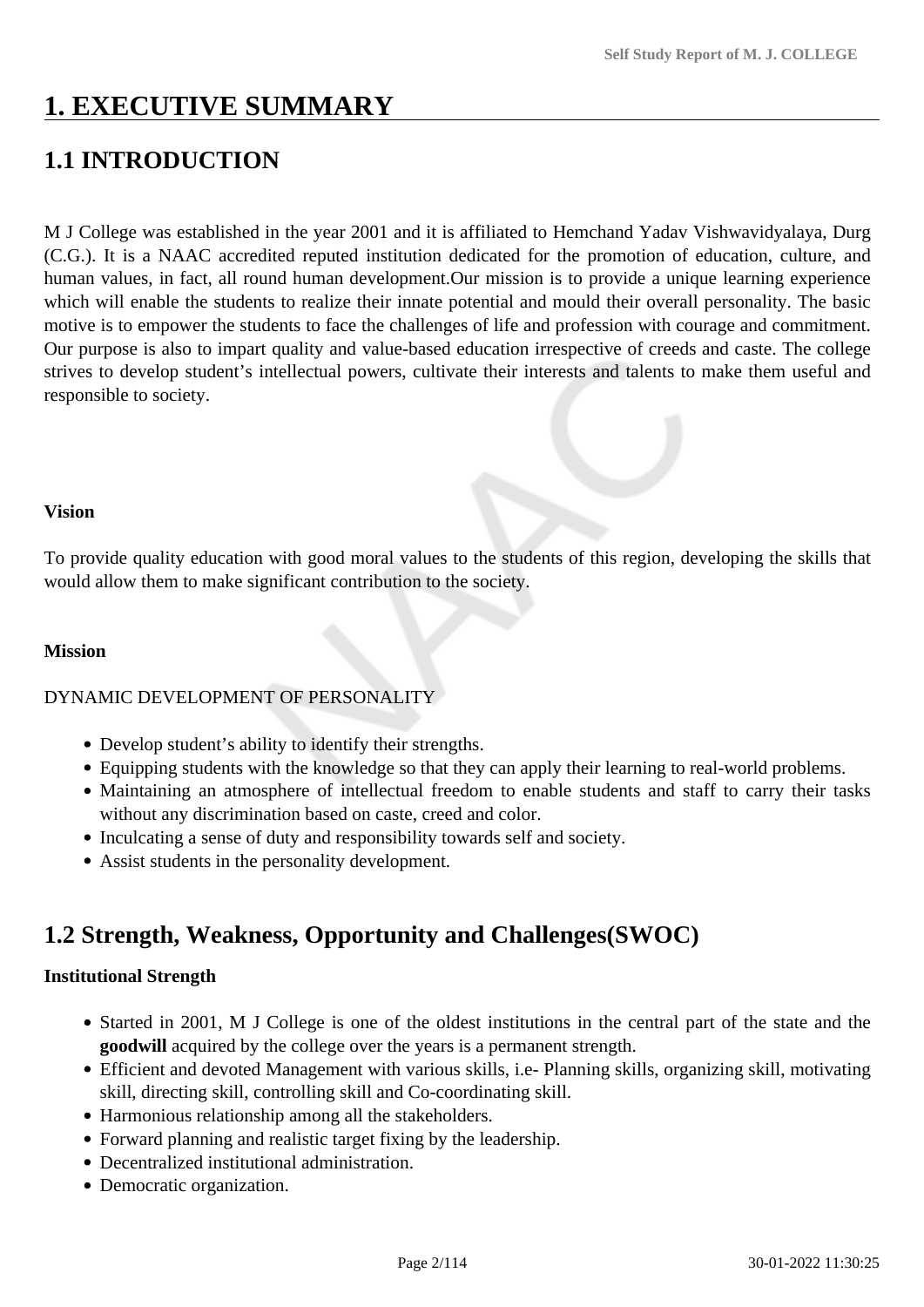- Mentor-Mentee system.
- The college offers career and job oriented **new-generation courses like D.El. Ed., B.Ed., M.Ed., BCA, PGDCA, DCA.**
- The institution has a very vibrant and **academically oriented faculty and quality students**.
- Adequate infrastructure with WiFi facility.
- Support programmes and services for deserving students.
- The college supports **machine and software-based learning (ICT)**.
- The college has a full automated management information system called **"Total Campus Solutions".**
- The students extensively make use of the services offered by the **M J e-learning Centre.**
- The college has an android app '**MJGE-A LEARNING APP**' to disseminate online classes and elearning.
- Job oriented add-on courses and value-based certificate courses are also offered.
- Various types of co-curricular activities are integral part of teaching-learning process.
- The college has been bagging **University Ranks**.
- **The college has language lab, digital theatre, 4 computer labs and video conferencing facility.**
- The college has provided digital infrastructure for **differently-abled** students.
- The **alumni** of the college serve in various capacities as academics, journalists, writers, activists, political leaders and social workers.
- The college also takes part in **Unnat Bharath Abhiyan programme of MHRD.**
- The college constantly engages in community linkage programmes.

### **Institutional Weakness**

- The college often loses working days due to natural calamities. Such losses are compensated by taking extra classes on holidays.
- Since the college is an affiliated college, it lacks freedom in the design of the curriculum.
- The faculty are yet to provide consultancy services and earn consultancy income.
- The college faces difficulty in getting new programmes in the aided stream due to government policies.
- The ICT capabilities of non-teaching staff are not the best.
- The college is in process to have a Multi-purpose Indoor Sports Complex.
- The socio-economic backwardness of the students affects their learning.
- We are not having UGC 12(B) affiliation as our University itself is not 12(B) affiliated.

### **Institutional Opportunity**

- More equipped Electronic Media Production Centre (EMPC) can be created to expand the functions of elearning centre.
- Entrepreneurial activities can be fostered through collaborations.
- The college expects higher enrolment in the coming years.
- Certificate courses shall be upgraded.
- The research output shall be enhanced.
- The college shall initiate foreign collaborations through international student & faculty exchange programmes.
- Potential to use more e-learning and e-governance facilities.
- Creating environmental consciousness among students and community members through extension work.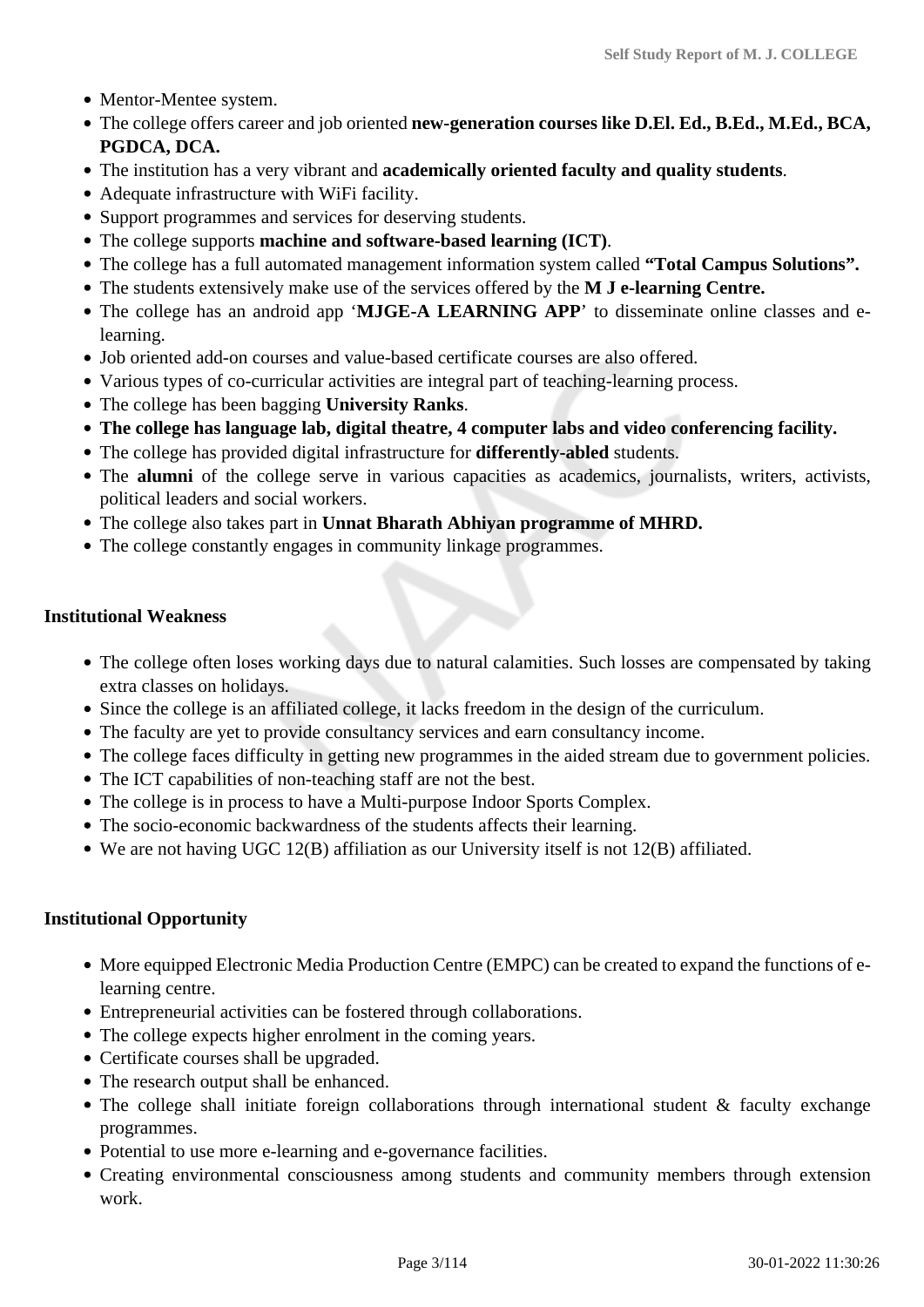The college plans to diversify in the field of employment oriented course. The country's economy is going to take huge leap in the coming years, this would lead to shortages of skilled artisans almost in every field. The institutions plan to start diploma courses in some of the chosen fields like electic,electronics and automation etc.

#### **Institutional Challenge**

- Provide quality training and coaching to students for competitive examinations.
- Getting more research programmes.
- Getting more research projects from government agencies including UGC.
- Indifference of parents rather discouragement to participate in co-curricular activities.
- MJ bieng a charity organisation,the availability of finance is the challange which comes in the way of diversification and expansion.The Pandemic situation has affected the scenario in a negative way.
- The college hopes to the address the situation with the help frpm the pramoters and other NGOs.

### **1.3 CRITERIA WISE SUMMARY**

### **Curricular Aspects**

The college has devised its own mechanism for the effective implementation and delivery of the curriculum with strict adherence to the University regulations. The conscious and strategic decisions of the college with regard to academic flexibility and curriculum enrichment, have made it an academic destination of both students and teachers of the state.

The management is pro-active in bringing new generation programmes and providing the students advanced platforms for learning. For students at UG and PG level Elective *Courses* are available in all programmes.

The IQAC monitors the curriculum planning infrastructure of the college through a well-documented procedure which involves strategic plan, university academic calendar, academic calendar of the college, departmental academic plans, college hand book, virtual learning platform, departmental advisory committee, course plan, course file, outcome assessment sheet, result analysis, open house, online student feedback system, 360 degree feedback on curriculum, number of add on courses etc.

As part of the curriculum enrichment, the college has collaborations with reputed institutions.

The feedback committee of IQAC discusses the curriculum feedback taken from the stakeholders. The collective opinion on the curriculum is communicated to the University through the teachers of the college who are members in the Board of Studies of the University.

### **Teaching-learning and Evaluation**

The teaching-learning and evaluation system in the college warrants the creation of desirable graduate attributes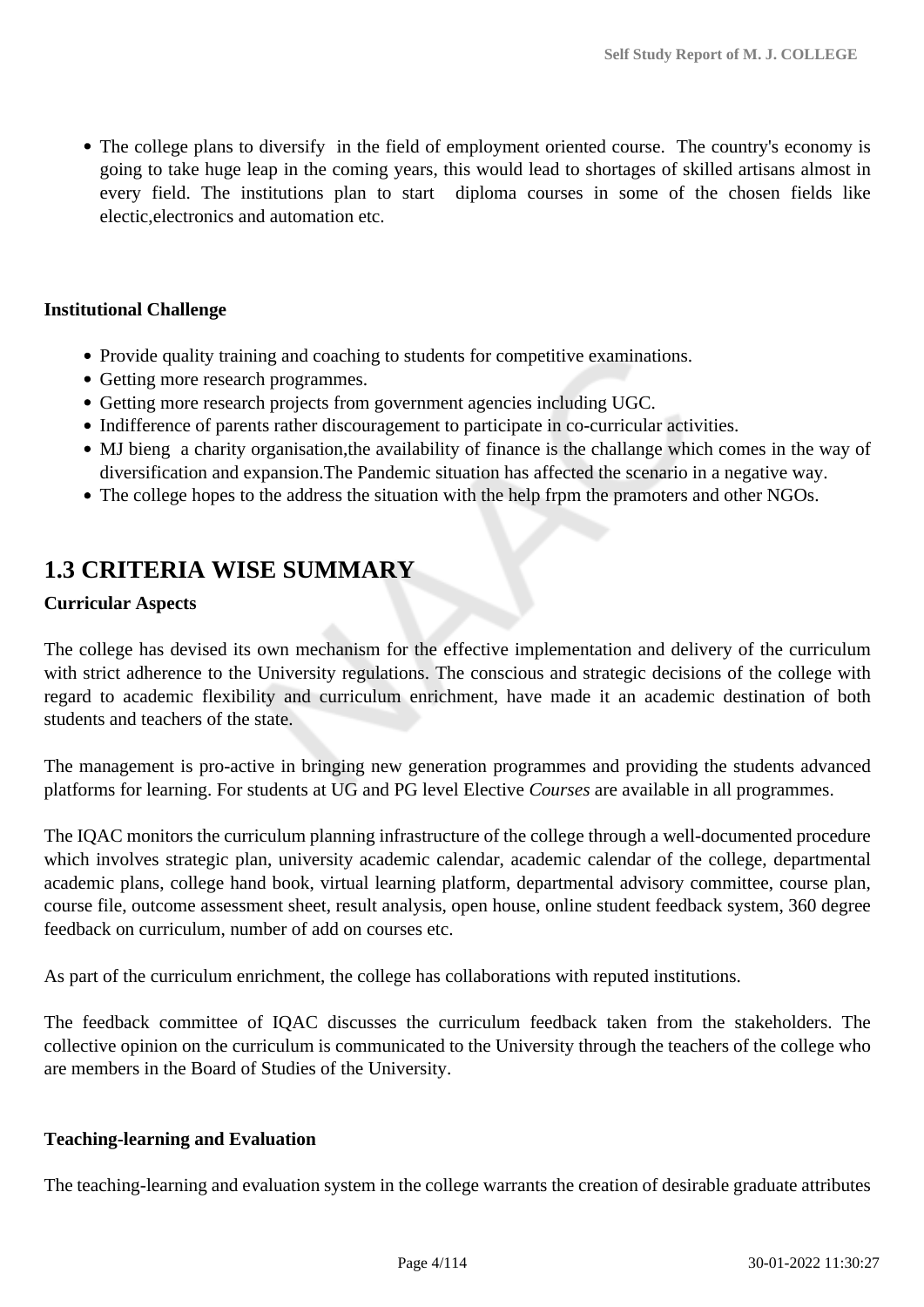and outcomes that are essential for the overall development of the students. The admission process is done through the Centralized Allotment Process (CAP) by the university and C.G.Vyapam for Education.

The college is one of the most sought after higher education institutions in the state and it is very much evident in the demand ratio of the programmes*.*

The average enrollment percentage during the assessment period is *above 90%.*

The management takes extra care in fast filling of the vacant teaching positions to maintain a decent studentteacher ratio.

The *mentoring policy of the IQAC* ensures that all full time teachers are engaged in the mentoring activity .Since the students are heterogeneous in terms of their learning levels and socio-cultural background, the college adopts multiple assessment and learning strategies like Post Admission Test, Online Quiz, Walk With a Scholar (WWS) Programme, Student Support Programme (SSP), Projects, remedial classes etc.

Some departments also offer *bridge courses* to fill the knowledge gaps of students having lesser exposure than advanced students. At the same time, advanced learners get academic motivation to register for courses offered international platforms and leading higher educations of national repute.

The faculty extensively use Google.,N-list,Meet, zoom etc to deliver the course content and for the evaluation purpose.full time teachers have PhD as their highest qualification.

The internal assessment is done based on *student's* attendance, writing skills (assignment),

presentation skills (seminar) and knowledge levels (test papers).

The institution has a Three Tier Grievance Redressal Mechanism with two levels at the college and upper level at the university.

Result Analysis is done every year both at department level and college level and the results in external evaluation have been improving over the years. The current year pass percentage *stood at 85%.*

### **Research, Innovations and Extension**

MJ College has given equal importance to research, innovation and extension activities along with teaching and learning.

As many as *9* research scholars have so far, pursuing Ph.Ds.program is an industry-academia initiative conducted by the college in which experts from various industries are invited to interact with the students.

Nearly 150 seminars and lectures were organised during the last five years.

The faculty has published research papers national and international books with ISBN number.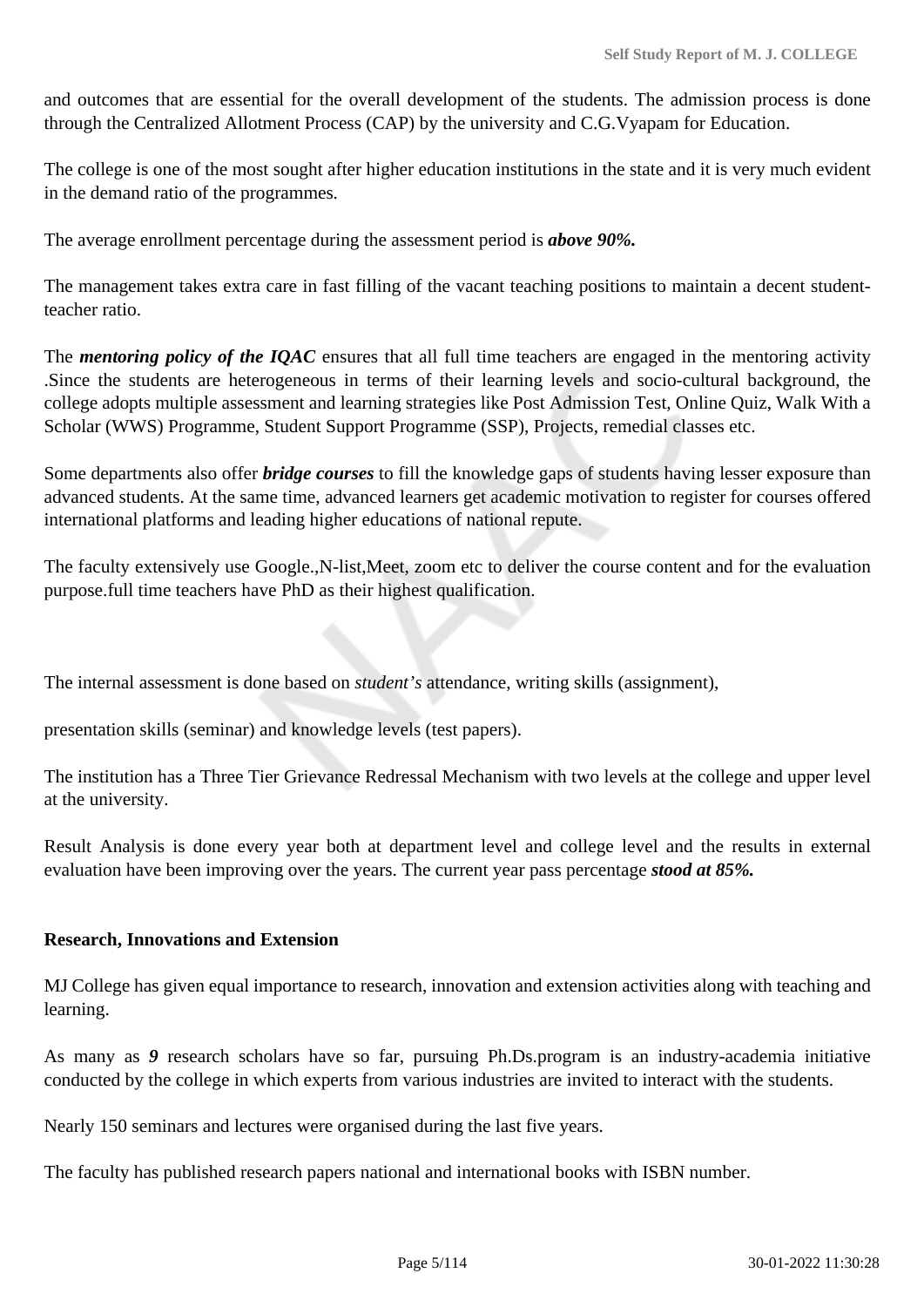The college has a well-defined Research Policy and Code of Ethics formulated by the Research Cell which acts as the guiding tool and driving force.

The college has a mega extension scheme "GIVE A HAND,GIVE A LIFE- PRANVAYU

During the pandemic covid-19 prepared two bed with oxygen facility and give life to so many people, in addition college purchase two oxygen concentrator and help the needy persons, apart of tribal social care, environment education, etc. The college has received --- awards for its extension activities during the assessment period.

The college has adopted five villages under Unnat Bharat Abhyan of MHRD.

The college has 4 functional MoUs with reputed institutions and 4 linkage programmes for student exchange, internship, field trip, etc.

### **Infrastructure and Learning Resources**

The college is located on a calm and quiet location facilitates ease of access to both the students and faculty.

The college has 33 class rooms. All the class rooms are Wifi/Lan facilities.

There are 10 laboratories and all are equipped with modern equipment.

As much as 42% of the annual budget allocation is meant for infrastructure augmentation.

The college has 35 computers and the student computer ratio is 2:1

The college has a sports hostel, playground for football, and spaces for indoor games. A Yoga Training Centre is also functioning in the college.

The college has ONE well equipped auditorium.

The Library has three floors with a total area of 1517.04 sq.m with more than

15,000 books. The library is fully automated. The library provides remote access to e-resources through its digital library wing called MJ College Digital Library. The e-resources are mainly accessed through the platform of N-LIST.The library functions from 9.00 a.m. to 6.00 p.m.

The college has well established systems and procedures like planning board, Library Committee, building committee, purchase committee and others for monitoring and maintaining the physical infrastructure of the college.

### **Student Support and Progression**

The college believes that the institution brand equity is mainly generated by the quality, progression and success of its students. Therefore, the college takes many proactive steps to help the students in their academic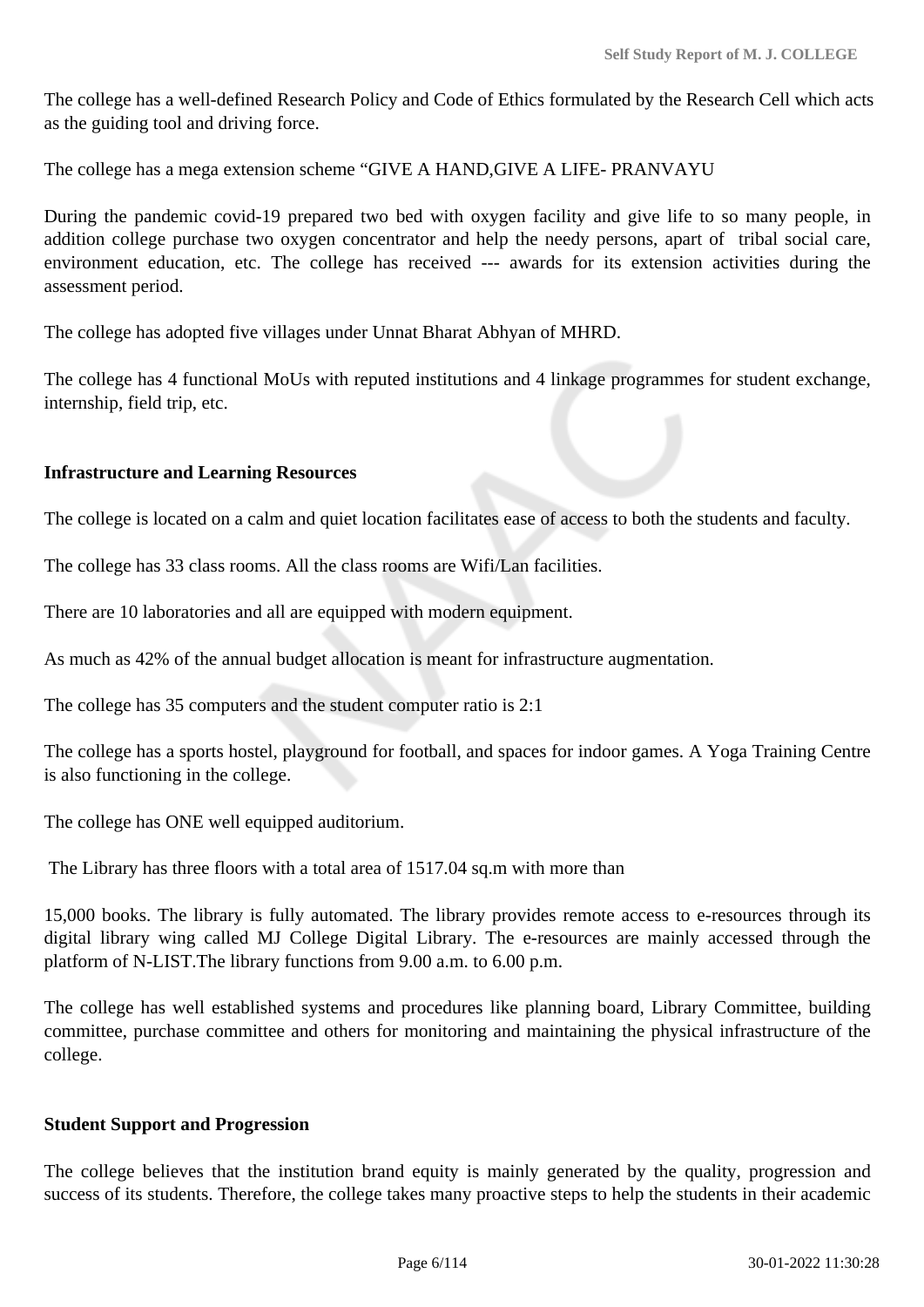and other endeavors.

On an average 59% of the students get scholarships and free ships from the government and 13% from college management.

The college gives special focus on coaching for competitive examinations, career counselling, soft skill development, remedial teaching, bridge courses and personal counselling.

It also has facilities like language lab and yoga practicing centre.

Vocational training is also given to 37% of students.

Effective grievance redressal mechanism is in place. 60% of outgoing students get placed and the other 40% goes to higher studies as well. Some of them get qualified in prestigious competitive examinations like NET, CAT etc.

The student affairs are conducted strictly in accordance with the spirit of democracy. The elected college union takes lead in organising various cultural and sports events on the campus. IQAC has student representative member.

College union organises celebrations of local and national days to develop a spirit of patriotism.

 The institution does have a vibrant registered alumni association which contributed liberally to the development of the institution in the form of organising lectures, donation of books to the library etc.

### **Governance, Leadership and Management**

The Managing Board is the apex body with regard to the matters in policy making. Further, Staff Council and IQAC take care to see that the vision and mission of the college are fulfilled. The college ensures decentralization and participative management at every realm. The heads of departments are given full freedom in managing their own affairs.

A strategic plan years is prepared and academic calendar is prepared in tune with the strategic plan. The assessment period covers two strategic plans.

The office is increasingly becoming paperless.

The management adopts effective welfare measures for the staff in the form of timely financial assistance and loan facility from EPF,ESI

The inclusive and participatory approach promotes an environment of solidarity and mutual respect which ensure smooth functioning and growth of the institution. The college has various statutory and non-statutory committees such as IIC, Grievance Redressal Committee, Anti-Ragging Committee, Minority Cell, OBC cell, etc.

The institution has multiple tier performance evaluation system including teacher performance record, evaluation by management, staff evaluation by HoD, peer evaluation, etc.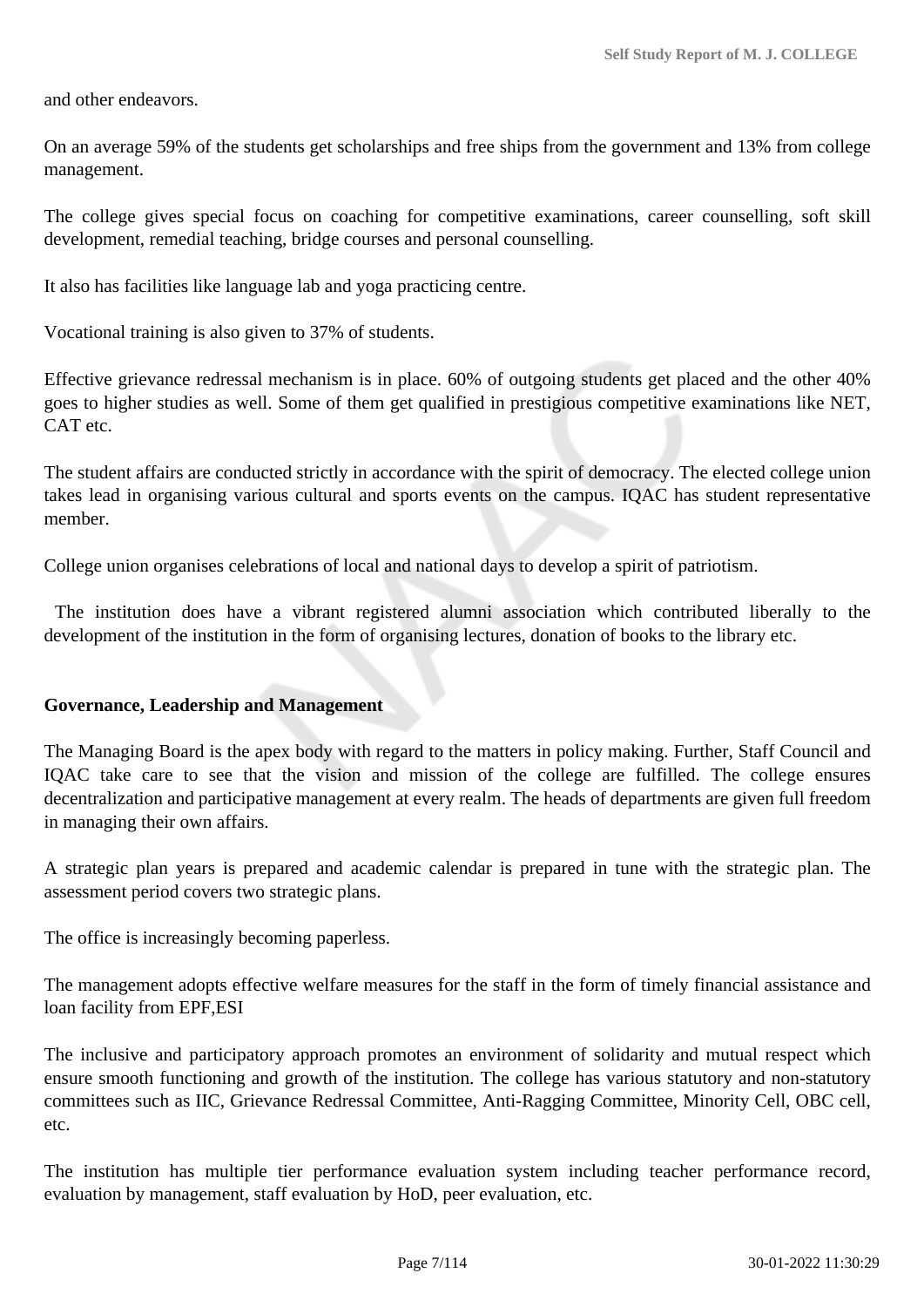The IQAC conducts Academic and Administrative Audit every year. Gender Audit Practice was initiated in 2018-19.

The institution has a vibrant IQAC which initiates many innovative practices and reviews the teaching–learning process at periodic intervals. On an average 40 quality initiatives are made by the IQAC annually.

Due to the effective functioning of the IQAC, significant contributions are made in the post

accreditation period including the Participation in Swachhta

Ranking, Institution Innovation Council, Result Analysis, 360o curriculum feedback, Implementation of Egovernance, etc.

### **Institutional Values and Best Practices**

The college has institutionalized its community engagement programmes, environment and cleanliness initiatives and technology based learning practices in accordance with national missions such as Social Responsibility of College Students, Swachhta Movement and Digital India Initiative respectively. Green audits were completed to assess the performance of the college in green initiatives and to spread the message of environmental consciousness among students In tune with National Mission on Education through ICT, the college has taken various initiatives to improve the digital literacy and digital skills of the students.

Its community engagement programme "MJ" include social care, tribal care, knowledge sharing, disaster management and social change as its components.

The campus is fully protected campus and there is 24 hours checking and CCTV surveillance. The college gives due emphasis on the development of marginalized sections of the society like women, Dalits, differently abled etc.

The campus is Divyangan friendly with the setting up of ramps, rails, rest rooms, common room and special toilets. Scribes are provided for the needy students.

A 3R policy of reduce, recycle and reuse is effectively adopted in the college.

Moreover, MJ College keeps its promise to save and conserve the surrounding environment as much as possible with a go green concept. To meet this goal, institution significantly started with a functional 25KWH on-grid Solar Power Plant, Rainwater harvesting system, in-house compost forming pits and Herbal garden. Further, institution holds its own mobile app, which reduces the paper, based workings .POS machines and PayTM facility promotes cashless campus. 24x7digital library helps user's access books at their leisure time. Many other implementations like N-List software in library, using LED tubes, placing dustbins at strategic places, making the campus plastic free are steps towards making the campus environment friendly. Best Practices includes serving the mentally challenged children, provide oxygen concentrator in pandemic, SVEEP (voter awareness drive) are all efforts for welfare of society. Briefly, MJworks for the betterment of society.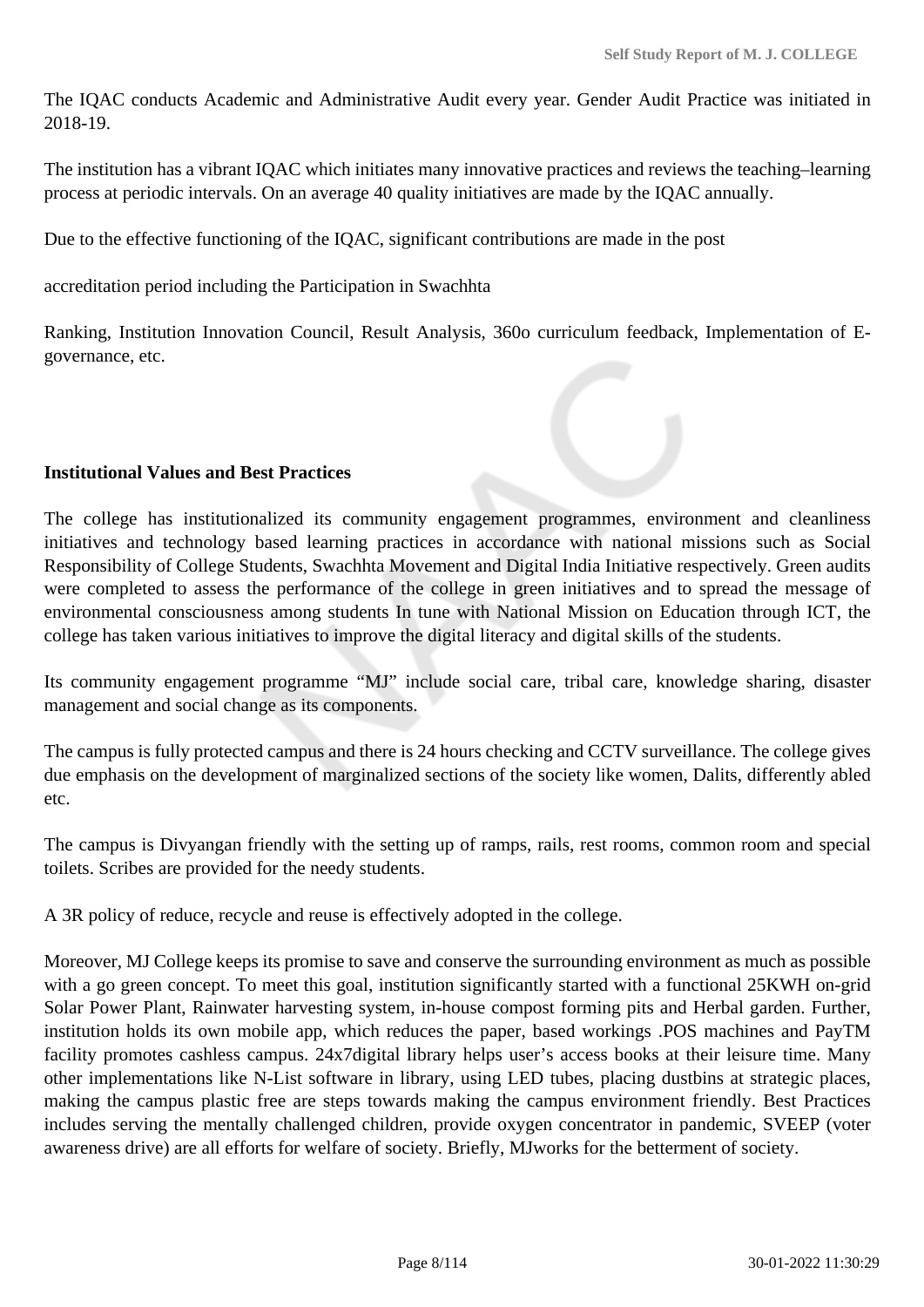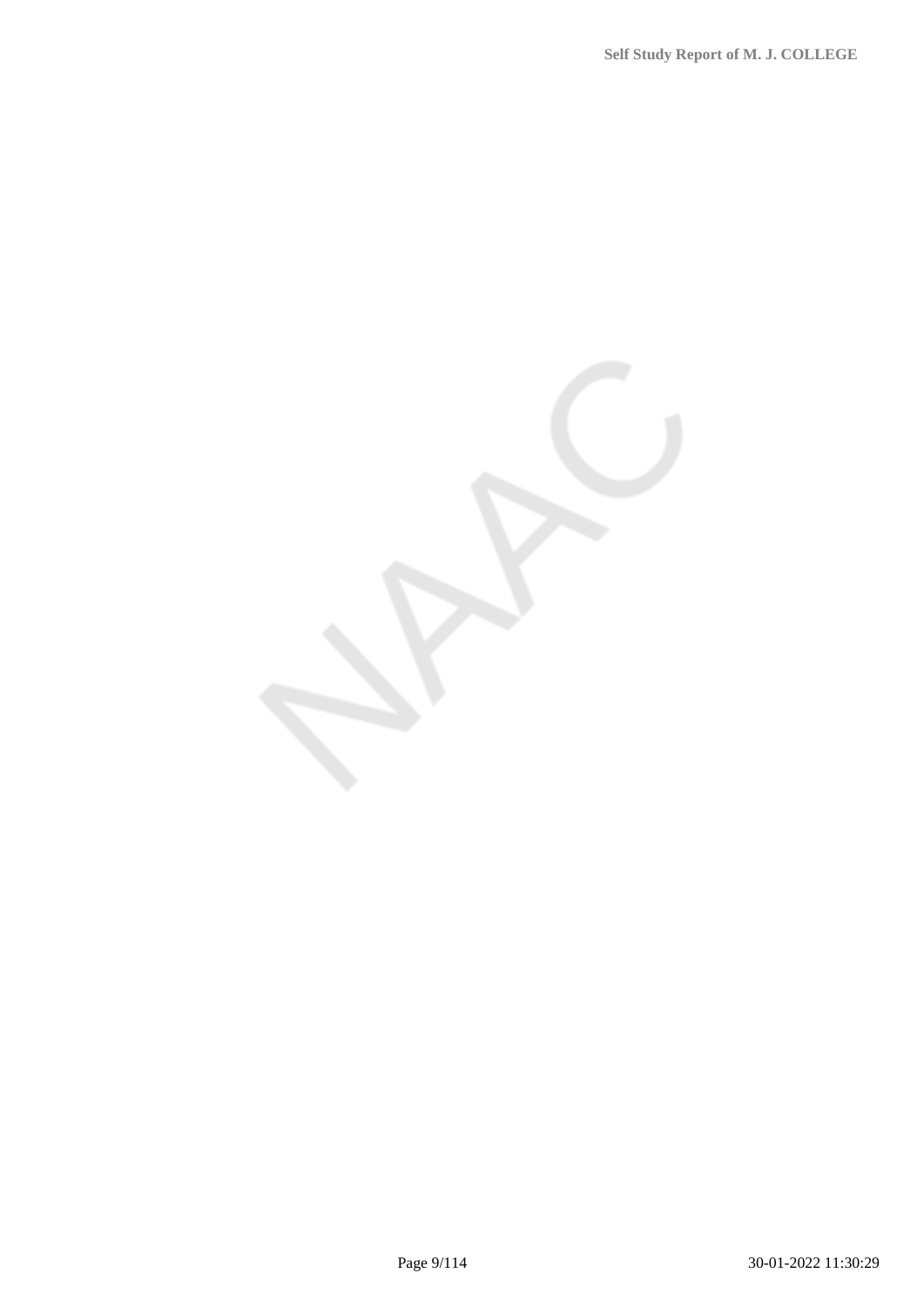# **2. PROFILE**

# **2.1 BASIC INFORMATION**

| Name and Address of the College |                                                                                                |  |
|---------------------------------|------------------------------------------------------------------------------------------------|--|
| Name                            | M. J. COLLEGE                                                                                  |  |
| Address                         | Kohka-Junwani Road, Near CSEB Substation,<br>Bhilai District-Durg, Chhattisgarh, India, 490023 |  |
| City                            | <b>BHILAI</b>                                                                                  |  |
| <b>State</b>                    | Chhattisgarh                                                                                   |  |
| Pin                             | 490023                                                                                         |  |
| Website                         | http://mjcit.in                                                                                |  |

| <b>Contacts for Communication</b> |                       |                                          |               |                               |                       |
|-----------------------------------|-----------------------|------------------------------------------|---------------|-------------------------------|-----------------------|
| <b>Designation</b>                | <b>Name</b>           | <b>Telephone with</b><br><b>STD Code</b> | <b>Mobile</b> | Fax                           | Email                 |
| Principal(in-<br>charge)          | Anil Kumar<br>Choubey | 0788-2295044                             | 9893402536    | 0788-229504<br>$\overline{4}$ | info@mige.in          |
| IQAC / CIQA<br>coordinator        | Archana<br>Tripathi   | 0788-2295033                             | 9770378896    | $\overline{\phantom{a}}$      | mjciqac@gmail.co<br>m |

| <b>Status of the Institution</b> |                                   |
|----------------------------------|-----------------------------------|
| Institution Status               | <b>Private and Self Financing</b> |

| Type of Institution |              |  |
|---------------------|--------------|--|
| By Gender           | Co-education |  |
| By Shift            | Regular      |  |

| Recognized Minority institution            |                |
|--------------------------------------------|----------------|
| If it is a recognized minroity institution | N <sub>O</sub> |

| <b>Establishment Details</b>         |                  |
|--------------------------------------|------------------|
| Date of establishment of the college | $01 - 01 - 2001$ |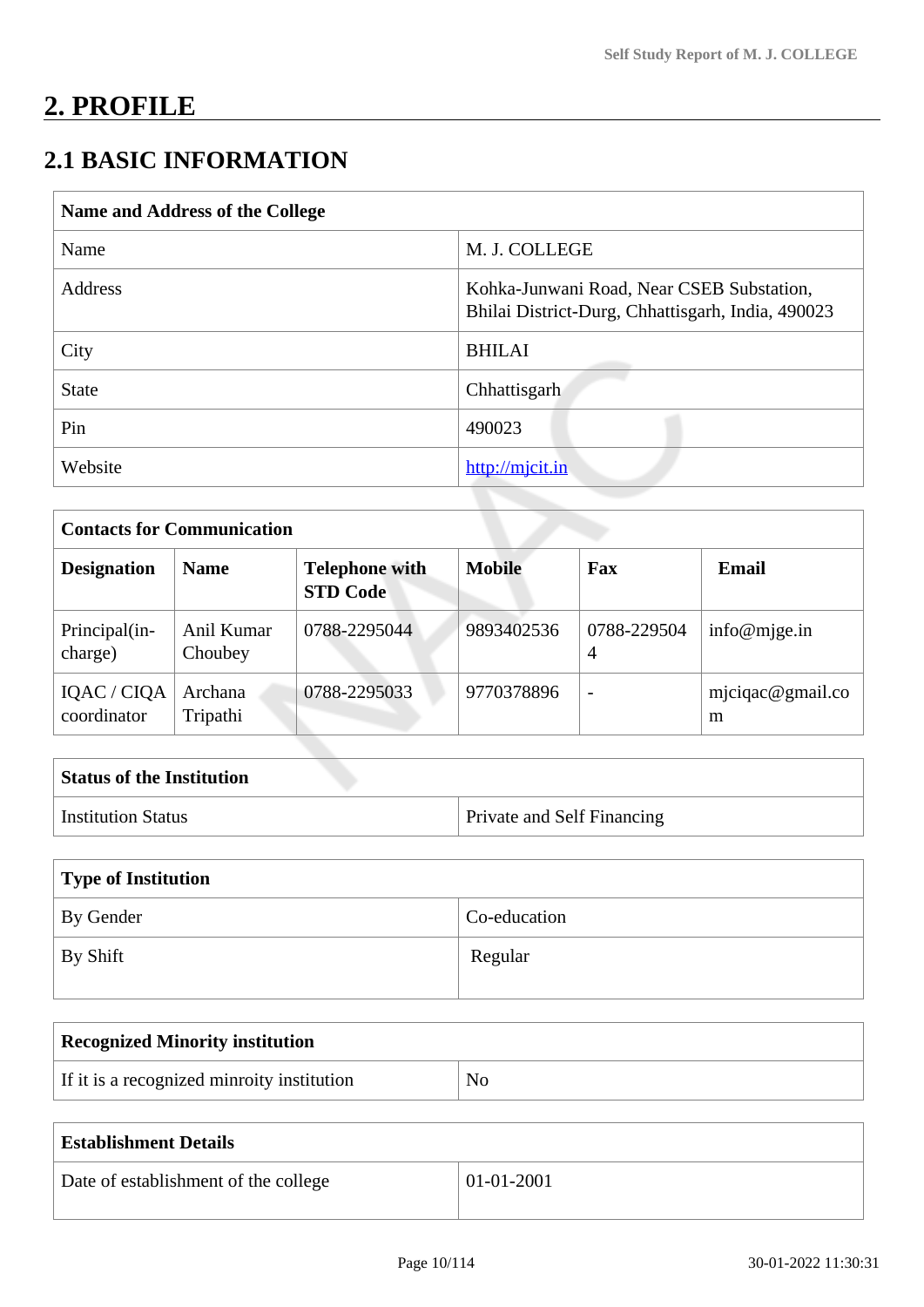**University to which the college is affiliated/ or which governs the college (if it is a constituent college)**

| <b>State</b>        | University name                   | <b>Document</b>      |
|---------------------|-----------------------------------|----------------------|
| <b>Chhattisgarh</b> | Hemchand Yadav University<br>Durg | <b>View Document</b> |

### **Details of UGC recognition**

| <b>Under Section</b> | Date       | <b>View Document</b> |
|----------------------|------------|----------------------|
| 2f of UGC            | 13-06-2014 | <b>View Document</b> |
| 12B of UGC           |            |                      |

| Details of recognition/approval by stationary/regulatory bodies like<br>AICTE, NCTE, MCI, DCI, PCI, RCI etc(other than UGC) |                                                                                  |                                        |                              |                                                                               |
|-----------------------------------------------------------------------------------------------------------------------------|----------------------------------------------------------------------------------|----------------------------------------|------------------------------|-------------------------------------------------------------------------------|
| <b>Statutory</b><br><b>Regulatory</b><br><b>Authority</b>                                                                   | <b>Recognition/App</b><br>roval details Inst<br>itution/Departme<br>nt programme | Day, Month and<br>year(dd-mm-<br>yyyy) | <b>Validity in</b><br>months | <b>Remarks</b>                                                                |
| <b>NCTE</b>                                                                                                                 | <b>View Document</b>                                                             | 11-05-2015                             | 78                           | Affiliated to the<br>till date As per the<br>regulation of<br><b>NCTE UGC</b> |

| <b>Details of autonomy</b>                                                                                                           |    |
|--------------------------------------------------------------------------------------------------------------------------------------|----|
| Does the affiliating university Act provide for<br>conferment of autonomy (as recognized by the<br>UGC), on its affiliated colleges? | No |

| <b>Recognitions</b>                                                                  |     |
|--------------------------------------------------------------------------------------|-----|
| Is the College recognized by UGC as a College<br>with Potential for Excellence(CPE)? | No  |
| Is the College recognized for its performance by<br>any other governmental agency?   | No. |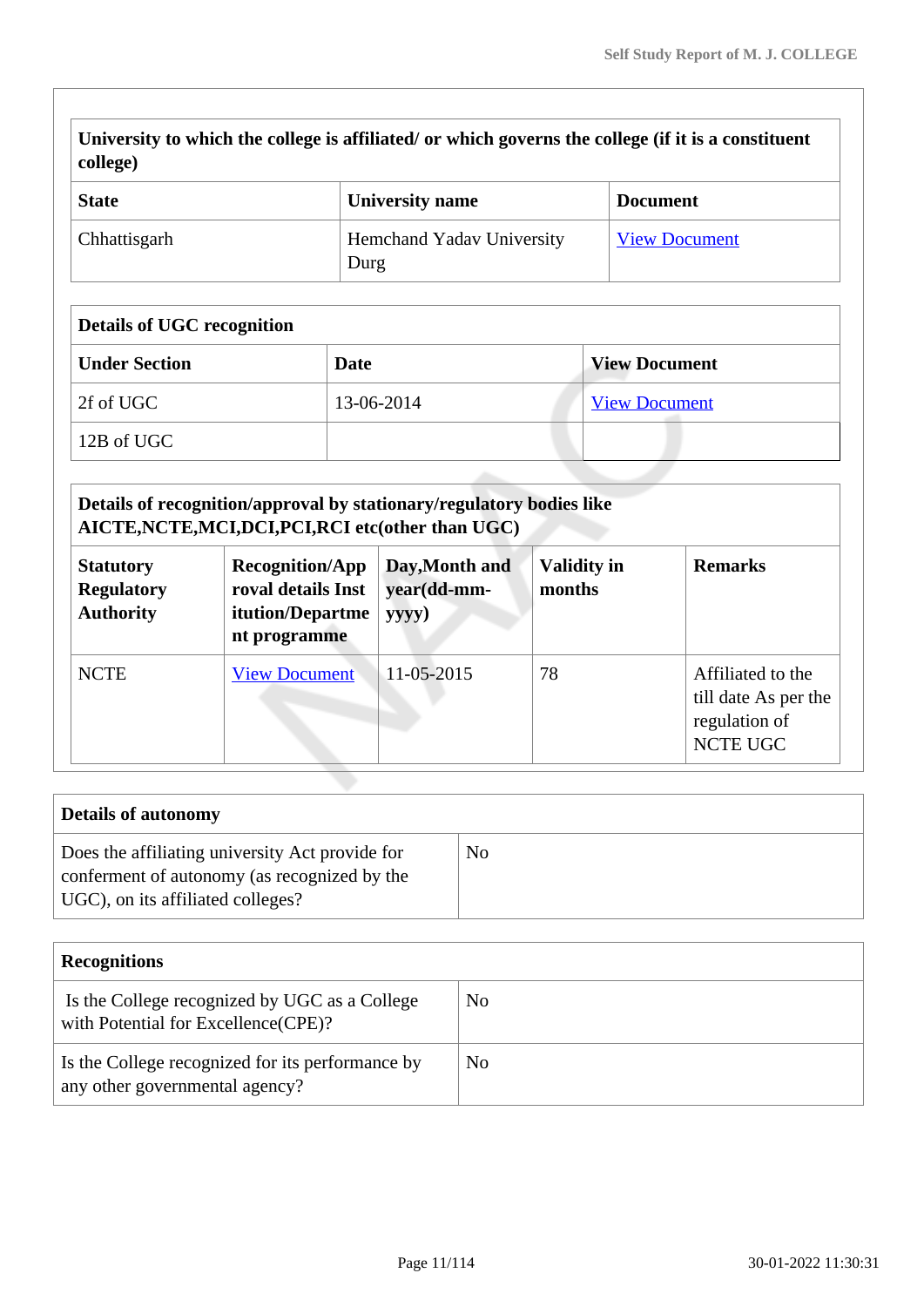| <b>Location and Area of Campus</b> |                                                                                                             |           |                                |                             |
|------------------------------------|-------------------------------------------------------------------------------------------------------------|-----------|--------------------------------|-----------------------------|
| <b>Campus Type</b>                 | <b>Address</b>                                                                                              | Location* | <b>Campus Area</b><br>in Acres | Built up Area in<br>sq.mts. |
| Main campus<br>area                | Kohka-Junwani Road, Near<br><b>CSEB Substation, Bhilai</b><br>District-Durg, Chhattisgarh,<br>India, 490023 | Urban     | 5.25                           | 5910.6                      |

# **2.2 ACADEMIC INFORMATION**

|                    | Details of Programmes Offered by the College (Give Data for Current Academic year) |                                     |                                             |                                        |                                      |                                             |  |  |  |  |  |
|--------------------|------------------------------------------------------------------------------------|-------------------------------------|---------------------------------------------|----------------------------------------|--------------------------------------|---------------------------------------------|--|--|--|--|--|
| Programme<br>Level | <b>Name of Pr</b><br>ogramme/C<br>ourse                                            | <b>Duration</b> in<br><b>Months</b> | <b>Entry</b><br>Qualificatio<br>$\mathbf n$ | <b>Medium of</b><br><b>Instruction</b> | <b>Sanctioned</b><br><b>Strength</b> | No.of<br><b>Students</b><br><b>Admitted</b> |  |  |  |  |  |
| <b>UG</b>          | BEd, Educati<br>on                                                                 | 24                                  | <b>UG</b>                                   | English $+$<br>Hindi                   | 200                                  | 200                                         |  |  |  |  |  |
| <b>UG</b>          | BCom,Com<br>merce And<br>Management                                                | 36                                  | <b>HSSC</b>                                 | $English +$<br>Hindi                   | 120                                  | 66                                          |  |  |  |  |  |
| <b>UG</b>          | BBA,Comm<br>erce And<br>Management                                                 | 36                                  | <b>HSSC</b>                                 | $English +$<br>Hindi                   | 30                                   | 3                                           |  |  |  |  |  |
| <b>UG</b>          | BCom,Com<br>merce And<br>Management                                                | 36                                  | <b>HSSC</b>                                 | $English +$<br>Hindi                   | 40                                   | 3                                           |  |  |  |  |  |
| <b>UG</b>          | <b>BSc,Science</b><br>And<br>Computer<br>Science                                   | 36                                  | <b>HSSC</b>                                 | English $+$<br>Hindi                   | 10                                   | $\boldsymbol{0}$                            |  |  |  |  |  |
| <b>UG</b>          | <b>BSc, Science</b><br>And<br>Computer<br>Science                                  | 36                                  | <b>HSSC</b>                                 | English $+$<br>Hindi                   | 10                                   | $\overline{0}$                              |  |  |  |  |  |
| <b>UG</b>          | BCA, Scienc<br>e And<br>Computer<br>Science                                        | 36                                  | <b>HSSC</b>                                 | $English +$<br>Hindi                   | 40                                   | 11                                          |  |  |  |  |  |
| <b>UG</b>          | <b>BSc,Science</b><br>And                                                          | 36                                  | <b>HSSC</b>                                 | $English +$<br>Hindi                   | 10                                   | $\overline{0}$                              |  |  |  |  |  |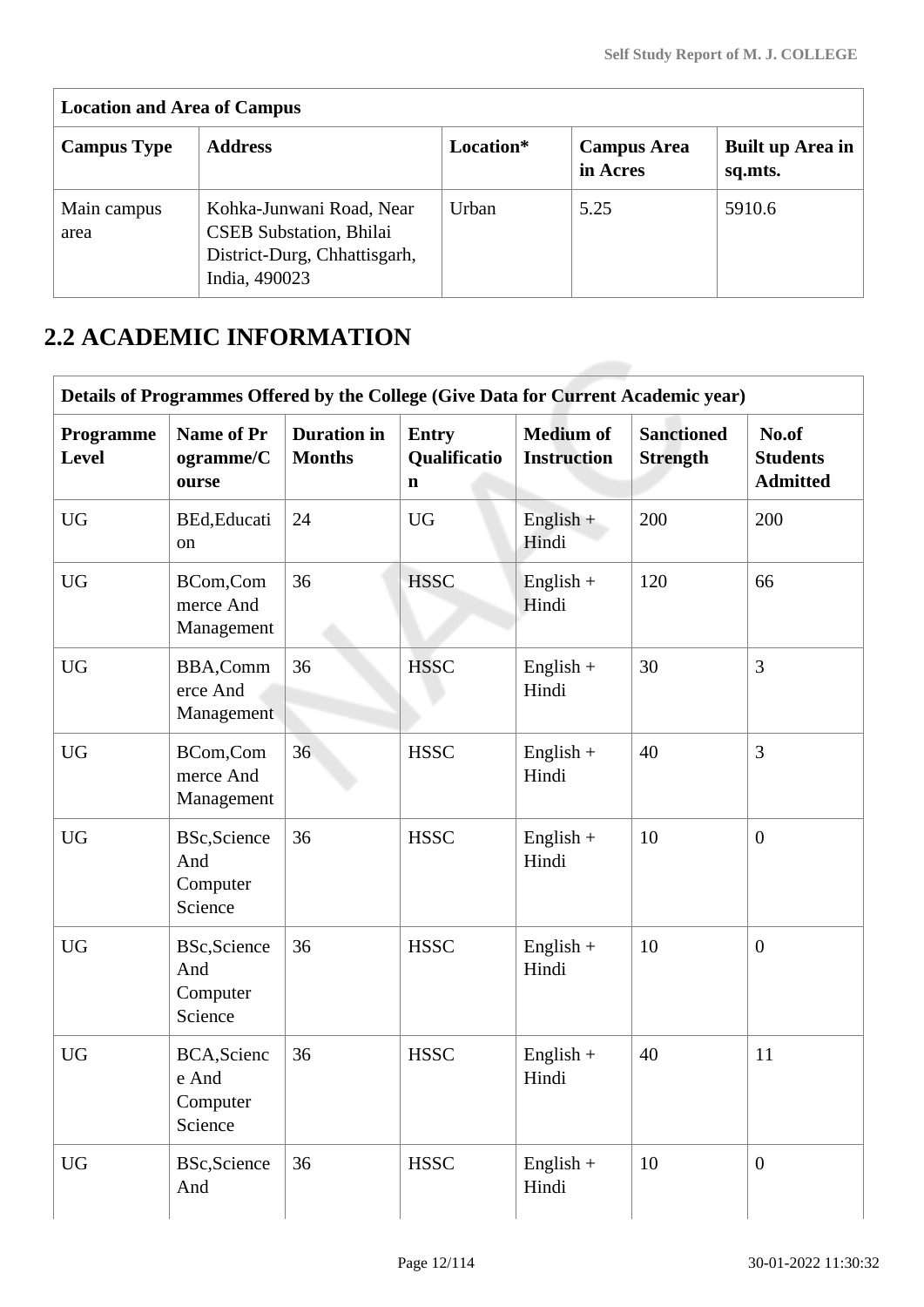|                  | Computer<br>Science                               |    |             |                      |        |                  |
|------------------|---------------------------------------------------|----|-------------|----------------------|--------|------------------|
| <b>UG</b>        | <b>BSc, Science</b><br>And<br>Computer<br>Science | 36 | <b>HSSC</b> | $English +$<br>Hindi | 10     | $\boldsymbol{0}$ |
| <b>UG</b>        | <b>BSc, Science</b><br>And<br>Computer<br>Science | 36 | <b>HSSC</b> | English +<br>Hindi   | 30     | $\boldsymbol{0}$ |
| ${\rm U}{\rm G}$ | <b>BSc,Science</b><br>And<br>Computer<br>Science  | 36 | <b>HSSC</b> | English +<br>Hindi   | $10\,$ | $\mathbf{0}$     |
| <b>UG</b>        | <b>BSc,Science</b><br>And<br>Computer<br>Science  | 36 | <b>HSSC</b> | English +<br>Hindi   | 10     | $\boldsymbol{0}$ |
| <b>UG</b>        | <b>BSc, Science</b><br>And<br>Computer<br>Science | 36 | <b>HSSC</b> | English $+$<br>Hindi | 10     | $\boldsymbol{0}$ |
| <b>UG</b>        | <b>BSc,Science</b><br>And<br>Computer<br>Science  | 36 | <b>HSSC</b> | $English +$<br>Hindi | 40     | $\mathbf{0}$     |
| <b>UG</b>        | <b>BSc,Science</b><br>And<br>Computer<br>Science  | 36 | <b>HSSC</b> | $English +$<br>Hindi | 20     | $\boldsymbol{0}$ |
| <b>UG</b>        | <b>BSc, Science</b><br>And<br>Computer<br>Science | 36 | <b>HSSC</b> | $English +$<br>Hindi | 10     | $\mathbf{0}$     |
| <b>UG</b>        | <b>BSc, Science</b><br>And<br>Computer<br>Science | 36 | <b>HSSC</b> | $English +$<br>Hindi | 10     | $\boldsymbol{0}$ |
| PG               | MEd, Educati<br>on                                | 24 | <b>UG</b>   | $English +$<br>Hindi | 50     | 50               |
| PG               | MCom,Com                                          | 24 | <b>UG</b>   | $English +$          | 30     | $\overline{4}$   |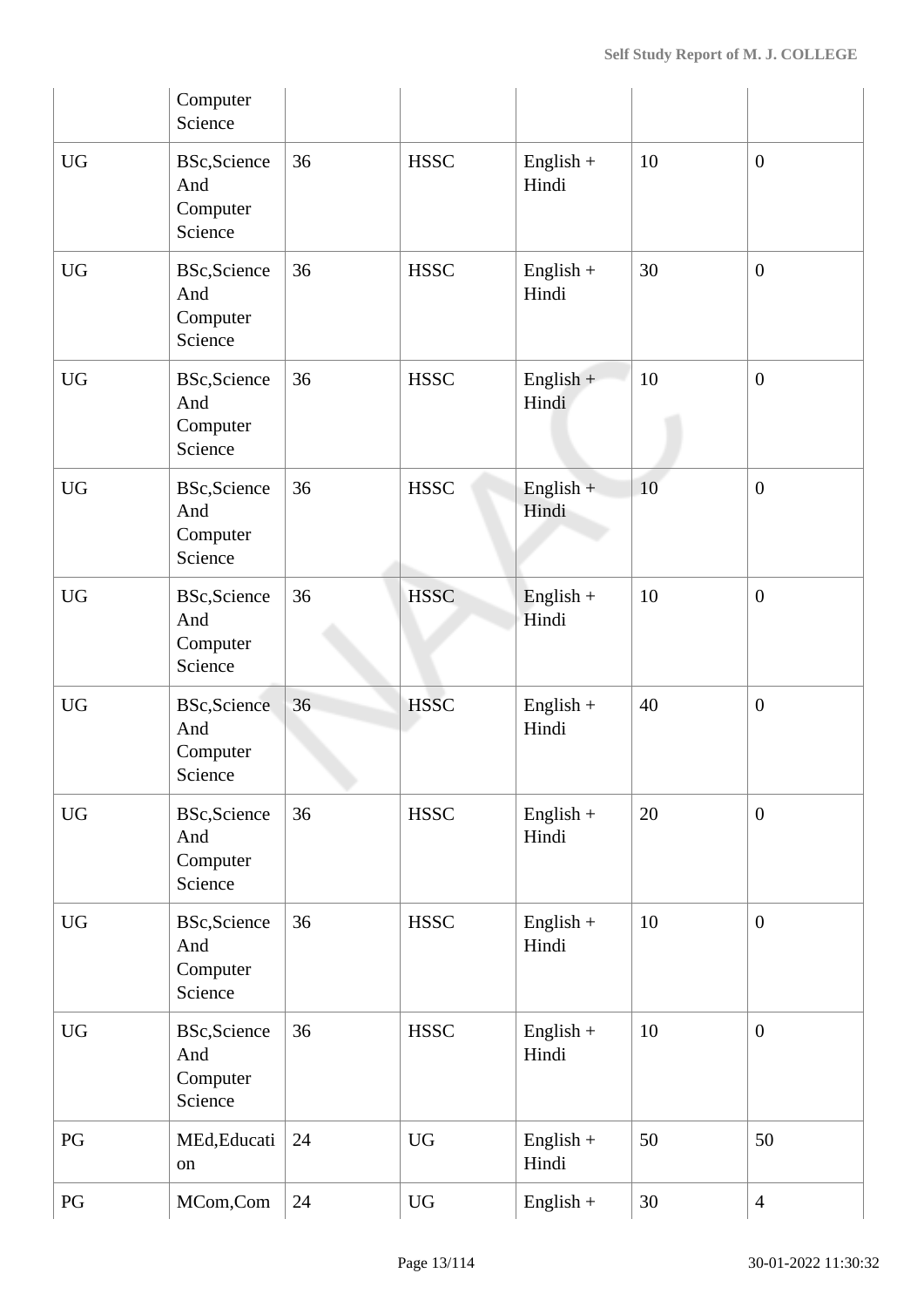|                                                                                  | merce And<br>Management                       |    |           | Hindi                |    |                |
|----------------------------------------------------------------------------------|-----------------------------------------------|----|-----------|----------------------|----|----------------|
| PG                                                                               | MSc, Science<br>And<br>Computer<br>Science    | 24 | <b>UG</b> | $English +$<br>Hindi | 10 | $\mathbf{0}$   |
| PG                                                                               | MSc, Science<br>And<br>Computer<br>Science    | 24 | <b>UG</b> | $English +$<br>Hindi | 10 | $\overline{4}$ |
| PG Diploma<br>recognised<br>by statutory<br>authority<br>including<br>university | PGDCA, Scie<br>nce And<br>Computer<br>Science | 12 | <b>UG</b> | $English +$<br>Hindi | 60 | 25             |

 $\vee$ 

# **Position Details of Faculty & Staff in the College**

|                                                                                     | <b>Teaching Faculty</b> |                  |                |                |                |                            |                |                  |                            |                |                |                |
|-------------------------------------------------------------------------------------|-------------------------|------------------|----------------|----------------|----------------|----------------------------|----------------|------------------|----------------------------|----------------|----------------|----------------|
|                                                                                     |                         | <b>Professor</b> |                |                |                | <b>Associate Professor</b> |                |                  | <b>Assistant Professor</b> |                |                |                |
|                                                                                     | Male                    | Female           | Others         | Total          | Male           | Female                     | Others         | Total            | Male                       | Female         | Others         | Total          |
| Sanctioned by the<br>UGC /University<br><b>State</b><br>Government                  |                         |                  |                | $\overline{0}$ |                |                            |                | $\overline{0}$   |                            |                |                | $\overline{0}$ |
| Recruited                                                                           | $\overline{0}$          | $\mathbf{0}$     | $\mathbf{0}$   | $\overline{0}$ | $\overline{0}$ | $\mathbf{0}$               | $\overline{0}$ | $\mathbf{0}$     | $\overline{0}$             | $\overline{0}$ | $\overline{0}$ | $\mathbf{0}$   |
| Yet to Recruit                                                                      |                         |                  |                | $\overline{0}$ |                |                            |                | $\boldsymbol{0}$ |                            |                |                | $\overline{0}$ |
| Sanctioned by the<br>Management/Soci<br>ety or Other<br>Authorized<br><b>Bodies</b> |                         |                  |                | $\overline{0}$ |                |                            |                | $\mathbf{1}$     |                            |                |                | 41             |
| Recruited                                                                           | $\overline{0}$          | $\overline{0}$   | $\overline{0}$ | $\overline{0}$ | $\overline{0}$ | $\mathbf{1}$               | $\overline{0}$ | $\mathbf{1}$     | 14                         | 27             | $\overline{0}$ | 41             |
| Yet to Recruit                                                                      |                         |                  |                | $\overline{0}$ |                |                            |                | $\overline{0}$   |                            |                |                | $\Omega$       |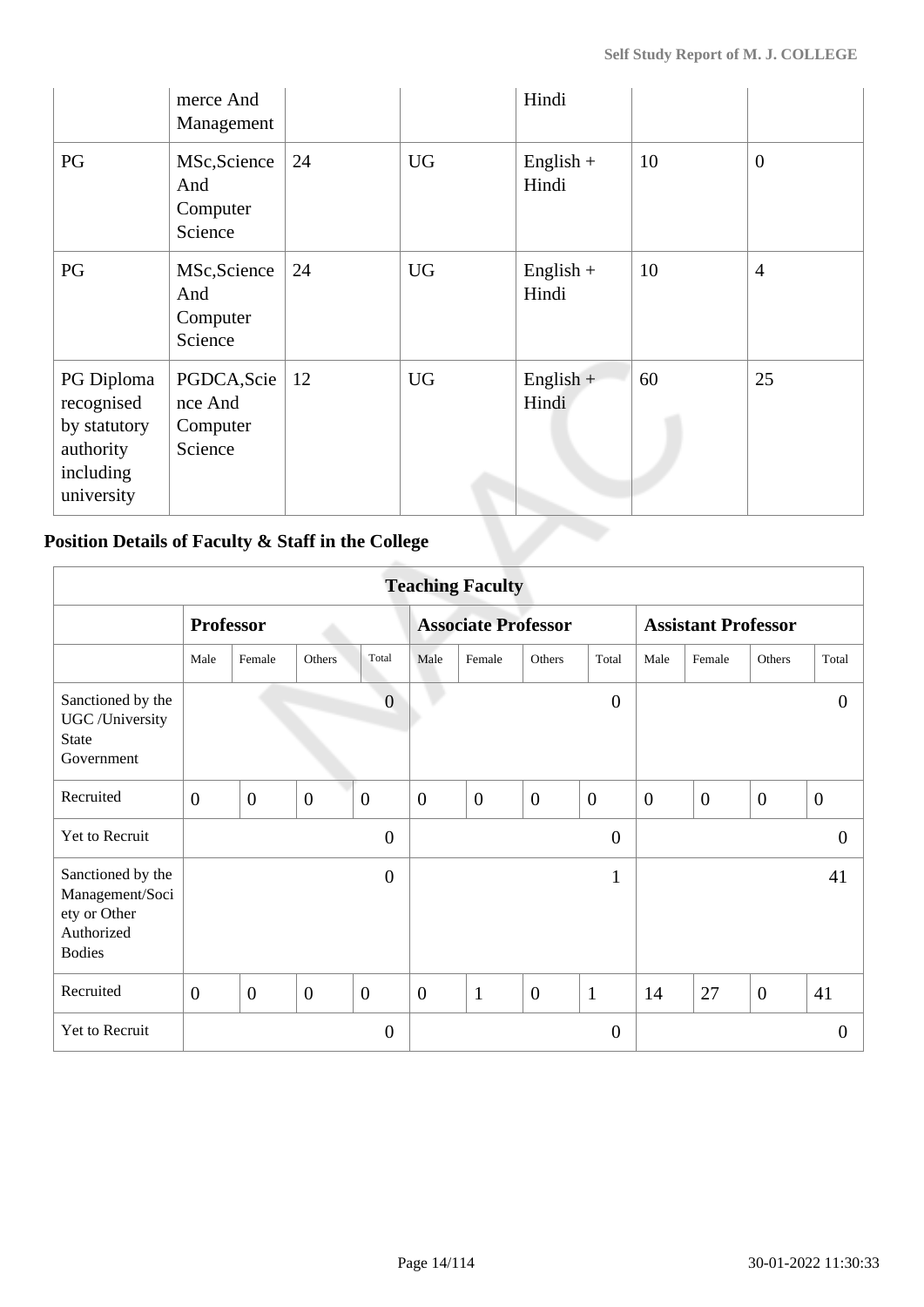|                                                                                 | <b>Non-Teaching Staff</b> |                |                |                |  |  |  |  |  |  |  |
|---------------------------------------------------------------------------------|---------------------------|----------------|----------------|----------------|--|--|--|--|--|--|--|
|                                                                                 | <b>Male</b>               | Female         | <b>Others</b>  | <b>Total</b>   |  |  |  |  |  |  |  |
| Sanctioned by the<br><b>UGC</b> / University State<br>Government                |                           |                |                | $\theta$       |  |  |  |  |  |  |  |
| Recruited                                                                       | $\mathbf{0}$              | $\overline{0}$ | $\overline{0}$ | $\overline{0}$ |  |  |  |  |  |  |  |
| Yet to Recruit                                                                  |                           |                |                | $\overline{0}$ |  |  |  |  |  |  |  |
| Sanctioned by the<br>Management/Society<br>or Other Authorized<br><b>Bodies</b> |                           |                |                | 19             |  |  |  |  |  |  |  |
| Recruited                                                                       | 11                        | 8              | $\overline{0}$ | 19             |  |  |  |  |  |  |  |
| Yet to Recruit                                                                  |                           |                |                | $\mathbf{0}$   |  |  |  |  |  |  |  |

|                                                                                 | <b>Technical Staff</b> |                |                  |                |  |  |  |  |  |  |  |
|---------------------------------------------------------------------------------|------------------------|----------------|------------------|----------------|--|--|--|--|--|--|--|
|                                                                                 | <b>Male</b>            | <b>Female</b>  | <b>Others</b>    | <b>Total</b>   |  |  |  |  |  |  |  |
| Sanctioned by the<br><b>UGC</b> / University State<br>Government                |                        |                |                  | $\overline{0}$ |  |  |  |  |  |  |  |
| Recruited                                                                       | $\overline{0}$         | $\overline{0}$ | $\overline{0}$   | $\overline{0}$ |  |  |  |  |  |  |  |
| Yet to Recruit                                                                  |                        |                |                  | $\overline{0}$ |  |  |  |  |  |  |  |
| Sanctioned by the<br>Management/Society<br>or Other Authorized<br><b>Bodies</b> |                        |                |                  | $\overline{4}$ |  |  |  |  |  |  |  |
| Recruited                                                                       | $\overline{4}$         | $\overline{0}$ | $\boldsymbol{0}$ | $\overline{4}$ |  |  |  |  |  |  |  |
| Yet to Recruit                                                                  |                        |                |                  | $\overline{0}$ |  |  |  |  |  |  |  |

# **Qualification Details of the Teaching Staff**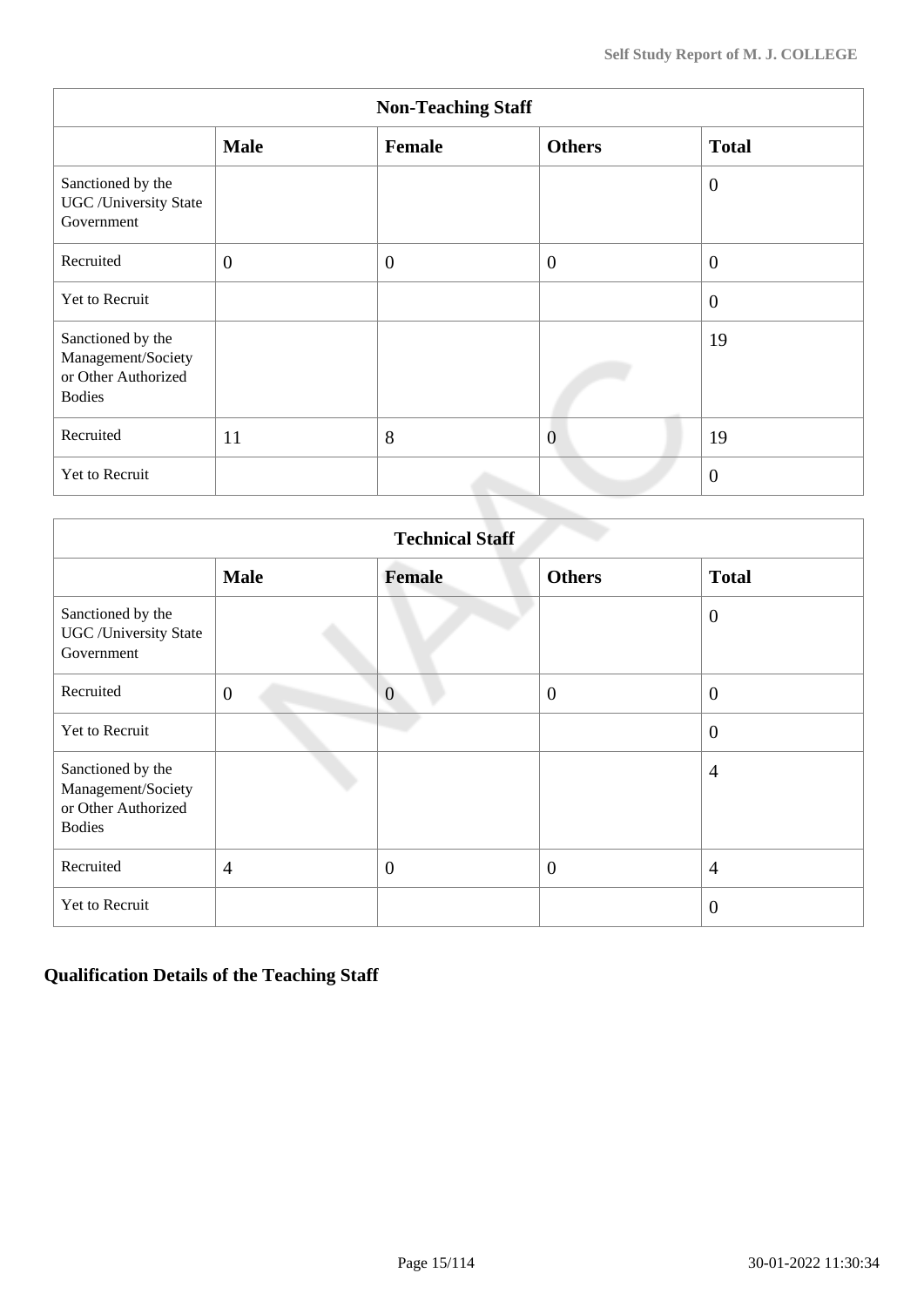| <b>Permanent Teachers</b>                     |                  |                |                |                            |                  |                |                            |                |                |                  |  |
|-----------------------------------------------|------------------|----------------|----------------|----------------------------|------------------|----------------|----------------------------|----------------|----------------|------------------|--|
| <b>Highest</b><br>Qualificatio<br>$\mathbf n$ | <b>Professor</b> |                |                | <b>Associate Professor</b> |                  |                | <b>Assistant Professor</b> |                |                |                  |  |
|                                               | Male             | Female         | Others         | Male                       | Female           | Others         | Male                       | Female         | Others         | Total            |  |
| D.sc/D.Litt/<br><b>LLD</b>                    | $\overline{0}$   | $\overline{0}$ | $\overline{0}$ | $\overline{0}$             | $\boldsymbol{0}$ | $\mathbf{0}$   | $\mathbf{0}$               | $\overline{0}$ | $\overline{0}$ | $\boldsymbol{0}$ |  |
| Ph.D.                                         | $\overline{0}$   | $\overline{0}$ | $\overline{0}$ | $\overline{0}$             | $\mathbf{1}$     | $\overline{0}$ | $\overline{2}$             | $\overline{0}$ | $\overline{0}$ | 3                |  |
| M.Phil.                                       | $\overline{0}$   | $\overline{0}$ | $\theta$       | $\overline{0}$             | $\overline{0}$   | $\overline{0}$ | $\overline{0}$             | $\theta$       | $\overline{0}$ | $\theta$         |  |
| PG                                            | $\overline{0}$   | $\overline{0}$ | $\overline{0}$ | $\overline{0}$             | $\overline{0}$   | $\theta$       | 9                          | 12             | $\mathbf{0}$   | 21               |  |
|                                               |                  |                |                |                            |                  |                |                            |                |                |                  |  |

|                                           | <b>Temporary Teachers</b> |                  |                            |                  |                  |                            |                |                  |                |                  |  |  |
|-------------------------------------------|---------------------------|------------------|----------------------------|------------------|------------------|----------------------------|----------------|------------------|----------------|------------------|--|--|
| <b>Highest</b><br>Qualificatio<br>n       | <b>Professor</b>          |                  | <b>Associate Professor</b> |                  |                  | <b>Assistant Professor</b> |                |                  |                |                  |  |  |
|                                           | Male                      | Female           | <b>Others</b>              | Male             | Female           | Others                     | Male           | Female           | Others         | Total            |  |  |
| $D.\text{sc}/D.\text{Litt}$<br><b>LLD</b> | $\mathbf{0}$              | $\overline{0}$   | $\overline{0}$             | $\overline{0}$   | $\boldsymbol{0}$ | $\overline{0}$             | $\overline{0}$ | $\overline{0}$   | $\overline{0}$ | $\boldsymbol{0}$ |  |  |
| Ph.D.                                     | $\overline{0}$            | $\boldsymbol{0}$ | $\overline{0}$             | $\overline{0}$   | $\boldsymbol{0}$ | $\overline{0}$             | $\theta$       | $\mathbf{1}$     | $\overline{0}$ | $\mathbf{1}$     |  |  |
| M.Phil.                                   | $\overline{0}$            | $\overline{0}$   | $\overline{0}$             | $\boldsymbol{0}$ | $\boldsymbol{0}$ | $\theta$                   | $\theta$       | $\boldsymbol{0}$ | $\overline{0}$ | $\mathbf{0}$     |  |  |
| PG                                        | $\overline{0}$            | $\overline{0}$   | $\theta$                   | $\overline{0}$   | $\boldsymbol{0}$ | $\mathbf{0}$               | 3              | 14               | $\overline{0}$ | 17               |  |  |

|                                     | <b>Part Time Teachers</b> |                |                  |                            |                  |                |                            |                  |                |                |  |
|-------------------------------------|---------------------------|----------------|------------------|----------------------------|------------------|----------------|----------------------------|------------------|----------------|----------------|--|
| <b>Highest</b><br>Qualificatio<br>n | <b>Professor</b>          |                |                  | <b>Associate Professor</b> |                  |                | <b>Assistant Professor</b> |                  |                |                |  |
|                                     | Male                      | Female         | Others           | Male                       | Female           | Others         | Male                       | Female           | Others         | Total          |  |
| D.sc/D.Litt/<br><b>LLD</b>          | $\theta$                  | $\overline{0}$ | $\boldsymbol{0}$ | $\boldsymbol{0}$           | $\boldsymbol{0}$ | $\theta$       | $\overline{0}$             | $\boldsymbol{0}$ | $\overline{0}$ | $\overline{0}$ |  |
| Ph.D.                               | $\overline{0}$            | $\overline{0}$ | $\theta$         | $\overline{0}$             | $\overline{0}$   | $\overline{0}$ | $\overline{0}$             | $\overline{0}$   | $\theta$       | $\overline{0}$ |  |
| M.Phil.                             | $\theta$                  | $\overline{0}$ | $\overline{0}$   | $\overline{0}$             | $\mathbf{0}$     | $\theta$       | $\overline{0}$             | $\overline{0}$   | $\overline{0}$ | $\overline{0}$ |  |
| PG                                  | $\overline{0}$            | $\overline{0}$ | $\overline{0}$   | $\mathbf{0}$               | $\mathbf{0}$     | $\theta$       | $\overline{0}$             | $\overline{0}$   | $\theta$       | $\overline{0}$ |  |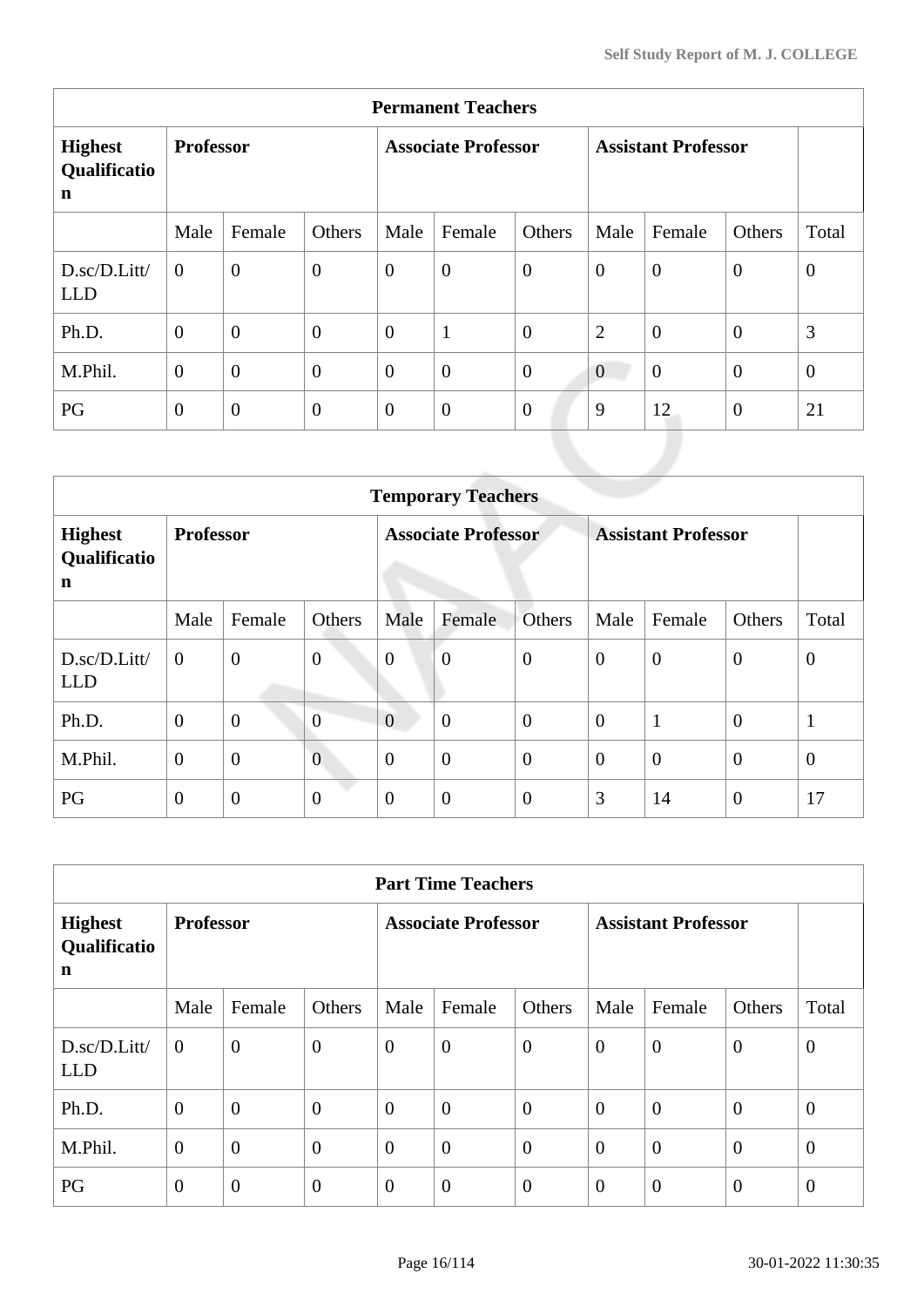| <b>Details of Visting/Guest Faculties</b> |             |               |               |              |  |  |  |  |
|-------------------------------------------|-------------|---------------|---------------|--------------|--|--|--|--|
| <b>Number of Visiting/Guest Faculty</b>   | <b>Male</b> | <b>Female</b> | <b>Others</b> | <b>Total</b> |  |  |  |  |
| engaged with the college?                 |             |               |               |              |  |  |  |  |

### **Provide the Following Details of Students Enrolled in the College During the Current Academic Year**

| Programme                            |        | <b>From the State</b><br><b>Where College</b><br>is Located | <b>From Other</b><br><b>States of India</b> | <b>NRI Students</b> | Foreign<br><b>Students</b> | <b>Total</b>     |
|--------------------------------------|--------|-------------------------------------------------------------|---------------------------------------------|---------------------|----------------------------|------------------|
| <b>UG</b>                            | Male   | 139                                                         | $\mathbf{1}$                                | $\overline{0}$      | $\boldsymbol{0}$           | 140              |
|                                      | Female | 160                                                         | $\overline{0}$                              | $\boldsymbol{0}$    | $\overline{0}$             | 160              |
|                                      | Others | $\overline{0}$                                              | $\overline{0}$                              | $\overline{0}$      | $\overline{0}$             | $\boldsymbol{0}$ |
| PG                                   | Male   | 20                                                          | $\boldsymbol{0}$                            | $\boldsymbol{0}$    | $\boldsymbol{0}$           | 20               |
|                                      | Female | 30                                                          | $\boldsymbol{0}$                            | $\boldsymbol{0}$    | $\boldsymbol{0}$           | 30               |
|                                      | Others | $\boldsymbol{0}$                                            | $\overline{0}$                              | $\overline{0}$      | $\boldsymbol{0}$           | $\boldsymbol{0}$ |
| PG Diploma                           | Male   | 14                                                          | $\overline{0}$                              | $\boldsymbol{0}$    | $\mathbf{0}$               | 14               |
| recognised by<br>statutory           | Female | 11                                                          | $\overline{0}$                              | $\overline{0}$      | $\mathbf{0}$               | 11               |
| authority<br>including<br>university | Others | $\overline{0}$                                              | $\overline{0}$                              | $\overline{0}$      | $\overline{0}$             | $\boldsymbol{0}$ |
| Diploma                              | Male   | $\boldsymbol{0}$                                            | $\overline{0}$                              | $\overline{0}$      | $\overline{0}$             | $\boldsymbol{0}$ |
|                                      | Female | $\overline{0}$                                              | $\overline{0}$                              | $\overline{0}$      | $\mathbf{0}$               | $\overline{0}$   |
|                                      | Others | $\overline{0}$                                              | $\boldsymbol{0}$                            | $\overline{0}$      | $\overline{0}$             | $\overline{0}$   |
| Certificate /                        | Male   | $\boldsymbol{0}$                                            | $\boldsymbol{0}$                            | $\boldsymbol{0}$    | $\boldsymbol{0}$           | $\boldsymbol{0}$ |
| Awareness                            | Female | $\overline{0}$                                              | $\boldsymbol{0}$                            | $\overline{0}$      | $\overline{0}$             | $\boldsymbol{0}$ |
|                                      | Others | $\boldsymbol{0}$                                            | $\boldsymbol{0}$                            | $\mathbf{0}$        | $\boldsymbol{0}$           | $\boldsymbol{0}$ |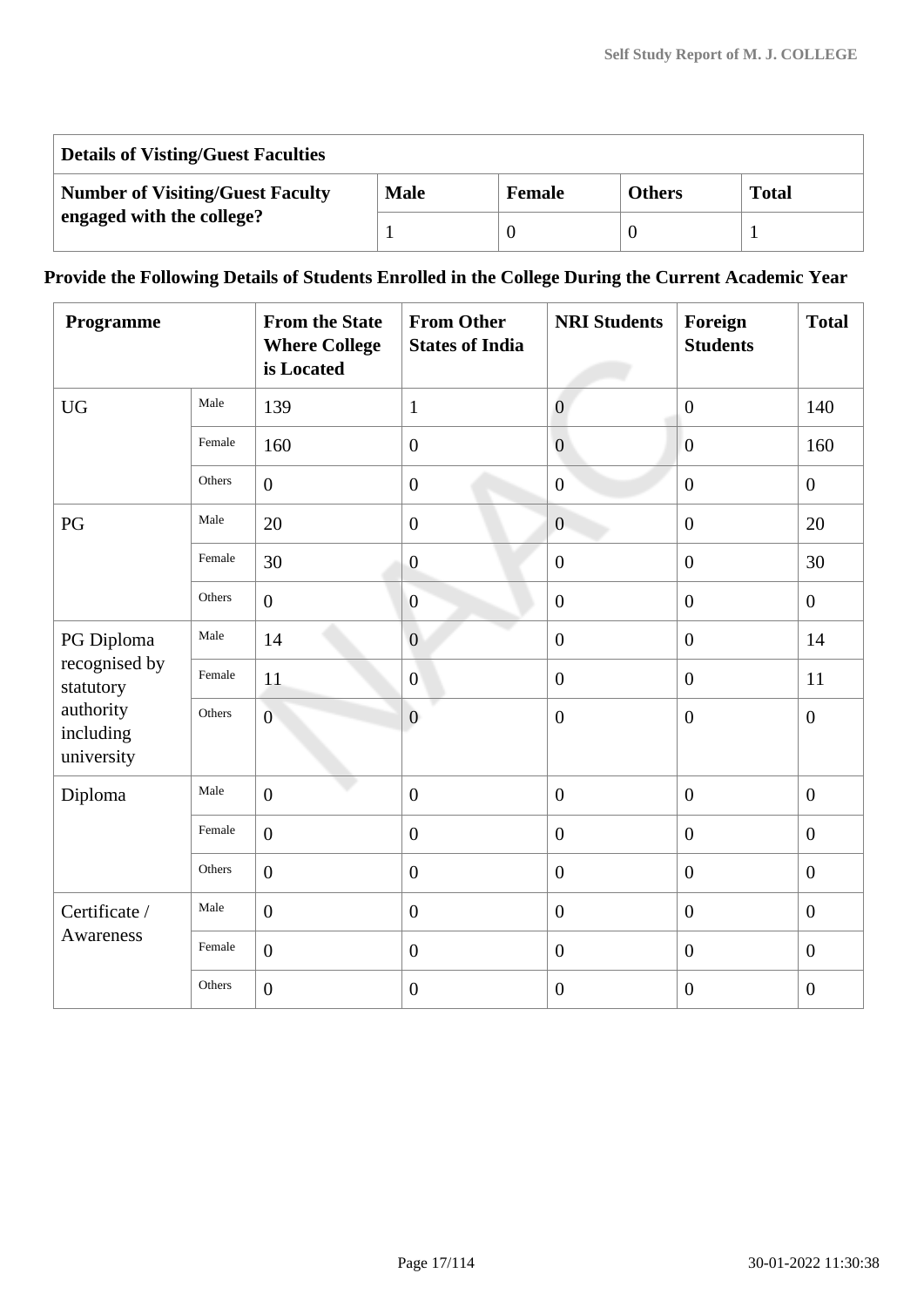| <b>Years</b> |        |                  |                  |                  |                  |
|--------------|--------|------------------|------------------|------------------|------------------|
| Programme    |        | Year 1           | Year 2           | Year 3           | Year 4           |
| <b>SC</b>    | Male   | 14               | 14               | 11               | 8                |
|              | Female | 13               | 13               | 14               | 9                |
|              | Others | $\boldsymbol{0}$ | $\boldsymbol{0}$ | $\overline{0}$   | $\boldsymbol{0}$ |
| ${\cal ST}$  | Male   | 12               | 3                | 9                | $\overline{7}$   |
|              | Female | $\overline{7}$   | 8                | 26               | 13               |
|              | Others | $\overline{0}$   | $\overline{0}$   | $\mathbf{0}$     | $\overline{0}$   |
| OBC          | Male   | 57               | 56               | 56               | 51               |
|              | Female | 60               | 82               | 88               | 96               |
|              | Others | $\overline{0}$   | $\mathbf{0}$     | $\boldsymbol{0}$ | $\overline{0}$   |
| General      | Male   | 51               | 47               | 34               | 51               |
|              | Female | 110              | 110              | 55               | 85               |
|              | Others | $\mathbf{0}$     | $\overline{0}$   | $\overline{0}$   | $\overline{0}$   |
| Others       | Male   | 6                | $\overline{4}$   | 6                | 10               |
|              | Female | 17               | 19               | 14               | 26               |
|              | Others | $\overline{0}$   | $\overline{0}$   | $\overline{0}$   | $\overline{0}$   |
| Total        |        | 347              | 356              | 313              | 356              |

**Provide the Following Details of Students admitted to the College During the last four Academic Years**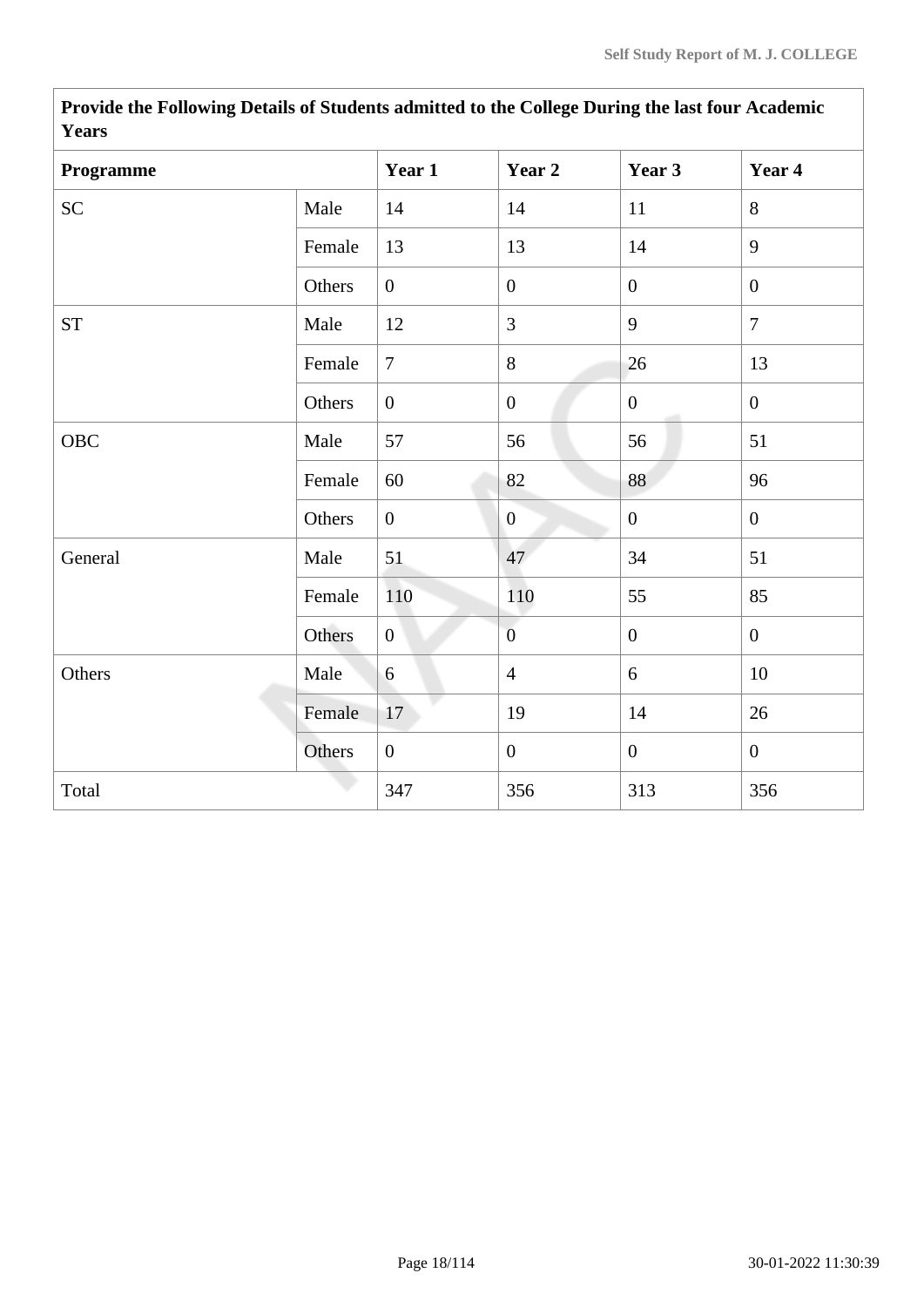# **Extended Profile**

## **1 Program**

### **1.1**

### **Number of courses offered by the Institution across all programs during the last five years**

| 2020-21                              | 2019-20 | 2018-19  |                      | 2017-18 | 2016-17 |  |
|--------------------------------------|---------|----------|----------------------|---------|---------|--|
| 322                                  | 322     | 304      |                      | 304     | 304     |  |
| <b>File Description</b>              |         | Document |                      |         |         |  |
| Institutional data prescribed format |         |          | <b>View Document</b> |         |         |  |

### **1.2**

### **Number of programs offered year-wise for last five years**

| 2020-21                   | 2019-20  | 2018-19       | $2017 - 18$ | 2016-17 |
|---------------------------|----------|---------------|-------------|---------|
| $\sim$<br>$\overline{21}$ | $\sim$ 1 | ⌒<br>$\sim$ 1 | $\sim$ 1    | ◢       |

# **2 Students**

### **2.1**

### **Number of students year-wise during last five years**

| 2020-21                                 | 2019-20 | 2018-19  |                      | 2017-18 | 2016-17 |  |
|-----------------------------------------|---------|----------|----------------------|---------|---------|--|
| 366                                     | 356     | 309      |                      | 356     | 347     |  |
| <b>File Description</b>                 |         | Document |                      |         |         |  |
| Institutional data in prescribed format |         |          | <b>View Document</b> |         |         |  |

### **2.2**

### **Number of seats earmarked for reserved category as per GOI/State Govt rule year-wise during last five years**

| 2020-21 | 2019-20 | 2018-19 | 2017-18 | 2016-17 |
|---------|---------|---------|---------|---------|
| 508     | 508     | 475     | 475     | 475     |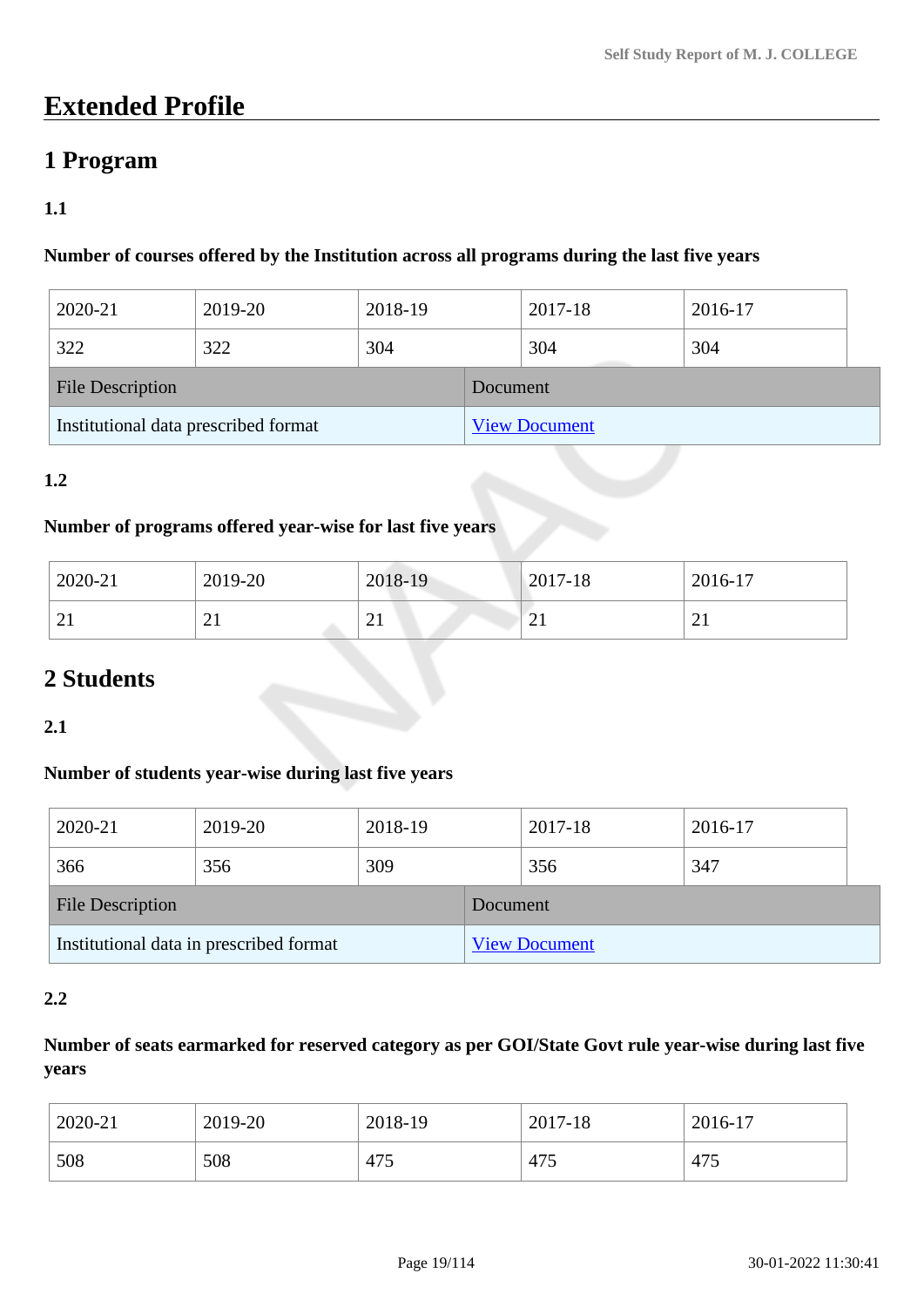| File Description                        | Document             |
|-----------------------------------------|----------------------|
| Institutional data in prescribed format | <b>View Document</b> |

### **2.3**

### **Number of outgoing / final year students year-wise during last five years**

| 2020-21                                 | 2019-20 | 2018-19  |                      | 2017-18 | 2016-17 |  |
|-----------------------------------------|---------|----------|----------------------|---------|---------|--|
| 306                                     | 302     | 300      |                      | 302     | 245     |  |
| <b>File Description</b>                 |         | Document |                      |         |         |  |
| Institutional data in prescribed format |         |          | <b>View Document</b> |         |         |  |

# **3 Teachers**

### **3.1**

### **Number of full time teachers year-wise during the last five years**

| 2020-21                                 | 2019-20 | 2018-19  |                      | 2017-18 | 2016-17 |  |
|-----------------------------------------|---------|----------|----------------------|---------|---------|--|
| 19                                      | 19      |          |                      | 13      | 23      |  |
| <b>File Description</b>                 |         | Document |                      |         |         |  |
| Institutional data in prescribed format |         |          | <b>View Document</b> |         |         |  |

### **3.2**

### **Number of sanctioned posts year-wise during last five years**

| 2020-21                                 | 2019-20 | 2018-19  |                      | 2017-18 | 2016-17 |  |
|-----------------------------------------|---------|----------|----------------------|---------|---------|--|
| 19                                      | 19      |          |                      | 13      | 23      |  |
| <b>File Description</b>                 |         | Document |                      |         |         |  |
| Institutional data in prescribed format |         |          | <b>View Document</b> |         |         |  |

# **4 Institution**

### **4.1**

**Total number of classrooms and seminar halls**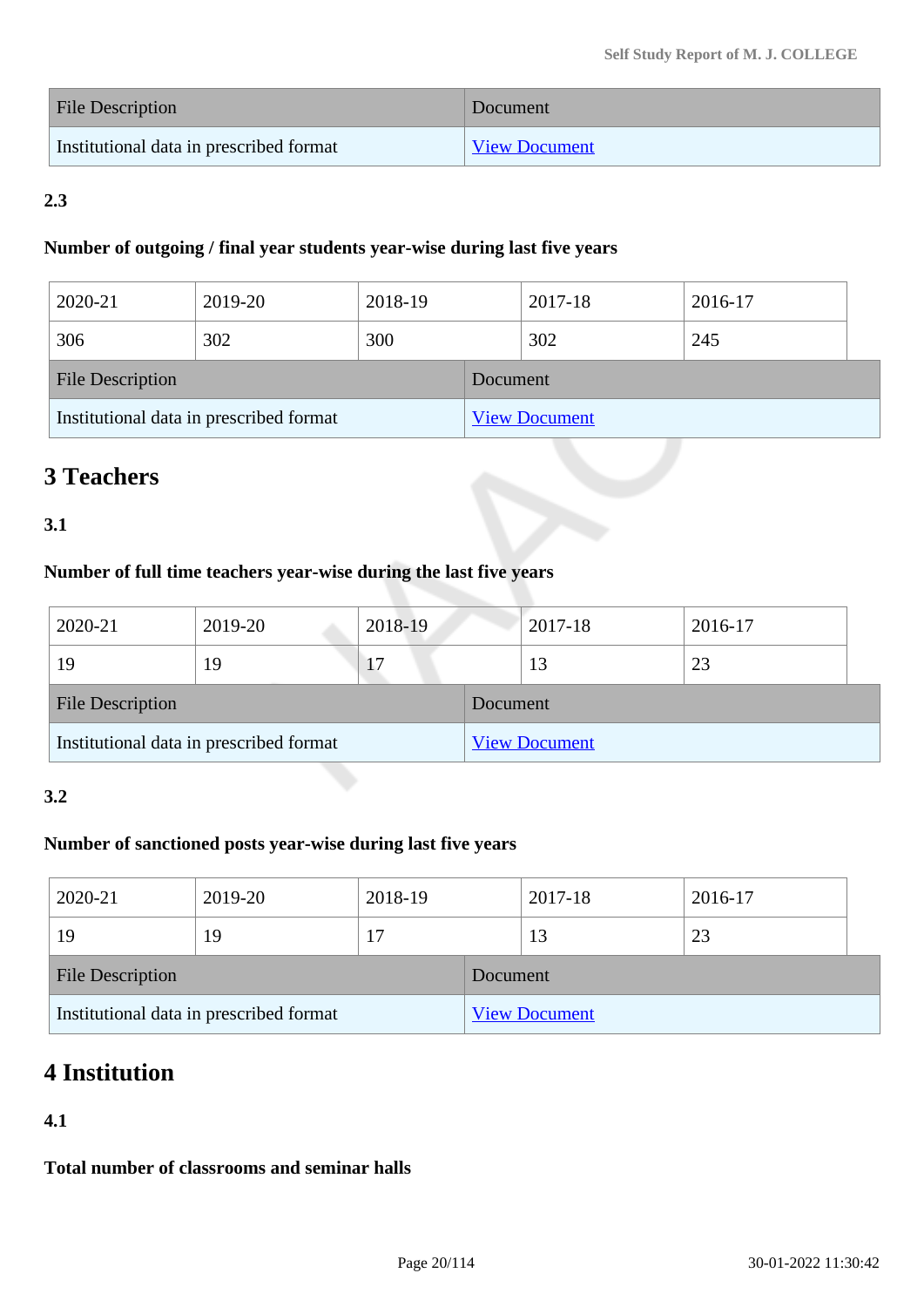### **Response: 37**

### **4.2**

### **Total Expenditure excluding salary year-wise during last five years ( INR in Lakhs)**

| 2020-21 | 2019-20 | 2018-19 | 2017-18 | 2016-17 |
|---------|---------|---------|---------|---------|
| -       |         | ∽       |         |         |

**4.3**

### **Number of Computers**

**Response: 35**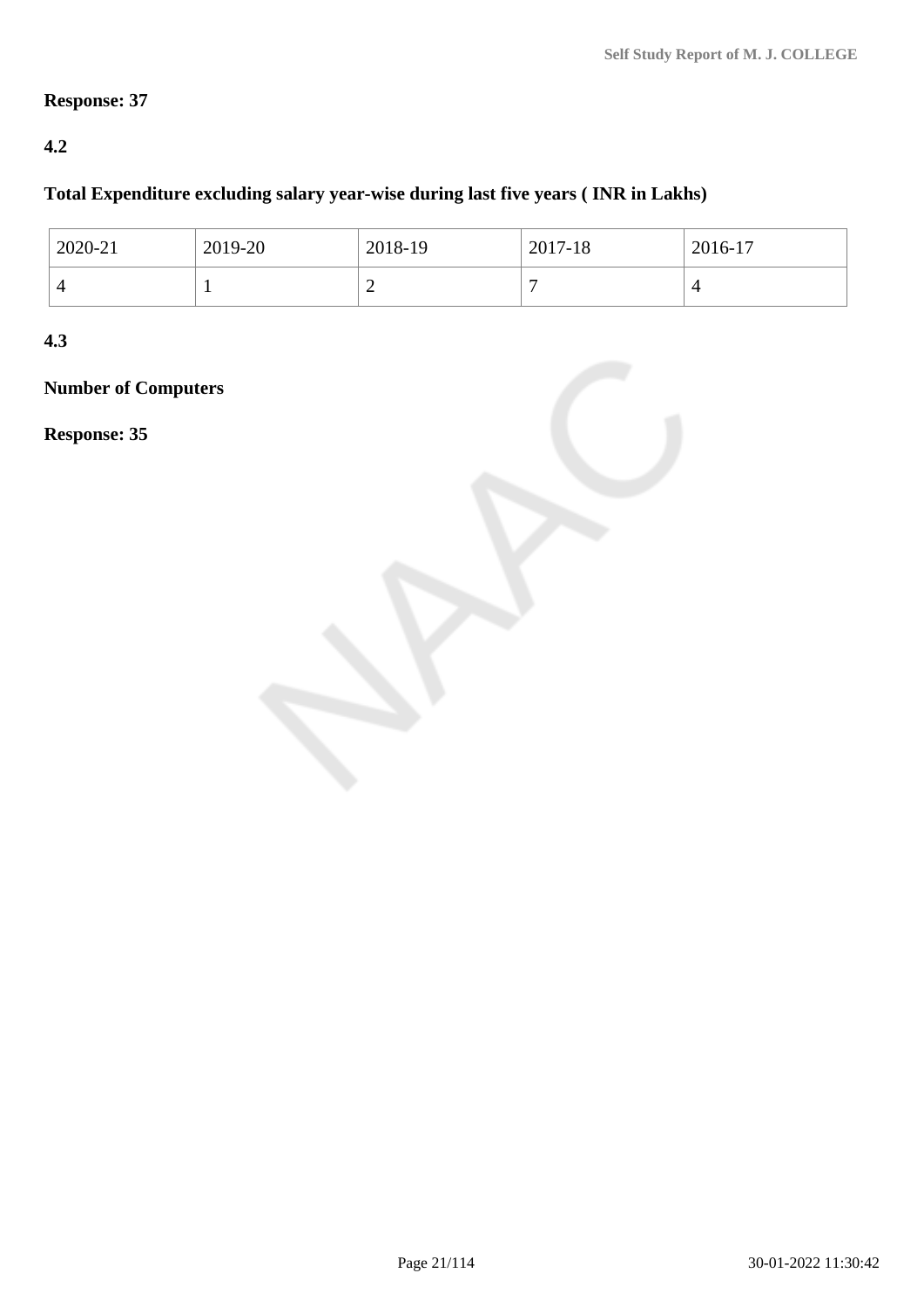# **4. Quality Indicator Framework(QIF)**

## **Criterion 1 - Curricular Aspects**

### **1.1 Curricular Planning and Implementation**

 **1.1.1 The Institution ensures effective curriculum delivery through a well planned and documented process**

### **Response:**

**M**. J. College Junwani Bhilai is affiliated to Hemchand Yadav University, Durg, and It follows the University prescribed curriculum and ensures effective implementation of it through a well-planned and documentation process. The college has in place well-structured Outcome Based Education (OBE) processes for the effective implementation and delivery of the curriculum to make the students socially committed, employable, innovative and research oriented.

Curriculum Delivery Planning Process at College Level

An Annual Academic Plan of the College is prepared by the IQAC every year on the basis of the Academic Calendar of the University and the Departmental Academic Plans. It is displayed on the college website. The College Staff Council assists the IQAC in the process along with the timetable and workload Committees. The department academic plans are displayed on the department notice boards. The prospectus designed by the Admission Committee disseminates information regarding the programmes and courses. The details of programme outcomes, programme specific outcomes, course outcomes, syllabi, weight age of internal and external examinations are communicated through the College Website. Eresources prepared by the faculty, Question Bank, timetable are made available on the college website and MJGE-A Learning App (Education App of the college).

Curriculum Delivery Process

When a new programme is introduced, HoDs direct the teachers to prepare Programme Outcomes and Course Outcomes which is provided to the students as hand book. The students can access the online Quizzes, video lectures of the faculty. In order to implant practical knowledge, the collaborations of various departments with professional bodies are in place.

In order to make the learning student-centric, industrial visits, quizzes, case discussions and seminars, workshops, monthly lecture series and alumni lecture series are being organised on a regular basis. Teachers provide remedial classes for the slow learners. The advanced learners are motivated for even better understanding of the subjects through these classes.

Theory & Practical classes are held as per time-table which is prepared by the Committee prior to the commencement of the academic year and is displayed at student notice board, College website and the College APP. The Conventional Classroom Teaching is blended with reasonable use of ICT. The College has E- Rooms for better ICT implementation. The learning process gets enhanced through the use of an Internet by giving students extra resources and material. The College also encourages other effective curriculum delivery by e-Learning, Experiential Learning and Participative Learning.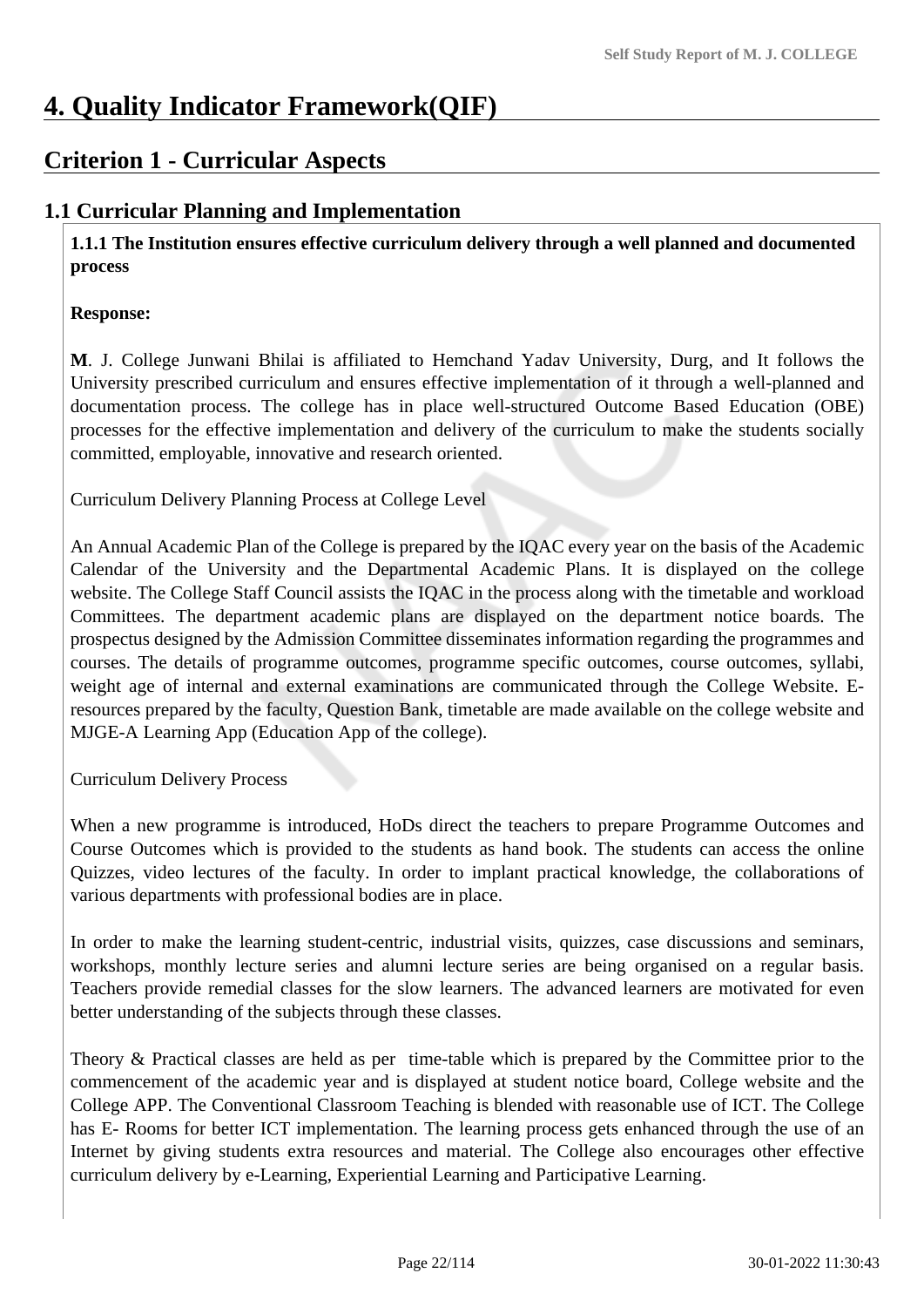**The Classroom Teaching** is supplemented by paper presentation by the students, seminars, group discussions, workshops, special lectures, educational tours and industrial visits for effective delivery of curriculum.

The college also has a **Centralized Library** and subscribes to numerous print and e-Journals, N-List, and magazines as well as newspaper so that both students and professors can keep abreast of the changing trends in their respective subjects. A record of the students and staff using the library facility is maintained and the best user award is given to them.

The IQAC makes necessary modifications in curriculum delivery based on **Curriculum Feedback** from stakeholders and the **Result Analysis**.

| <b>File Description</b>              | <b>Document</b>      |
|--------------------------------------|----------------------|
| <b>Upload Additional information</b> | <b>View Document</b> |
| Link for Additional information      | <b>View Document</b> |

### **1.1.2 The institution adheres to the academic calendar including for the conduct of CIE**

### **Response:**

All **Internal Examinations and Other Assessment** are conducted by the department using the methodology of Class Tests, Surprise Test, Internal Practical Examination etc. All examinations are conducted according to the Academic Calendar guidelines. Tutorials are held regularly in the college by the respective departments to monitor the progress of the students. For slow learners special classes are also conducted to enable them to catch-up with the curriculum. The library maintains the records of past University question papers to enable the students to get familiarized with the examination pattern.

The Institute is affiliated to Hemchand Yadav University Durg and follows the examination pattern of the university. The University guidelines are strictly adhered to with respect to evaluation process. The internal tests conducted and the schedules of internal assessments are communicated to students and faculty at the beginning of the semester through **the Institute Academic Calendar.**

The institute has reformed the continuous internal evaluation system from **"Faculty Centric" to "Student Centric"**. **The Institute Examination Cell** framed guidelines for conducting the CIE in line with calendar of the affiliate university and the Institutions. As per the guidelines, the following reforms have been carried out effectively conducting CIE:

1- Scheduling of Internal Examination, Seating arrangements, hall invigilators etc.

2- Preparing the question paper for the internal examination in the prescribed pattern.

 3- Scrutiny of the prepared question paper by **HoD/ Subject Expert** to ensure high quality of the question paper.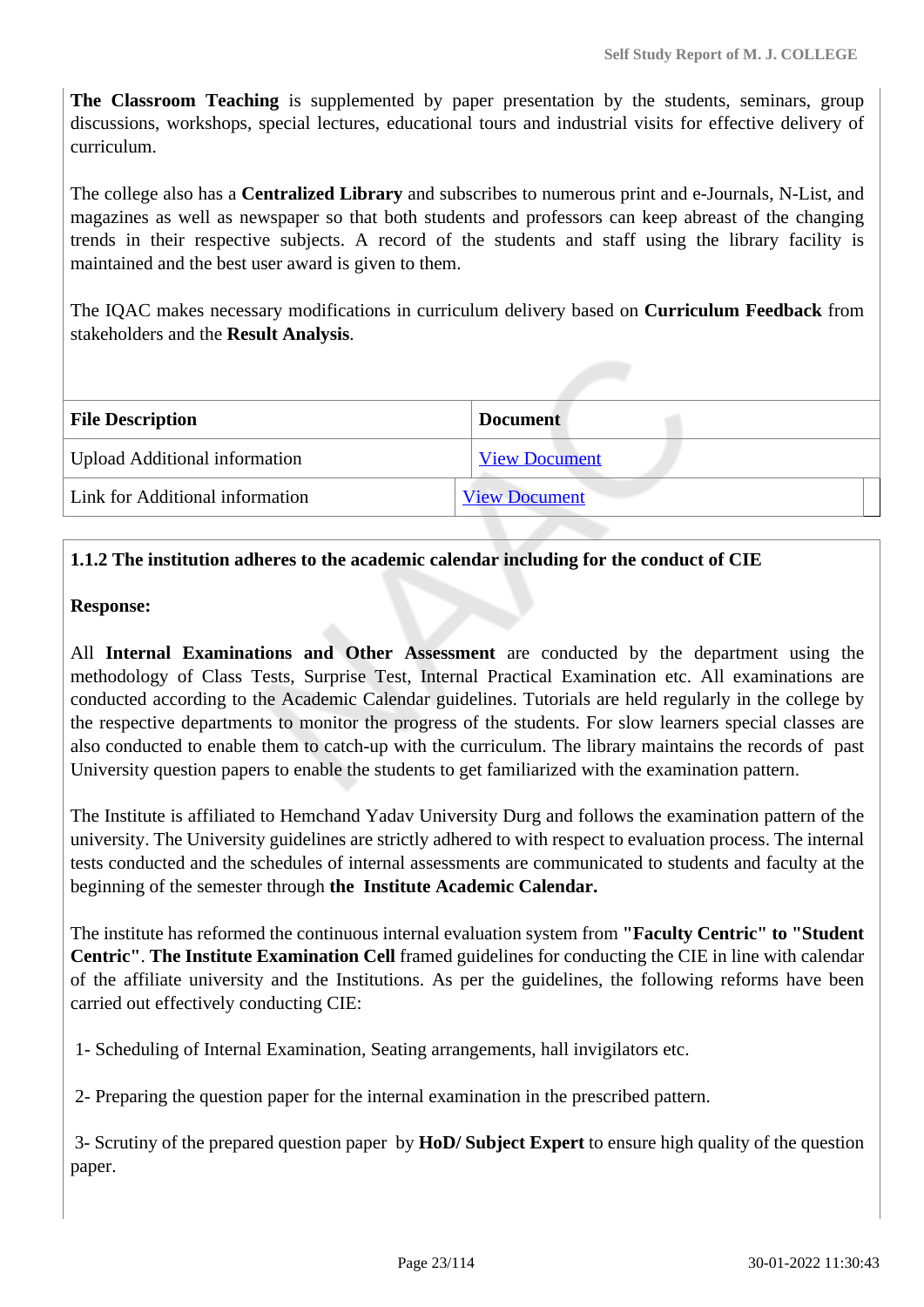4- Monitoring the attendance of the students.

5- Timely evaluation has to be carried out.

After completion of the internal examination, the faculty evaluate the answer scripts and distribute to the students for doubt clarifications or re-evaluation request. The faculty submits the scripts after revaluation, if any, to the examination branch and the results are displayed on the notice board. **Result Review Meetings** are conducted with result analysis and the remedial actions for further improvements are finalised, if any, after discussion with the concerned faculty, HoD and the Principal.

Uploading of assessment marks on college web portal is carried out and subsequently communicated to parents. The evaluation for theory courses are assessed in direct mode (80%) covering both internal and university examinations and indirect (20%) covering the survey etc.

The evaluation for laboratory courses are assessed in the similar pattern as followed for theory courses. For each laboratory sessions, the student is assessed through viva voce questions and observations.

The evaluation of t**he Project Work** is carried out by conducting periodical reviews covering key parameters like problem formulations , understanding of the project, presentation skills, communication of ideas , technical knowledge, team work and project management. Major project consists of 100 marks. The project review committee organizes review meetings to assess the progress of all the project batches.

Performance of the students in Internal Assessment is used by faculties to identify slow and advanced learners in their respective subjects. Slow Learners are encouraged to improve their performance by counseling. The Counseling Sessions are used to sort out the personal issues, academic and non-academic problems.

| <b>File Description</b>              | Document             |  |
|--------------------------------------|----------------------|--|
| <b>Upload Additional information</b> | <b>View Document</b> |  |
| Link for Additional information      | <b>View Document</b> |  |

 **1.1.3 Teachers of the Institution participate in following activities related to curriculum development and assessment of the affiliating University and/are represented on the following academic bodies during the last five years** 

- **1.Academic council/BoS of Affiliating university**
- **2.Setting of question papers for UG/PG programs**
- **3.Design and Development of Curriculum for Add on/ certificate/ Diploma Courses**
- **4.Assessment /evaluation process of the affiliating University**

**Response:** B. Any 3 of the above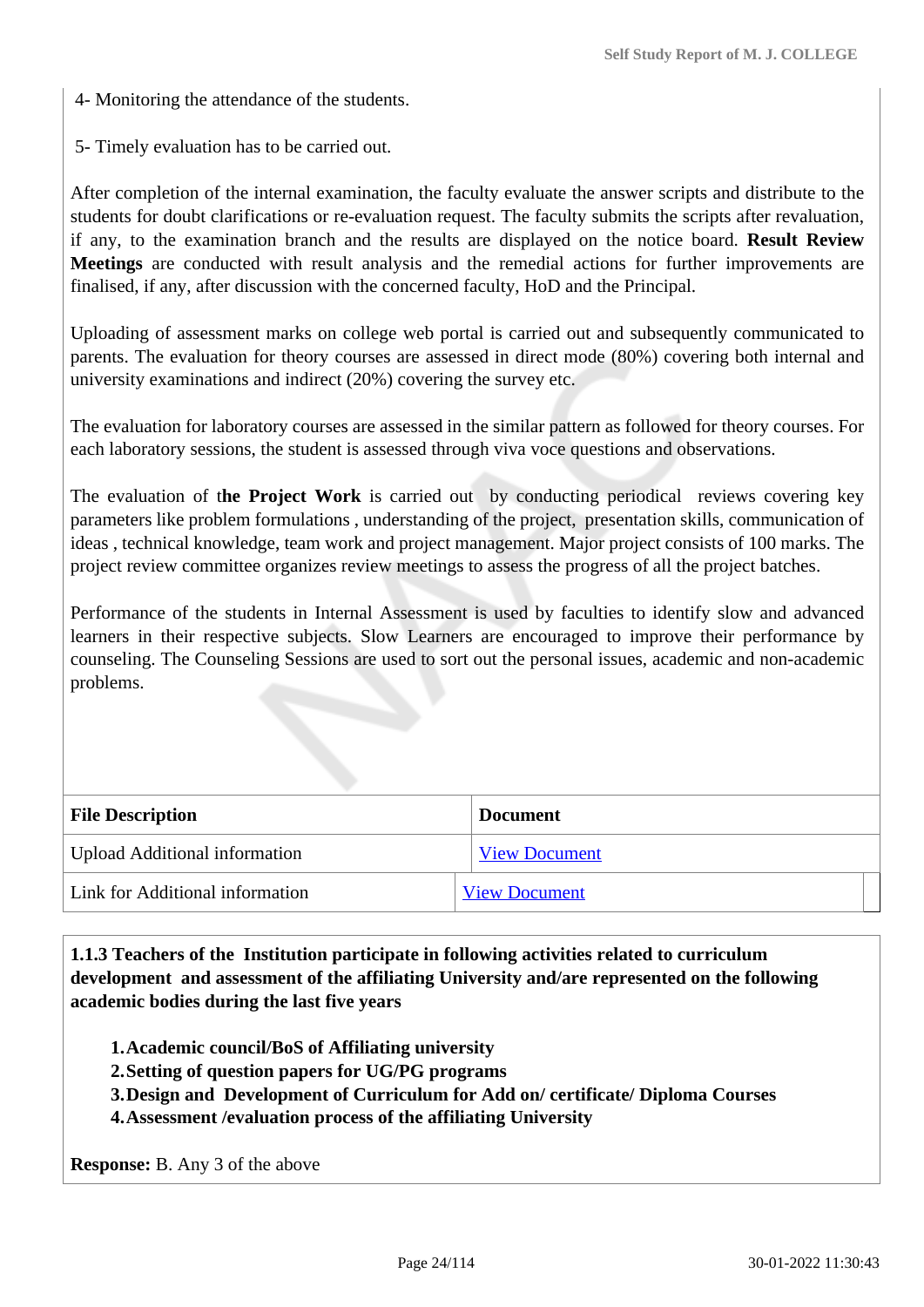| <b>File Description</b>                                                                                      | Document             |
|--------------------------------------------------------------------------------------------------------------|----------------------|
| Institutional data in prescribed format                                                                      | <b>View Document</b> |
| Details of participation of teachers in various<br>bodies/activities provided as a response to the<br>metric | <b>View Document</b> |
| Any additional information                                                                                   | <b>View Document</b> |
| Link for Additional information                                                                              | <b>View Document</b> |

### **1.2 Academic Flexibility**

 **1.2.1 Percentage of Programmes in which Choice Based Credit System (CBCS)/ elective course system has been implemented** 

**Response:** 100

1.2.1.1 **Number of Programmes in which CBCS / Elective course system implemented.**

Response: 21

| <b>File Description</b>                              | <b>Document</b>      |
|------------------------------------------------------|----------------------|
| Minutes of relevant Academic Council/BOS<br>meetings | <b>View Document</b> |
| Institutional data in prescribed format              | <b>View Document</b> |
| Any additional information                           | <b>View Document</b> |
| Link for Additional information                      | <b>View Document</b> |

### **1.2.2 Number of Add on /Certificate programs offered during the last five years**

**Response:** 34

### 1.2.2.1 **How many Add on /Certificate programs are offered within the last 5 years.**

| 2020-21   | 2019-20        | 2018-19 | 2017-18 | $2016-17$ |
|-----------|----------------|---------|---------|-----------|
| 1 ∩<br>14 | $\overline{1}$ | О       |         |           |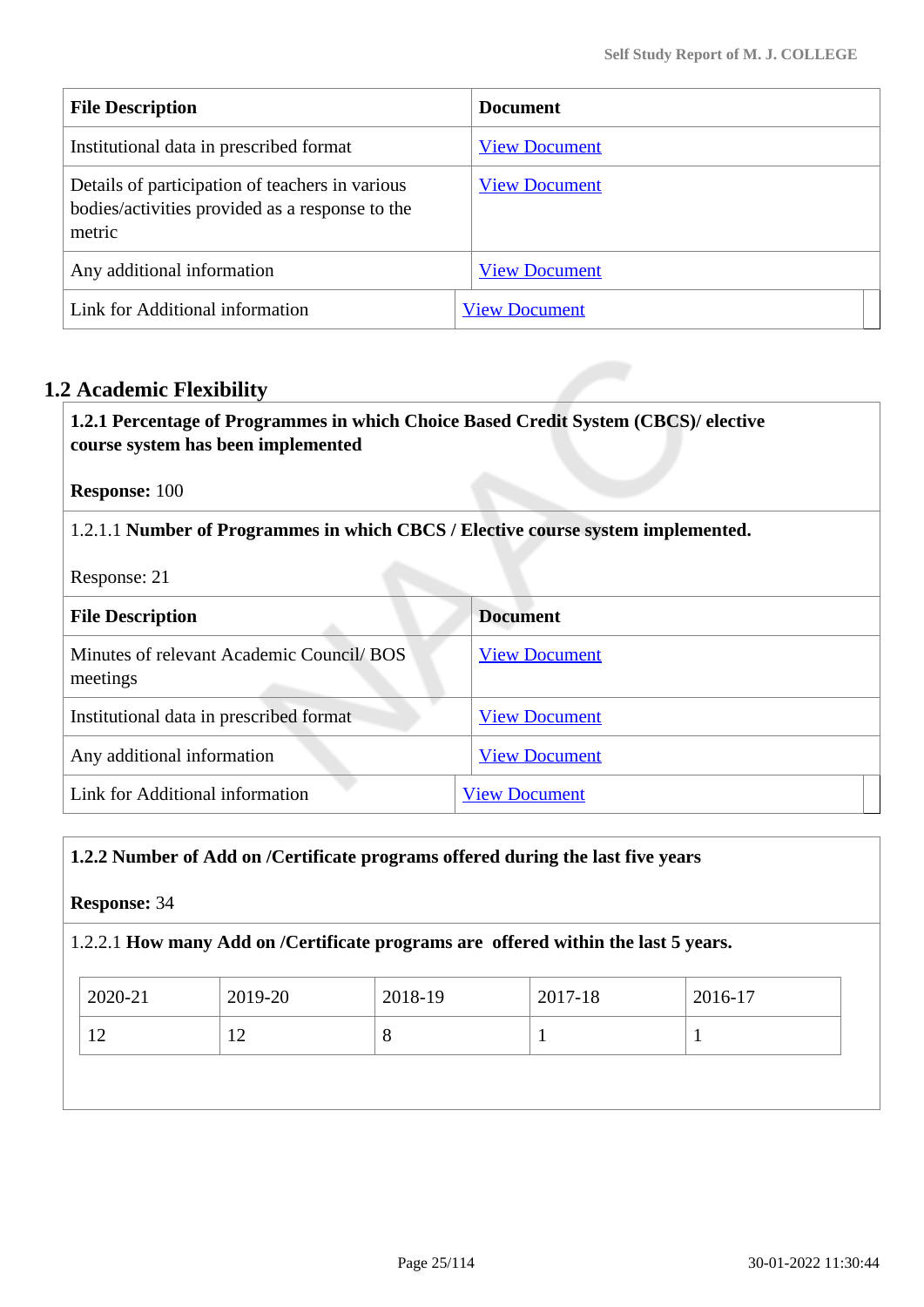| <b>File Description</b>                                                    | <b>Document</b>      |
|----------------------------------------------------------------------------|----------------------|
| List of Add on /Certificate programs                                       | <b>View Document</b> |
| Brochure or any other document relating to Add on<br>/Certificate programs | <b>View Document</b> |
| Any additional information                                                 | <b>View Document</b> |
| Link for Additional information                                            | <b>View Document</b> |

### **1.2.3 Average percentage of students enrolled in Certificate/ Add-on programs as against the total number of students during the last five years**

#### **Response:** 55.01

### 1.2.3.1 **Number of students enrolled in subject related Certificate or Add-on programs year wise during last five years**

| 2020-21 | 2019-20 | 2018-19 | 2017-18 | $2016-17$ |
|---------|---------|---------|---------|-----------|
| 280     | 326     | 218     | 64      | 64        |

| <b>File Description</b>                                                                | <b>Document</b>      |
|----------------------------------------------------------------------------------------|----------------------|
| Details of the students enrolled in Subjects related<br>to certificate/Add-on programs | <b>View Document</b> |
| Any additional information                                                             | <b>View Document</b> |

### **1.3 Curriculum Enrichment**

 **1.3.1 Institution integrates crosscutting issues relevant to Professional Ethics ,Gender, Human Values ,Environment and Sustainability into the Curriculum**

### **Response:**

The Institution plans to integrate relevant topics like issues Gender Discrimination, Environmental Care and its Sustainability, Human and Moral Values and Professional Ethics with Curriculum. This is aimed to be achieved in the following manner.

1- The college offers value added courses like Soft Skill Development, Pre-placement Training, Verbal and Logical Skills.

2- Different functional cells of the college would engage in various schemes like social visits to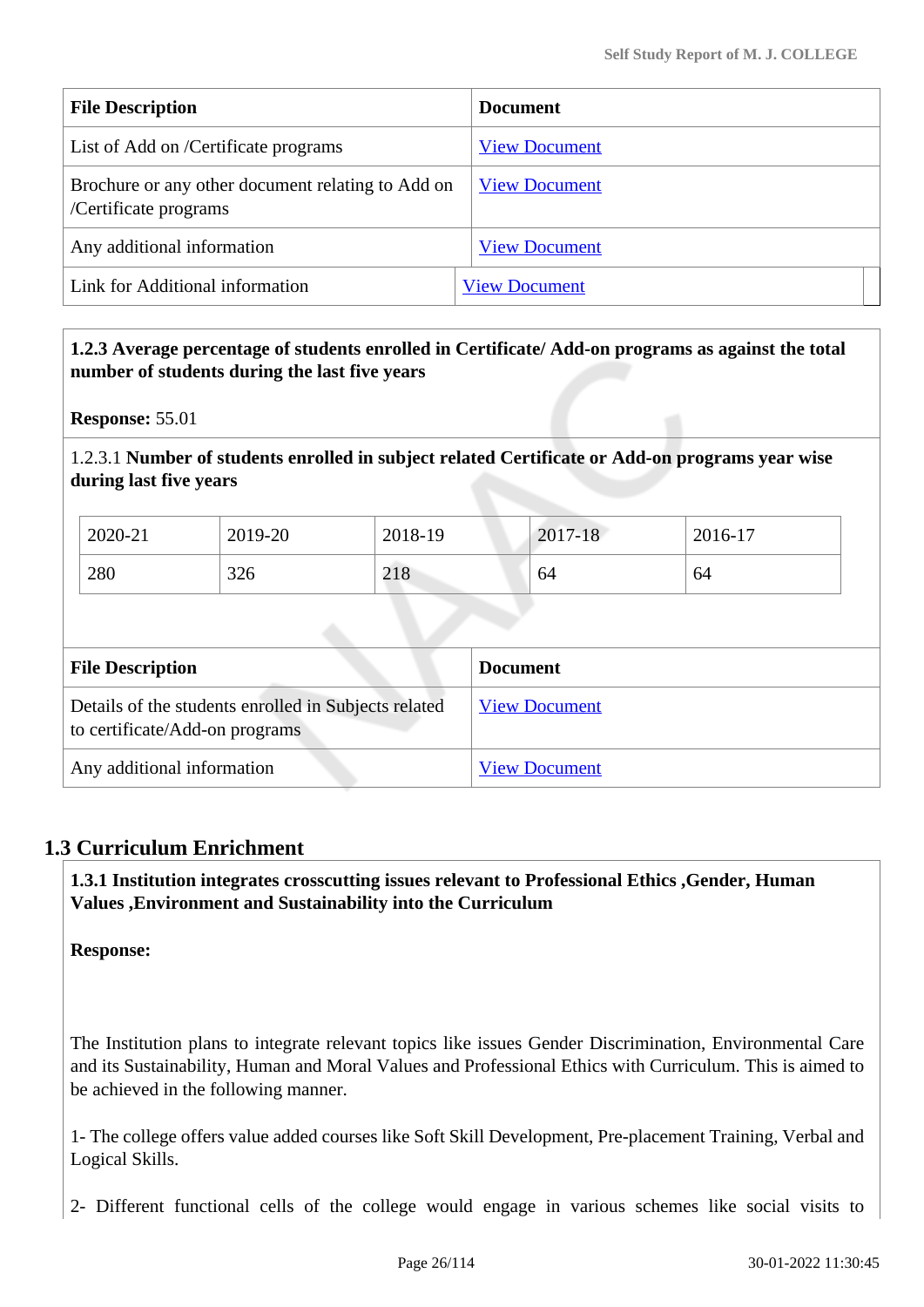surrounding areas, enlightenment of masses on gender rights, cleanliness and hygiene, environmental care by plantation etc.

3- The Women right protection - The Women Cell of the college is already in the process of providing training in Yoga and Self Defense skills, protection from cyber crimes in association with the State Police Department.

The institution ensures equal opportunities to all the students without any considering to their gender. The ladies are encouraged to participate in

 The Students Union Elections, Departmental Associations and various Social Activities in the college campus.

The College has been conducting many various skill development workshops. These disciplines are carefully chosen to provide an opportunity to students to help them engage in some earning activities side by side to learning. Recently In-house Liquid Soap & Detergent making workshop, Manufacture of Cotton carry-bags, have been conducted with overwhelming response from all students and staff members.

Environment and Sustainability

The institution had the honour of being selected twice for inspection in by The MHRD for The Swachh Campus Ranking.

College received Rs.50000/cheque from UNNAT BHARAT YOJAN"

The college has launched a green initiative titled "Swachh MJ".

The college organizes programmes like Swachhata Rally and Street Plays to instill a sense of responsibility for Environmental Sanitation

Department of science regularly conduct workshops on topics like Energy Conservation in College, The Green Energy Initiative, the use of new technology by using LED Lights, The Use of Solar lights, Water Recycling etc.

Human Values

The college offers a Community Service and Social Value Education Course to all the students in the college and top scorers are honored with prizes. The students are in the forefront organizing medical camp and distribution of free medicine to the needy among the poorer sections of the society.

Annapurna - Meal Programme

The SIGNATURE PROJECT OF this institution is the campaign, from time to time, to launch distribution of rations to needy persons, orphanages, The Old Homes, charity homes like Mother Teresa Home for Mentally Retarded. The donations are collected from willing teachers and students. The College also contributes.

Professional Ethics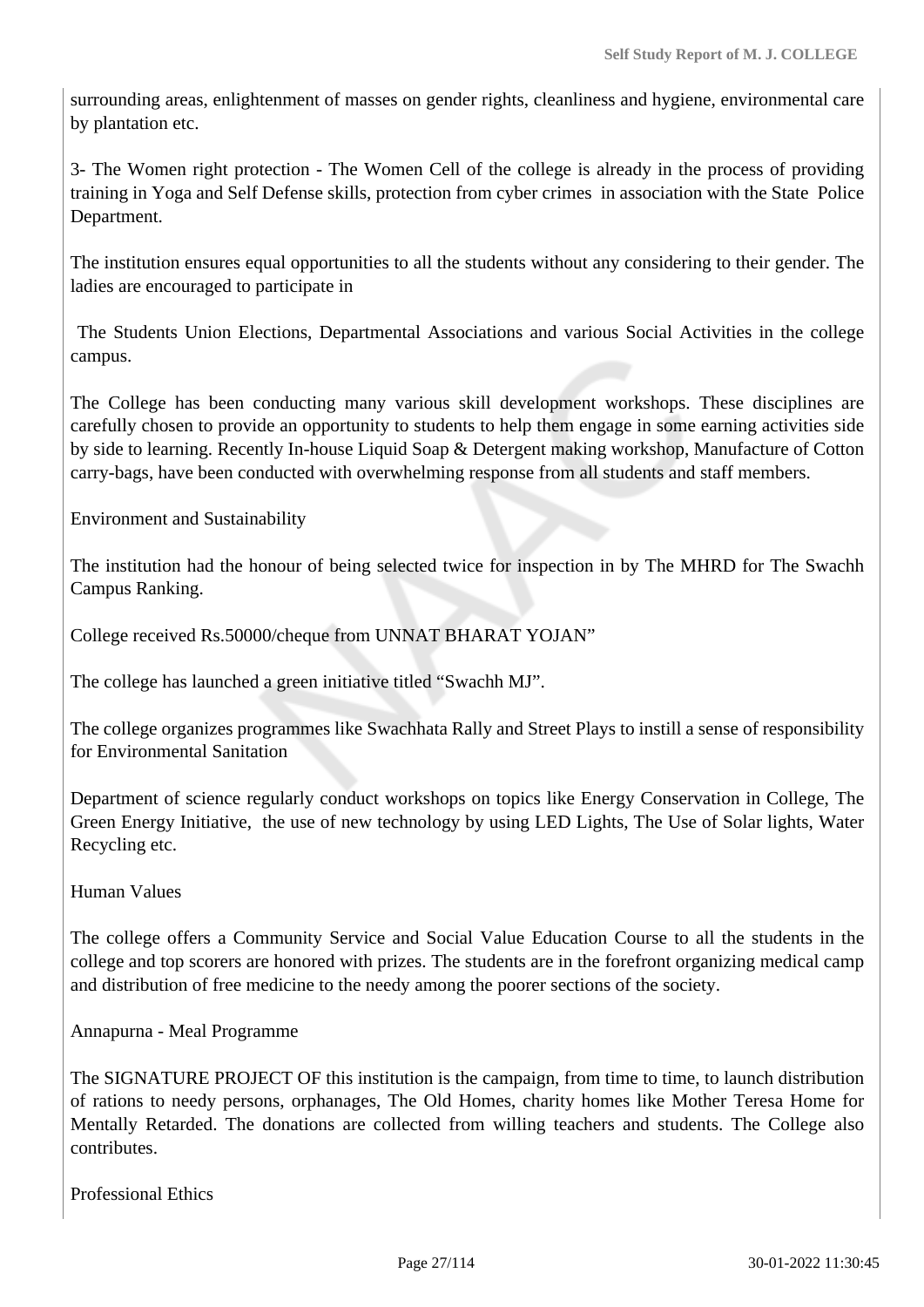The vision of the college is "Academic Excellence with Integrity of Character".

Various Career Guidance Programmes are organized to inculcate professional and ethical practices in students. The college encourages debates within premises and inter college forums to always respect counter-views on the subjects.

The college has a Code of Conduct and Ethics Committee for students and teachers.

| <b>File Description</b>                                                                                                                                              | <b>Document</b>      |
|----------------------------------------------------------------------------------------------------------------------------------------------------------------------|----------------------|
| Upload the list and description of courses which<br>address the Professional Ethics, Gender, Human<br>Values, Environment and Sustainability into the<br>Curriculum. | <b>View Document</b> |
| Any additional information                                                                                                                                           | <b>View Document</b> |

### **1.3.2 Average percentage of courses that include experiential learning through project work/field work/internship during last five years**

**Response:** 6.82

1.3.2.1 **Number of courses that include experiential learning through project work/field work/internship year-wise during last five years**

| 2020-21                            | 2019-20  | 2018-19              | 2017-18                  | 2016-17            |
|------------------------------------|----------|----------------------|--------------------------|--------------------|
| $\cap$<br>$\overline{\phantom{a}}$ | $\sim$ 1 | $\sim$ 1<br>$\sim$ 1 | $\sim$<br>$\overline{a}$ | $\sim$<br>$\sim$ 1 |

| <b>File Description</b>                                                                                                                                                          | <b>Document</b>      |
|----------------------------------------------------------------------------------------------------------------------------------------------------------------------------------|----------------------|
| Programme / Curriculum/ Syllabus of the courses                                                                                                                                  | <b>View Document</b> |
| MoU's with relevant organizations for these courses,<br>if any Average percentage of courses that include<br>experiential learning through project work/field<br>work/internship | <b>View Document</b> |
| Minutes of the Boards of Studies/Academic<br>Council meetings with approvals for these courses                                                                                   | <b>View Document</b> |

 **1.3.3 Percentage of students undertaking project work/field work/ internships (Data for the latest completed academic year**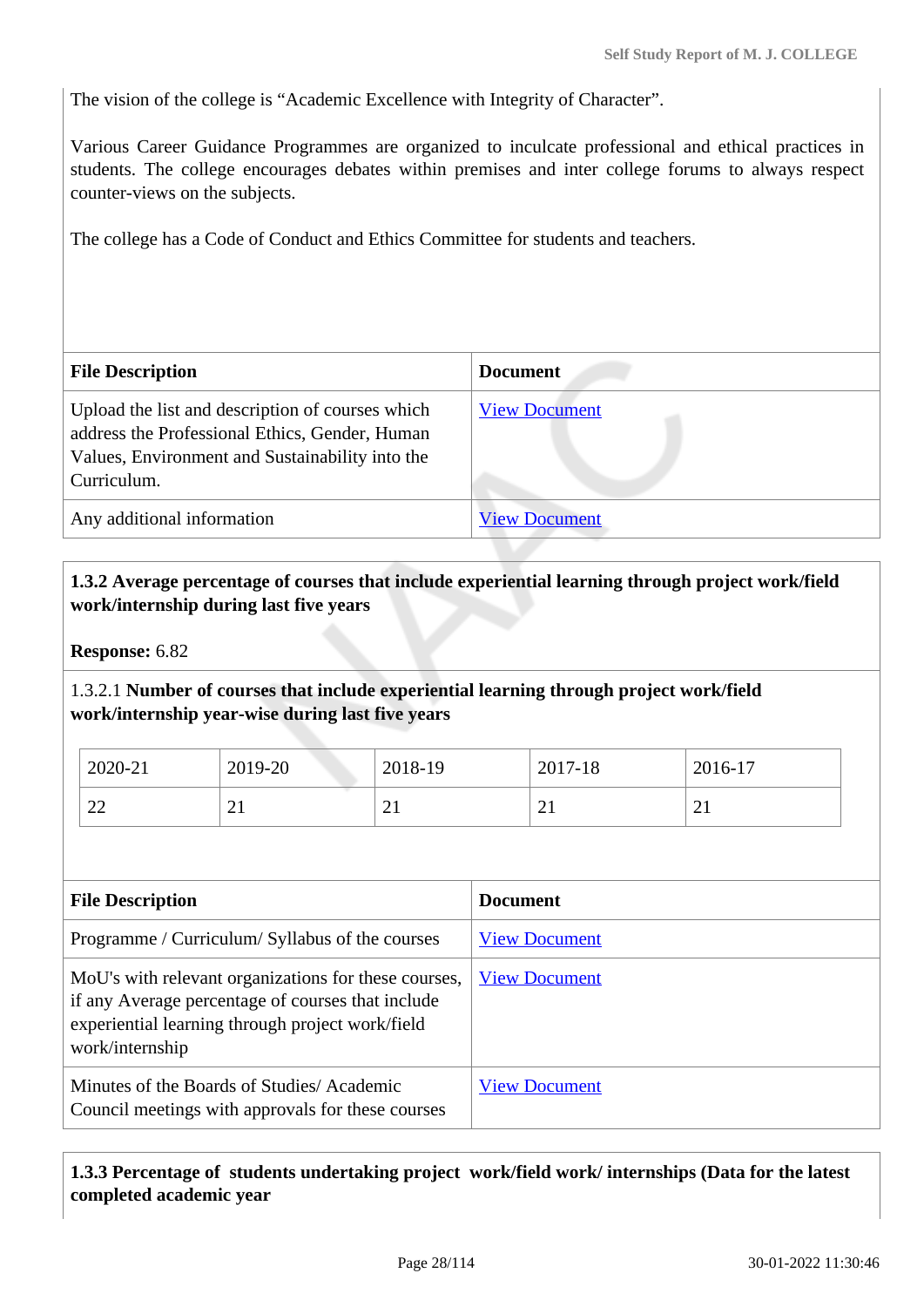### **Response:** 76.23

### 1.3.3.1 **Number of students undertaking project work/field work / internships**

Response: 279

| <b>File Description</b>                                                                       | <b>Document</b>      |
|-----------------------------------------------------------------------------------------------|----------------------|
| List of programmes and number of students<br>undertaking project work/field work//internships | <b>View Document</b> |

### **1.4 Feedback System**

 **1.4.1** *Institution obtains feedback on the syllabus and its transaction at the institution from the following stakeholders 1) Students 2)Teachers 3)Employers 4)Alumni* 

**Response:** A. All of the above

| <b>File Description</b>                                                                                                                                    | <b>Document</b>      |
|------------------------------------------------------------------------------------------------------------------------------------------------------------|----------------------|
| Any additional information (Upload)                                                                                                                        | <b>View Document</b> |
| Action taken report of the Institution on feedback<br>report as stated in the minutes of the Governing<br>Council, Syndicate, Board of Management (Upload) | <b>View Document</b> |
| URL for stakeholder feedback report                                                                                                                        | <b>View Document</b> |

### **1.4.2 Feedback process of the Institution may be classified as follows: Options:**

**1.Feedback collected, analysed and action taken and feedback available on website**

- **2.Feedback collected, analysed and action has been taken**
- **3.Feedback collected and analysed**
- **4.Feedback collected**
- **5. Feedback not collected**

**Response:** A. Feedback collected, analysed and action taken and feedback available on website

| <b>File Description</b>           | <b>Document</b>      |
|-----------------------------------|----------------------|
| Upload any additional information | <b>View Document</b> |
| URL for feedback report           | <b>View Document</b> |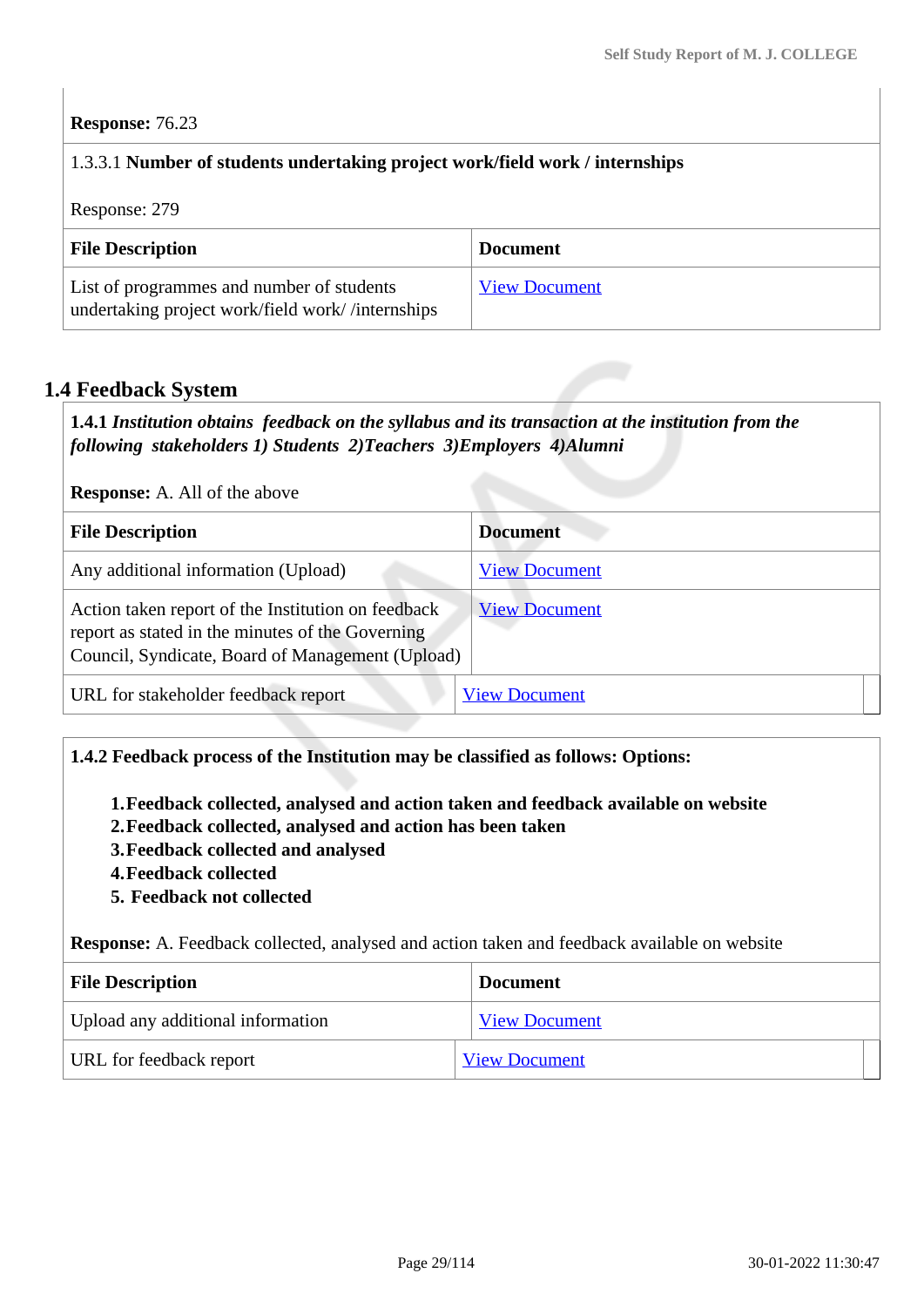# **Criterion 2 - Teaching-learning and Evaluation**

### **2.1 Student Enrollment and Profile**

| 2.1.1 Average Enrolment percentage (Average of last five years) |                                                                      |                      |                 |         |  |
|-----------------------------------------------------------------|----------------------------------------------------------------------|----------------------|-----------------|---------|--|
| Response: 42.29                                                 |                                                                      |                      |                 |         |  |
|                                                                 | 2.1.1.1 Number of students admitted year-wise during last five years |                      |                 |         |  |
| 2020-21                                                         | 2018-19<br>2016-17<br>2019-20<br>2017-18                             |                      |                 |         |  |
| 366                                                             | 356                                                                  | 309                  | 356             | 347     |  |
| 2020-21                                                         | 2019-20                                                              | 2018-19              | 2017-18         | 2016-17 |  |
|                                                                 |                                                                      |                      |                 |         |  |
| 850                                                             | 850                                                                  | 800<br>800           |                 | 800     |  |
|                                                                 |                                                                      |                      |                 |         |  |
| <b>File Description</b>                                         |                                                                      |                      | <b>Document</b> |         |  |
| Institutional data in prescribed format                         |                                                                      | <b>View Document</b> |                 |         |  |
| Any additional information<br><b>View Document</b>              |                                                                      |                      |                 |         |  |

### **2.1.2 Average percentage of seats filled against reserved categories (SC, ST, OBC, Divyangjan, etc. as per applicable reservation policy ) during the last five years ( exclusive of supernumerary seats)**

**Response:** 38.36

2.1.2.1 Number of actual students admitted from the reserved categories year-wise during the last five years

| 2020-21 | 2019-20 | 2018-19 | 2017-18 | 2016-17 |
|---------|---------|---------|---------|---------|
| 214     | 184     | 200     | 176     | 163     |

| <b>File Description</b>                                      | <b>Document</b>      |
|--------------------------------------------------------------|----------------------|
| Average percentage of seats filled against seats<br>reserved | <b>View Document</b> |
| Any additional information                                   | <b>View Document</b> |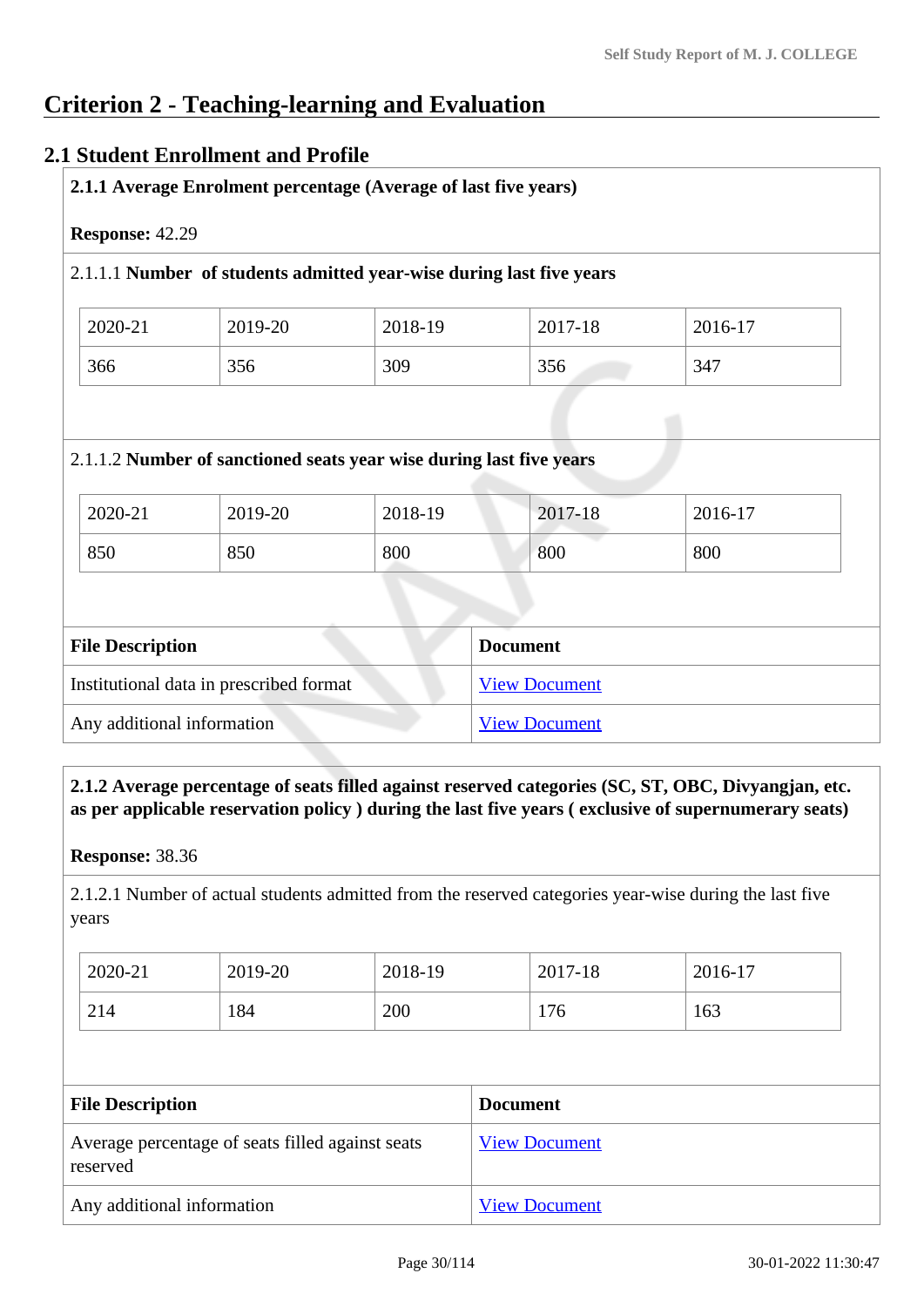### **2.2 Catering to Student Diversity**

### **2.2.1 The institution assesses the learning levels of the students and organises special Programmes for advanced learners and slow learners**

### **Response:**

The admission process is done through the **Centralized Allotment Process (CAP)** of the University on merit basis. Since the students admitted are heterogeneous in terms of learning levels, the college has evolved a systematic mechanism to implement effective and efficient teaching-learning strategies on the basis of learning levels of students.

### **Assessment of Learning Levels**

The assessment of learning levels of admitted students or identification of advanced learners and slow learners is primarily done through:

- **First internal test**
- Analysis of s**tudents' data** that contains the academic history of the student available in college
- Performance in a**ssignments**
- Involvement in **practical and lab experiments**
- **Problem solving ability** in classes

### **Strategies for Advanced Learners**

- Advanced learners are given special care and attention to advance further.
- They get academic motivation and guidance.
- They are directed to use E-resources in **N-List and other E-platforms**.
- **They are given cash awards, medals, merit certificates and other recognitions.**
- Advanced learners get the opportunity to represent the college in **National and state level intercollegiate competitions** and many of them secure prizes.

### **Strategies for Slow Learners**

The Slow learners are identified in each subject and given special classes by the teachers concerned. The other remedial measures taken by the college are given below.

- **Remedial Classes** are arranged based on the specific needs of students.
- Through the practice of **Peer Teaching**, students are taught by students themselves.
- The teachers take special lessons under the scheme **Bridge Courses** to bridge the knowledge gaps of students with lesser exposure to advanced studies.
- Faculty prepare and distribute S**elf-Learning Materials** that suit the requirements of slow learners.
- Slow learners are motivated to engage in **various clubs** to increase their involvement in the academic activities of the department.
- **Group Assignments and Projects** are given to slow learners.
- Personal counseling and motivation are given to slow learners.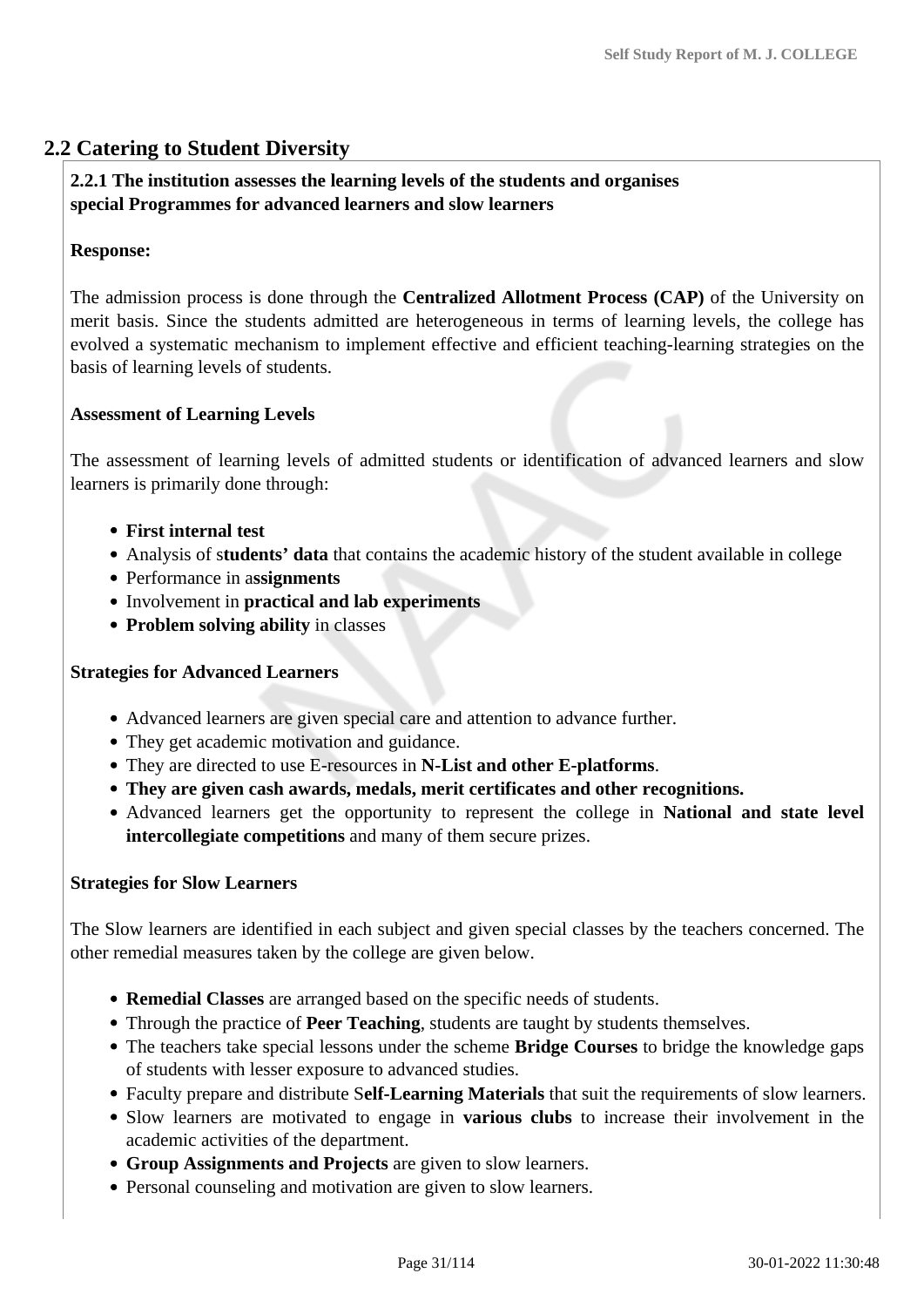| <b>File Description</b><br><b>Document</b>                   |  |
|--------------------------------------------------------------|--|
| Upload any additional information<br><b>View Document</b>    |  |
| Past link for additional Information<br><b>View Document</b> |  |

### **2.2.2 Student- Full time teacher ratio (Data for the latest completed academic year)**

| <b>Response: 19.26</b> |  |
|------------------------|--|
|------------------------|--|

| -                          |                      |  |
|----------------------------|----------------------|--|
| <b>File Description</b>    | <b>Document</b>      |  |
| Any additional information | <b>View Document</b> |  |
|                            |                      |  |

### **2.3 Teaching- Learning Process**

 **2.3.1 Student centric methods, such as experiential learning, participative learning and problem solving methodologies are used for enhancing learning experiences**

### **Response:**

The institution has made a learning environment that keeps the students at the centre of learning. Since the adoption of **Outcome Based Education (OBE) or Assurance of Learning (AoL)**, more student centric learning methods have been used by the faculty members in addition to the conventional lecture method.

### **Humanities Subjects**

The college has a w**ell-equipped Language Lab** to improve the communication skills of the students.

English and Hindi departments often organize **Theme Based Programs** related to various themes.

Playing **"Nukkad Natak"** on burning social issues, get students aware on how to handle the problems.

### **Science Subjects -**

The departments impart **Hands on Training** in different advanced tools and techniques.

The college encourages and provides opportunities for students to attend **on the job training.**

**Student's presentations**, **Demonstration of experiments, industrial visits,** etc provided "Activities-Centered" learning atmosphere to the students.

**Social Science Subjects -**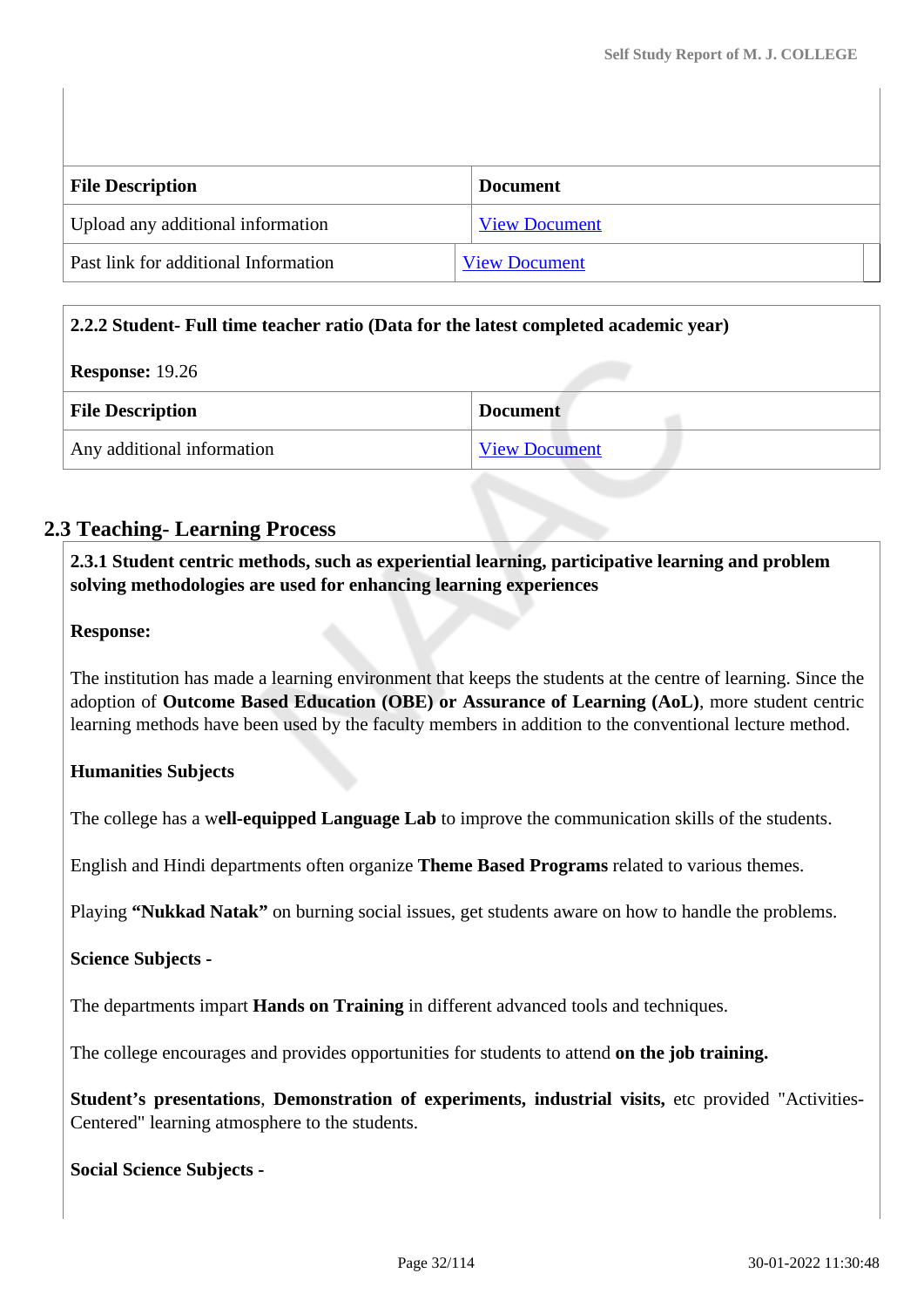**"Dissertation"** work taken up by the students are usually related to real-world problems.

**Industrial visits and field trips** have become part of the curriculum delivery.

The students at UG level are required to do **projects** on a suitable topic related to "Commerce and Management and Computer Science".

**Group Discussions, Debates and Quizzes** are conducted on a regular mode under the supervision of faculty members.

The students are motivated to do **Video Lectures** on the commerce related issues.

As part of **Digital India Campaign**, student learnt how to open Bank account and operate it.

Hands on training is given to students on various aspects of **Project Report Preparation**.

While lecture method is extensively used to explicate the topic, Student Centric activities are adopted through certain fixed pathways like Science Practical, Language Lab, Co-curricular activities, Project Work, Internships, Activities of Associations, College Fests, Science Exhibitions, etc. In addition to these there are other minor exercises like role- play, skit, group discussions, quiz, poster making, articles given by the students for college magazine and question-answer method which are practiced in the classroom and introduce them to Participative Learning.

There is a well-equipped science laboratory where practical are conducted and the performance evaluated at the end of every year/semester. Spoken English software is installed in the systems in Language labs and classes are allotted for practice. Speaking and listening skills are tested in the language lab.

The Second Component offers a wide scope for students to hone and exhibit their innovative ideas through assignments, poster and PowerPoint presentations, declamations, class seminars, penning and enacting skits, etc, on the subject related, gender or environmental issues. Internships focus on student centric learning and give hands-on experience in various skills. Field Projects also orient stakeholders towards research and innovation. Co-curricular activities which include NSS, Dance, Yoga Education, making of Ganesh idol (clay) during Ganapati festival, mask making training to students and ladies of adopted villages with the help of self-help groups, Designing of Lord Ganesh on coconut, Dramatics, Music etc, train the students in different life skills and enables 'Experiential Learning.

| <b>File Description</b>           | <b>Document</b>      |  |
|-----------------------------------|----------------------|--|
| Upload any additional information | <b>View Document</b> |  |
| Upload any additional information | <b>View Document</b> |  |
| Link for additional information   | <b>View Document</b> |  |

**2.3.2 Teachers use ICT enabled tools for effective teaching-learning process.**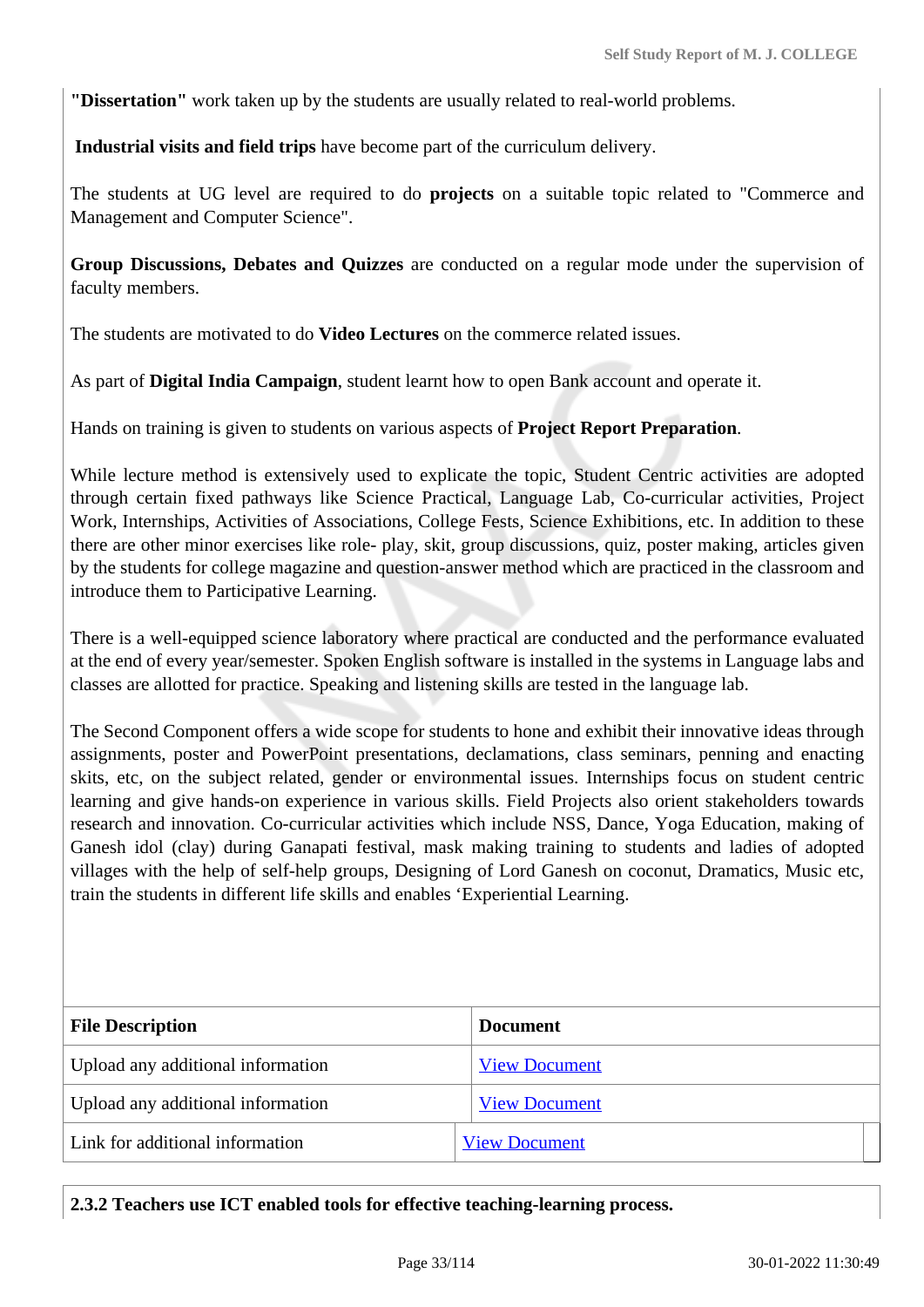### **Response:**

The Institute follows ICT enabled teaching in addition to the traditional classroom education. Subsequent efforts are taken by the institute to provide e-learning atmosphere in the classroom:

- In addition to chalk and talk method of teaching, the faculty members are using the IT enabled learning tools such as PPT, Video clippings , Audio system, online sources, to expose the students for advanced knowledge and practical learning.
- Some Classrooms are fully furnished with LCD/OHP/Computers
- Most of the faculty use interactive methods for teaching. The major emphasis is on classroom interaction in terms of seminars, debates, group discussions, assignments, quiz/tests/viva and laboratory work.

### **Institute premises are Wi-Fi enabled**

- Specialized computer laboratory with an internet connection has been provided to promote independent learning. Wi-Fi facility for access of internet is provided on individual laptop and mobile devices.
- Well security is provided to Wi-Fi users. Its access is controlled by the system administrator.

Teachers are using:--

- e-Books
- $\bullet$  OHP
- E-Journals
- Wi-Fi Campus
- On line and Off line Video's
- Internet
- Educational CD's
- Inter-active Board

In the College, the classrooms and labs are ICT enabled with projectors installed and the campus is enabled with high speed wi fi connection.

The faculty at MJ use various ICT enabled tools to enhance the quality of teaching-learning like....

1. MJ APP is used to manage and post course related information- learning material, quizzes, lab submissions and evaluations, assignments, etc.

2. Virtual labs are used to conduct labs through simulations.

3. The PPTs are enabled with animations and simulations to improve the effectiveness of the teachinglearning process.

4. The online learning environments are designed to train students in open problem-solving activity.

5. Media lab facility is used to create video lectures and upload in appropriate platforms for students to use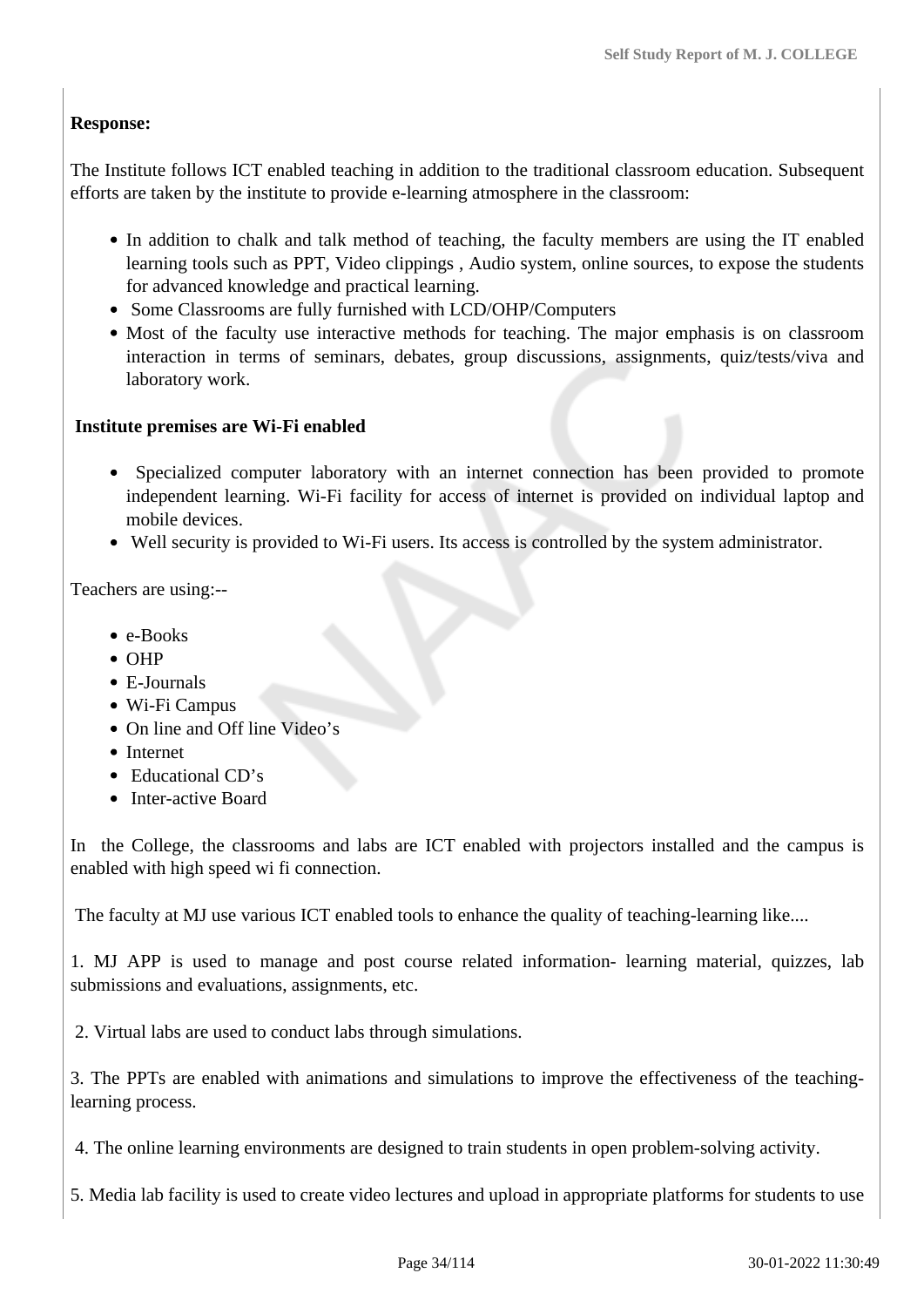as extra learning resources.

6. Lab manuals are mailed to students well in advance the experiment is performed.

7. Online feedback of the students.

| <b>File Description</b>                                                                                 | <b>Document</b>      |
|---------------------------------------------------------------------------------------------------------|----------------------|
| Upload any additional information                                                                       | <b>View Document</b> |
| Provide link for webpage describing the ICT<br>enabled tools for effective teaching-learning<br>process | <b>View Document</b> |

### **2.3.3 Ratio of students to mentor for academic and other related issues (Data for the latest completed academic year )**

### **Response:** 19.26

2.3.3.1 Number of mentors

Response: 19

| <b>File Description</b>                                                          | <b>Document</b>      |
|----------------------------------------------------------------------------------|----------------------|
| Upload year wise, number of students enrolled and<br>full time teachers on roll. | <b>View Document</b> |
| mentor/mentee ratio                                                              | <b>View Document</b> |
| Circulars pertaining to assigning mentors to mentees   <u>View Document</u>      |                      |

### **2.4 Teacher Profile and Quality**

**2.4.1 Average percentage of full time teachers against sanctioned posts during the last five years**

### **Response:** 100

| <b>File Description</b>                                                          | <b>Document</b>      |
|----------------------------------------------------------------------------------|----------------------|
| Year wise full time teachers and sanctioned posts<br>for 5 years (Data Template) | <b>View Document</b> |
| List of the faculty members authenticated by the<br>Head of HEI                  | <b>View Document</b> |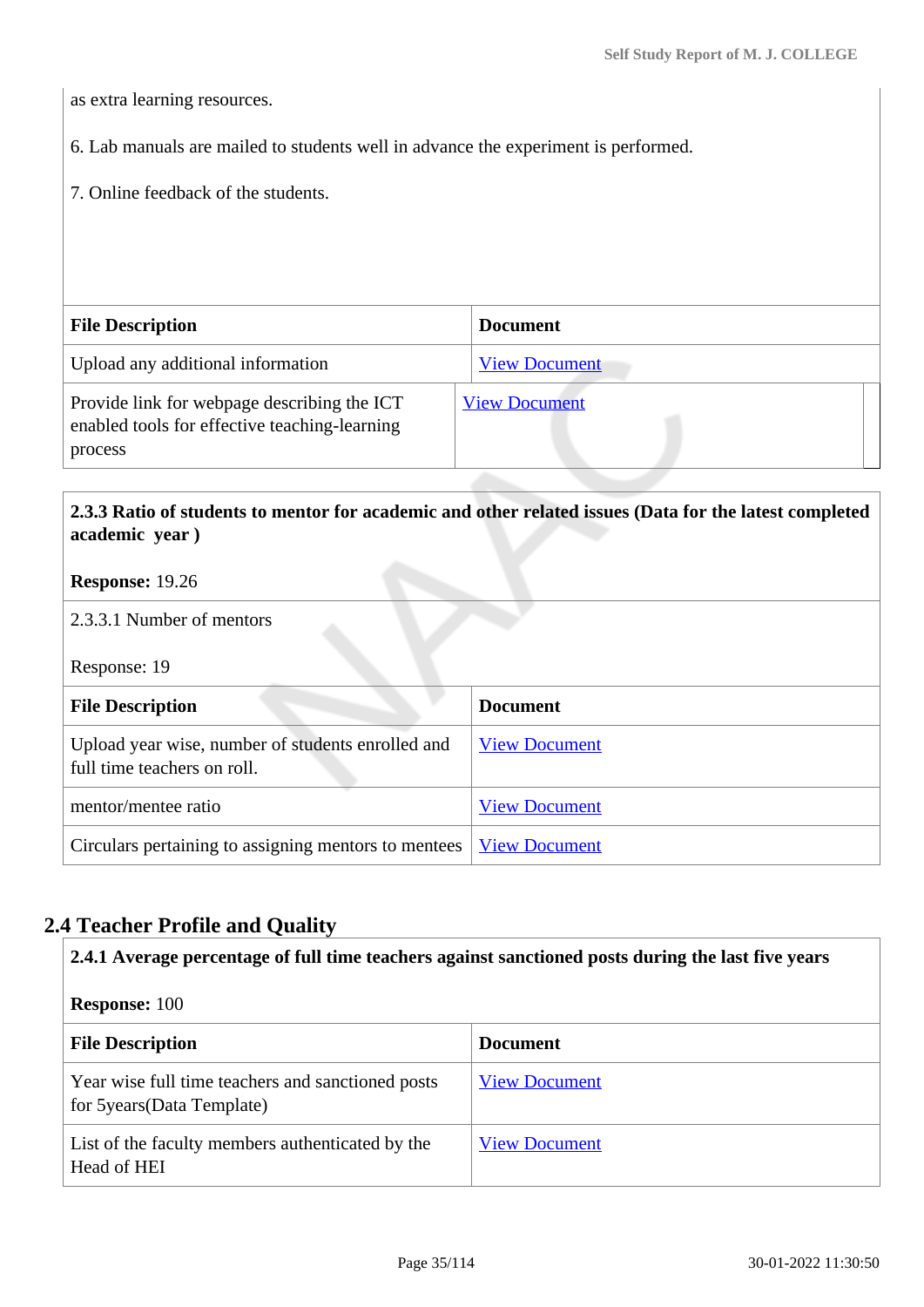**2.4.2 Average percentage of full time teachers with Ph. D. / D.M. / M.Ch. / D.N.B Superspeciality / D.Sc. / D.Litt. during the last five years (consider only highest degree for count)**

**Response:** 22.19

2.4.2.1 **Number of full time teachers with** *Ph. D. / D.M. / M.Ch. / D.N.B Superspeciality / D.Sc. / D.Litt.* **year wise during the last five years**

| 2020-21        | 2019-20 | 2018-19 | 2017-18 | 2016-17 |
|----------------|---------|---------|---------|---------|
| $\Omega$<br>U3 | 03      | 04      | 05      | 04      |

| <b>File Description</b>                                                                                                                                                          | <b>Document</b>      |
|----------------------------------------------------------------------------------------------------------------------------------------------------------------------------------|----------------------|
| List of number of full time teachers with Ph. D. /<br>D.M. / M.Ch. / D.N.B Superspeciality / D.Sc. /<br>D. Litt. and number of full time teachers for 5 years<br>(Data Template) | <b>View Document</b> |
| Any additional information                                                                                                                                                       | <b>View Document</b> |

### **2.4.3 Average teaching experience of full time teachers in the same institution (Data for the latest completed academic year in number of years)**

**Response:** 8

### 2.4.3.1 **Total experience of full-time teachers**

Response: 152

| <b>File Description</b>                                                                           | <b>Document</b>      |
|---------------------------------------------------------------------------------------------------|----------------------|
| List of Teachers including their PAN, designation,<br>dept and experience details (Data Template) | <b>View Document</b> |

### **2.5 Evaluation Process and Reforms**

### **2.5.1 Mechanism of internal assessment is transparent and robust in terms of frequency and mode**

### **Response:**

The college follows the modal qualities of conducting the Continuous Internal Evaluation as prescribed by the Hemchand Yadav Vishwavidyalaya, Durg. In the last five years there have been changes in the mode of evaluation based on the type of programme. Evaluation in a continuous mode has helped improve student regularity and participation in Theory & practical as there are marks allotted as Internal Marks at the UG and PG levels. Each department has worked out the details of how the CIE will be carried out for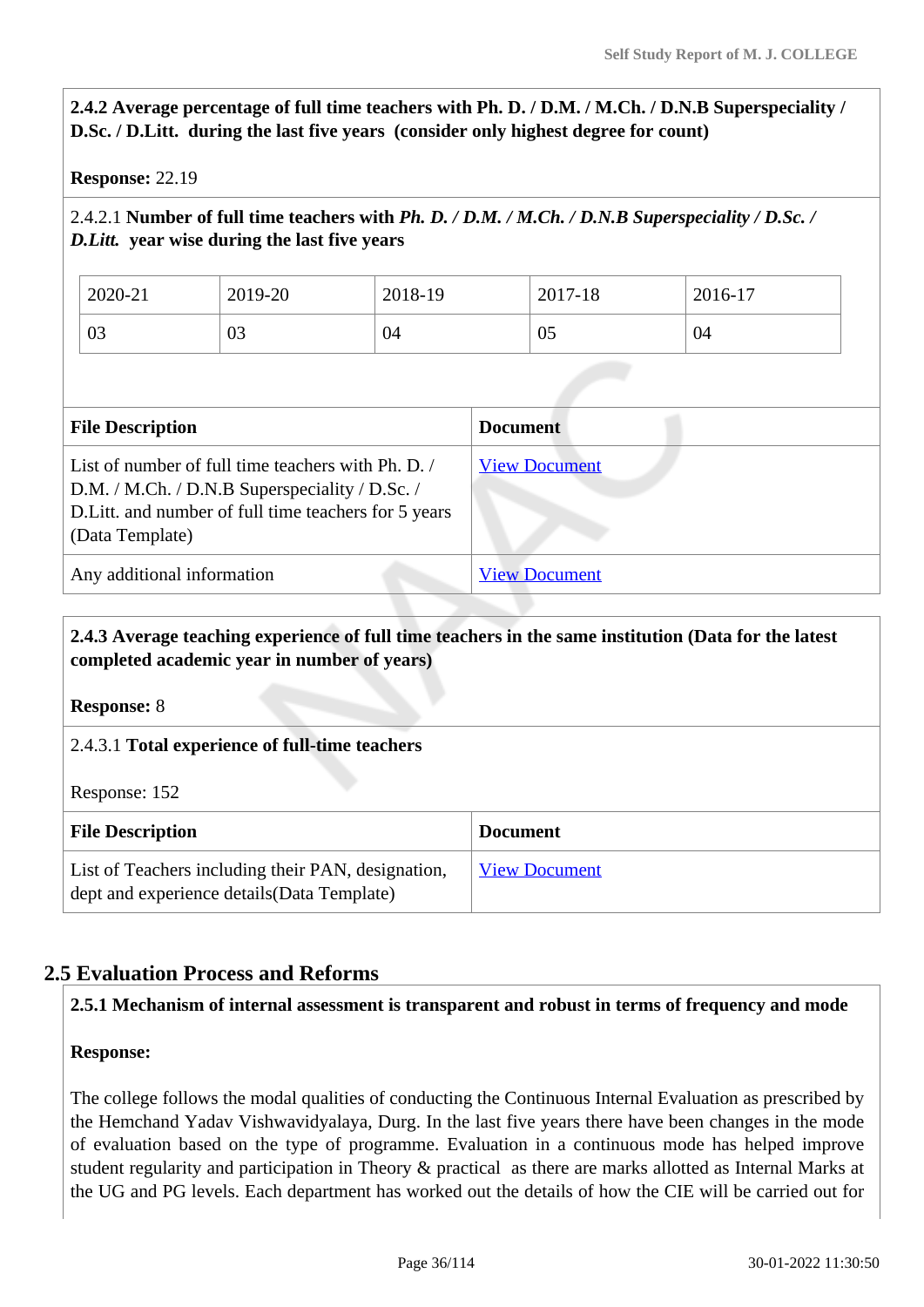each paper taking care that learning objectives of each paper are achieved through the different

Assignments. For theory papers it has been kept in mind that the assignments should not only test the knowledge base of the students but also foster creativity and out-of the-box thinking. CIE is a method of assessing whether learning outcomes for all courses are being achieved. It provides an opportunity to relook at and modify teaching strategies if the students are not performing well. Students who miss the tests due to ill health or participation in extra-curricular activities of the college like representing college in sports, cultural and NSS are given an opportunity to give the test on an alternate date. There is a set schedule for conducting the test which the students know in advance. This helps them to prepare in advance.

| <b>File Description</b>         | <b>Document</b>      |
|---------------------------------|----------------------|
| Any additional information      | <b>View Document</b> |
| Link for additional information | <b>View Document</b> |

## **2.5.2 Mechanism to deal with internal/external examination related grievances is transparent, timebound and efficient**

#### **Response:**

The college believes that the internal assessment system has a key impact on the academic performance of the college considering its influence on the teaching and learning process. As per the guidelines of the University, internal assessment is done based on **student's attendance, writing skills (assignment), presentation skills (seminar) and knowledge levels (test papers)**.

#### **Transparency**

**Internal Examination Peer Committee**: The College has appointed a **Five-Member Peer Committee** to monitor the CIE process.

The steering committee is entrusted with the tasks of **collection, sorting and coding and security** of question papers.

The dates of internal exams are published on the college notice board and also communicated to the students through **public address system, college website.**

**Evaluation Results:** The students get their **valued answer scripts within one week** of the date of exam and **teachers discuss model answers and enter the marks.**

All the departments has a component of Formative assessment. Students' development in their subject areas and other co-scholastic activities are monitored through continuous and comprehensive assessment and feedback mechanism. Regular supervisors and rotation supervisors all are involved in the process. The community work are assessed by the respective teacher. Transparency is maintained by teachers while assessing students.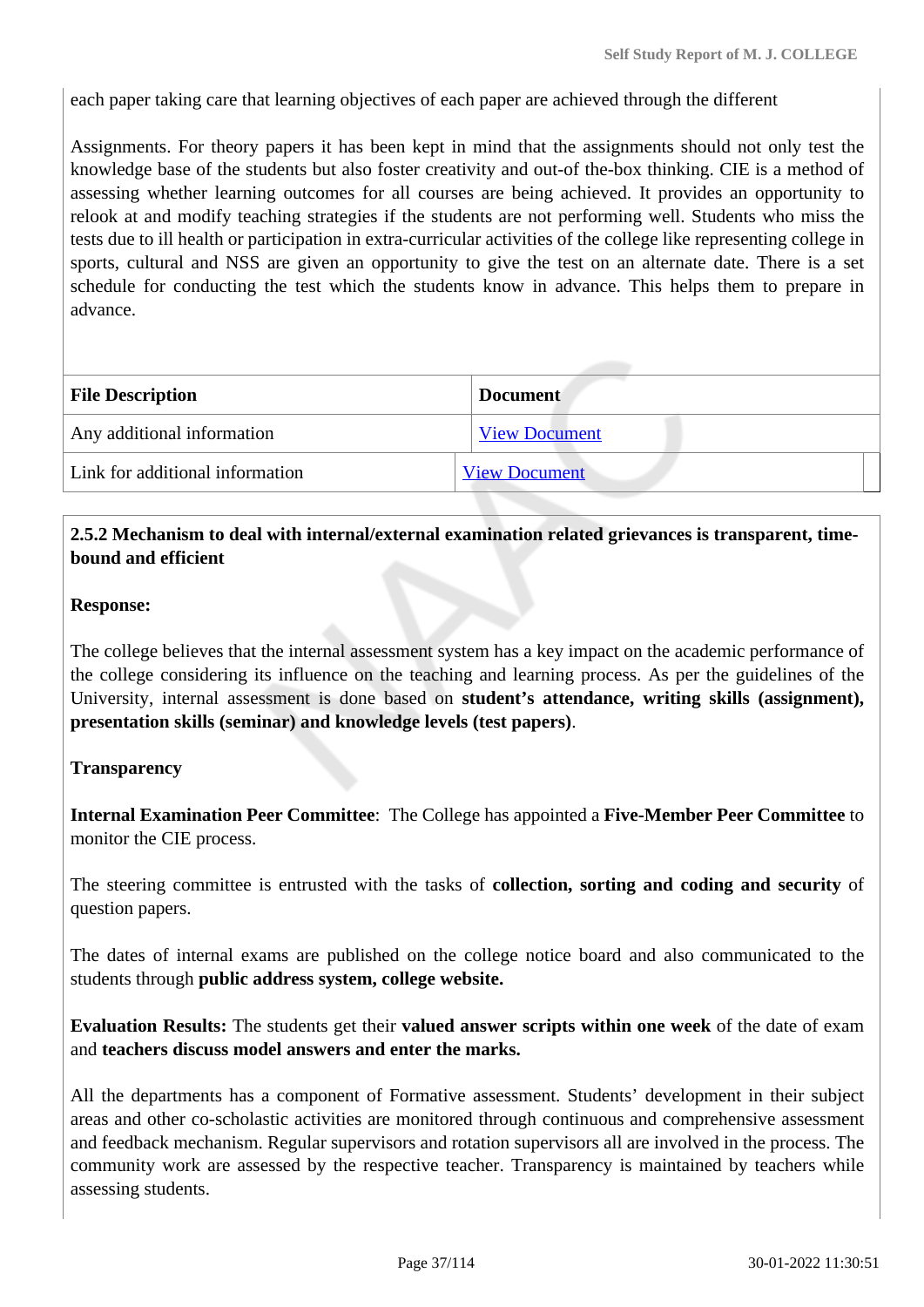The forms are duly signed by the **Tutors, HoDs and the Principal before uploading on the University portal.**

#### **Robustness -**

**Frequency**: The college conducts **two test papers** in a centralized manner and out of two of these, one is a **model examination** in the university examination pattern.

**Variety**: The college and IQAC give freedom to the departments to select appropriate methods of CIE to bring the variety in the methods of internal examination and evaluation which include *Multiple choice question tests, Seminars, Class test.*

**Three Tier Grievances Redressal Mechanism:** The college has a **three level grievance Redressal mechanism** viz., department level, college level and university level which is given in the college calendar.

**CCTV:** CCTV cameras monitor the examination process so that the cases of malpractices are totally eliminated.

**Re-examinations:** Absentees with genuine reasons get an opportunity to re-appear.

**Projects:** For the year-end academic projects of the students, internal marks are given on the basis of **punctuality, quality of data collected and timely submission of the project.**

| <b>File Description</b>         | <b>Document</b>      |
|---------------------------------|----------------------|
| Any additional information      | <b>View Document</b> |
| Link for additional information | <b>View Document</b> |

## **2.6 Student Performance and Learning Outcomes**

 **2.6.1 Programme and course outcomes for all Programmes offered by the institution are stated and displayed on website and communicated to teachers and students.**

**Response:** 

#### **Communication to the Teachers -**

- IQAC contrasted a committee in 2017 to introduce **Outcome Based Education (OBE)** in the college. This initiative was resorted when the university introduced new curriculum for graduate programmes.
- The committee is headed by a **senior faculty** and it devised a mechanism to operationalize OBE.
- The **Departmental Advisory Committee (DAC)** of each department has to prepare the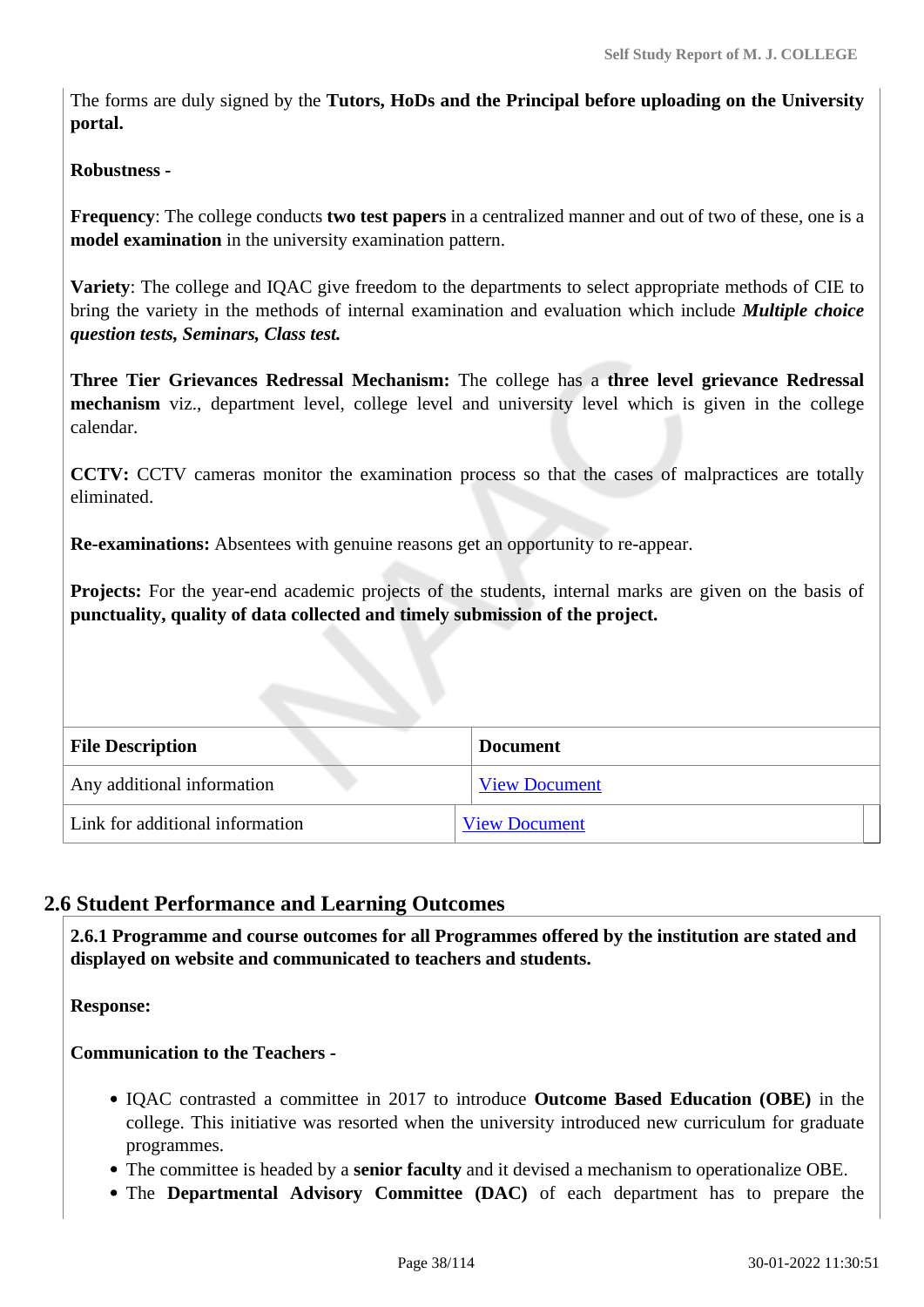#### **Programme.**

- **Outcomes (POs) and Programme Specific Outcomes (PSOs)** on the basis of learning objectives mentioned in the university syllabus and core values and mission of the institution.
- DAC also outlines the **Course Outcomes (COs)** in consultation with the concerned teachers who deal with a particular course.
- The IQAC has to make POs, PSOs, and COs as **part of the course file**.
- IQAC of the college also has to organize workshops on OBE to familiarize teachers with **Blooms.**

#### **Communication to the Students -**

- POs, PSOs and Cos are well **displayed on the website. (Website Link is given).**
- POs, PSOs and Cos are displayed on the **Department Notice Boards**.
- They are also displayed on **laboratories of the college**.
- Head of the Department and the concerned class tutor explain various programme outcomes to the students in the **department orientation meeting.**
- Teachers who handle various courses explain course outcomes and **relate such outcomes to POs and PSO.**
- Teachers also explain the pattern of questions in the **internal question papers and its connection with the course outcomes.**
- Each department has to publish a booklet for POs, PSOs and COs and the soft copy of the same are made available to the students.
- In some PG courses, the POs, PSOs and COs are included in the **University Syllabus itself.**

| <b>File Description</b>                                    | <b>Document</b>      |
|------------------------------------------------------------|----------------------|
| Upload COs for all Programmes (exemplars from<br>Glossary) | <b>View Document</b> |
| Upload any additional information                          | <b>View Document</b> |
| Past link for Additional information                       | <b>View Document</b> |

#### **2.6.2 Attainment of programme outcomes and course outcomes are evaluated by the institution.**

#### **Response:**

The institution follows the practice of measuring the level of attainment of Course Outcomes (COs),Program Outcomes (POs) and Program Specific Outcomes (PSOs).

**Procedure for Assessing the Attainment of Outcomes -**

**Defining COs, POs and PSOs:** Measurement of attainment level of outcomes begins with formally defining the Program Outcomes, Program Specific Outcomes and Course Outcomes.

**Direct assessment tools (COs) :** Direct assessment tools are used to evaluate the attainment of course outcomes as discussed above. Course outcomes are measured directly based on the scores attained by the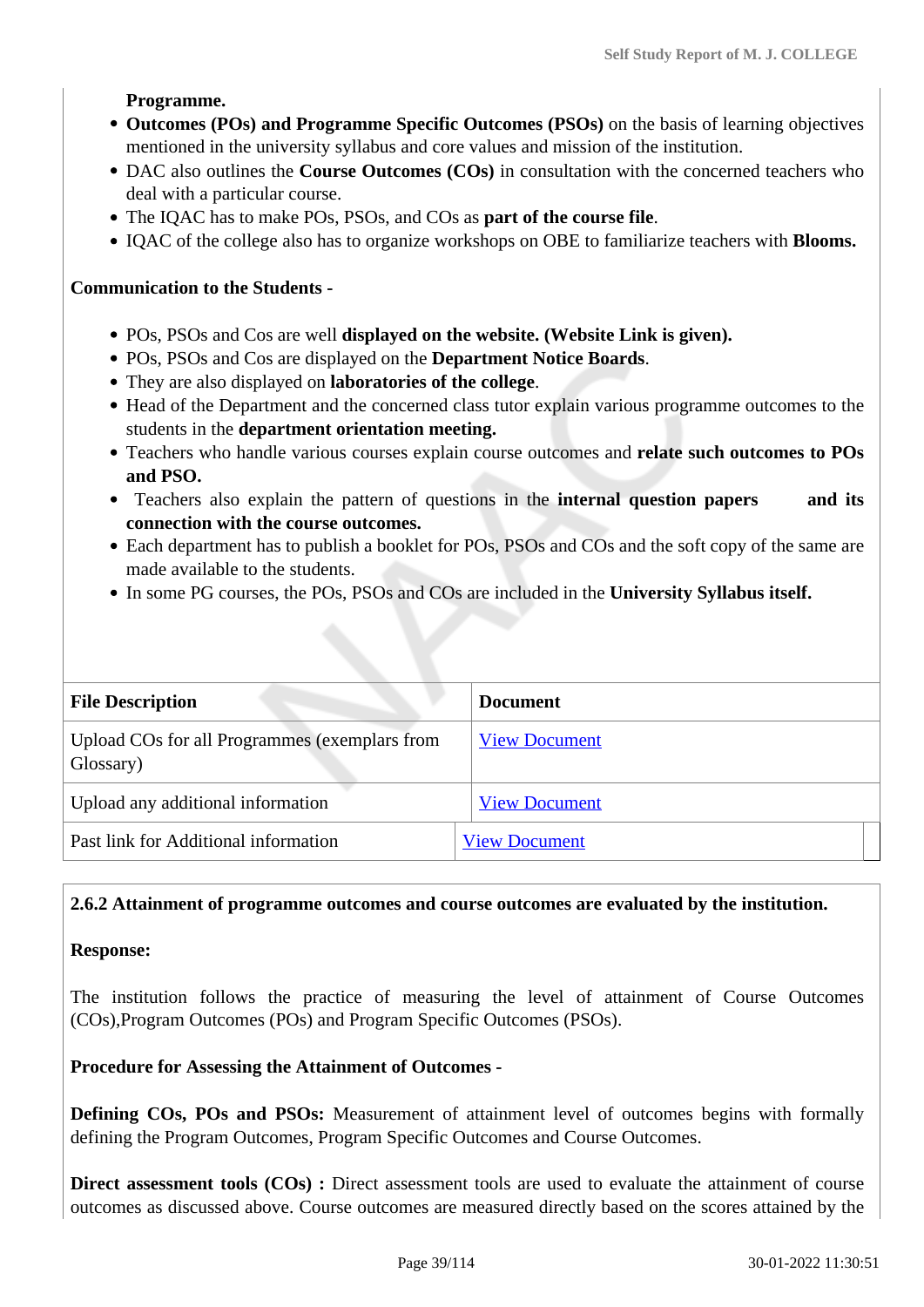students on their internal and external evaluation on 20 : 80 proportions.

**Direct Attainment (POs & PSOs):** Direct attainment of program outcomes and program specific outcomes are based on the logical mapping and attainment of cognitive levels of course outcomes with program outcomes and program specific outcomes.

Indirect Attainment (POs & PSOs) : Indirect attainment of program outcomes and program

specific outcomes are mainly based on Course Exit Survey, Alumni Survey and Employer survey.

All these surveys use a detailed questionnaire prepared to relate all program outcomes and program specific outcomes for analysis.

Course Exit Survey is a feedback taken from students in which the overall program is analyzed and corrective measures are proposed

In Alumni Survey, feedback is collected during Alumni meets and also by contacting the alumni via. Email & phone. Employer Survey is done in the industry which offers employment to the students of our institute. The requirements and future expectations of the industry from our students are analyzed and suitable actions are taken.

**Overall Attainment (POs & PSOs):** The final program outcomes and program specific outcomes attainment values are computed by adding direct and indirect program outcomes and program specific outcomes attainment values in the proportion of 80:20 respectively.

| <b>File Description</b>               | <b>Document</b>      |
|---------------------------------------|----------------------|
| Upload any additional information     | <b>View Document</b> |
| Paste link for Additional information | <b>View Document</b> |

#### **2.6.3 Average pass percentage of Students during last five years**

**Response:** 90.33

2.6.3.1 **Number of final year students who passed the university examination year-wise during the last five years**

| 2020-21 | 2019-20 | 2018-19 | 2017-18 | 2016-17                                                                                           |
|---------|---------|---------|---------|---------------------------------------------------------------------------------------------------|
| 305     | 300     | 271     | 235     | 207                                                                                               |
|         |         |         |         |                                                                                                   |
|         |         |         |         |                                                                                                   |
|         |         |         |         | $2622$ Number of final wear students who appeared for the university examination year wise during |

2.6.3.2 **Number of final year students who appeared for the university examination year-wise during**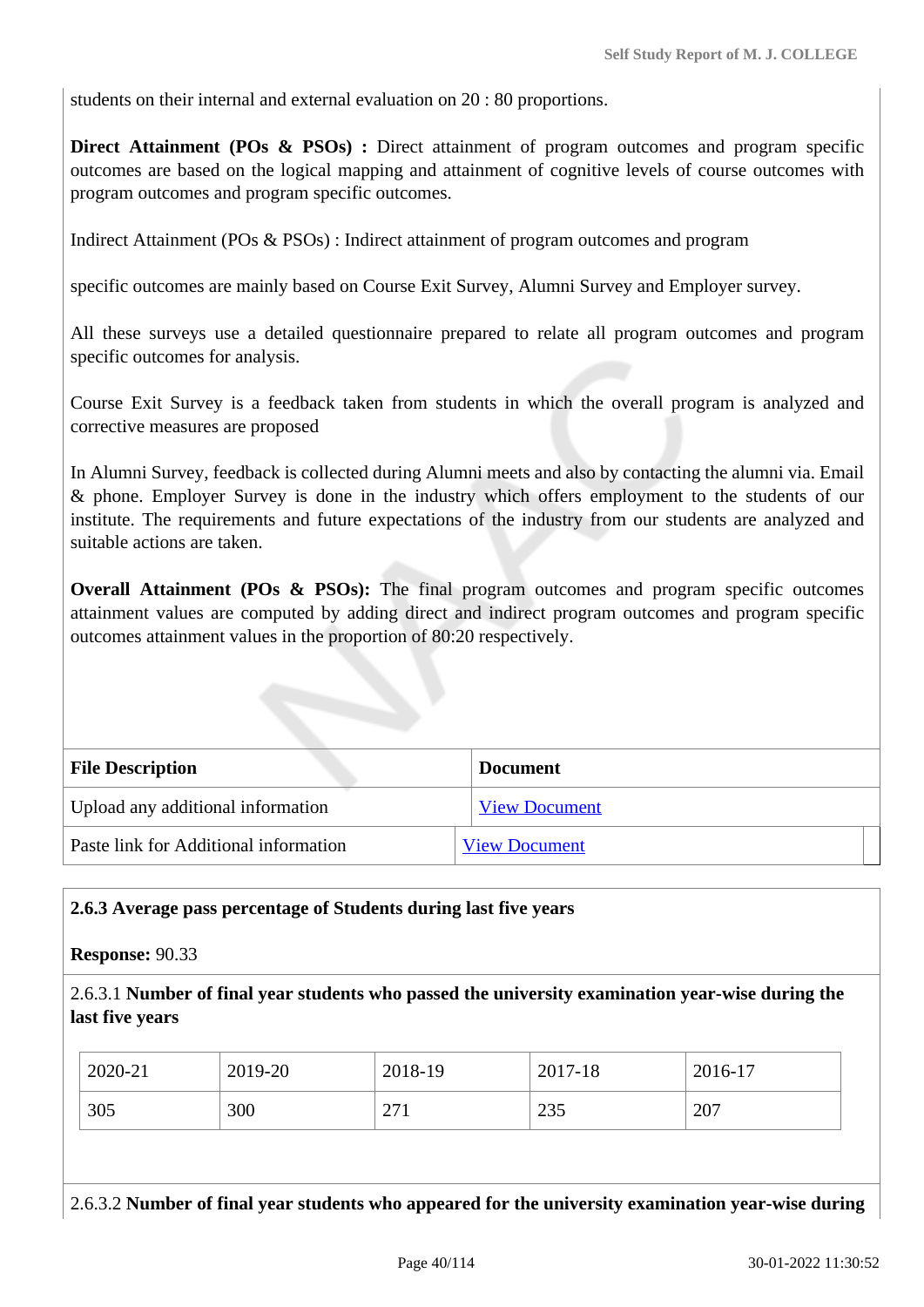# **the last five years**

|                                                                                                                          | 2020-21                          | 2019-20              | 2018-19              |                      | 2017-18 | 2016-17 |  |
|--------------------------------------------------------------------------------------------------------------------------|----------------------------------|----------------------|----------------------|----------------------|---------|---------|--|
|                                                                                                                          | 306                              | 302                  | 300                  |                      | 302     | 245     |  |
|                                                                                                                          |                                  |                      |                      |                      |         |         |  |
|                                                                                                                          | <b>File Description</b>          |                      |                      | <b>Document</b>      |         |         |  |
| Upload list of Programmes and number of students<br>passed and appeared in the final year examination<br>(Data Template) |                                  |                      | <b>View Document</b> |                      |         |         |  |
| Upload any additional information                                                                                        |                                  | <b>View Document</b> |                      |                      |         |         |  |
|                                                                                                                          | Paste link for the annual report |                      |                      | <b>View Document</b> |         |         |  |

# **2.7 Student Satisfaction Survey**

| 2.7.1 Online student satisfaction survey regarding teaching learning process |                      |
|------------------------------------------------------------------------------|----------------------|
| <b>Response: 3.64</b>                                                        |                      |
| <b>File Description</b>                                                      | <b>Document</b>      |
| Upload database of all currently enrolled students<br>(Data Template)        | <b>View Document</b> |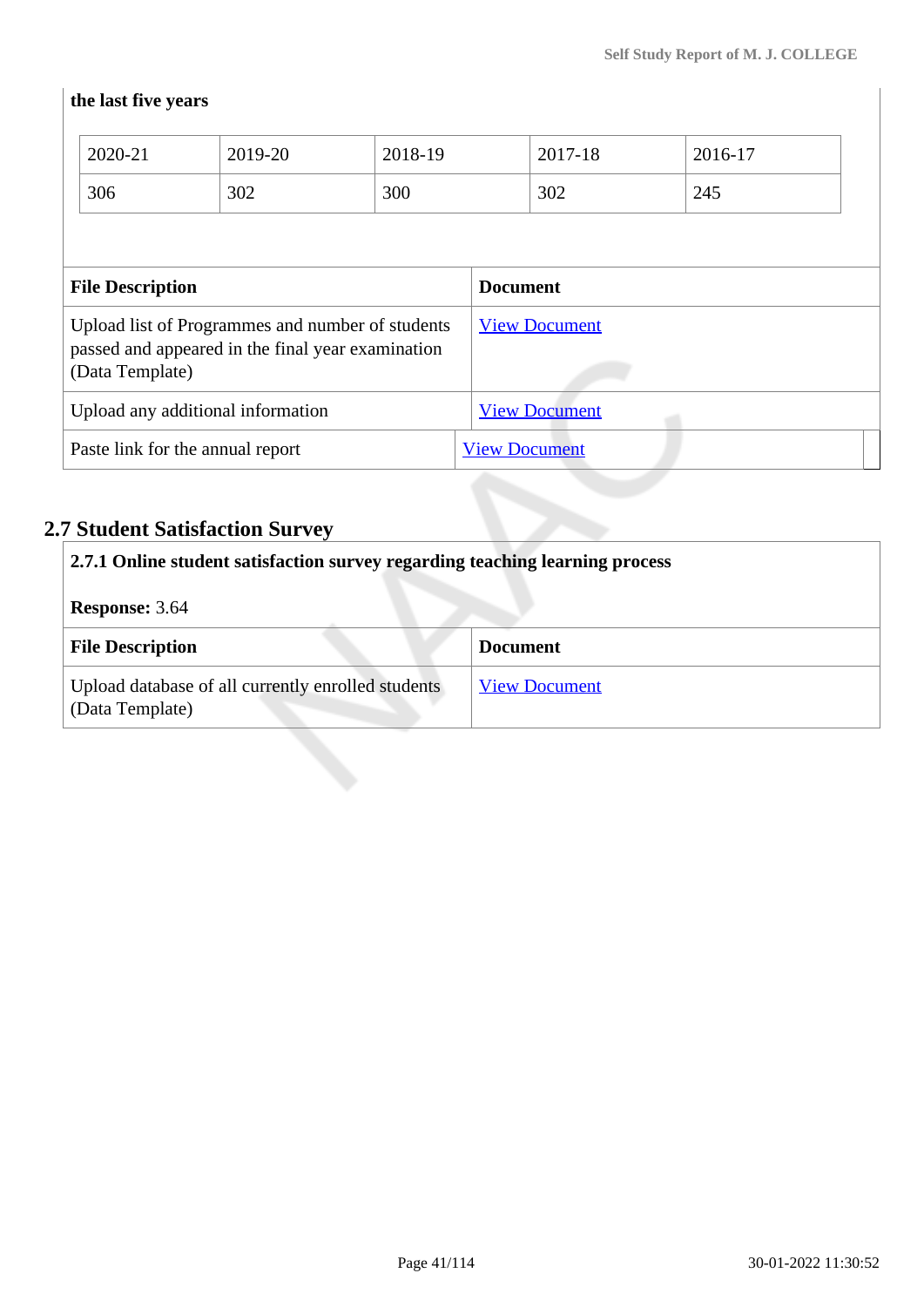# **Criterion 3 - Research, Innovations and Extension**

## **3.1 Resource Mobilization for Research**

 **3.1.1 Grants received from Government and non-governmental agencies for research projects, endowments, Chairs in the institution during the last five years (INR in Lakhs)** 

**Response:** 1.4

3.1.1.1 **Total Grants from Government and non-governmental agencies for research projects , endowments, Chairs in the institution during the last five years (INR in Lakhs)**

| 2020-21 | 2019-20 | 2018-19 | 2017-18 | 2016-17 |
|---------|---------|---------|---------|---------|
| 0.30    | 0.50    | 0.60    | 00      | 00      |

| <b>File Description</b>                                                             | <b>Document</b>      |
|-------------------------------------------------------------------------------------|----------------------|
| List of endowments / projects with details of grants                                | <b>View Document</b> |
| e-copies of the grant award letters for sponsored<br>research projects / endowments | <b>View Document</b> |

#### **3.1.2 Percentage of teachers recognized as research guides (latest completed academic year)**

**Response:** 15.79

#### 3.1.2.1 **Number of teachers recognized as research guides**

Response: 03

| <b>File Description</b>                 | <b>Document</b>      |
|-----------------------------------------|----------------------|
| Institutional data in prescribed format | <b>View Document</b> |
| Any additional information              | <b>View Document</b> |

## **3.1.3 Percentage of departments having Research projects funded by government and non government agencies during the last five years**

**Response:** 5.56

3.1.3.1 **Number of departments having Research projects funded by government and nongovernment agencies during the last five years**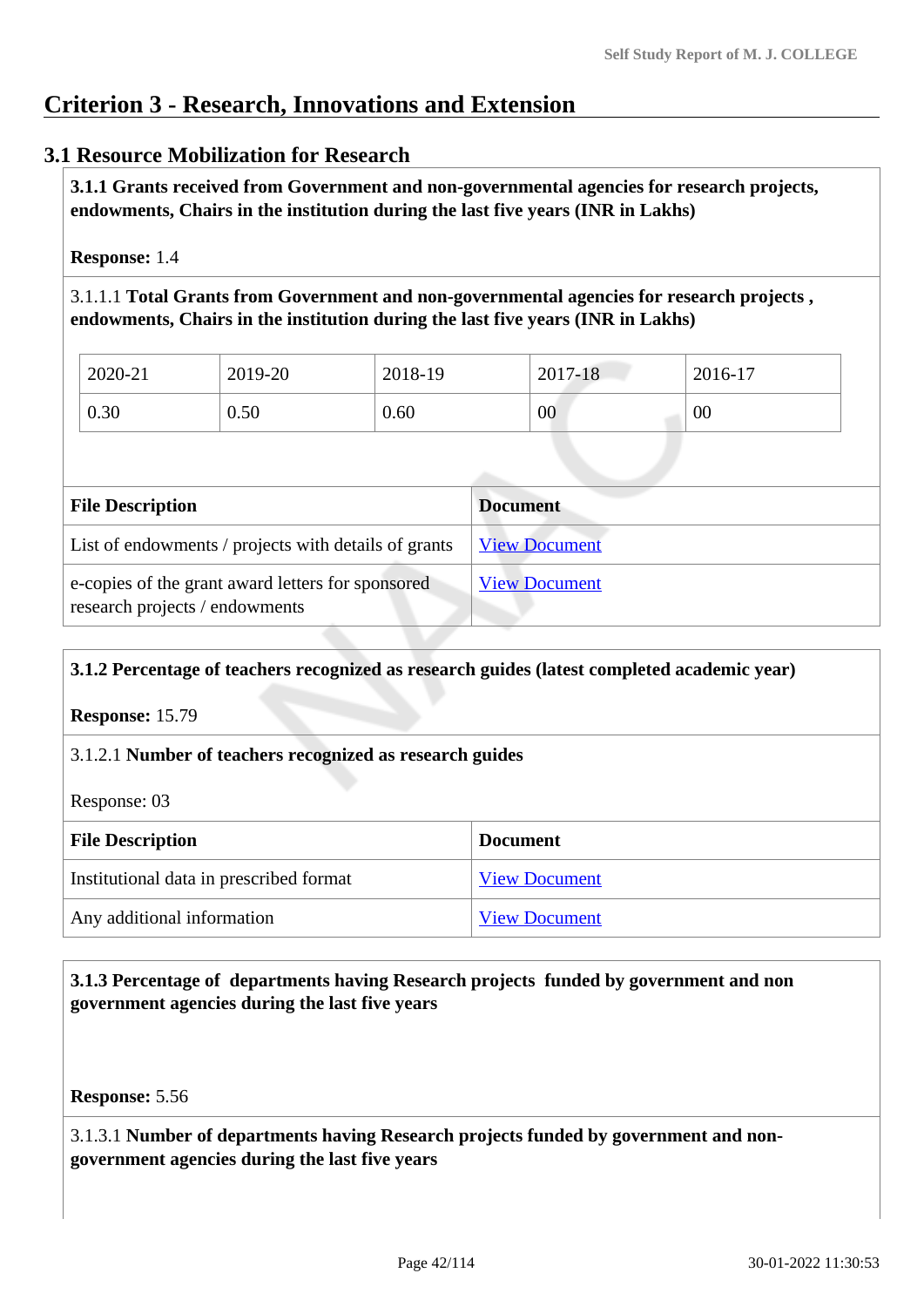| 2020-21                                       | 2019-20                                                   | 2018-19 | 2017-18              | 2016-17 |
|-----------------------------------------------|-----------------------------------------------------------|---------|----------------------|---------|
| 02                                            | 02                                                        | 01      | 00                   | 00      |
|                                               |                                                           |         |                      |         |
|                                               | 3.1.3.2 Number of departments offering academic programes |         |                      |         |
| 2020-21                                       | 2019-20                                                   | 2018-19 | 2017-18              | 2016-17 |
| 18                                            | 18                                                        | 18      | 18                   | 18      |
|                                               |                                                           |         |                      |         |
| <b>File Description</b>                       |                                                           |         | <b>Document</b>      |         |
| Supporting document from Funding Agency       |                                                           |         | <b>View Document</b> |         |
| List of research projects and funding details |                                                           |         | <b>View Document</b> |         |
| Paste link to funding agency website          |                                                           |         | <b>View Document</b> |         |

## **3.2 Innovation Ecosystem**

 **3.2.1 Institution has created an ecosystem for innovations and has initiatives for creation and transfer of knowledge**

**Response:** 

The college has been very progressive and genuine in developing scientific temperament among its stakeholders and forming an innovative atmosphere. The following are the key initiatives taken by the college for creation and transfer of knowledge

**1- Idea Lab: The college has an Idea Lab** which acts as a Social Laboratory for the purpose of generation of ideas and Social Entrepreneurship. A number of initiatives have already been mooted from Idea Lab including medicinal garden, Paper bags and batches, Development of Mobile Applications. Some of the projects that were introduced in the Idea Lab got presented for external funding.

2- IPR Cell: The IPR Cell of the college has organized many awareness seminars on patents, copy right, research ethics, plagiarism, etc.

3- Incubation centre**:** The Department of Science has established an Active Incubation Ecosystem in the college for Plants, Solid Waste Management and Varmi composting. Department of commerce and science trained their students for career and guidance as per their choice.

4- Internships: The Students actively participate in the internships and the training programs during the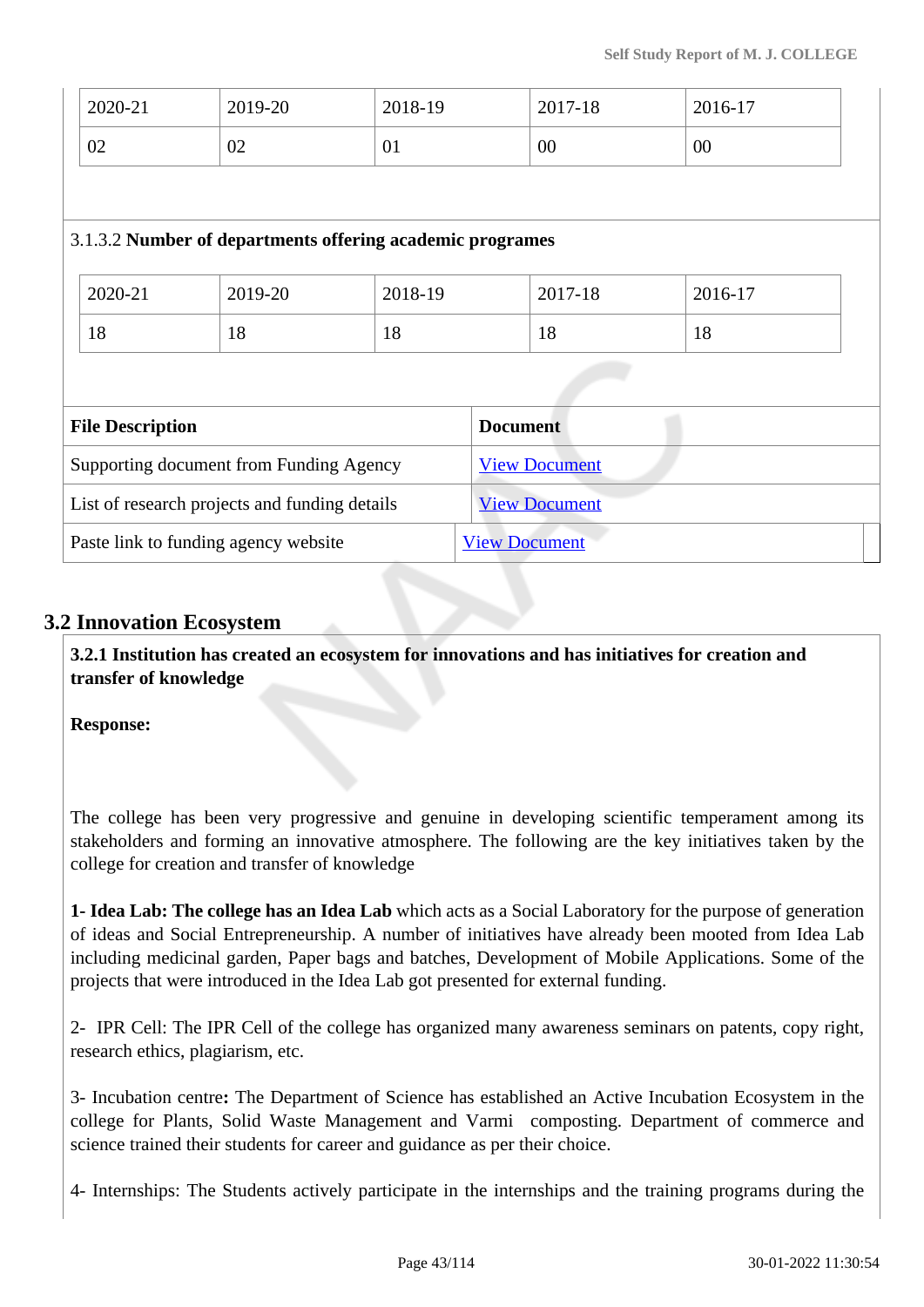industry relevant visit, vocational training. The college has an active mechanism to recognize and promote talented individuals through various Academic Fests and Programs. The selected individuals are supported through schemes like The Walk with the Scholar, The Best student of MJ.

Other then this, all the innovative activities performed at incubation centre named **"Creations".** Besides -

 1. Distinguished, invited guests are honored through Plant Saplings in the clay pots, painted with differently designed pots instead of bouquets.

2. For our distinguish Guests, we present hand-crafted Coconuts, prepared and decorated by our students.

3. Students make eco-friendly paper badges. They are trained by teachers of the college. The badges are used in various programmes.

4. Training is imparted to portray on clay pot.

5. Women in rural and backward areas are given awareness sessions on the health & hygiene. Distribution of sanitary napkin is carried out with ANUBHUTI SHREE FOUNDATION to Women's Social groups in the villages in the vicinity and in remote areas as well.

6. To control the environmental hazard, eyeing this as a future employment opportunity, We have trained some of our non-teaching staff & students to make paper bags, envelops using old newspapers and other waste papers, We have supplied the paper bags to shopkeepers at free of cost.

7. Training workshop for idol preparation was organized. The students were demonstrated to make inhouse Lord GANESHA idols. During the current year The Ganesha festival, all the idols for the whole group and sister companies had in-house prepared Ganesha idols.

8. Every year Seminars are organized for the students of schools located in the surrounding rural areas. The activities like Computer Training, Personality Development, and Career Counseling were imparted to them as a social service.

9. Students are imparted training to make innovative handmade greeting cards.

| <b>File Description</b>               | <b>Document</b>      |
|---------------------------------------|----------------------|
| Upload any additional information     | <b>View Document</b> |
| Paste link for additional information | <b>View Document</b> |

 **3.2.2 Number of workshops/seminars conducted on Research Methodology, Intellectual Property Rights (IPR) and entrepreneurship during the last five years**

**Response:** 16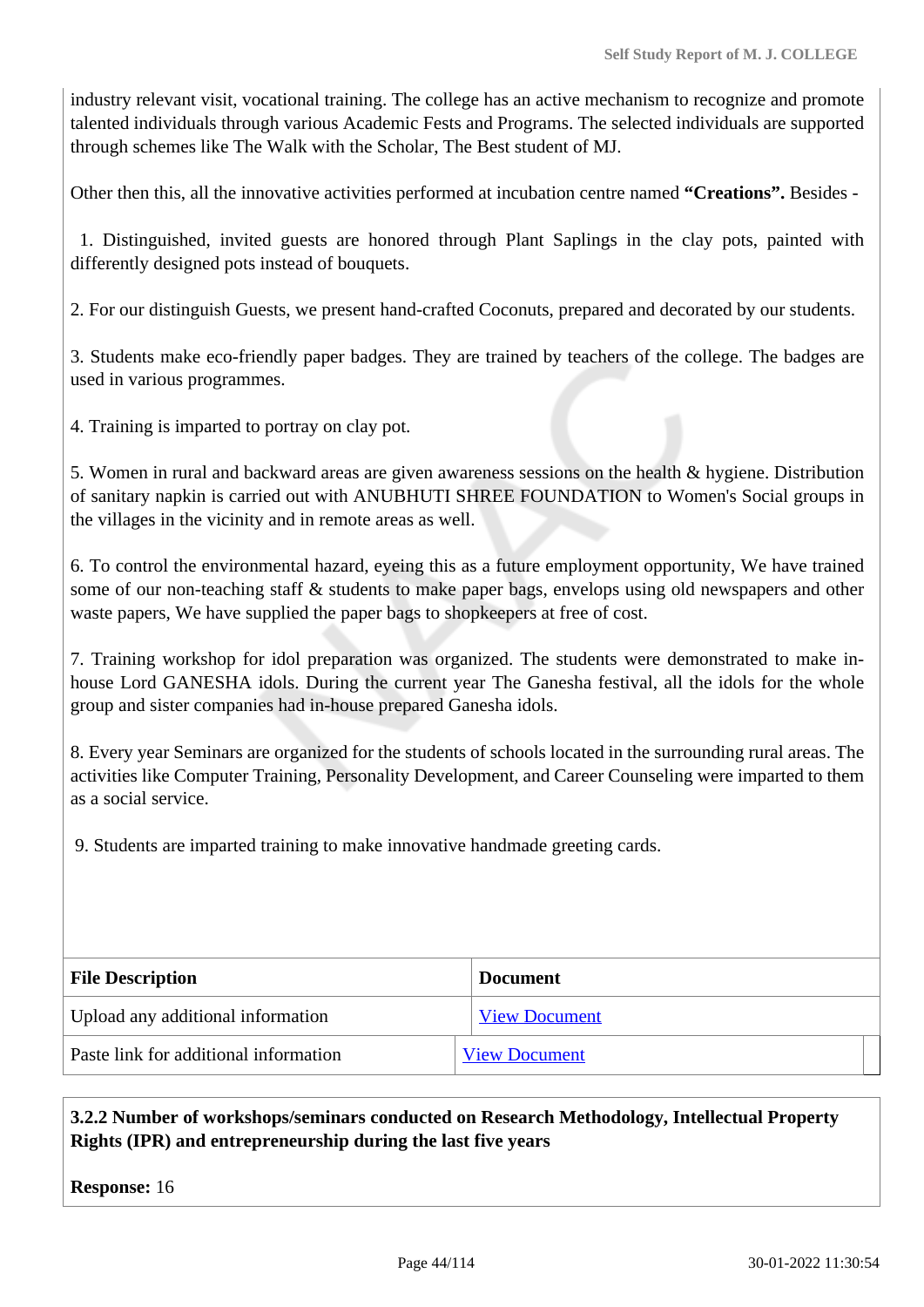## 3.2.2.1 **Total number of workshops/seminars conducted on Research Methodology, Intellectual Property Rights (IPR) and entrepreneurship year-wise during last five years**

|                                                | 2020-21 | 2019-20 | 2018-19              |                      | 2017-18        | 2016-17 |  |
|------------------------------------------------|---------|---------|----------------------|----------------------|----------------|---------|--|
|                                                | 6       |         | $\overline{4}$       |                      | $\overline{4}$ | 1       |  |
|                                                |         |         |                      |                      |                |         |  |
| <b>File Description</b>                        |         |         | <b>Document</b>      |                      |                |         |  |
| Report of the event                            |         |         | <b>View Document</b> |                      |                |         |  |
| List of workshops/seminars during last 5 years |         |         | <b>View Document</b> |                      |                |         |  |
| Any additional information                     |         |         |                      | <b>View Document</b> |                |         |  |

## **3.3 Research Publications and Awards**

| 3.3.1 Number of Ph.Ds registered per eligible teacher during the last five years                     |                                                                            |  |  |  |  |  |
|------------------------------------------------------------------------------------------------------|----------------------------------------------------------------------------|--|--|--|--|--|
| <b>Response: 2.33</b>                                                                                |                                                                            |  |  |  |  |  |
| 3.3.1.1 How many Ph.Ds registered per eligible teacher within last five years                        |                                                                            |  |  |  |  |  |
| Response: 07                                                                                         |                                                                            |  |  |  |  |  |
|                                                                                                      | 3.3.1.2 Number of teachers recognized as guides during the last five years |  |  |  |  |  |
| Response: 03                                                                                         |                                                                            |  |  |  |  |  |
| <b>File Description</b>                                                                              | <b>Document</b>                                                            |  |  |  |  |  |
| List of PhD scholars and their details like name of<br>the guide, title of thesis, year of award etc | <b>View Document</b>                                                       |  |  |  |  |  |
| URL to the research page on HEI website                                                              | <b>View Document</b>                                                       |  |  |  |  |  |

## **3.3.2 Number of research papers per teachers in the Journals notified on UGC website during the last five years**

**Response:** 0.16

3.3.2.1 **Number of research papers in the Journals notified on UGC website during the last five years.**

| 2020-21 | 2019-20 | 2018-19 | 2017-18 | 2016-17 |
|---------|---------|---------|---------|---------|
| ∼       |         |         |         | ◡       |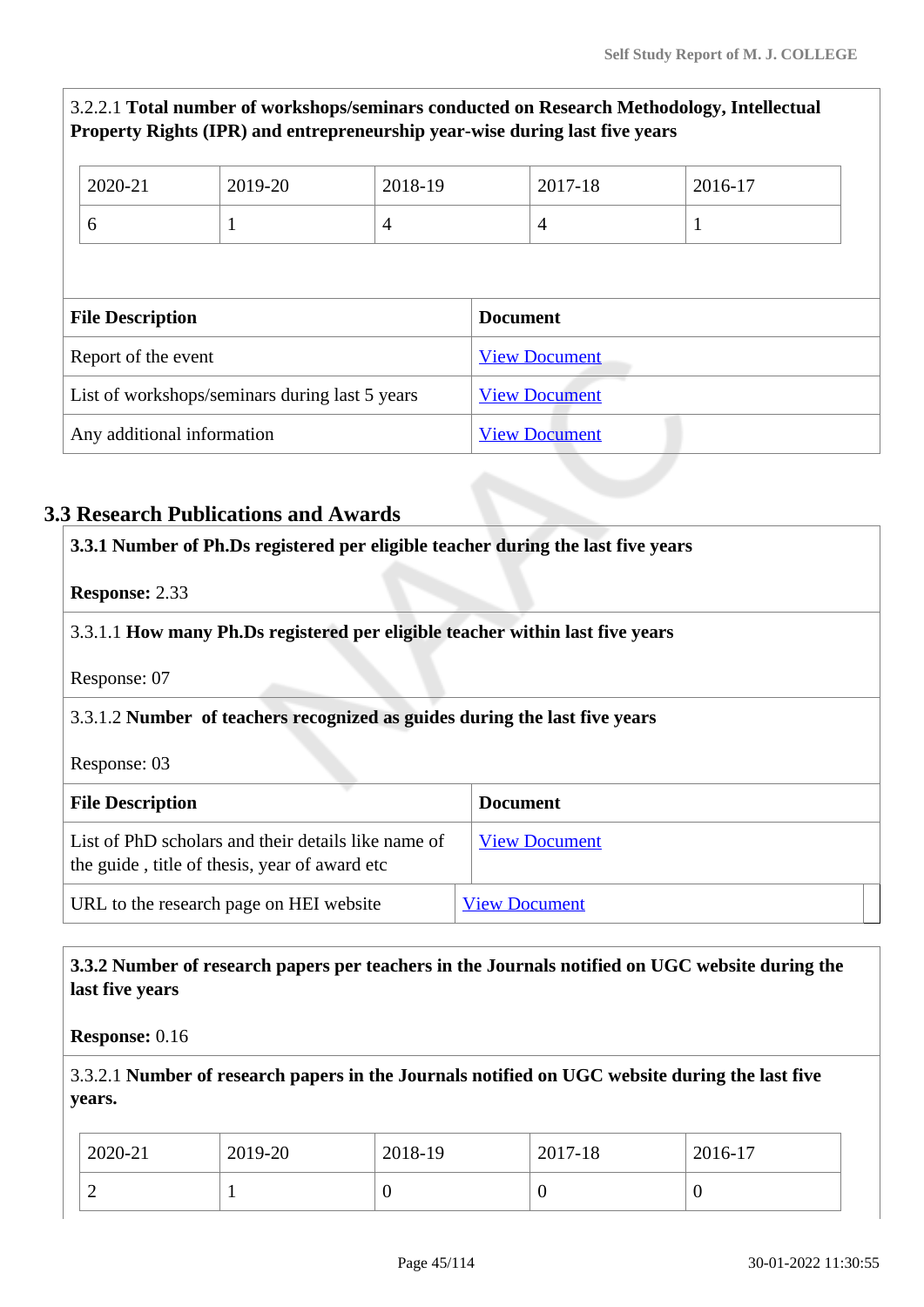| <b>File Description</b>                                                               | <b>Document</b>      |
|---------------------------------------------------------------------------------------|----------------------|
| List of research papers by title, author, department,<br>name and year of publication | <b>View Document</b> |
| Any additional information                                                            | <b>View Document</b> |

 **3.3.3 Number of books and chapters in edited volumes/books published and papers published in national/ international conference proceedings per teacher during last five years**

#### **Response:** 0.05

3.3.3.1 **Total number of books and chapters in edited volumes/books published and papers in national/ international conference proceedings year-wise during last five years**

| 2020-21 | 2019-20 | 2018-19 | $2017 - 18$ | 2016-17 |
|---------|---------|---------|-------------|---------|
|         |         |         |             |         |

| <b>File Description</b>                                    | <b>Document</b>      |
|------------------------------------------------------------|----------------------|
| List books and chapters edited volumes/ books<br>published | <b>View Document</b> |
| Any additional information                                 | <b>View Document</b> |

#### **3.4 Extension Activities**

 **3.4.1 Extension activities are carried out in the neighborhood community, sensitizing students to social issues, for their holistic development, and impact thereof during the last five years.**

#### **Response:**

All the students are encouraged to participate in the extension activities organized by the cells, clubs and departments in the college. The activities of the cells and clubs focus on the concept of the Campus-Community partnership, engaging the students with the realities in the society and creating a mind-set to extend a helping hand to those in need. The major initiatives are:

#### **Helping the Marginalized**

With an aim of developing care and concern for the poor and marginalized, the college has conducted programs such as:-

**Annapurna meal/grain program at orphanages.**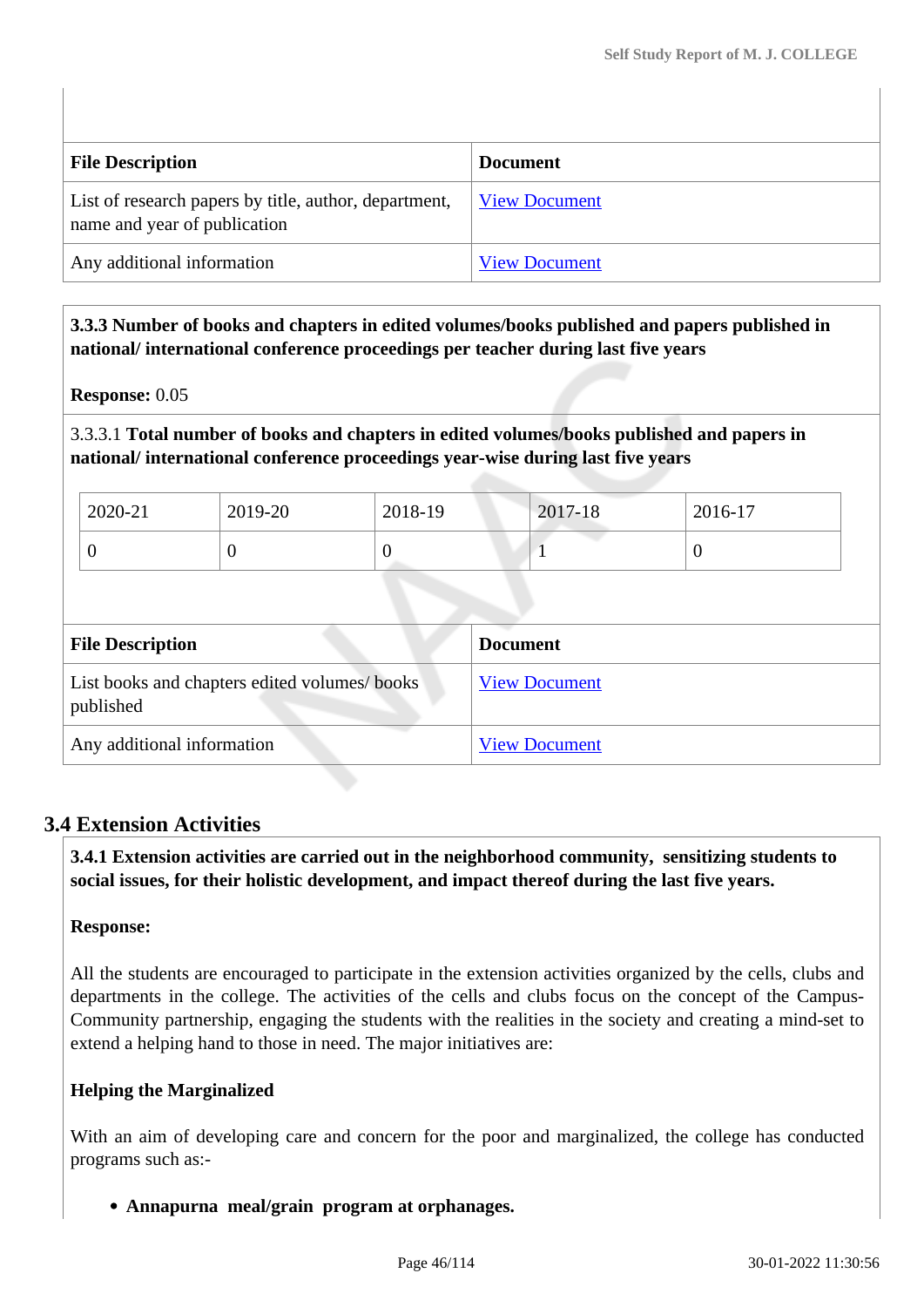- **Sports Fest for special school children.**
- **Medical aids to the poor.**
- **Medical and infra support to Arpan School of Mentally challenged children.**
- **Cleaning of Temple and water tanks in temple areas, etc.**

#### **College-Local Community Partnership**

As part of the commitment to the local community, the college has conducted several medical camps and awareness programs to make sure that the lower strata of the society get the proper care. The programs conducted include -

- **Free Oxygen beds are arranged for nearby Localities during the peak of pandemic, COVID-19.**
- **Oxygen Concentrators were provided to the needy Covid patients.**
- **Blood donation Camp was organized.**
- **Dental check-up camp was organized.**
- **Voluntary blood donation at the Government Hospital was conducted.**
- **Run for heart -Walkathon was organized.**
- **Road Safety Awareness Campaign was launched.**

#### **Swachh Bharath Abhiyan -**

The college has steered events such as -

**Clean Campus, Green Campus**

**Swachhata Rally**

**Cleaning of Public Places** 

#### **Environment Preservation**

With an objective of sensitizing students about the need to preserve the environment, several programs were conducted, which were:-

#### **Construction of Herbal garden**

**Co-ordination of Eco club** 

**Collection of plastic wastes from nearby areas.**

**Campaign for Plastic free campus**

#### **Women Empowerment**

To empower the women, several training programmes have been offered to women in different units,

#### **Soap and detergent making**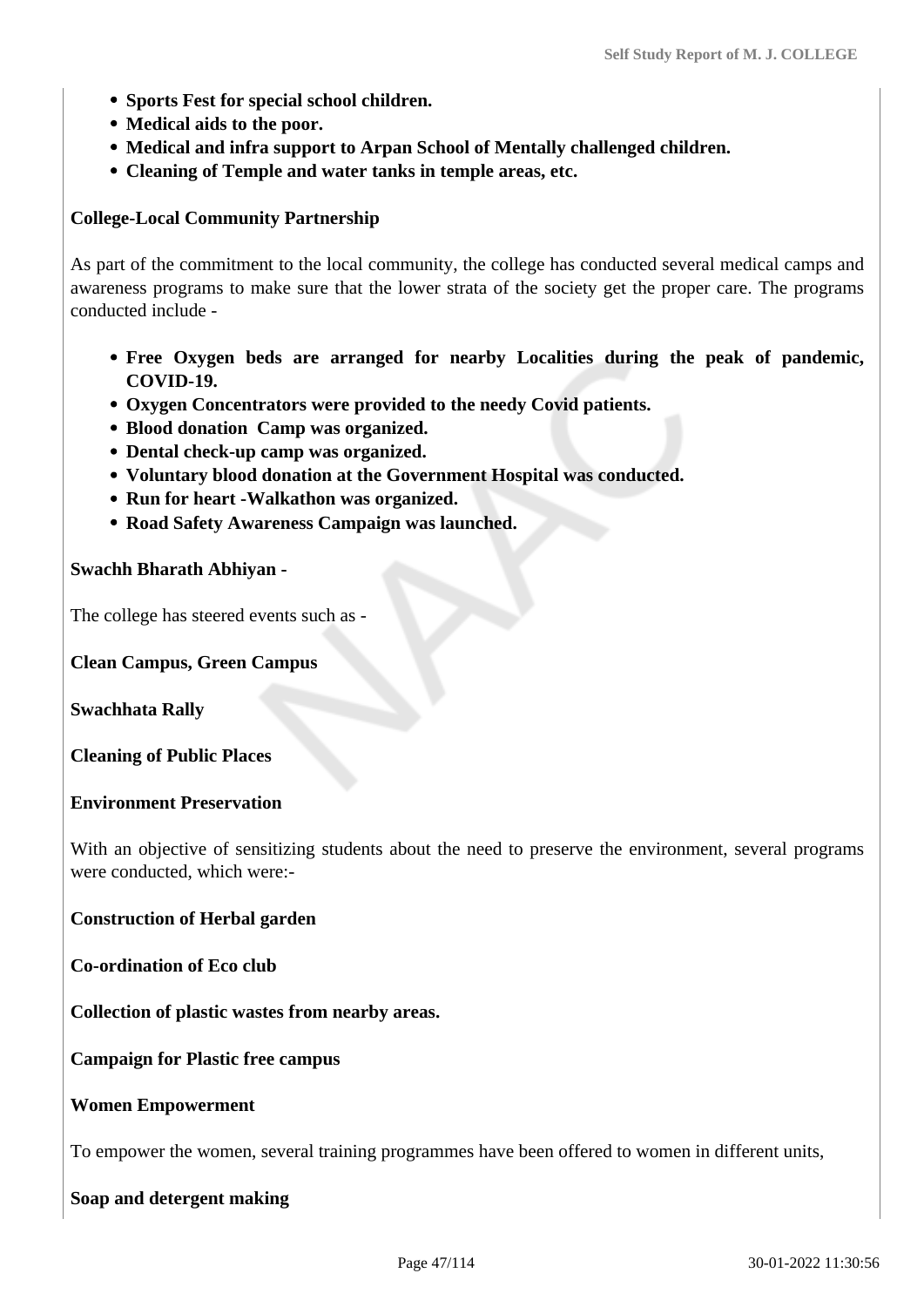#### **Awareness Programme for solid waste and e-waste management**

#### **Awareness programme on e-governance**

**Self defense**

**Women rights under The Constitution Of India.**

**Use of LED bulbs**

**Cloth carry bag making**

#### **Farming awareness**

In tune with its thrust on organic farming, the NSS volunteers undertook a campaign a village of Durg District in Sirsa. They visited nearly 200 households and sensitised the villagers on the need of maintaining nature friendly agricultural practices. A weeklong cultural **exhibition** was held in the month of –Jan 2020. The college has

organised several programmes such as **Planting of Saplings ,Farmers day Celebration**

**and talk of Mr. Ayodhya Prasad(Asst professor Chhattisgarh agriculture college Dhanora)**

#### **Unnat Bharat Abhyan (UBA)**

The college has adopted five villages under UBA programme of MHRD and a socio-economic survey of these villages is completed.

College also got Rs.50,000 for promoting projects from unnat bharat abhiyan.

| <b>File Description</b>               | <b>Document</b>      |
|---------------------------------------|----------------------|
| Upload any additional information     | <b>View Document</b> |
| Paste link for additional information | <b>View Document</b> |

## **3.4.2 Number of awards and recognitions received for extension activities from government/ government recognised bodies during the last five years**

**Response:** 9

3.4.2.1 **Total number of awards and recognition received for extension activities from Government/ Government recognised bodies year-wise during the last five years.**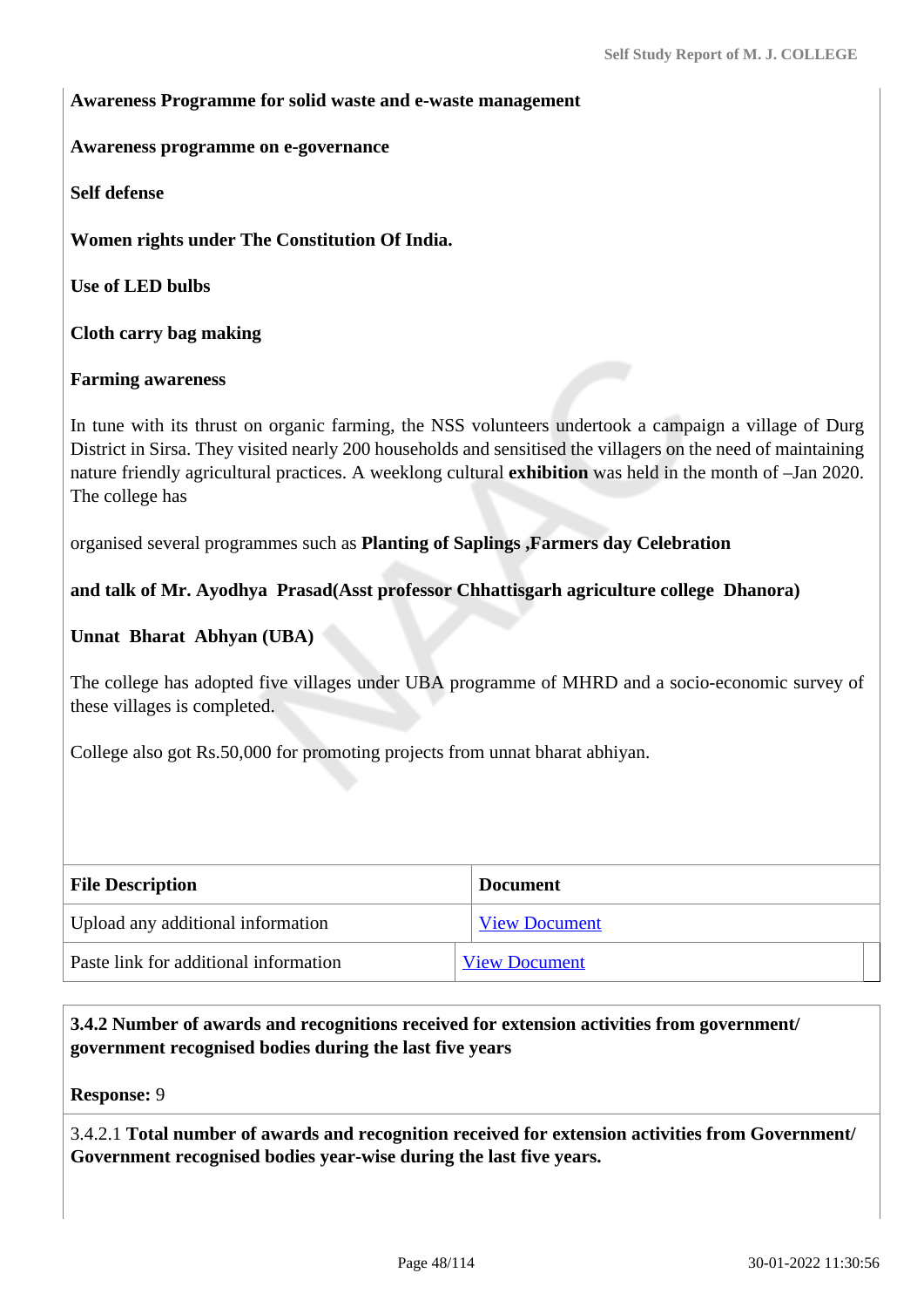|                             | 2020-21                                                     | 2019-20              | 2018-19         |  | 2017-18              | 2016-17  |
|-----------------------------|-------------------------------------------------------------|----------------------|-----------------|--|----------------------|----------|
|                             | 3                                                           | 4                    | $\overline{2}$  |  | $\theta$             | $\theta$ |
|                             |                                                             |                      |                 |  |                      |          |
| <b>File Description</b>     |                                                             |                      | <b>Document</b> |  |                      |          |
|                             | Number of awards for extension activities in last 5<br>year |                      |                 |  | <b>View Document</b> |          |
| e-copy of the award letters |                                                             | <b>View Document</b> |                 |  |                      |          |
|                             | Any additional information                                  |                      |                 |  | <b>View Document</b> |          |
|                             |                                                             |                      |                 |  |                      |          |

 **3.4.3 Number of extension and outreach programs conducted by the institution through NSS/NCC, Government and Government recognised bodies during the last five years**

**Response:** 63

3.4.3.1 **Number of extension and outreached Programmes conducted in collaboration with industry, community and Non- Government Organizations through NSS/ NCC/ Red Cross/ YRC etc., yearwise during the last five years**

| 2020-21              | 2019-20 | 2018-19  | 2017-18 | 2016-17 |
|----------------------|---------|----------|---------|---------|
| 1 <sub>2</sub><br>⊥⊃ | ⊥ J     | $\Omega$ | ⊥ັ      | . .     |

| <b>File Description</b>                                                                                          | <b>Document</b>      |
|------------------------------------------------------------------------------------------------------------------|----------------------|
| Reports of the event organized                                                                                   | <b>View Document</b> |
| Number of extension and outreach Programmes<br>conducted with industry, community etc for the last<br>five years | <b>View Document</b> |
| Any additional information                                                                                       | <b>View Document</b> |

 **3.4.4 Average percentage of students participating in extension activities at 3.4.3. above during last five years**

**Response:** 304.17

3.4.4.1 **Total number of Students participating in extension activities conducted in collaboration with industry, community and Non- Government Organizations such as Swachh Bharat, AIDs awareness, Gender issue etc. year-wise during last five years**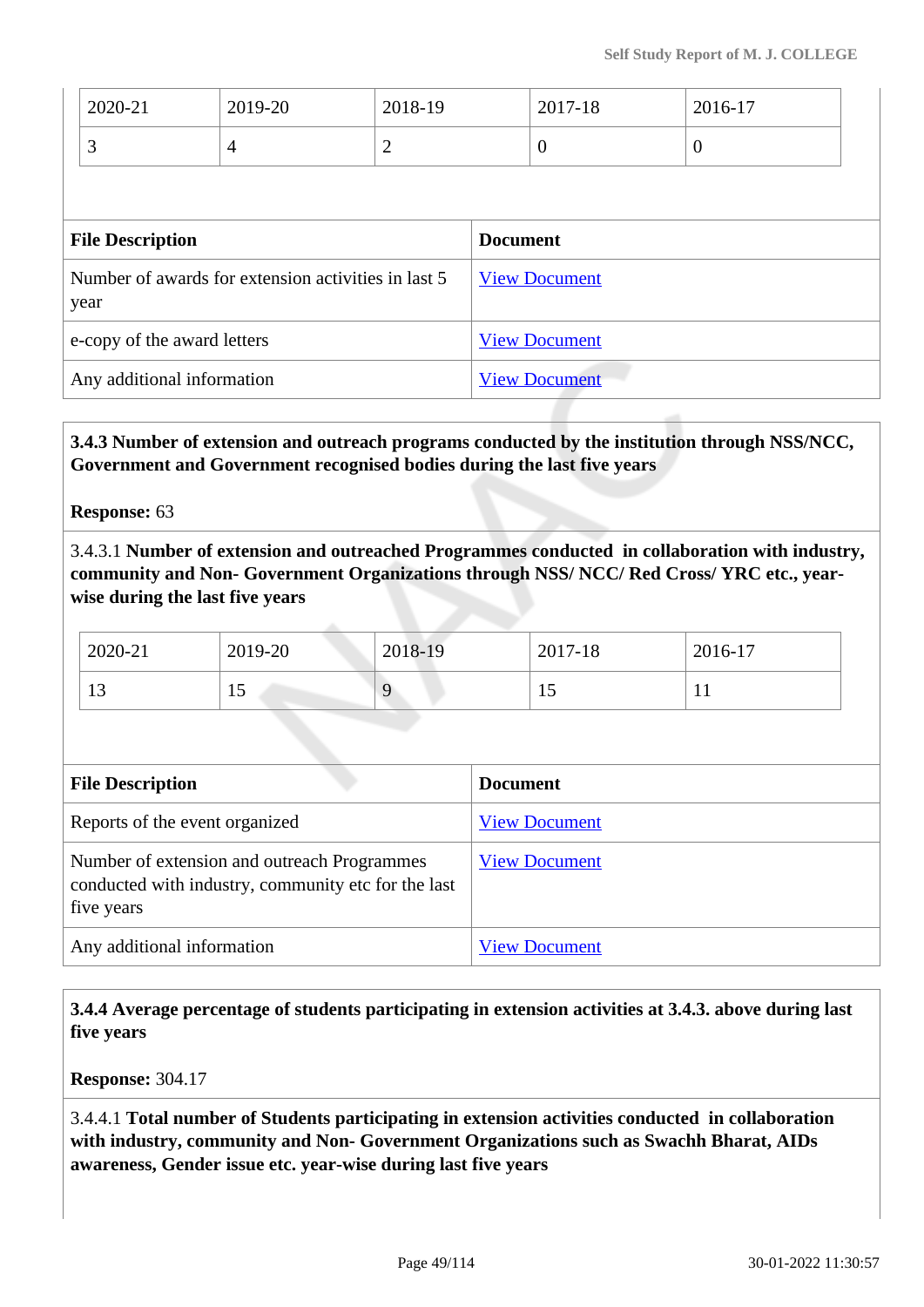|                                                                                              | 2020-21<br>561 | 2019-20<br>1355 | 2018-19<br>1507      |                      | 2017-18<br>854 | 2016-17<br>900 |  |
|----------------------------------------------------------------------------------------------|----------------|-----------------|----------------------|----------------------|----------------|----------------|--|
| <b>File Description</b>                                                                      |                |                 | <b>Document</b>      |                      |                |                |  |
| Report of the event                                                                          |                |                 | <b>View Document</b> |                      |                |                |  |
| Average percentage of students participating in<br>extension activities with Govt or NGO etc |                |                 | <b>View Document</b> |                      |                |                |  |
| Any additional information                                                                   |                |                 |                      | <b>View Document</b> |                |                |  |

## **3.5 Collaboration**

 **3.5.1 Number of Collaborative activities for research, Faculty exchange, Student exchange/ internship per year**

**Response:** 12

3.5.1.1 **Number of Collaborative activities for research, Faculty exchange, Student exchange/ internship year-wise during the last five years**

| 2020-21 | 2019-20 | 2018-19                                              | 2017-18 | 2016-17 |
|---------|---------|------------------------------------------------------|---------|---------|
|         |         | $\overline{\phantom{0}}$<br>$\overline{\phantom{0}}$ |         |         |

| <b>File Description</b>                                                                                                            | <b>Document</b>      |
|------------------------------------------------------------------------------------------------------------------------------------|----------------------|
| e-copies of related Document                                                                                                       | <b>View Document</b> |
| Details of Collaborative activities with<br>institutions/industries for research, Faculty<br>exchange, Student exchange/internship | <b>View Document</b> |

 **3.5.2 Number of functional MoUs with institutions, other universities, industries, corporate houses etc. during the last five years** 

#### **Response:** 15

3.5.2.1 **Number of functional MoUs with Institutions of national, international importance, other universities, industries, corporate houses etc. year-wise during the last five years**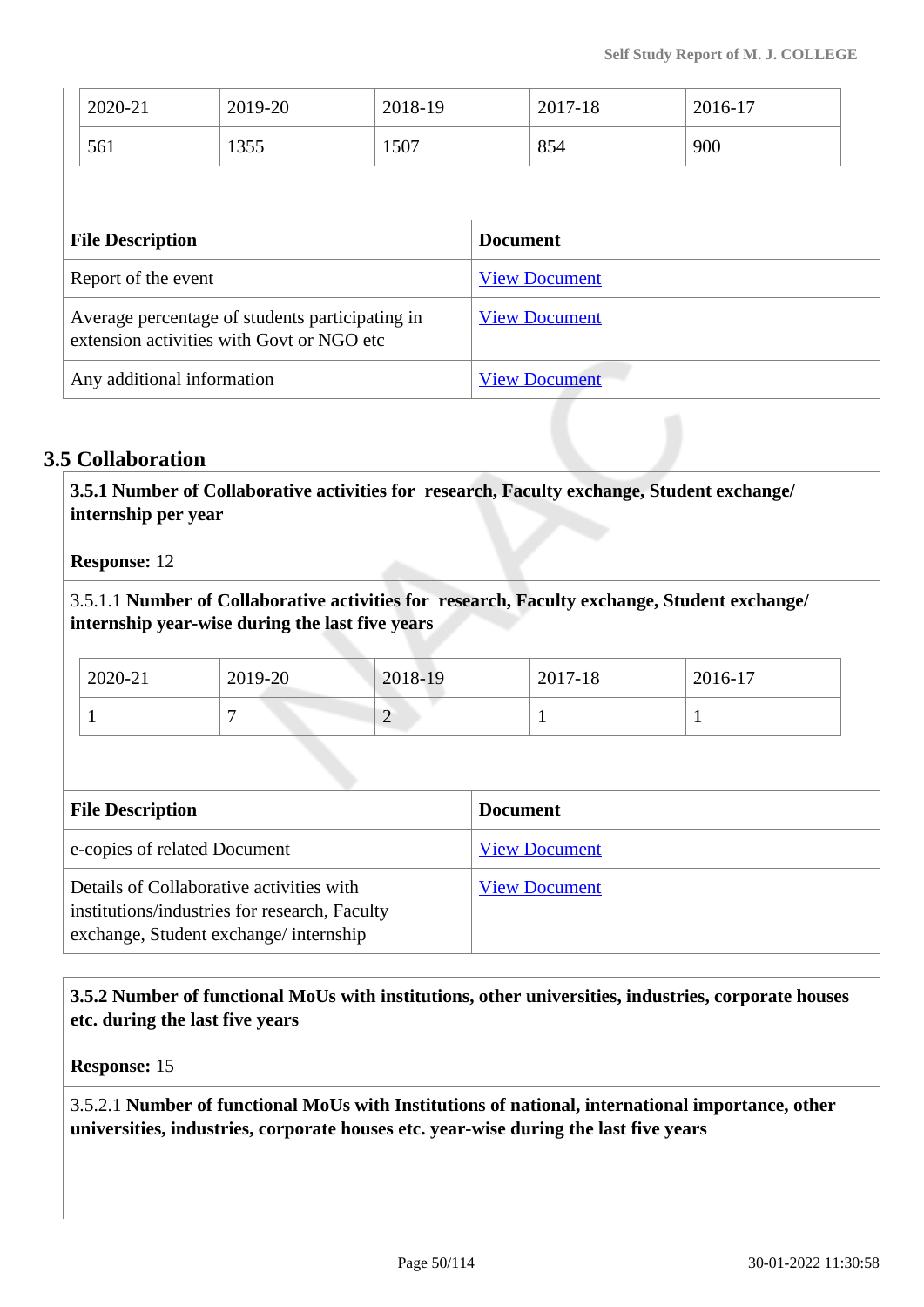| 2020-21                                                                                                                                     | 2019-20 | 2018-19 |                      | 2017-18 | 2016-17 |
|---------------------------------------------------------------------------------------------------------------------------------------------|---------|---------|----------------------|---------|---------|
| $\overline{4}$                                                                                                                              | 3       | 3       |                      | 4       | 1       |
|                                                                                                                                             |         |         |                      |         |         |
| <b>File Description</b>                                                                                                                     |         |         | <b>Document</b>      |         |         |
| e-Copies of the MoUs with institution/<br>industry/corporate houses                                                                         |         |         | <b>View Document</b> |         |         |
| Details of functional MoUs with institutions of<br>national, international importance, other universities<br>etc during the last five years |         |         | <b>View Document</b> |         |         |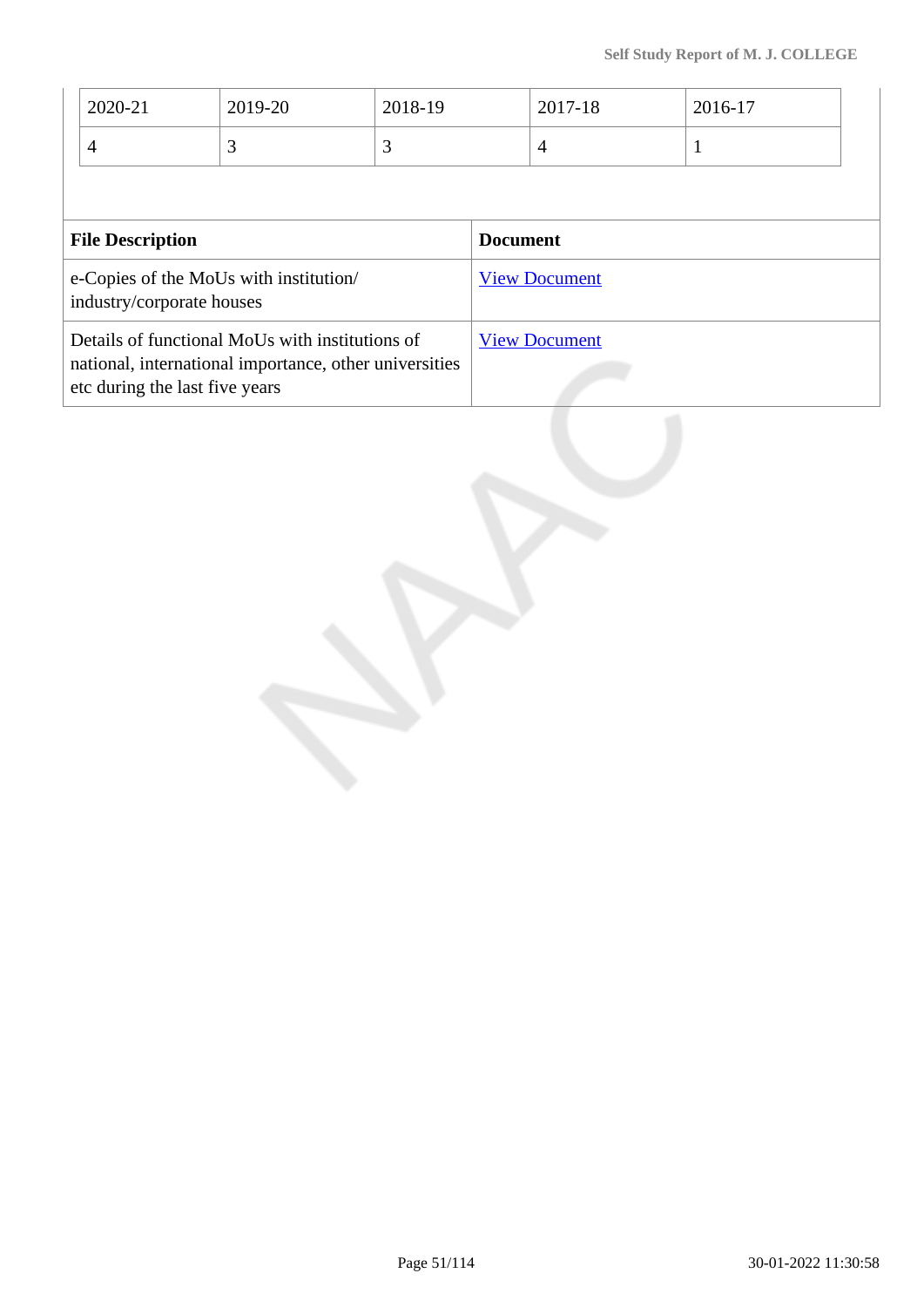# **Criterion 4 - Infrastructure and Learning Resources**

## **4.1 Physical Facilities**

 **4.1.1 The Institution has adequate infrastructure and physical facilities for teaching- learning. viz., classrooms, laboratories, computing equipment etc.** 

#### **Response:**

The college, established in 2001, is located on a calm and quiet 1.25-acre campus conductive to a good academic ambiance. The strategic location facilitates ease of access. It offers --

Undergraduate programmes,

Postgraduate programmes,

One Post graduate diploma,

Two Diploma programmes,

For the above, the infrastructural facilities are provided. Our college has adequate classrooms, laboratories, digital and other facilities for an effective teaching-learning process. A permanent planning committee is deployed to Evaluate, plan and execute infrastructural augmentation.

The college has been constructed with an academic built up area of about 6000 sq.ft. comprising of three blocks. College has a total of 32 nos of spacious, well-ventilated and well-furnished rooms with facilities for conventional chalk-talk method and modern audio- visual methods of teaching. Each classroom is furnished with comfortable seating devices and equipped with high speed wi-fi that facilitates a good teaching- learning ambiance. College has fully equipped and suitably-designed UG/PG laboratories for various subjects/faculties like Science, Computer Science and Educational courses. The college building and the campus has proper arrangements of water, electricity and other basic amenities required for carrying out the curriculum oriented practical classes at

Under-Graduate (UG),

Post-Graduate (PG)

Diploma levels.

 All the labs are furnished with the latest modern, sophisticated equipment, instruments and systems. To protect from the fire hazards, the college has sufficient numbers of fire extinguishers placed at easily accessible and approachable, appropriately identified areas. Labs are maintained in clean and hygienic manner. For academic development of students of commerce stream, a commerce lab with computer and internet facility has been established. College has NSS Wings for boys and girls with 50 students respectively. Ramps have been constructed at appropriate places in the college building and campus to provide easy walks for the physically challenged students. The College has an Equal Opportunity Cell to deal with the issues of underprivileged and trans-genders. One washroom has been reserved for transgenders and one for under-privileged. The college management ensures dignified treatment to the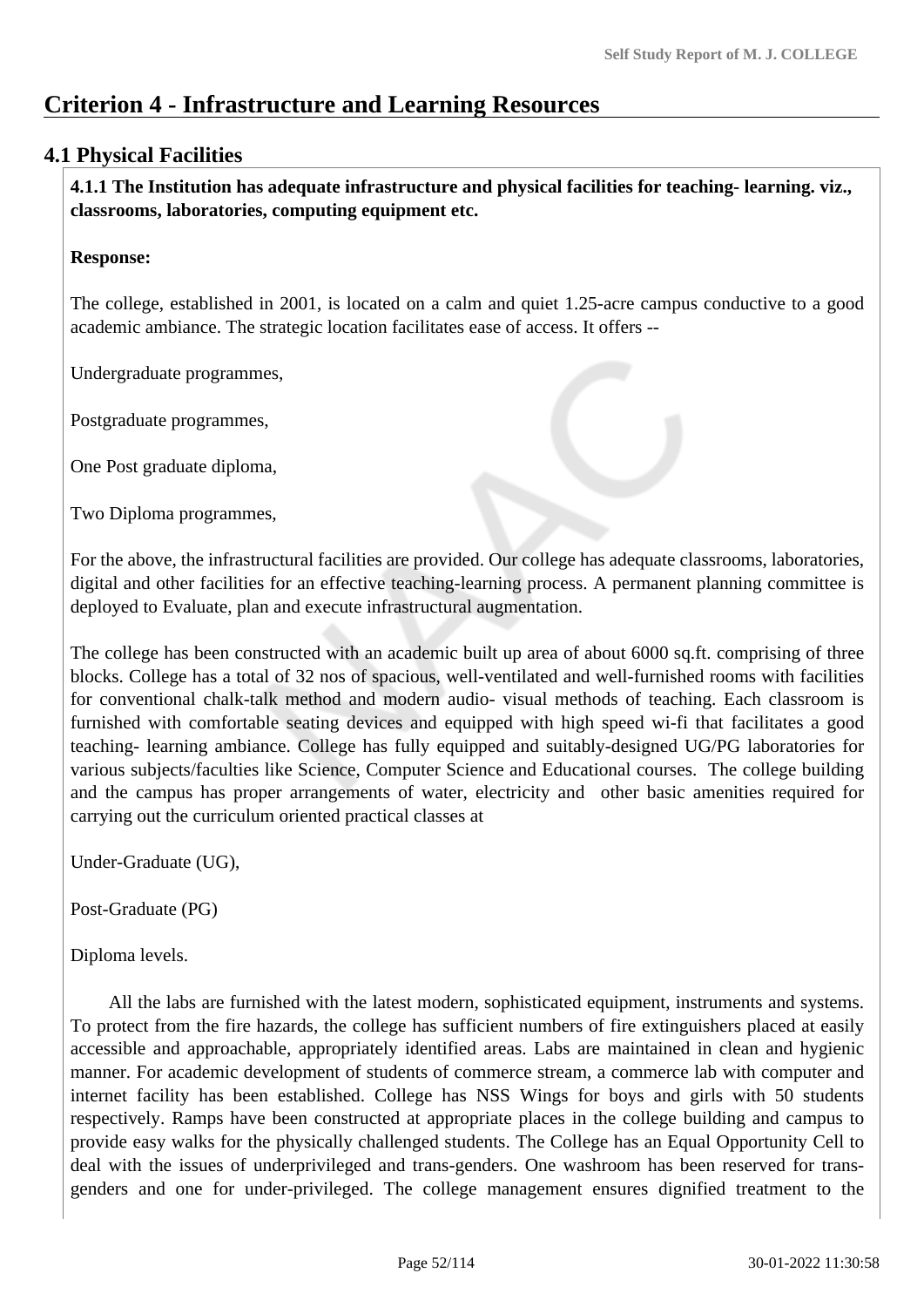physically challenged students.

The college has 20 class-rooms out of which 5 are ICT enabled, equipped with LCD/TV/Smart boards.

All classrooms have Wi-Fi/LAN facilities to make it an effective teaching-learning experience.

The classrooms are well-ventilated, spacious and provided with green boards/Black boards, adequate furniture and public address system.

The college has Two Seminar halls.

The college has six laboratories for UG, PG and research (one Physics Labs, three B.Ed Labs and two computer Lab) with sophisticated equipment facilities. There are a total of 35 computers in two computer labs. There are also Language lab and Commerce lab .There are two servers for the smooth functioning of the office administration and library software. One VIP lounge for our honored guests and dignitaries, Separate rooms for IQAC, NSS, Incubation center, One drama club named as " Rangmanch", A Photography Club . A Separate office and space for the Controller of Examinations, Water Filters and Coolers in adequate numbers, Counseling center, Separate restrooms for supporting staff and girl students Botanical garden and Herbal garden.

| <b>File Description</b>               | <b>Document</b>      |
|---------------------------------------|----------------------|
| Upload any additional information     | <b>View Document</b> |
| Paste link for additional information | <b>View Document</b> |

## **4.1.2 The Institution has adequate facilities for cultural activities, sports, games (indoor, outdoor), gymnasium, yoga centre etc.**

#### **Response:**

The college has a well-equipped **auditorium,**

An **Audio Visual-Hall** for budding artistic/ cultural talents and for developing public speaking/ debating skills of students.

The college has a **Cultural Committee** to promote cultural activities and public speaking skills of students. Several cultural clubs like **Drama Club**, **Oratory and** "**Rangmanch"** Drama club, Photography club, Literature Club.

These bodies organize meetings, training and workshops to cater to the taste and skills of the students. The institution organizes Arts Day, Sports Day, **College Day** and **Food Fest** every year and felicitates the students who perform well in the events. Days like Janm-

Asthami, Christmas, Navdurga, Diwali and New year are enthusiastically celebrated in tune with the cultural diversity of the state.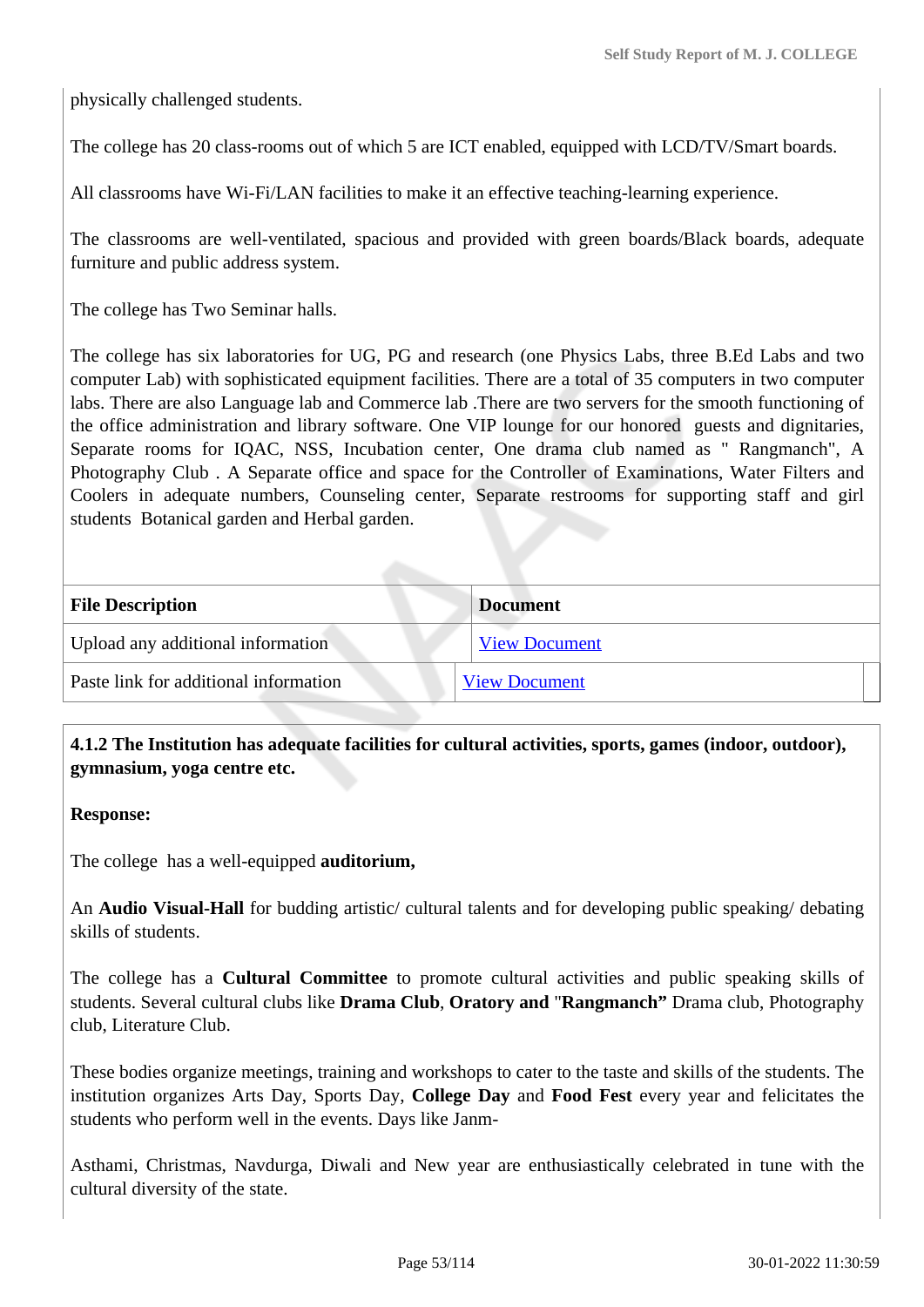## **About our auditorium -**

We have a large auditorium with a seating capacity of over four hundred has been built in the campus.

 It has green rooms for boys and girls consisting of separate wash rooms. It is equipped with high-quality sound system, roof-mounted projector, wall-mounted speakers, collar mike, podium with mike and necessary furniture. Auditorium is used for organizing cultural, academic, co-curricular and extracurricular activities. The Cultural Cell of the college motivates students to participate in cultural and others events like Debate, Drawing, Painting, Dance, Song competitions and training by professionals in the respective disciplines.

For indoor recreations, the college has a **Common Room** with TV, music system and indoor games like Carom and Chess. The common room also subscribes to leading newspapers and magazines. There is a medical assistance room with necessary first-aid kit. In case of medical emergency, arrangements are made to shift the sick student to Sparsh Hospital with which we have a tie-up.

Pure drinking water is made available to students.

We have the campus security in place. Twenty-four hour security of college and hostel inmates is ensured by security guards. The guard room is located near the main entrance for proper security. The CC cameras are installed all over the campus.

The college provides the following sports facility and required space for the following games -

Volleyball,

Khokho,

Kabbadi,

Taekwondo

Badminton,

Table-Tennis.

The sports activities are being organised and controlled by the sports dept which has a sports instructor.

The college provides kits and other sporting material to students.

Besides the college has a -

Fitness centre **(Gymnasium)** for staff and students,

**Yoga Training Centre** with daily training sessions from 4pm to 5pm by a qualified Yoga teacher.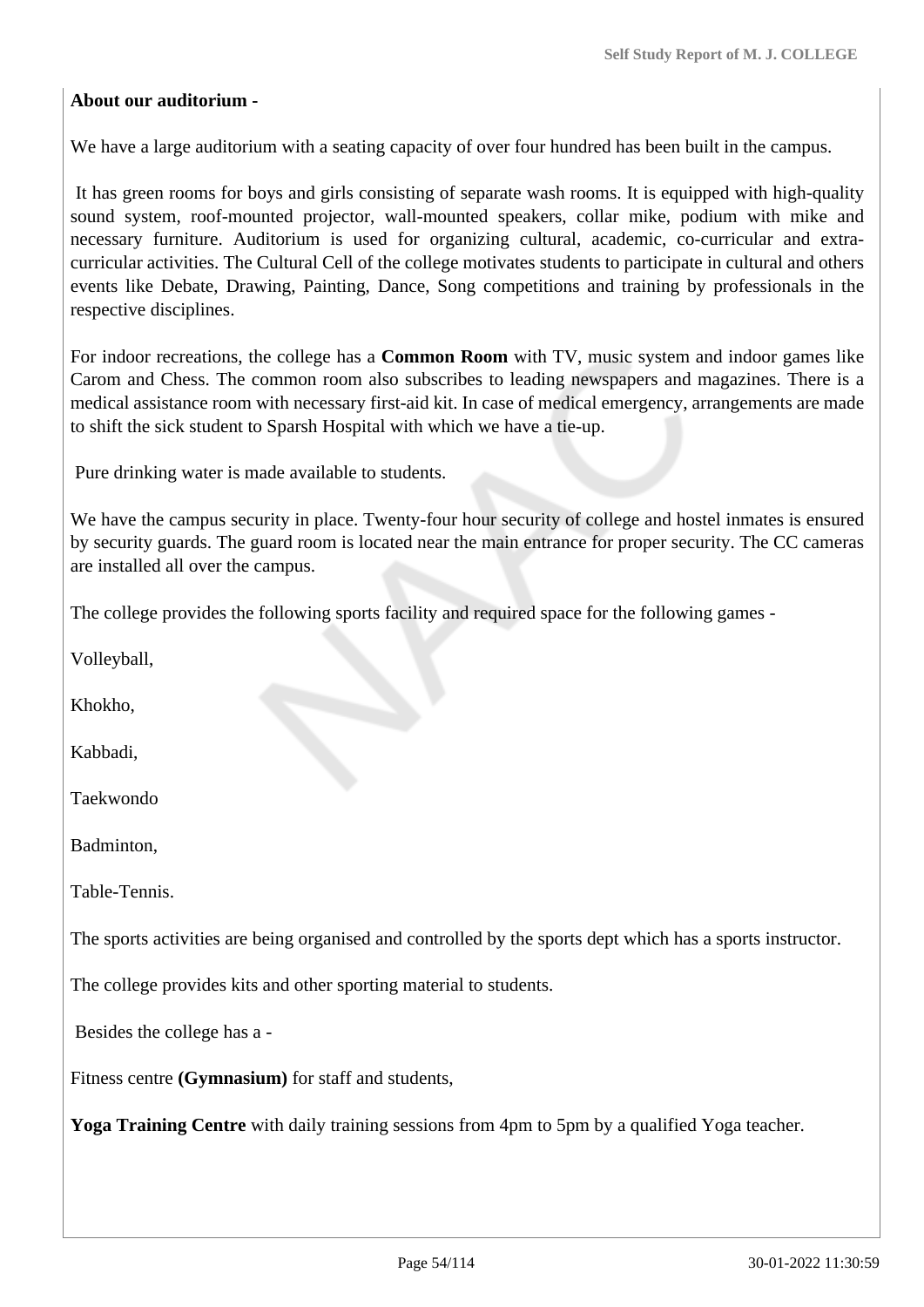| <b>File Description</b>               | <b>Document</b>      |
|---------------------------------------|----------------------|
| Upload any additional information     | <b>View Document</b> |
| Paste link for additional information | <b>View Document</b> |

## **4.1.3 Percentage of classrooms and seminar halls with ICT- enabled facilities such as smart class, LMS, etc.** *(Data for the latest completed academic year)*

**Response:** 56.76

4.1.3.1 Number of classrooms and seminar halls with ICT facilities

Response: 21

| <b>File Description</b>                                                                      | <b>Document</b>      |
|----------------------------------------------------------------------------------------------|----------------------|
| Upload Number of classrooms and seminar halls<br>with ICT enabled facilities (Data Template) | <b>View Document</b> |
| Upload any additional information                                                            | <b>View Document</b> |
| Paste link for additional information                                                        | <b>View Document</b> |

## **4.1.4 Average percentage of expenditure, excluding salary for infrastructure augmentation during last five years(INR in Lakhs)**

**Response:** 663.31

4.1.4.1 **Expenditure for infrastructure augmentation, excluding salary year-wise during last five years (INR in lakhs)**

| 2020-21 | 2019-20 | 2018-19 | 2017-18 | 2016-17 |
|---------|---------|---------|---------|---------|
| 29      | 12.65   | 15.50   | 10.38   | 16.13   |

| <b>File Description</b>                                                                             | <b>Document</b>      |
|-----------------------------------------------------------------------------------------------------|----------------------|
| Upload Details of budget allocation, excluding<br>salary during the last five years (Data Template) | <b>View Document</b> |
| Upload audited utilization statements                                                               | <b>View Document</b> |

## **4.2 Library as a Learning Resource**

**4.2.1 Library is automated using Integrated Library Management System (ILMS)**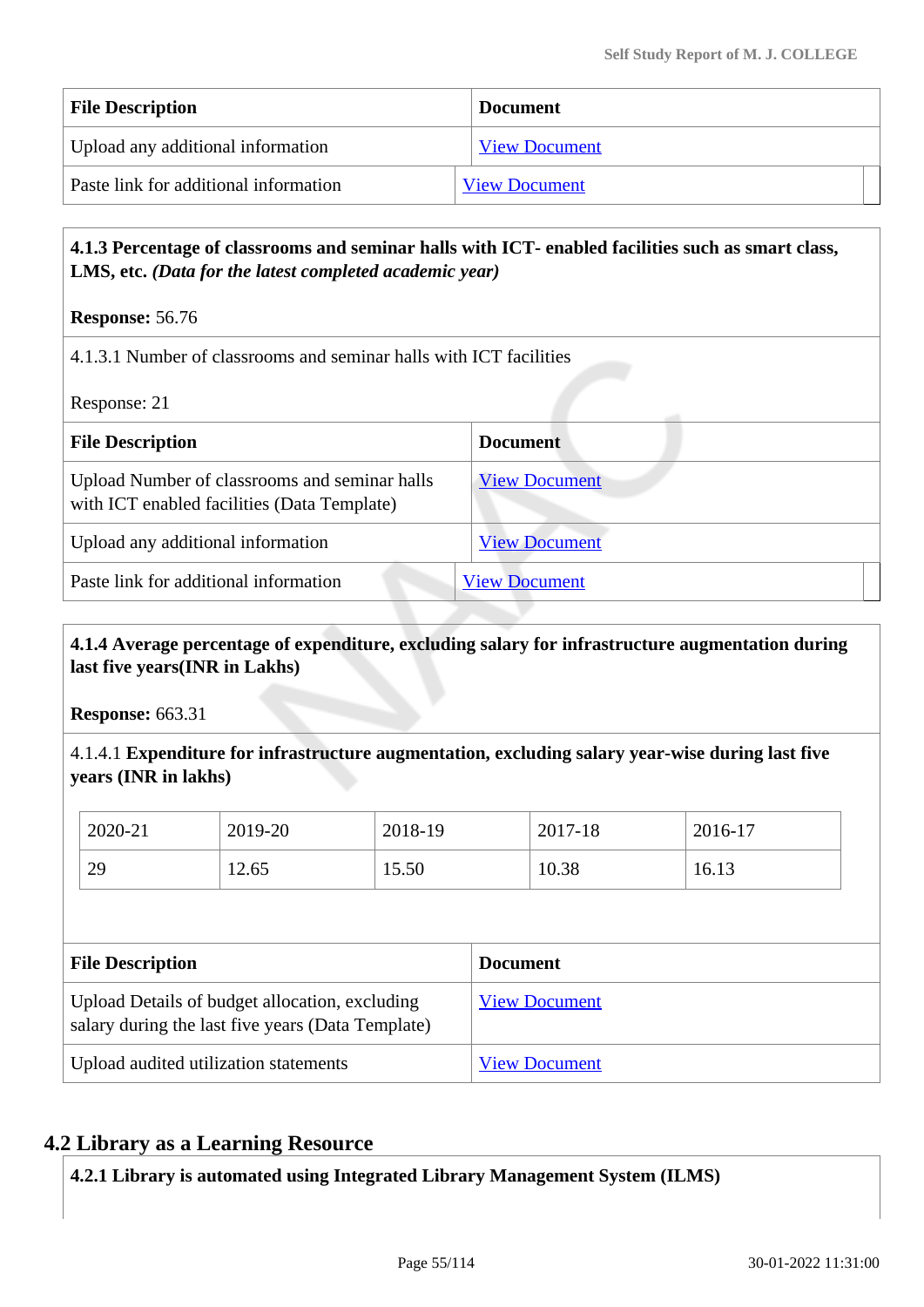#### **Response:**

The In-house Library is located in the main campus on second floors with a total area of 1517.04 Sq. feet, spacious with a total seating capacity of 100 and with 14,299 available books. **Features of** The Library management system . Fully Flexible-Local variations possible, Supports more than 15,000 of Records, Fully Integrated High Data Security, Printouts in desired formats, Various report generation, Simple and Boolean search result, Multi-user Facility, Network Implementation, Software Consistency, Barcode Facility.

**Library Sections** General reference section, Periodical section, Stack room with lending section, Book Collection - Subject Wise, Research Section,

UGC Network Resource Centre –NLIST, Reprography corner- Photocopy, Print, Scan, Archive –Rare books, CD/DVD Library, Binding Section,

Reading hall UG, PG & General, Special Library for Disable people

Orientation programs for new users,

Access to N-LIST resources,

E-book access for all users,

Digital Repository comprising question papers, dissertations and theses.

Reprographic facility -

Remote access to the digitized contents,

Digital library for electronic content learning,

CCTV surveillance for security reinforcement,

#### **Infrastructure of library -**

Entry/exit register.

High speed internet (100mbps)

LCD Projector

#### **Library Awards/Certificates provided**

Best Library user (Every six month)

#### **Name of Resource Number**

Print Books :14299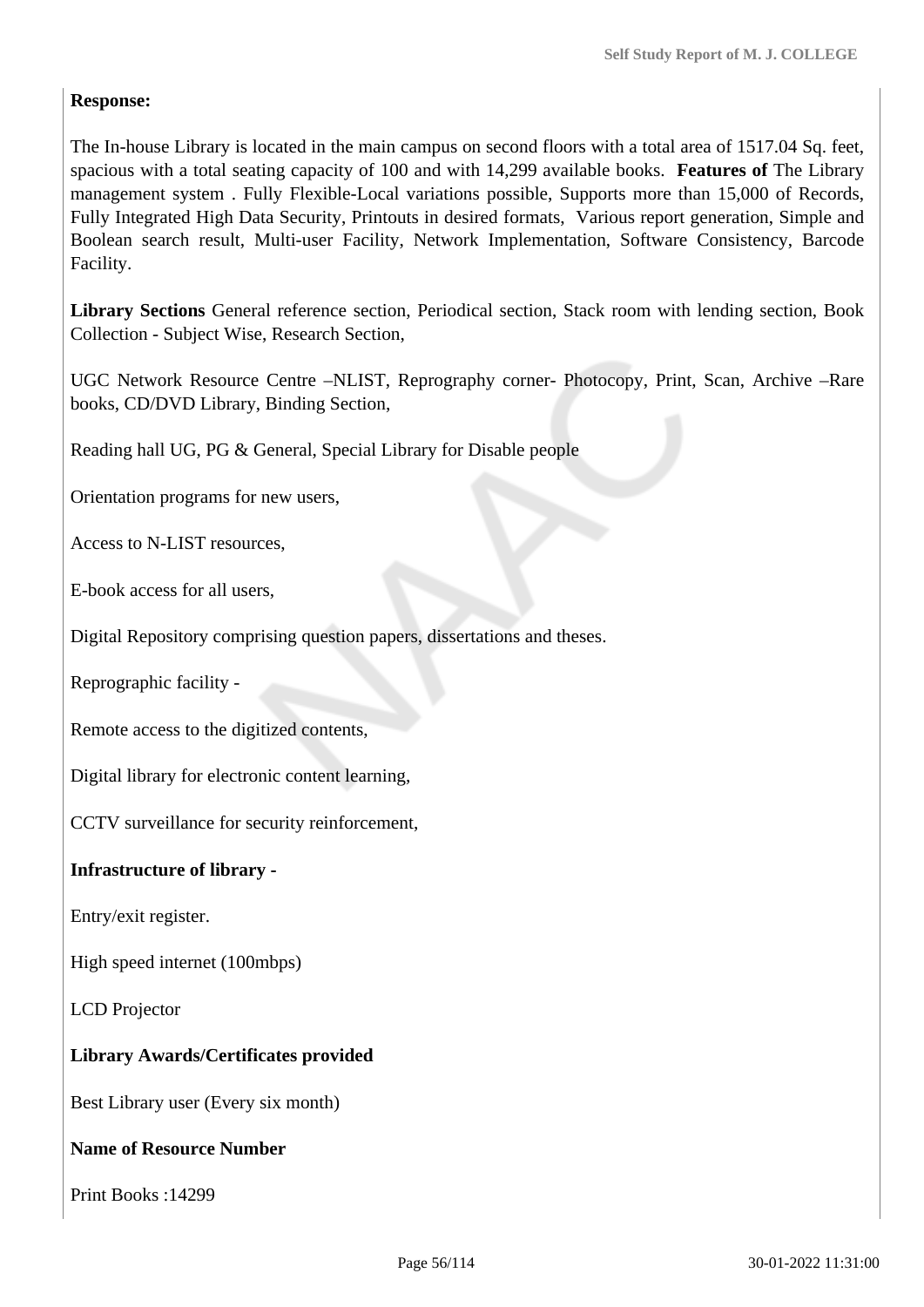E- Books 164309 via NLIST and 4 crore 60 lakhs from .ndl.iitkgp.ac.in.

Encyclopedias - 13

Journals - 115

E-Journals - 6150,

Braille books - 16,

Magazines 86,

Newspapers 5,

Rare Books 40, soft copies,

Reference Books 850,

Theses and Dissertations :55,

**Collection of rare books, manuscripts, special reports or any other knowledge resources for library enrichment**

MJ college maintains a collection of rare books and other knowledge resources since its inception in 2001.They have benefitted our faculty and student community specially in their research ventures.

**1. Rare Books Collection**- The collection is of international, national and regional importance. The MJ Central Library covers around 40 rare books (in soft copy). Most of these books are of intrinsic importance in various fields. Many of them are also their only copies to the best of our knowledge. They are first editions of various very famous titles in respective fields.

**2. Manuscripts** The college has subscribed via N-list to the World's biggest online collection of Indian Manuscripts & Antique Books. It offers online reading of 500 thousand leaves of manuscripts & antique books http://www.indianmanuscripts.com/

**3. Archives** The library has a total of ------ archival collection under the following categories:

Academic Journals -115

Popular Magazines

Questions Papers for reference

**4. Special collection** The college library has different categories of special books based on utility to our readers or in commemoration of special occasions. The library has added books and other materials to the following categories. For communal harmony books of all religions are available in the Library. Chhattisgarh studies (covering Chattisgarh history, folklore, social movements, freedom fighters etc.)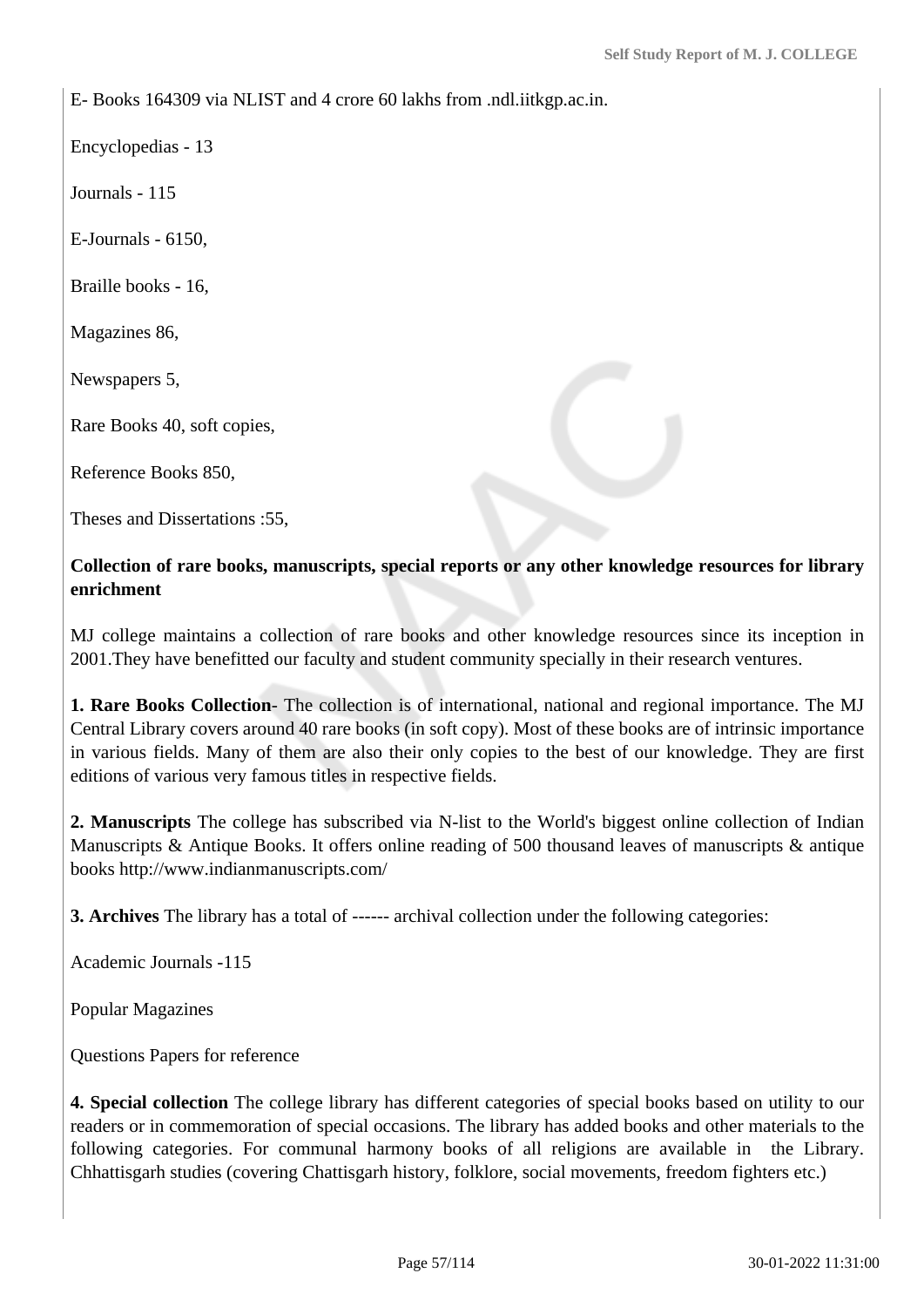**Digital Repository Collection** -We have set up our APP for this purpose (mjge-a learning app). The APP hosts e-resources of online courses, career sites, live news, e-newspapers, e-books, e-journals, e-thesis, archive of question papers, photos and videos of events etc.

| <b>File Description</b>               | <b>Document</b>      |
|---------------------------------------|----------------------|
| Upload any additional information     | <b>View Document</b> |
| Paste link for Additional Information | <b>View Document</b> |

| 1.e-journals                                                                               |                      |
|--------------------------------------------------------------------------------------------|----------------------|
| 2.e-ShodhSindhu                                                                            |                      |
| 3. Shodhganga Membership                                                                   |                      |
| 4.e-books                                                                                  |                      |
| <b>5.Databases</b>                                                                         |                      |
| <b>6. Remote access to e-resources</b>                                                     |                      |
|                                                                                            |                      |
|                                                                                            |                      |
| <b>Response:</b> D. Any 1 of the above                                                     |                      |
| <b>File Description</b>                                                                    | <b>Document</b>      |
|                                                                                            | <b>View Document</b> |
| Details of subscriptions like e-journals, e-<br>ShodhSindhu, Shodhganga Membership, Remote |                      |

## **4.2.3 Average annual expenditure for purchase of books/e-books and subscription to journals/ejournals during the last five years (INR in Lakhs)**

**Response:** 0.96

Template)

4.2.3.1 **Annual expenditure of purchase of books/e-books and subscription to journals/e- journals year wise during last five years (INR in Lakhs)**

| 2020-21<br>2019-20<br>2018-19 | 2017-18                                             | 2016-17 |
|-------------------------------|-----------------------------------------------------|---------|
| .80<br>00<br>2.24             | $\overline{\phantom{a}}$<br>$\cdot$ $\cdot$ $\cdot$ | ÷       |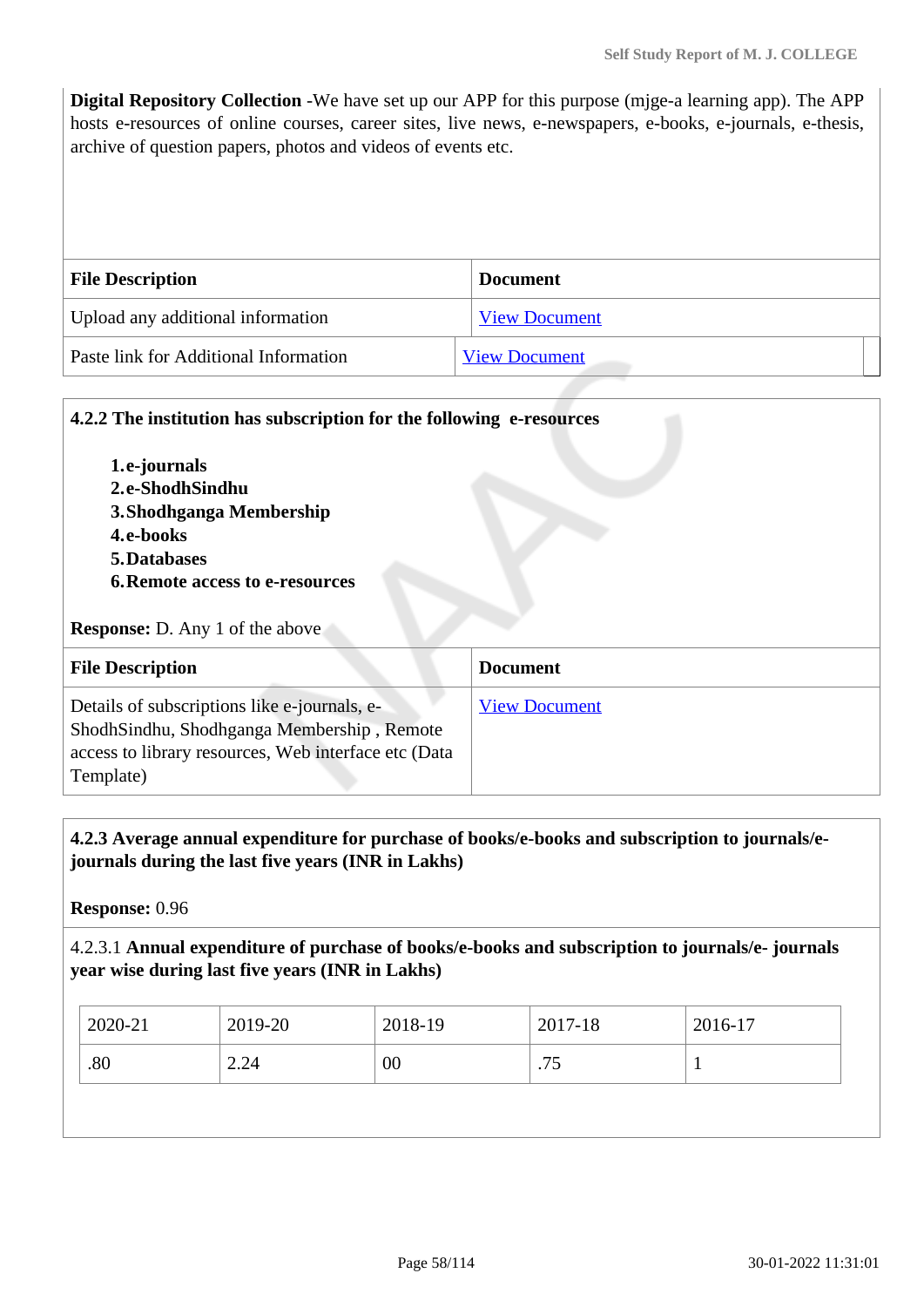| <b>File Description</b>                                                                                                              | <b>Document</b>      |
|--------------------------------------------------------------------------------------------------------------------------------------|----------------------|
| Details of annual expenditure for purchase of<br>books/e-books and journals/e-journals during the<br>last five years (Data Template) | <b>View Document</b> |
| Audited statements of accounts                                                                                                       | <b>View Document</b> |

#### **4.2.4 Percentage per day usage of library by teachers and students ( foot falls and login data for online access) during the latest completed academic year**

#### **Response:** 4.42

4.2.4.1 Number of teachers and students using library per day over last one year

#### Response: 17

| <b>File Description</b>                           | <b>Document</b>      |
|---------------------------------------------------|----------------------|
| Details of library usage by teachers and students | <b>View Document</b> |

## **4.3 IT Infrastructure**

## **4.3.1 Institution frequently updates its IT facilities including Wi-Fi**

#### **Response:**

The college has positively integrated ultra-modern IT methods and is looking forward to the complete automation/paper-less of day-to-day activities of the college. Academic, administrative and admission process are integrated with IT to make the process easier, efficient and transparent.

The full-bodied IT infrastructure of the college comprises **35 computers** connected with Wi-fi **Digital library** with 4 computers enhances the e-learning and online certificate programs.

**E-content development centre** with Lecture Capturing System.

Advanced video conferencing facility.

ICT enabled classrooms are equipped with smart boards/ display screens / computer/laptop with internet facility for smooth and consistent connectivity. All the offices are fully computerized and wi-fi enabled with needed software. Language Lab is equipped with 10 computers with High Class language software and digitalized audio video materials. ICT rooms are utilized by faculties of different departments for special and invited lectures also. Students of PG departments also present their assignments in e-form. Some ICT enabled rooms are located in ground floor that provide easy access to differently- abled students and are also used as tutorial rooms to conduct special coaching for slow learner's students. These rooms are also used to organize computer trainings for both teaching and non-teaching staff. Each department is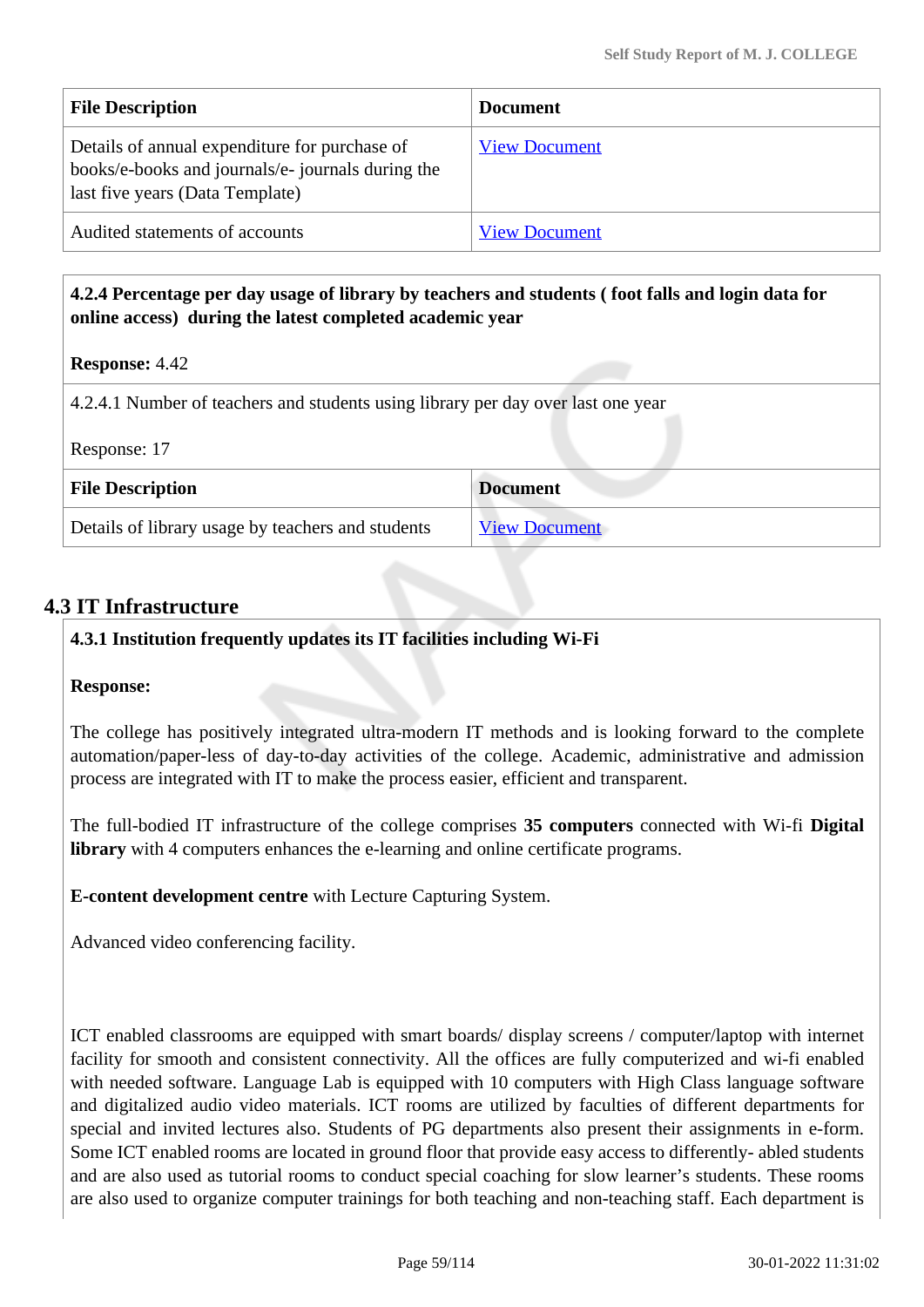equipped with computing resources like desktop computers with internet connectivity, printer and scanner. Our mobile app **mjge-a learning app** was launched in the year 2020 equipped with various features including digital library and internal communication systems for students. Information about upcoming events in the college are available on the college website www.mjge.in and our college app mjge-a learning app

| <b>File Description</b>               | <b>Document</b>      |
|---------------------------------------|----------------------|
| Upload any additional information     | <b>View Document</b> |
| Paste link for additional information | <b>View Document</b> |

# **4.3.2 Student - Computer ratio (Data for the latest completed academic year) Response:** 10.46 **File Description Document** Student – computer ratio [View Document](https://assessmentonline.naac.gov.in/storage/app/hei/SSR/106322/4.3.2_1636823367_4955.pdf)

| 4.3.3 Bandwidth of internet connection in the Institution                   |                      |  |
|-----------------------------------------------------------------------------|----------------------|--|
| <b>Response:</b> A. ?50 MBPS                                                |                      |  |
| <b>File Description</b><br><b>Document</b>                                  |                      |  |
| Upload any additional Information                                           | <b>View Document</b> |  |
| Details of available bandwidth of internet<br>connection in the Institution | <b>View Document</b> |  |

## **4.4 Maintenance of Campus Infrastructure**

 **4.4.1 Average percentage of expenditure incurred on maintenance of infrastructure (physical and academic support facilities) excluding salary component during the last five years(INR in Lakhs)**

#### **Response:** 107.41

4.4.1.1 **Expenditure incurred on maintenance of infrastructure (physical facilities and academic support facilities) excluding salary component year-wise during the last five years (INR in lakhs)**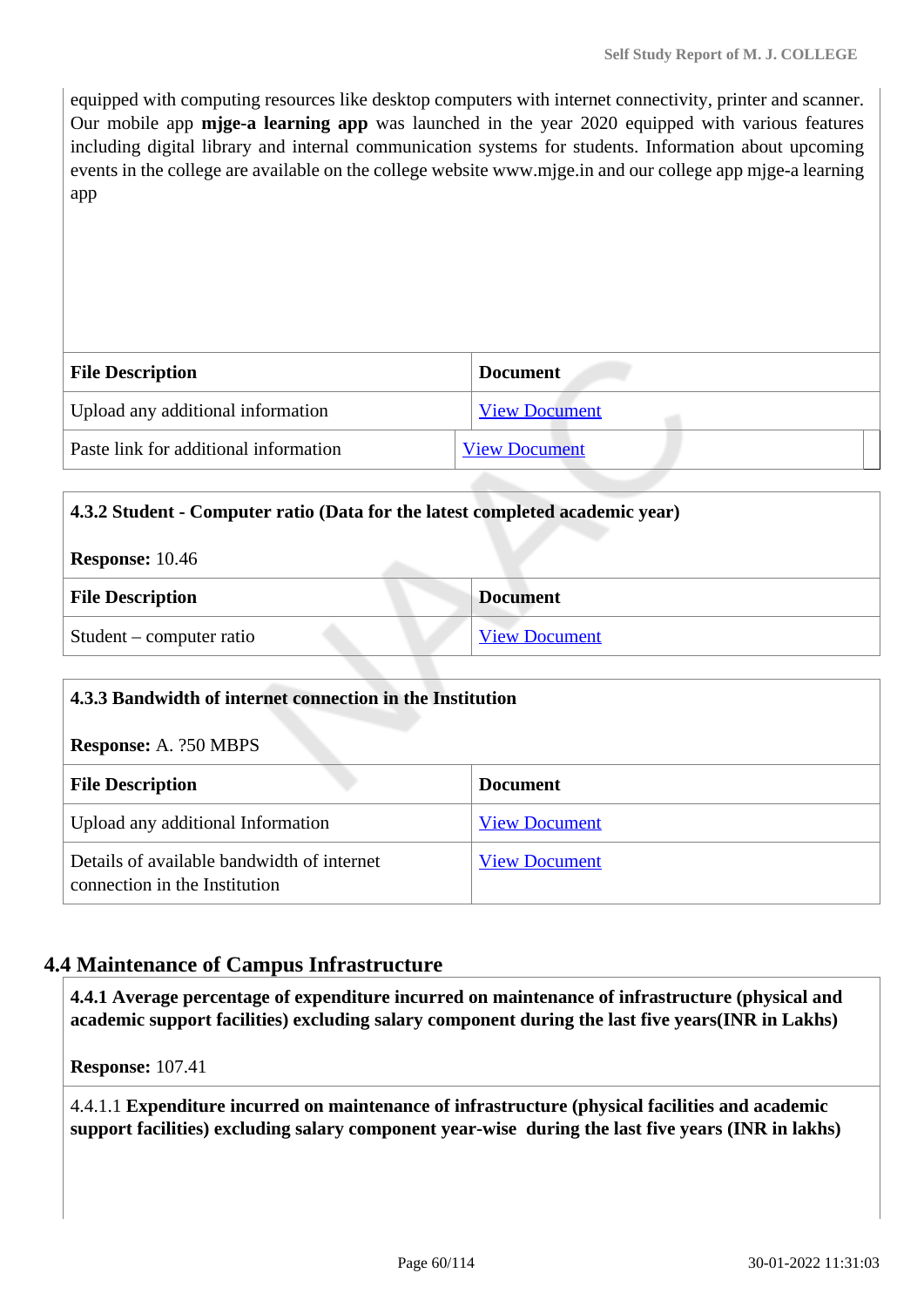|                                                                                                                             | 2020-21 | 2019-20 | 2018-19              |                 | 2017-18 | 2016-17 |  |
|-----------------------------------------------------------------------------------------------------------------------------|---------|---------|----------------------|-----------------|---------|---------|--|
|                                                                                                                             | 4.5     | 1.05    | 2.24                 |                 | 7.04    | 4.28    |  |
|                                                                                                                             |         |         |                      |                 |         |         |  |
| <b>File Description</b>                                                                                                     |         |         |                      | <b>Document</b> |         |         |  |
| Details about assigned budget and expenditure on<br>physical facilities and academic support facilities<br>(Data Templates) |         |         | <b>View Document</b> |                 |         |         |  |
| Audited statements of accounts                                                                                              |         |         | <b>View Document</b> |                 |         |         |  |

## **4.4.2 There are established systems and procedures for maintaining and utilizing physical, academic and support facilities - laboratory, library, sports complex, computers, classrooms etc.**

#### **Response:**

The college has a service contract for maintenance of computers. The maintenance of the classrooms, equipment and laboratories in the campus are controlled by the administrative officer. An active Planning Body is operating in the college to fill the potential lacunae in the infrastructural, curricular, co- curricular and extracurricular areas. The planning body of the college that comprises Building Committee, Planning Board, Purchase Committee, Campus Development Committee, Campus Ecological Committee and Library Advisory Committee constantly monitors and evaluates the requirements of the college.

The administrative officer or The Local Manager (Bursar) appointed by society. A standardized protocol is in place to tackle problems. The college keeps a maintenance register and has a team of trouble-shooters consisting of electricians, technocrats, and carpenters. The Local manager/administrator is responsible for the uninterrupted power supply and maintenance of equipment like generator, general lighting, power distribution system, solar panels, gardens etc.

The house keeping, cleaning, maintenance of gardens, toilets, electric appliances are done by the administrative officer or Local manager with supporting staff in place.

The college has six labs with all the necessary safety features in place for fire and physical injuries.

The hazardous materials are stored in special lockers. The fire-fighting appliances are always ready for use.

Both the computer labs (Including e-learning centre and Language lab) are equipped with computers of required component configuration installed with anti-virus software and are set in spacious air-conditioned rooms. The lab-equipment are ensured to be power-efficient. . The Heads of Departments report to the administration periodically for all the maintenance works. For the Maintenance and up gradation of ICT facilities, the college takes services of Zinota Software division which is a group company under the college management. The ICT Smart-Class-Rooms and the related systems are maintained with AMC. To minimize e-waste, electronic gadgets like projectors, computers, printers, photocopiers are serviced and reused. Campus Wi-Fi is allowed only for academic purpose. Campus Wi-Fi is maintained by service providers like insta link.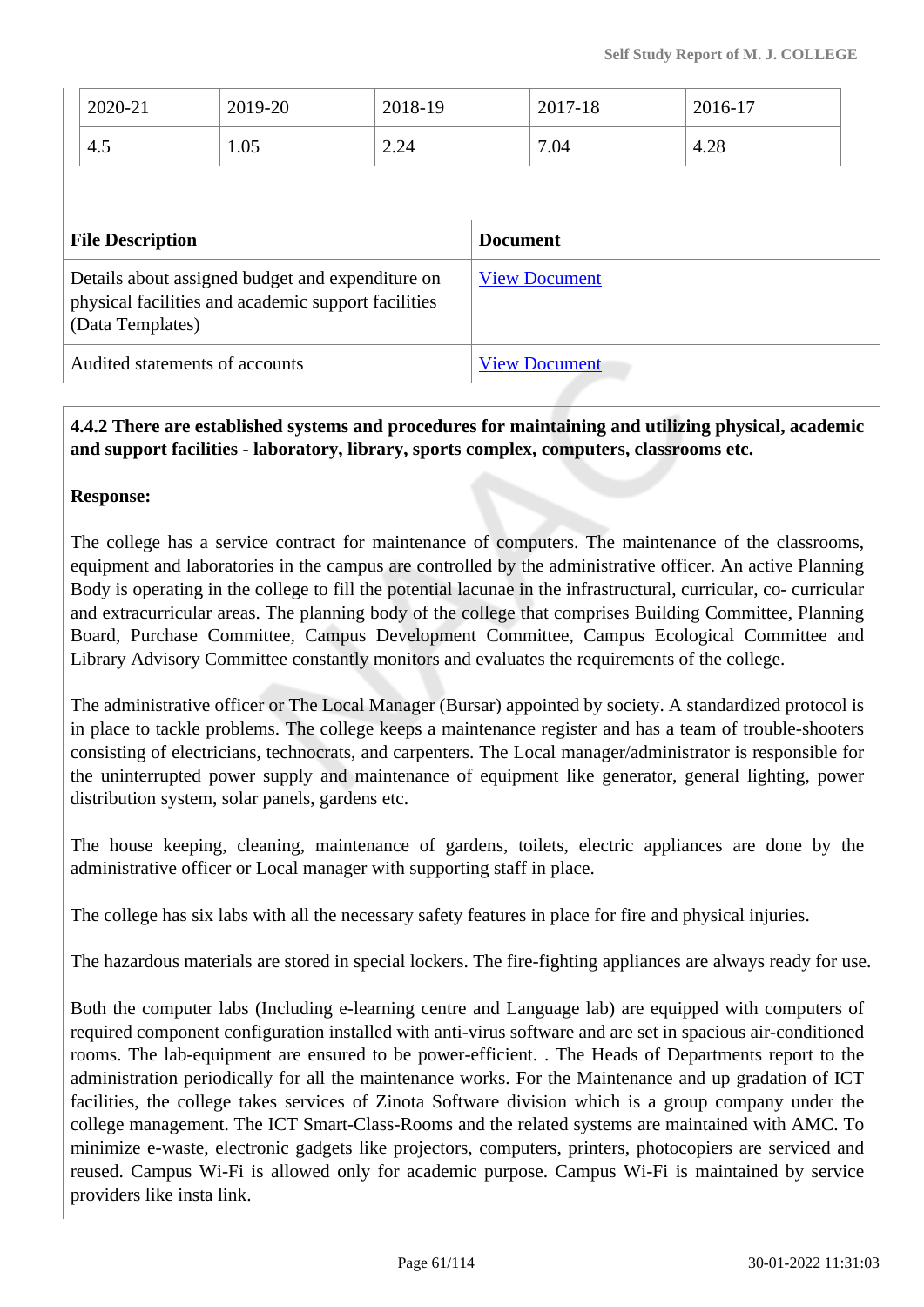The college website has maintained regularly by AMC with Zinota Soft Wares.

 **Library Maintenance** The library staff are clearly instructed for the care and handling of library documents, particularly during processing, shelving and conveyance of rare books. The library is well maintained in tune with the changing academic needs. It is semi-automated. All books are marked, classified and advantageously placed on the racks. As a proactive intervention, all books are periodically inspected to find possible damages and binding is carried out if necessary. The library puts great effort for streamlining resources by purchasing books of various foci and weed out the obsolete titles making it one of the up-to-date college libraries.

 **Maintenance of Sports and Games Facility** The sports equipment, gymnasium, playground are supervised and maintained by the department of Physical Education teacher under the control of administrative officer. Training for sports and games are given under the guidance of the physical education instructors. Ground leveling and other repairs are done annually during the mid -summer vacation. All sports equipment and play areas (including indoor and outdoor stadia) are well maintained. Ample first aid supply always stands ready for meeting potential injuries and physical traumas. College has facilities for indoor and outdoor games. For outdoor games like football, khokho . Indoor games like badminton, Carom, Chess and others are organized in the College.

| <b>File Description</b>               | <b>Document</b>      |
|---------------------------------------|----------------------|
| Upload any additional information     | <b>View Document</b> |
| Paste link for additional information | <b>View Document</b> |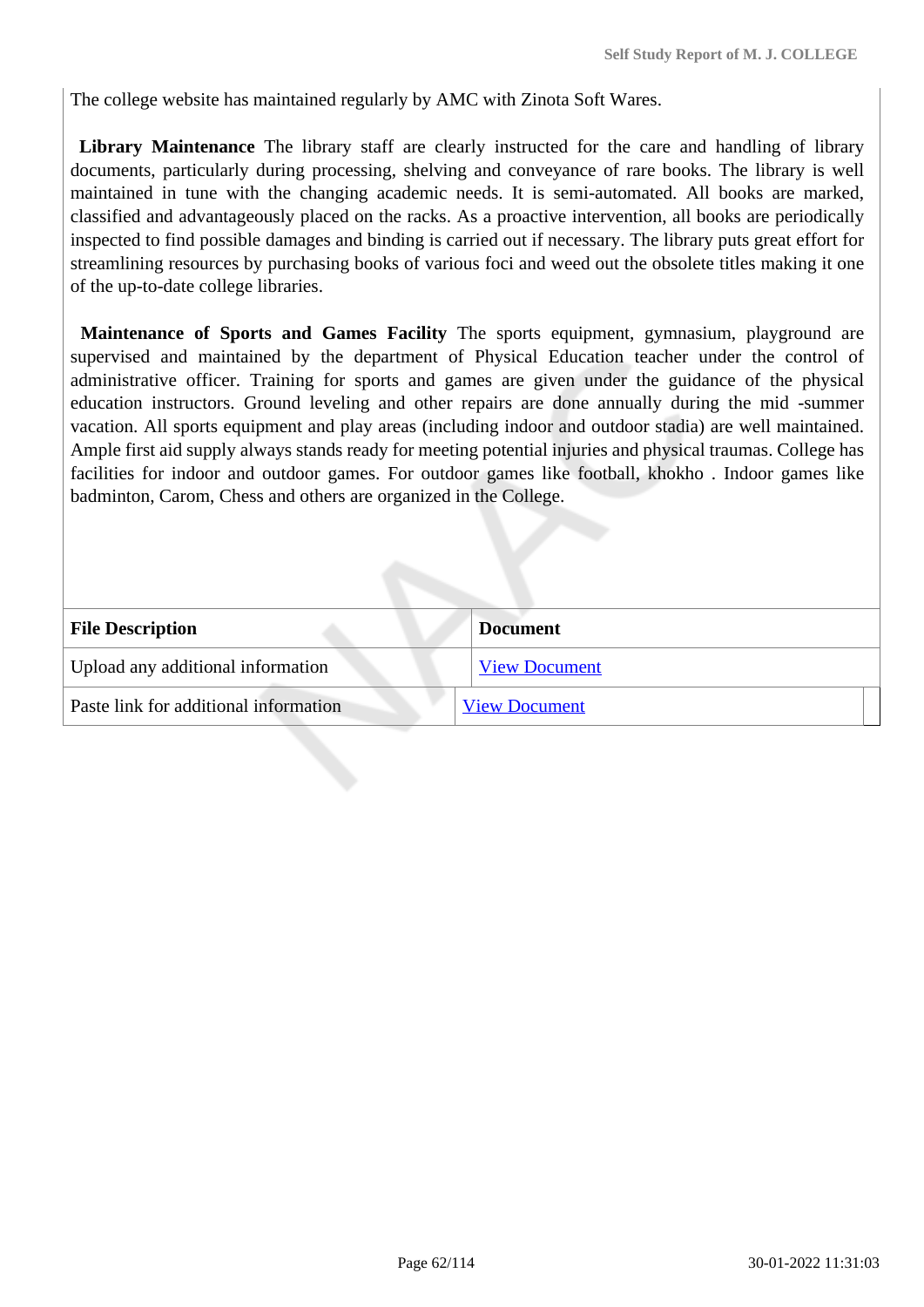# **Criterion 5 - Student Support and Progression**

## **5.1 Student Support**

 **5.1.1 Average percentage of students benefited by scholarships and freeships provided by the Government during last five years** 

**Response:** 54.49

5.1.1.1 **Number of students benefited by scholarships and free ships provided by the institution, Government and non-government bodies, industries, individuals, philanthropists during the last five years (other than students receiving scholarships under the government schemes for reserved categories)** 

| 2020-21           | 2019-20    | 2018-19 | 2017<br>1 Q<br>$1 - 10$ | 2016-17 |
|-------------------|------------|---------|-------------------------|---------|
| $\cap$<br>ا ساسلہ | റററ<br>444 | 202     | 161                     | 130     |

| <b>File Description</b>                                                                                                                                                                 | <b>Document</b>      |
|-----------------------------------------------------------------------------------------------------------------------------------------------------------------------------------------|----------------------|
| upload self attested letter with the list of students<br>sanctioned scholarship                                                                                                         | <b>View Document</b> |
| Upload any additional information Average<br>percentage of students benefited by scholarships and<br>freeships provided by the Government during the<br>last five years (Data Template) | <b>View Document</b> |

 **5.1.2 Average percentage of students benefitted by scholarships, freeships etc. provided by the institution / non- government agencies during the last five years**

**Response:** 47.53

5.1.2.1 **Number of students benefited by scholarships and free ships provided by the institution, Government and non-government bodies, industries, individuals, philanthropists during the last five years (other than students receiving scholarships under the government schemes for reserved categories)** 

| 2020-21 | 2019-20 | 2018-19 | 2017-18 | 2016-17 |
|---------|---------|---------|---------|---------|
| 127     | 116     | 70      | 300     | 210     |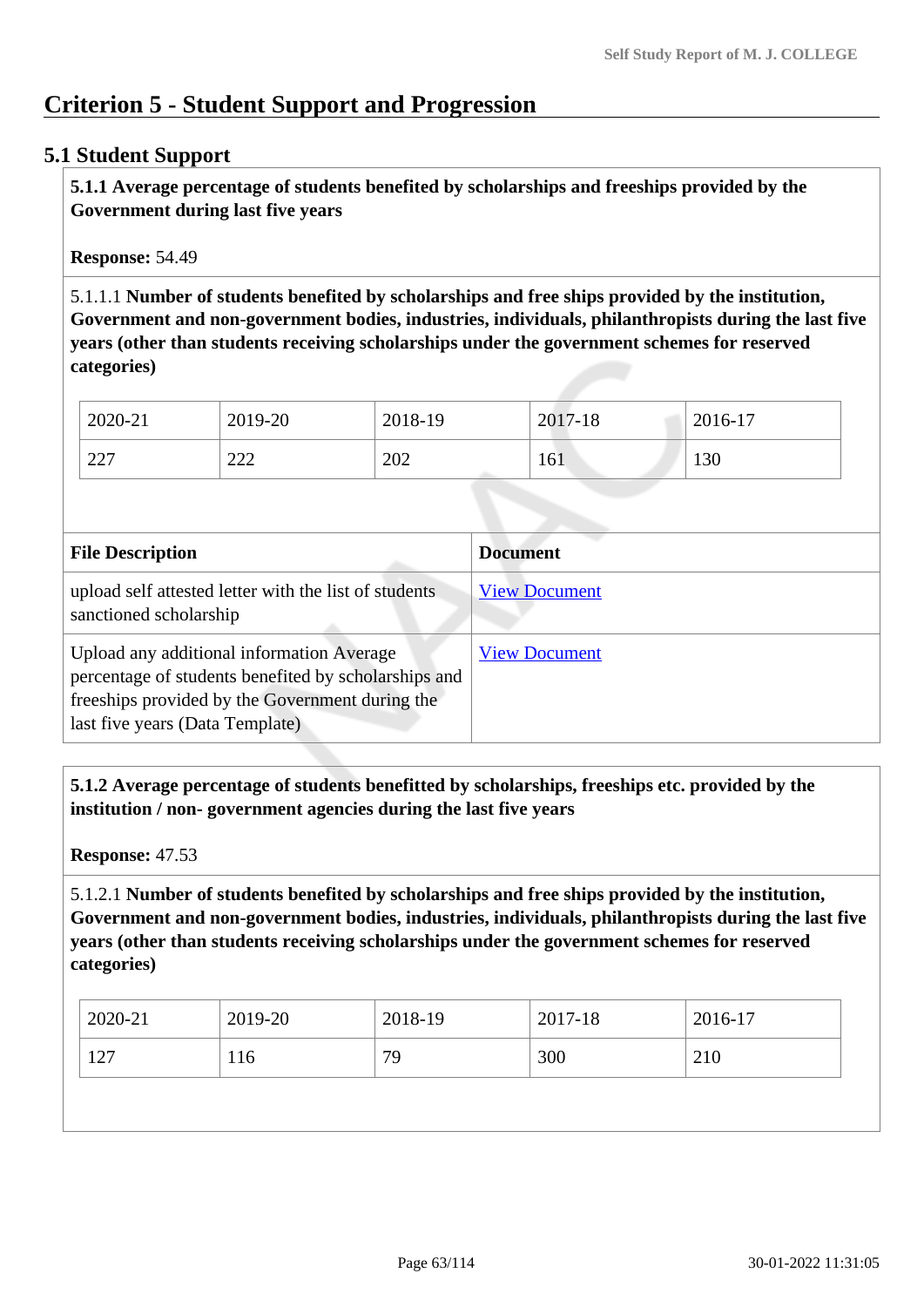| <b>File Description</b>                                                                                                                | <b>Document</b>      |
|----------------------------------------------------------------------------------------------------------------------------------------|----------------------|
| Upload any additional information                                                                                                      | <b>View Document</b> |
| Number of students benefited by scholarships and<br>freeships institution / non-government agencies in<br>last 5 years (Date Template) | <b>View Document</b> |

 **5.1.3 Capacity building and skills enhancement initiatives taken by the institution include the following**

- **1.Soft skills**
- **2.Language and communication skills**
- **3.Life skills (Yoga, physical fitness, health and hygiene)**
- **4.ICT/computing skills**

**Response:** A. All of the above

| <b>File Description</b>                                                              | <b>Document</b>      |
|--------------------------------------------------------------------------------------|----------------------|
| Details of capability building and skills<br>enhancement initiatives (Data Template) | <b>View Document</b> |
| Any additional information                                                           | <b>View Document</b> |
| Link to Institutional website                                                        | <b>View Document</b> |

 **5.1.4 Average percentage of students benefitted by guidance for competitive examinations and career counselling offered by the Institution during the last five years**

**Response:** 23.95

5.1.4.1 **Number of students benefitted by guidance for competitive examinations and career counselling offered by the institution year wise during last five years**

| 2020-21 | 2019-20 | 2018-19                | 2017<br>$7 - 18$ | 2016-17 |
|---------|---------|------------------------|------------------|---------|
| 150     | 00      | $\overline{10}$<br>11J | 103              | 46      |

| <b>File Description</b>                                                                                                       | <b>Document</b>      |
|-------------------------------------------------------------------------------------------------------------------------------|----------------------|
| Number of students benefited by guidance for<br>competitive examinations and career counselling<br>during the last five years | <b>View Document</b> |
| Any additional information                                                                                                    | <b>View Document</b> |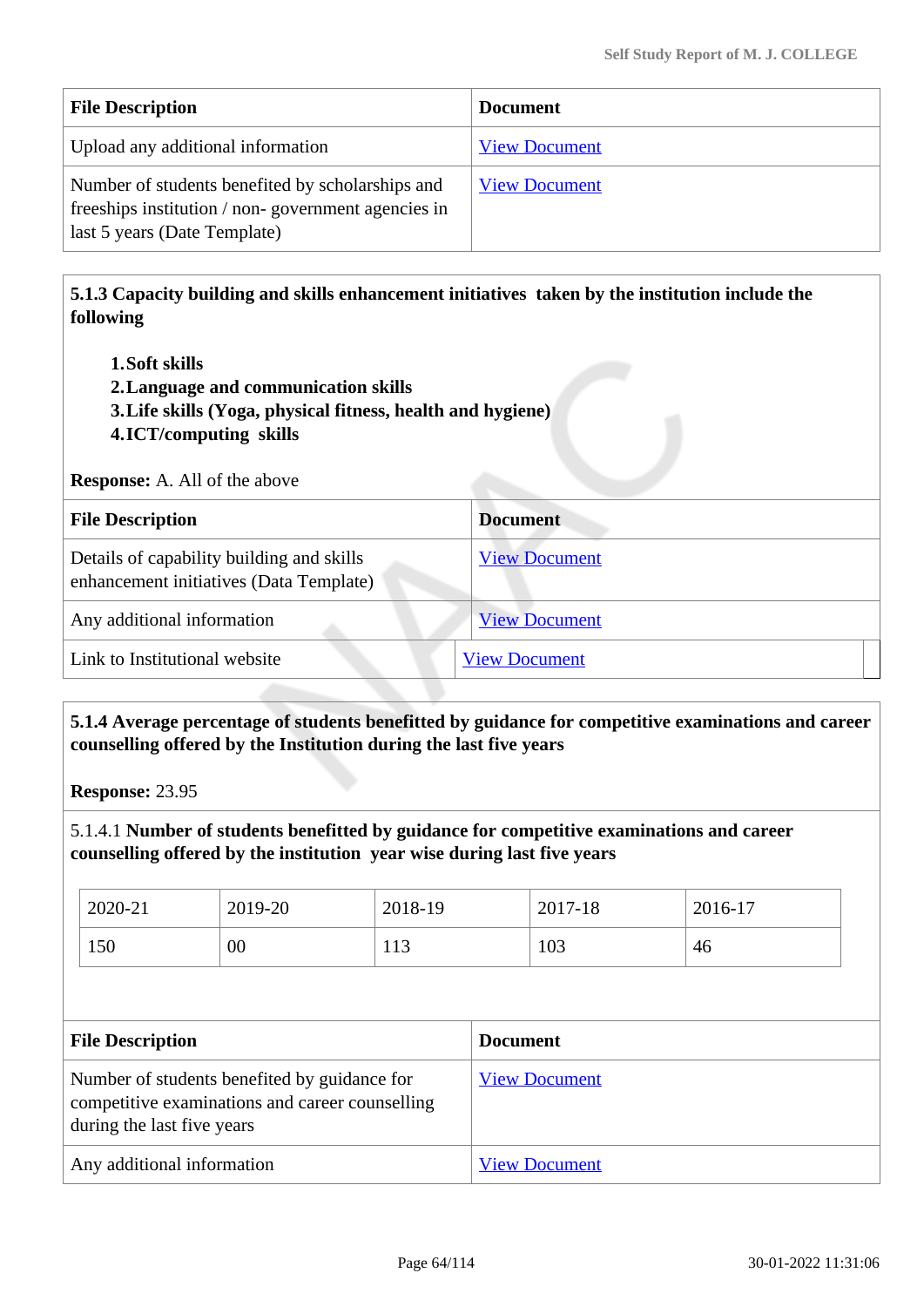**5.1.5 The Institution has a transparent mechanism for timely redressal of student grievances including sexual harassment and ragging cases**

- **1.Implementation of guidelines of statutory/regulatory bodies**
- **2.Organisation wide awareness and undertakings on policies with zero tolerance**
- **3.Mechanisms for submission of online/offline students' grievances**
- **4.Timely redressal of the grievances through appropriate committees**

#### **Response:** B. 3 of the above

| <b>File Description</b>                                                                                                            | <b>Document</b>      |
|------------------------------------------------------------------------------------------------------------------------------------|----------------------|
| Upload any additional information                                                                                                  | <b>View Document</b> |
| Minutes of the meetings of student redressal<br>committee, prevention of sexual harassment<br>committee and Anti Ragging committee | <b>View Document</b> |
| Details of student grievances including sexual<br>harassment and ragging cases                                                     | <b>View Document</b> |

## **5.2 Student Progression**

#### **5.2.1 Average percentage of placement of outgoing students during the last five years**

**Response:** 3.72

#### 5.2.1.1 **Number of outgoing students placed year - wise during the last five years.**

| 2020-21 | 2019-20 | 2018-19      | 2017-18 | 2016-17 |
|---------|---------|--------------|---------|---------|
| ັ       | u       | $\sim$<br>∠∠ | ັ       | $\sim$  |

| <b>File Description</b>                                                    | <b>Document</b>      |
|----------------------------------------------------------------------------|----------------------|
| Self attested list of students placed                                      | <b>View Document</b> |
| Details of student placement during the last five<br>years (Data Template) | <b>View Document</b> |

#### **5.2.2 Average percentage of students progressing to higher education during the last five years**

**Response:** 44.12

#### 5.2.2.1 **Number of outgoing student progression to higher education during last five years**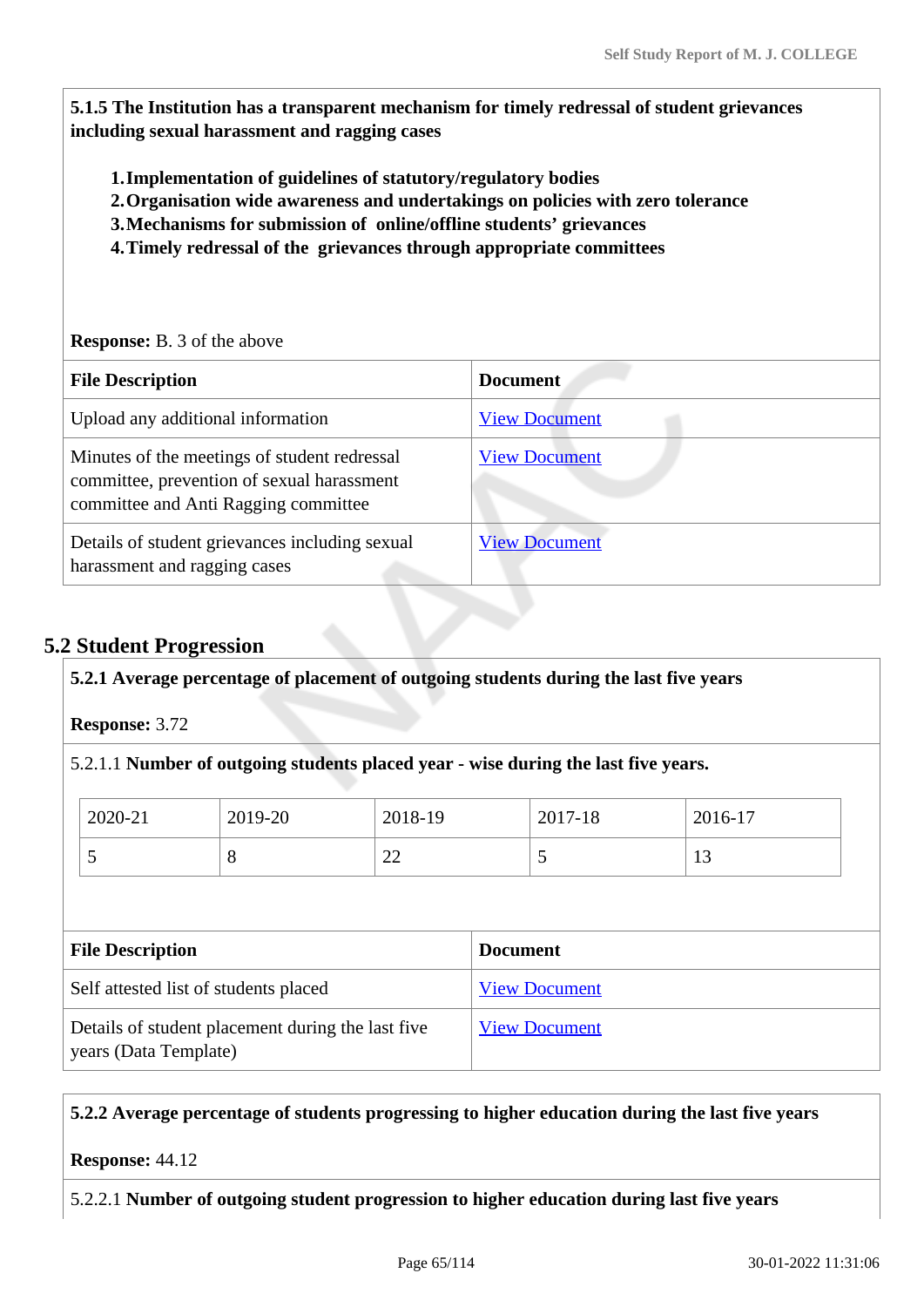Response: 135

| <b>File Description</b>                                               | <b>Document</b>      |
|-----------------------------------------------------------------------|----------------------|
| Upload supporting data for student/alumni                             | <b>View Document</b> |
| Details of student progression to higher education<br>(Data Template) | <b>View Document</b> |

 **5.2.3 Average percentage of students qualifying in state/national/ international level examinations during the last five years (eg: IIT-JAM/CLAT/ NET/SLET/GATE/ GMAT/CAT/GRE/ TOEFL/ Civil Services/State government examinations, etc.)**

**Response:** 12

5.2.3.1 **Number of students qualifying in state/ national/ international level examinations (eg: IIT/JAM/ NET/ SLET/ GATE/ GMAT/CAT/GRE/ TOEFL/ Civil Services/ State government examinations***, etc.)***) year-wise during last five years**

| 2020-21 | 2019-20 | 2018-19 | $2017 - 18$ | 2016-17 |
|---------|---------|---------|-------------|---------|
|         | 10      | 00      | 00          | 00      |

## 5.2.3.2 **Number of students appearing in state/ national/ international level examinations (eg: JAM/CLAT/NET/ SLET/ GATE/ GMAT/CAT,GRE/ TOFEL/ Civil Services/ State government examinations) year-wise during last five years**

| 2020-21 | 2019-20              | 2018-19  | 2017-18 | 2016-17          |
|---------|----------------------|----------|---------|------------------|
| 40      | $\cap \subset$<br>رے | へく<br>ن∠ | 20      | $1 -$<br>$\perp$ |

| <b>File Description</b>                                                                                                            | <b>Document</b>      |
|------------------------------------------------------------------------------------------------------------------------------------|----------------------|
| Upload supporting data for the same                                                                                                | <b>View Document</b> |
| Number of students qualifying in state/national/<br>international level examinations during the last five<br>years (Data Template) | <b>View Document</b> |

# **5.3 Student Participation and Activities**

 **5.3.1 Number of awards/medals won by students for outstanding performance in sports/cultural activities at inter-university/state/national / international level (award for a team event should be counted as one) during the last five years.**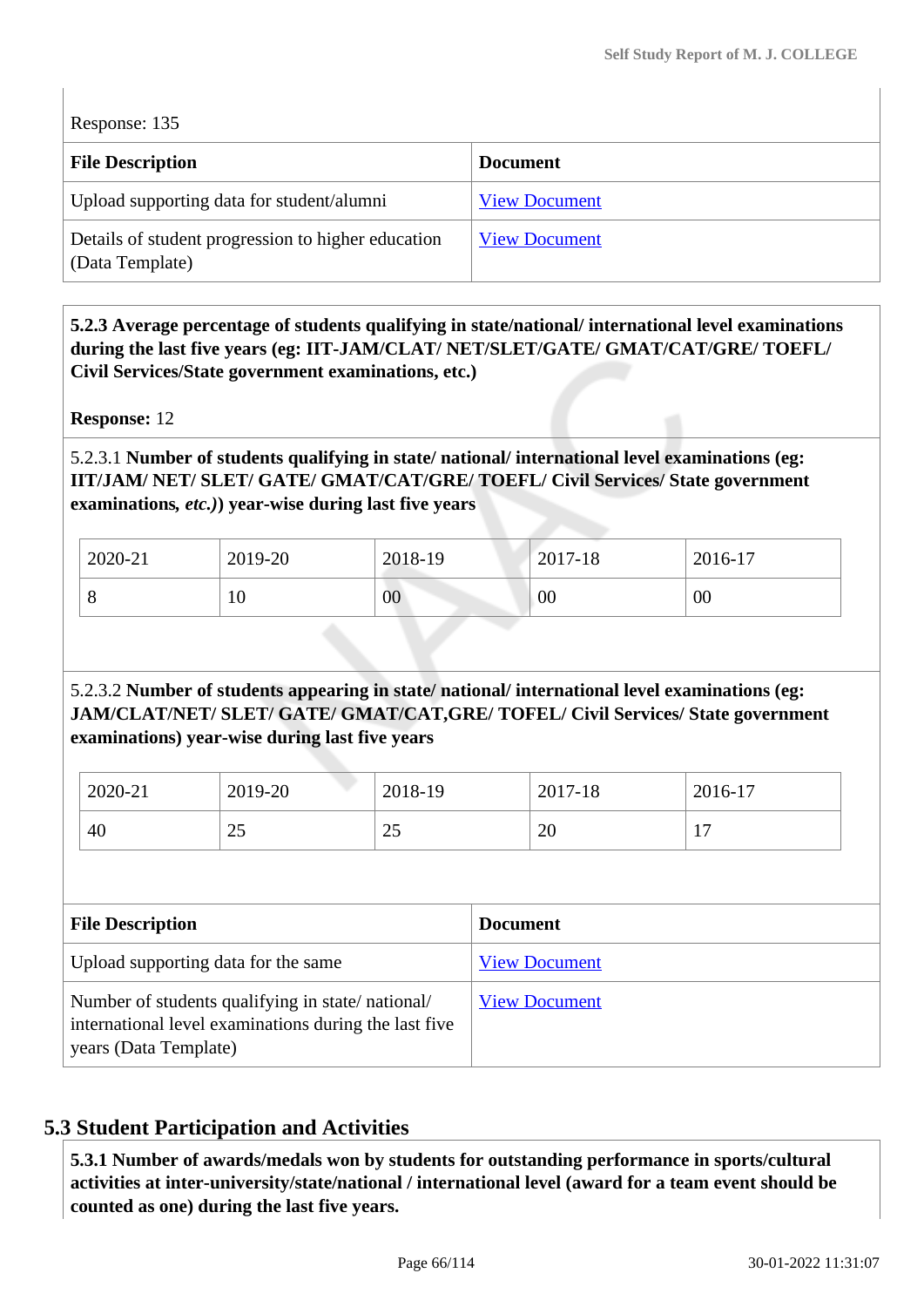#### **Response:** 4

## 5.3.1.1 **Number of awards/medals for outstanding performance in sports/cultural activities at university/state/national / international level (award for a team event should be counted as one) yearwise during the last five years.**

| 2020-21 | 2019-20 | 2018-19 | 2017-18  | 2016-17 |
|---------|---------|---------|----------|---------|
| v       | -       | л.      | <b>.</b> | ν       |

| <b>File Description</b>                                                                                                                                                | <b>Document</b>      |
|------------------------------------------------------------------------------------------------------------------------------------------------------------------------|----------------------|
| Number of awards/medals for outstanding<br>performance in sports/cultural activities at<br>university/state/ national/international level during<br>the last five year | <b>View Document</b> |
| e-copies of award letters and certificates                                                                                                                             | <b>View Document</b> |
| Any additional information                                                                                                                                             | <b>View Document</b> |

## **5.3.2 Institution facilitates students' representation and engagement in various administrative, cocurricular and extracurricular activities following duly established processes and norms (student council, students representation on various bodies)**

#### **Response:**

The **College Union Executive Committee** is empowered to promote and facilitate student activities of the campus. College Union facilitates students to engage themselves effectively in co-curricular and extracurricular activities of the College and provides opportunities for training as good citizens.

#### **Functioning of College Union**

The **election to the College Union** is conducted in accordance with the provisions contained in the following High Court order -

As per directives from Higher Education and University the process of election for framing student's council at collegial level commenced from year 2014 and continued until 2016. However, from 2017 student council were selected through nominations. The institution has a well functional student council, which takes care for augmentation of various infrastructural, academic, and administrative

Activities for student benefit and welfare. The council organizes oath-taking ceremony for various elected student representative of different committees. The student's council along with the college administration has actively solved many problems of the student's like admission, availability of resources etc

All important decisions are taken in the combined meetings of the **Union Executive Members, class**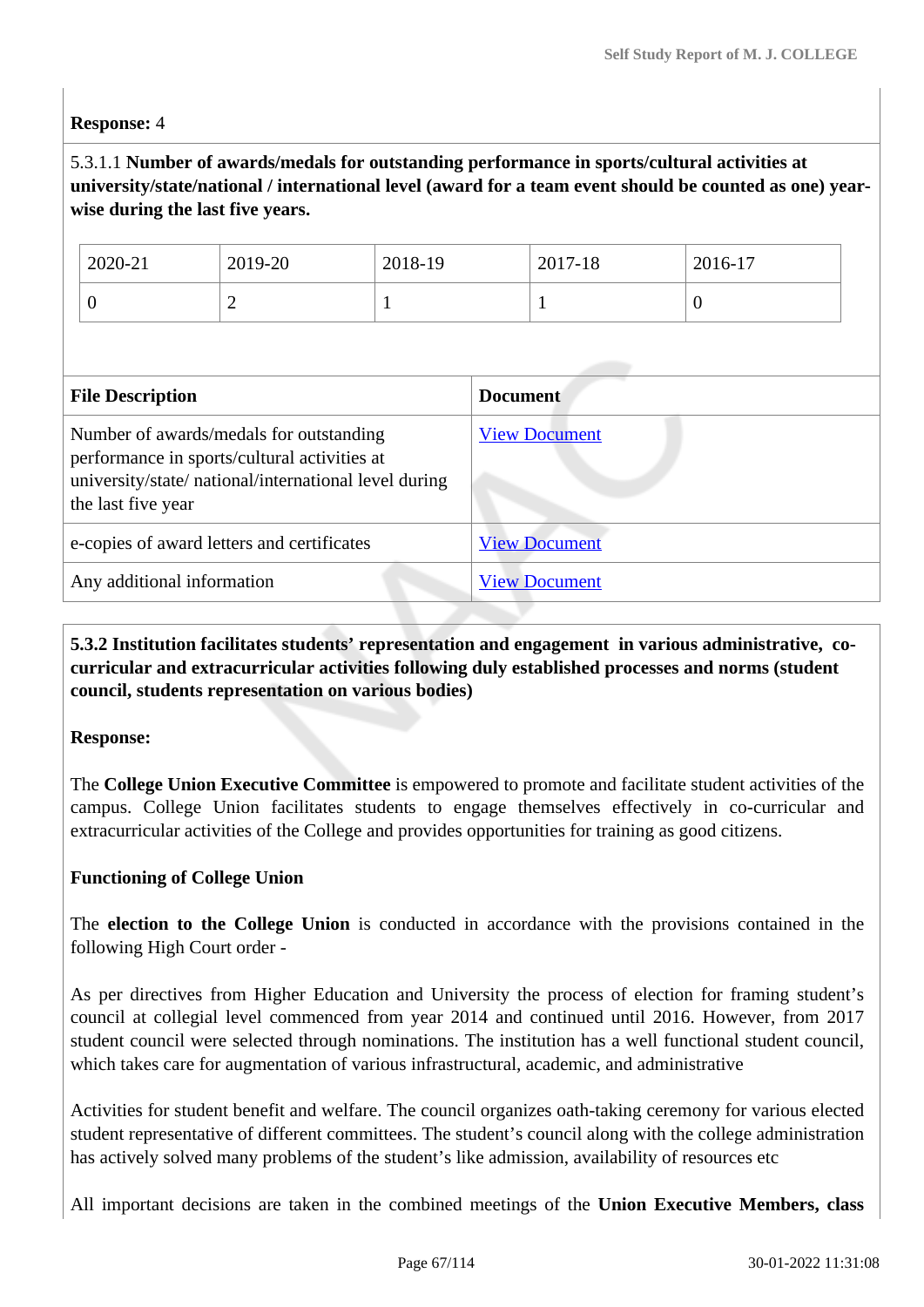**representatives and association secretaries,** which are convened regularly.

The student representatives **express their views and raise opinions in a democratic spirit.**

Apart from the college union, the **activities of clubs and forums** like NSS, NCC, Women's cell, are **coordinated by the students** along with the faculty coordinators.

#### **Activities of College Union -**

Undertakes programs that promotes **corporate, social and cultural life of the students** and train them in the obligations and rights as citizens.

**Coordinates activities of clubs and forums** like **Interactive Talk Sessions with staff and invited prominent personalities, Debates, Competitions, Exhibitions, Food Fests for the students**.

**Organizes Arts Festivals** to promote and develop the artistic talents of students;

**Conducts Sports and Games** competitions to develop a spirit of sportsmanship among students

**Organizes Celebrations of Local and National** days in tune with the **Spirit of Patriotism** among the students.

#### **Academic & Administrative bodies/committees -**

A student representative is an **integral part of IQAC** and **his/her views are duly considered** in assuring quality enhancement of the institution.

**The Anti-Ragging Cell** has representatives from college union **to prevent ragging and to encourage a spirit of sharing of experience between the senior and junior students.** Orientation programmes are organized with the help of student representatives to educate students on 'Prohibition of Ragging Act, 1998'.

Representatives of students are included in the **Library Committee** to get suggestions for improvement in the services and understand the requirement of books, journals.

**Canteen committee** is functioning with student representatives from the union to **ensure quality service** to the college community. The committee convenes periodical meetings to monitor and evaluate the functioning of canteen in the campus and suggest ways and means to deliver better services.

**MJ Greens** is largely a student body constituted with members of College Union,

Association Secretaries, Class Representatives and teachers for the effective management of solid waste and to keep campus clean and green.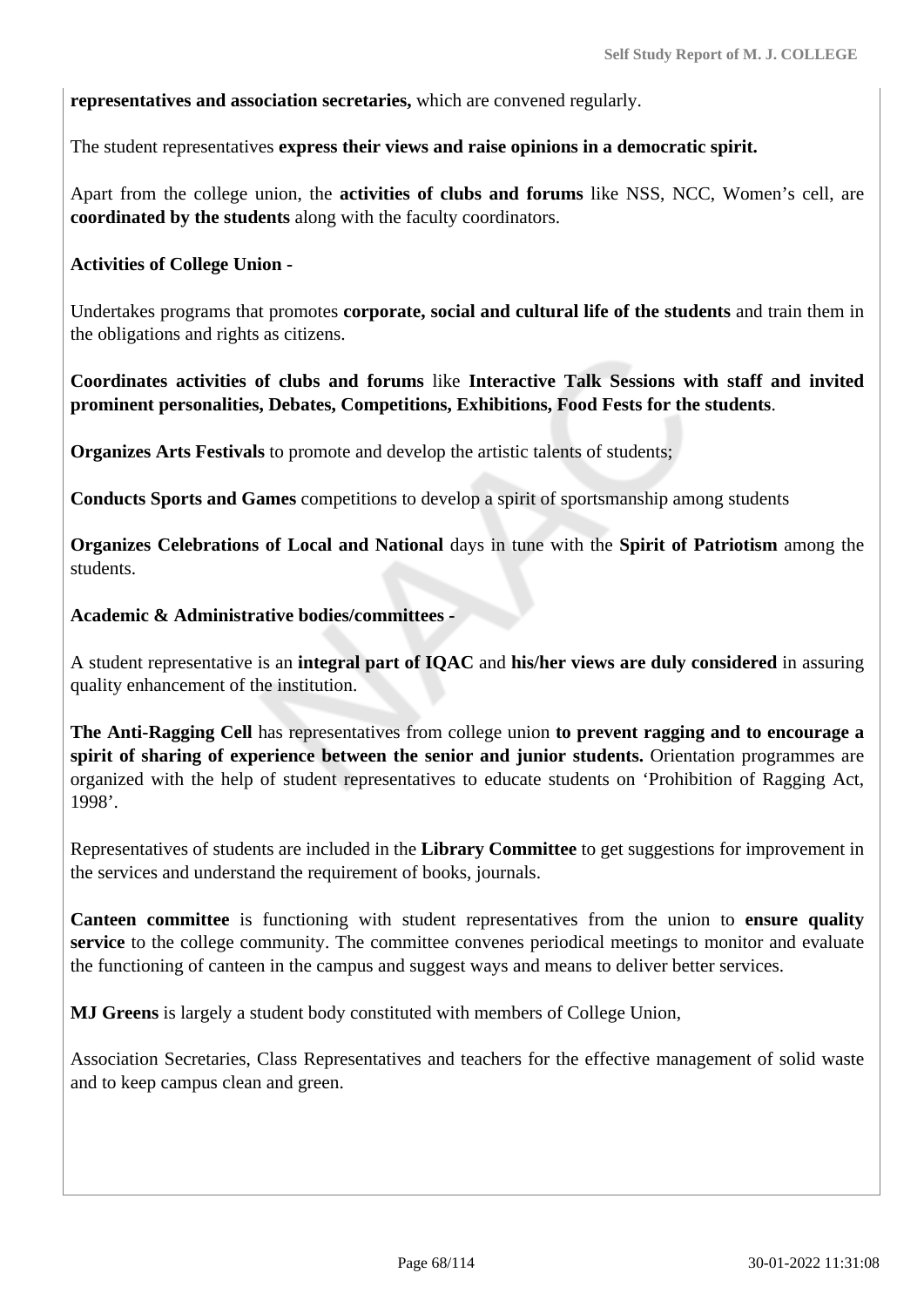| <b>File Description</b>               | <b>Document</b>      |
|---------------------------------------|----------------------|
| Upload any additional information     | <b>View Document</b> |
| Paste link for additional information | <b>View Document</b> |

 **5.3.3 Average number of sports and cultural events/competitions in which students of the Institution participated during last five years (organised by the institution/other institutions)**

**Response:** 5

5.3.3.1 **Number of sports and cultural events/competitions in which students of the Institution participated year-wise during last five years**

| 2020-21 | 2019-20 | 2018-19 | 2017-18 | $2016 - 17$ |
|---------|---------|---------|---------|-------------|
| ∼       |         | ν       | O       |             |

| <b>File Description</b>                                                                                                                                                                              | <b>Document</b>      |
|------------------------------------------------------------------------------------------------------------------------------------------------------------------------------------------------------|----------------------|
| Upload any additional information                                                                                                                                                                    | <b>View Document</b> |
| Number of sports and cultural events/competitions<br>in which students of the Institution participated<br>during last five years (organised by the<br>institution/other institutions (Data Template) | <b>View Document</b> |

## **5.4 Alumni Engagement**

 **5.4.1 There is a registered Alumni Association that contributes significantly to the development of the institution through financial and/or other support services**

## **Response:**

The Alumni Association of M J College has been functioning for many years as a supportive organ of the college. The Alumni Association has received official registration under the REGISTRAR OF SOCIETY, Societies Act 1955, on July 2020.

The college has an illustrious alumni. The members are spread over the country and abroad. The Association is playing a pivotal role in keeping them connected. The alumni association convenes its Annual Meet on the **Second Saturday of January every year**. The presence of life members of the association, former principals, teachers and the alumni from various walks of life make the meeting a grand success. Departmental alumni gatherings are also conducted.

## **Non-financial Contributions -**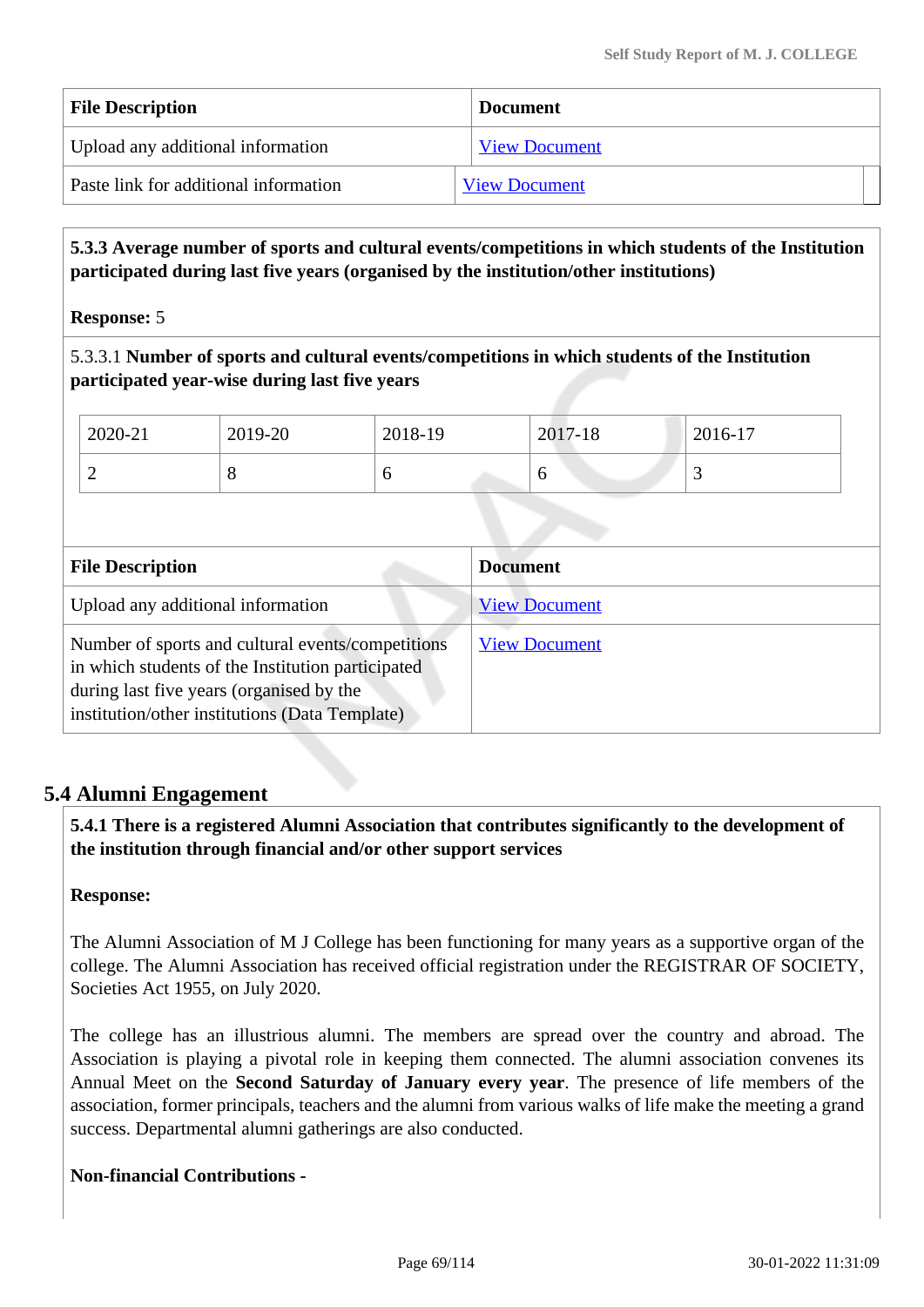## **Alumni Lecture Series -**

The Alumni Association has instituted a lecture series in the year 2020 by arranging lectures by its distinguished members. The formal inauguration of this unique programme was conducted on --------------------by Dr Prashant Shrivastav, DSW of Hemchand Yadav University, Durg.

This series of lectures intends to utilize the contributions of our alumni in the academic enrichment of the college community. The programme also offers opportunities for the outgoing students to interact with our renowned alumni in diverse fields and emulate their models.

As part of this, **10 lectures** were given by prominent members of our alumni during the last five years.

## **Gift a Book- Lift a Life -**

The Alumni have instituted an innovative venture titled **'Gift a Book: Lift a Life'** to enhance the collection in our library by procuring books from various stakeholders. The voluntary book donation scheme has evoked good responses from alumni, teachers, students and citizens.

#### **Career Guidance and Placement Services -**

Alumni members who are in good positions conduct career guidance programmes and offer placement guidance for the students enable them to evaluate their future career path.

#### **Curriculum Feedback -**

The Alumni members register their feedback on curriculum on-line/off-line.

| <b>File Description</b>               | <b>Document</b>      |  |  |
|---------------------------------------|----------------------|--|--|
| Upload any additional information     | <b>View Document</b> |  |  |
| Paste link for additional information | <b>View Document</b> |  |  |

#### **5.4.2 Alumni contribution during the last five years (INR in lakhs)**

#### **Response:** E. <1 Lakhs

| <b>File Description</b>             | <b>Document</b>      |
|-------------------------------------|----------------------|
| Upload any additional information   | <b>View Document</b> |
| Link for any additional information | <b>View Document</b> |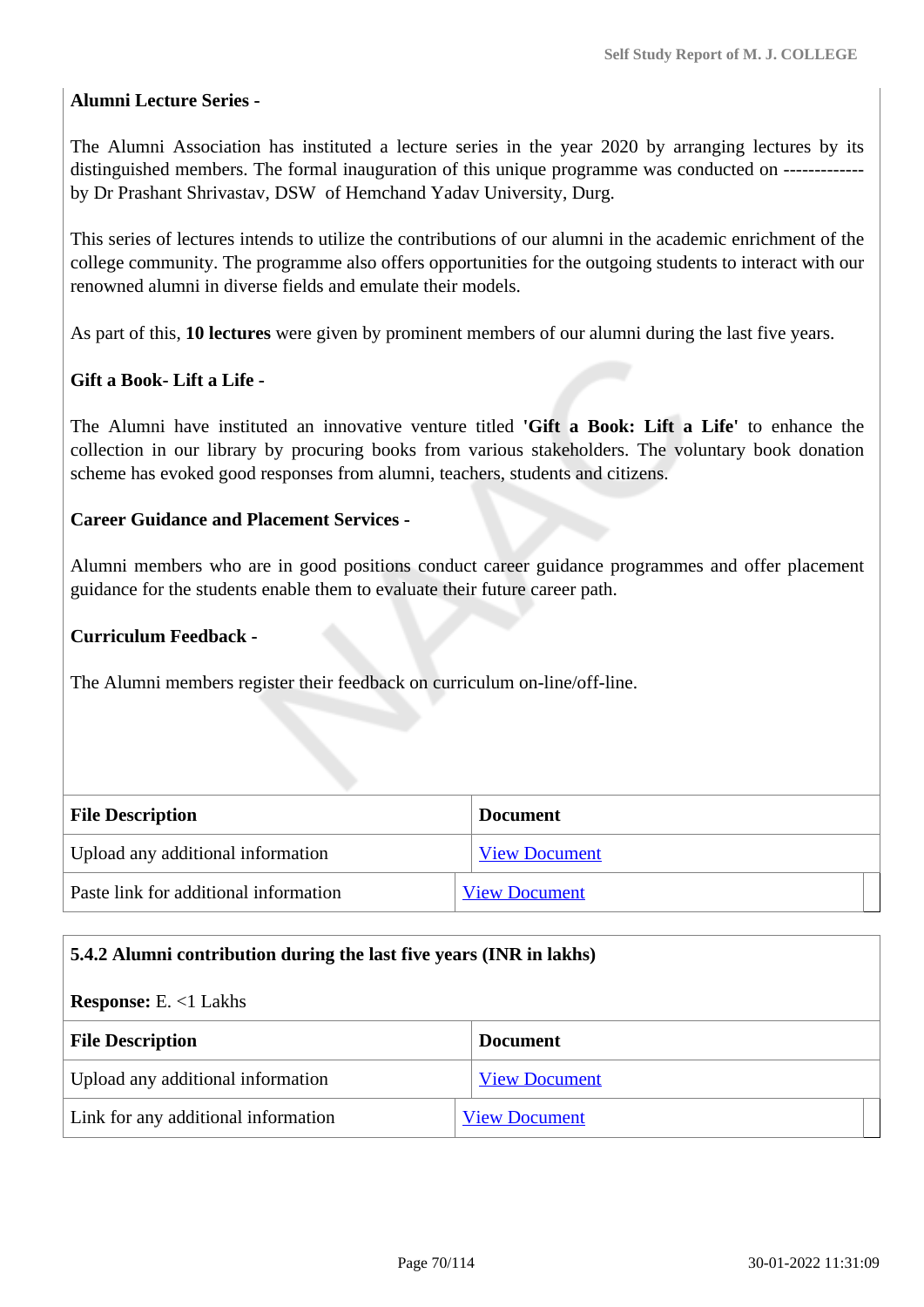# **Criterion 6 - Governance, Leadership and Management**

## **6.1 Institutional Vision and Leadership**

 **6.1.1 The governance of the institution is reflective of and in tune with the vision and mission of the institution**

## **Response:**

The mission statement states that **"This institution Believes in Providing Value-Based Education"** for the youth of this country. The need of the society is a right type of education, that is a proper mix of values and education. An all-round Development of the students is implied and that is what is required to excel in higher education. In this context the institution is distinctive in character in combining values, excellence in education and all round development of human resource. The Institution aims at reviving the traditional heritage, combining spiritual, cultural, educational and technical aspects.

The college was founded to cater to the educational needs of the region without any discrimination against any social segments. These include the inculcation of spiritual and moral values in students and imparting training in socially productive sectors intended to mould them as socially responsible citizens. The specific vision of the college is *'Academic excellence with integrity of character."*

## **The Mission**

M.J College is run by MAA JAGDAMBE EDUCATION SOCIETY with the vision of **academic excellence with integrity of character** and the mission of the institution is "**The Integral Development of Personality".** 

The college looks forward to **educate the citizens who serve humanity**. Under the leadership of a dedicated and supportive management, the college functions through a **Decentralized And Participative System** of governance.

The **Leadership of the Institution** imparts a right sense of direction to the activities of the institution and endeavors to help the **youth to grow up as competent, responsible and mature individuals, imbued with qualities of the Intelligence with compassion.**

#### **Governance Mechanism**

The governance mechanism ensures that the activities of the college are allied with the vision and mission of the college.

**The Managing Board** is the apex body with regard to the matters in policy making. **The Chairman** is the highest authority in the organizational structure of the institution. The Board gives timely directions to IQAC to give **inputs for the preparation of strategic plan** as per the vision and mission of the institution.

The Board meets to **review and finalize the strategic plan** related to infrastructural development, enhancement of quality in teaching-learning process, promotion of research and healthy practices to be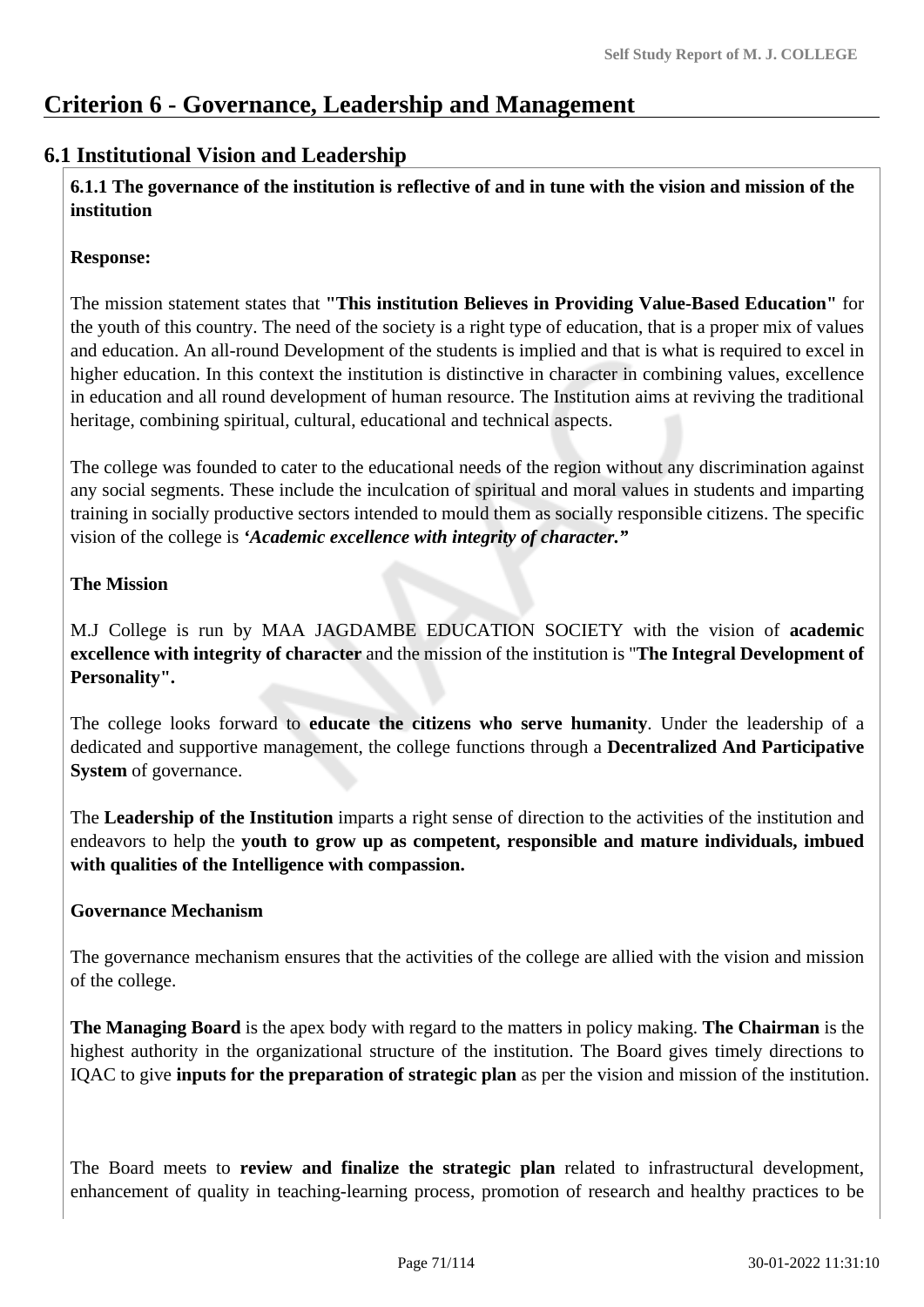implemented in the college.

The Principals of the various courses impart timely instructions to the heads of departments through council meetings and staff meetings to take stock of the situations and decide on quality parameters related to teaching.

**The Staff Council** comprises of Principal, Vice Principals, HODs and the Administrative Officer.

The plans proposed by the **Managing Board and IQAC are presented** before the Staff Council which takes appropriate measures for its implementation.

The democratic style of functioning creates harmony and a sense of collective responsibility in the institution. The **Vision** and **Mission** propounded by the founders of the institution are materialized at various levels by the effective leadership of the management and the committed functioning of the teaching and non-teaching fraternity.

| <b>File Description</b>               | <b>Document</b>      |  |
|---------------------------------------|----------------------|--|
| Paste link for additional information | <b>View Document</b> |  |

 **6.1.2 The effective leadership is visible in various institutional practices such as decentralization and participative management**

#### **Response:**

Ever since the inception of the college, administration is carried effectively through a decentralized mechanism. This **inclusive and participatory approach** promotes an environment of solidarity and **mutual respect** which ensure the **smooth functioning and growth of the institution.**

#### **Committees and Cells**

The 'Principle of Subsidiary' is applied at different domains for effective administration. It aims at proper delegation of power and authority from apex to the grass root level. Through this principle, the college effectively grooms proper leadership at various levels. The following cells and committees are operational in the institution to implement various activities which are part of the strategic plan -

Managing Board

General Staff Meeting

IQAC

Staff Council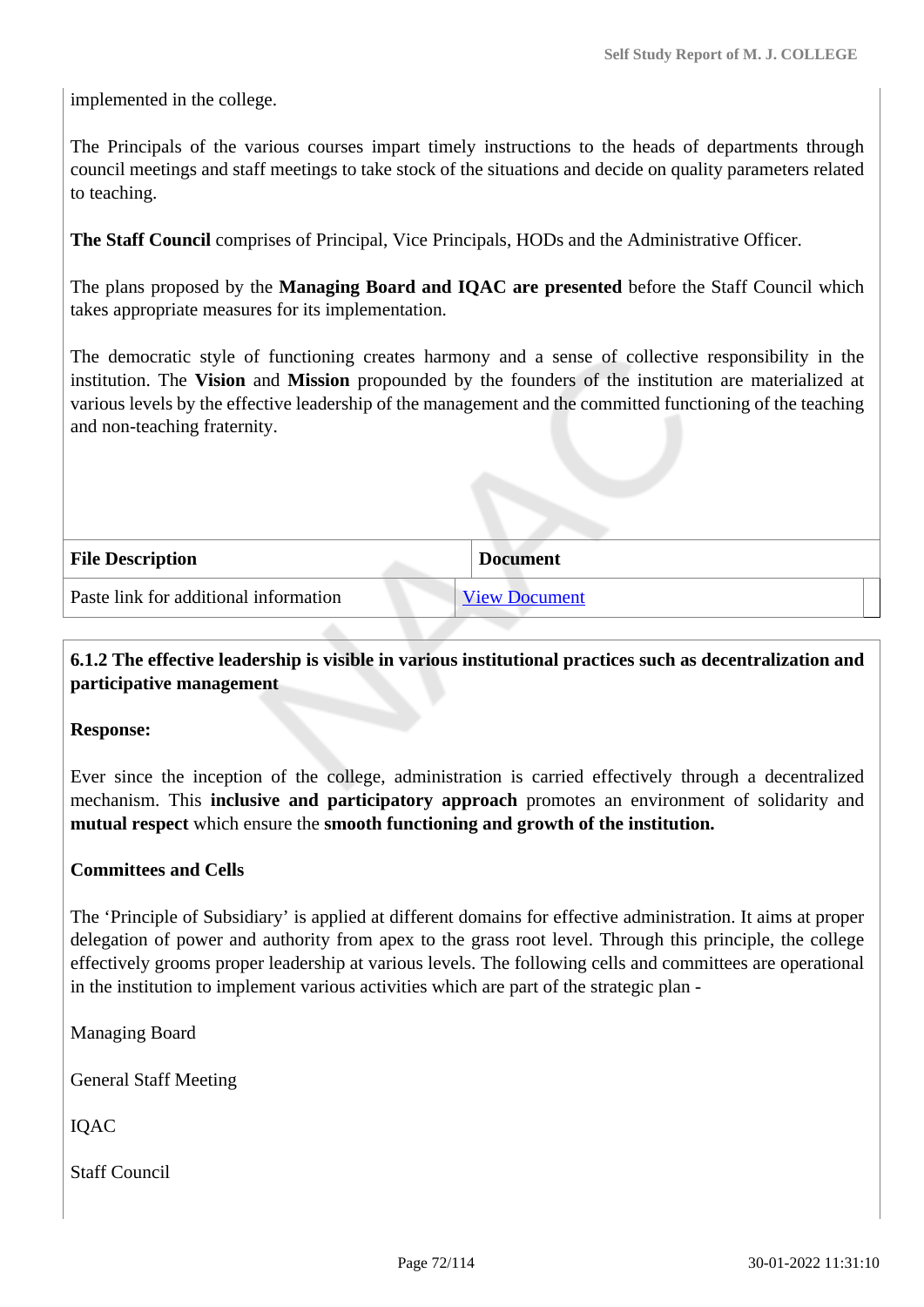# Exam Cell

NAAC Steering Committee

Research Cell

Planning Board

Building Committee

Purchase Committee

Campus Ecological Committee

Grievance Redressal Cell for students and staff

SC/ST Cell

Ethics Committee

Library Committee

Anti-Ragging Committee

Minority Cell

OBC Cell

Anti- Sexual Harassment Committee

Academic Review Committee

Admission Committee

Alumni Association Executive Committee

PTA Executive Committee

Public Relations Cell

Staff welfare Committee

Right to Information Cell

#### **Functional Autonomy**

Functional autonomy is granted to all departments and units in the college. Thus, a participative culture is evolved in the institution. At each level and sphere of activity, the teachers and students cooperate with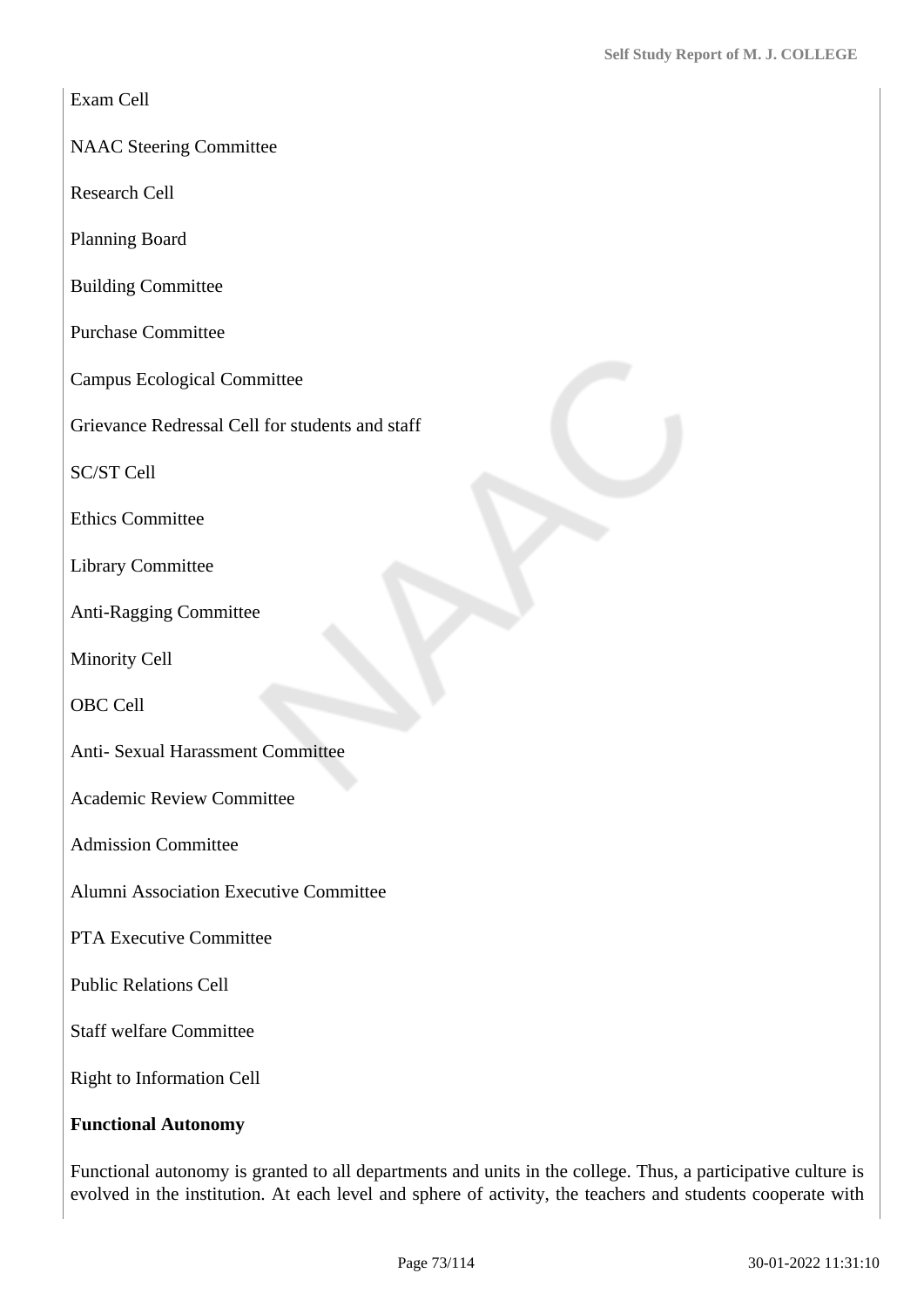each other for the successful implementation of the prospective plans. This work culture generates goodwill among the entire college community and motivates all to work in unison to achieve the different objectives set by the authorities in consultation with the stakeholders.

Recommendations and suggestions are invited from the stakeholders before the policy formulations. Staff Meetings, Students Union Meetings, Council Meetings, IQAC Meetings and Alumni Meetings are conducted to pool opinions and proposals.

# **Case Study: Campus Rejuvenation Project**

One of the many instances of participatory and decentralized management of the college is the **Campus Rejuvenation Project (CRP) proposed in 2017**. CRP in the campus was launched in the same year with the objective of developing infrastructure especially the renovate Administrative Block. IQAC developed a blue print for the new administrative block. **The Building Committee** ratified the suggestions and approved the same in the meeting held on January 2017. The management perused the proposal and ratified the action plan proposed by IQAC. The renewed administrative block started functioning in 2018.

The achievements of CRP initiated by the IQAC are:

Renovation of administrative block with a fully automated office system, Principal's office, Vice Principal's office, Manager's room, Local Manager's room, hall with a seating capacity of 400, Faculty Recreation Centre new computers in the Library section. The Library was semi-automated. ILMS (Integrated Learning Management System) was introduced. Full- fledged Wi-Fi access is enabled in the campus.

| <b>File Description</b>               | <b>Document</b>      |
|---------------------------------------|----------------------|
| Upload any additional information     | <b>View Document</b> |
| Paste link for additional information | <b>View Document</b> |

# **6.2 Strategy Development and Deployment**

#### **6.2.1 The institutional Strategic / Perspective plan is effectively deployed**

#### **Response:**

The IQAC in consultation with the managing board formulated a strategic plan for the period 2015-2020.

In order to meet the information needs of stakeholders such as students, teachers, alumni, etc, a **Management Information System (MIS) and a new website** was proposed in the strategic plan. As envisioned in the plan the college has taken steps to develop software and programmes to facilitate an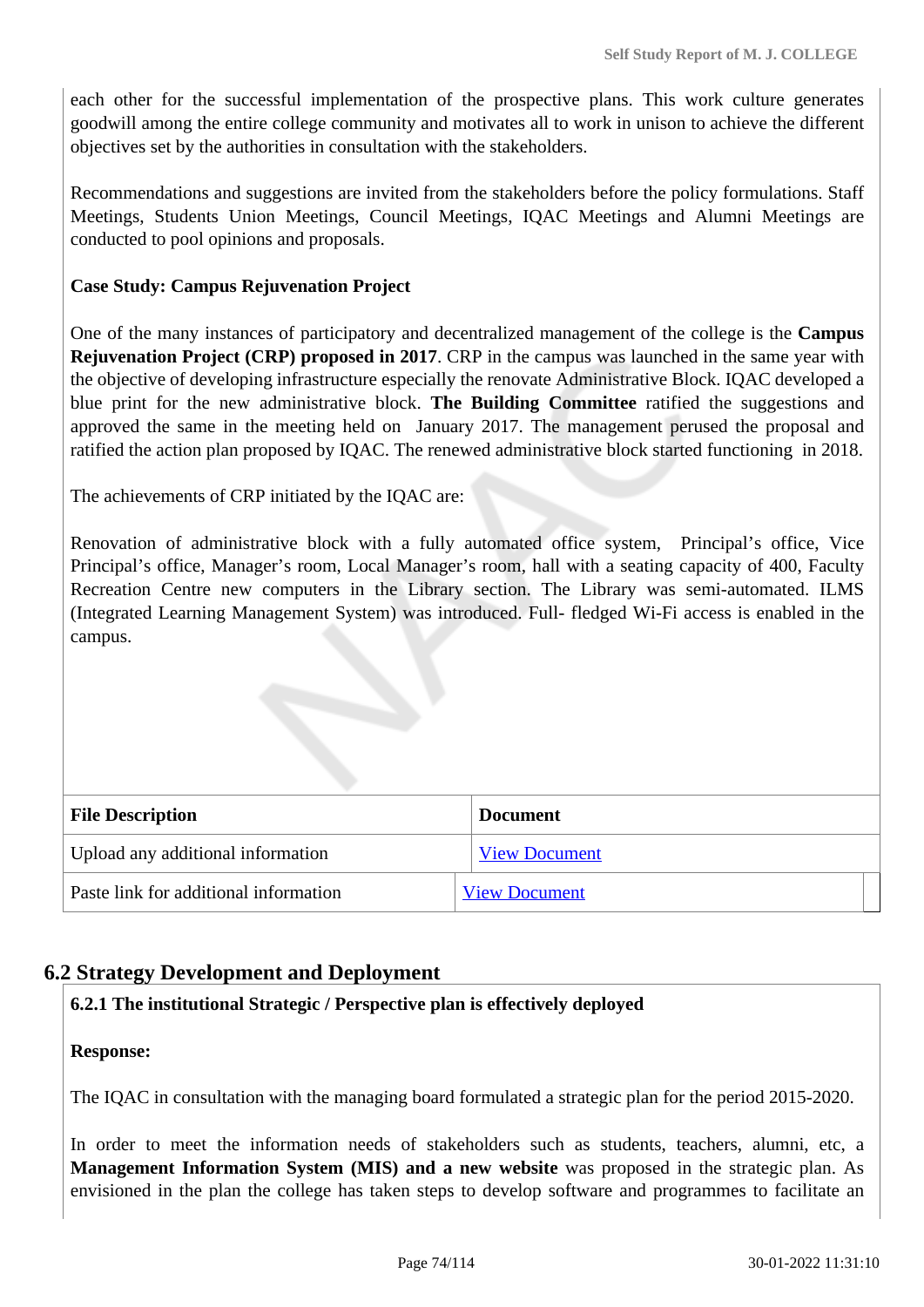automated and self-reliant MIS and attractive website of college. An expert team has been formed to monitor the implementation of the system. It consulted various software companies and decided to select a company named KAYA CREATIONS for Software development .The staff council and IQAC discussed in detail various features to be included in MIS and decided to set up separate portals. The complete automation of the administrative and management procedures has been facilitated by installing s/w.

### **Strategy: 1. - Implementation of ICT**

In December 2015, an agreement was executed between KAYA CREATION Software Consultants and the Principal M.J. College to implement of s/w. The contents of different pages are given below -

#### **Student enrolled:**

Academic calendar, Time Table, and Online Time Table for students.

Faculty page**,** Faculty profile, Teaching plan,

Orientation programmes were organised at regular intervals to the students, teaching and non-teaching staff and parent representatives to give hands on experience in 'Online S/W. The web site has been successfully installed and maintained.

#### **2 .Strategy for better Academic enrichment**

 College has planned to have its App which can be used by its stakeholders for better academic reach. The college has developed and launched its own APP named "mjge-a learning app" in session 2020 -2019 which can be downloaded through Google Play store to address academic, administrative, grievances and different needs of stakeholders and by which students can view notices, exam dates, syllabus, university news, books recommendation, video tutorials, etc. We also have 24X7 e-library with access to N-List through our mjge-a learning app.

| <b>File Description</b>                                   | <b>Document</b>      |
|-----------------------------------------------------------|----------------------|
| Upload any additional information                         | <b>View Document</b> |
| strategic Plan and deployment documents on the<br>website | <b>View Document</b> |
| Paste link for additional information                     | <b>View Document</b> |

 **6.2.2 The functioning of the institutional bodies is effective and efficient as visible from policies, administrative setup, appointment, service rules and procedures, etc.**

**Response:** 

**Institutional Governance -**

**The Managing Board**: The College has a well-functioning organisational structure managed and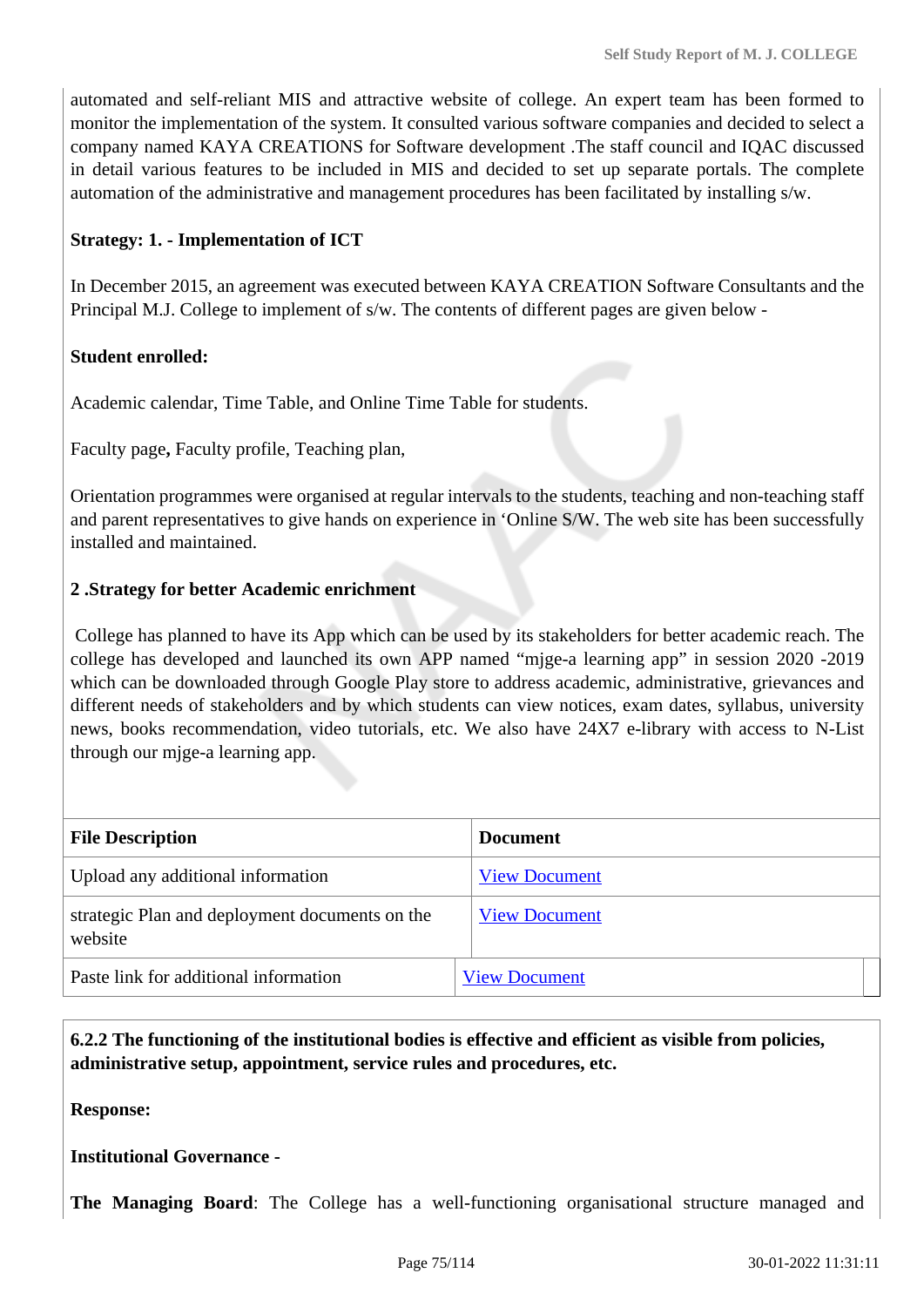administered by the MAA JAGDAMBE EDUCATION SOCITY. The highest authority in the organogram of the institution is the Chairmen who is designated as the Patron. The Managing Board is the "Apex Body" with regard to the matters of policy making. It also sets a framework for the implementation of the proposed plans. It recommends strategic plans that can be adopted in matters like infrastructural development, enhancement of quality in teaching-learning process promotion of research and healthy practices.

**Principal:** The principal who is the executive head of the institution is entrusted with the

responsibility of managing the day-to-day affairs of the college. He implements the directives of the managing body in accordance with the norms and guidelines stipulated by the government and other regulatory agencies.

**Staff Council:** The council takes appropriate measures for the implementation of strategic plan. It also takes major decisions regarding the day-to-day administrative affairs of the college.

**Committees and Cells:** The administration of the college is supported by a number of committees and cells like the IQAC, Planning Board, Purchase Committee, Building Committee, Campus Development Committee, Library Advisory Committee, Anti- Ragging Committee, Anti- sexual Harassment Cell, SC/ST monitoring Cell, Grievance Redressal Cell, Ethics Committee, Internal Complaints Committee, Discipline Committee, Women empowerment Cell, Minority Cell, OBC

Cell etc.

# **Recruitment**

Vacancies are reported to the governing body to seek approval for filling them up. The direct recruitment to the posts of Assistant Professor is on the basis of merit through an **All -India advertisement**, followed by the selection of a duly constituted committee by The Durg University as per the provisions of **UGC regulations**. The institution follows the UGC regulations on minimum qualifications for appointments.

#### **Promotion**

Promotion is given to teachers based on the UGC regulations regarding **Career Advancement Scheme (CAS)**. Durg University has published the minimum qualifications for the promotion of teachers. As per the UGC guidelines, promotion is given based on the evaluation of API score. Management also has set a preform of the **Performance Based Appraisal System (PBAS).**

#### **Service Rules**

All the employees are bound to follow Hem Chand Yadav University Statutes. In addition, the staff has to comply with the regulations of University in matters with respect to university examination, valuation, curriculum revision, etc.

#### **Grievance Redressal Mechanism**

There is a grievance Redressal mechanism in the college headed by the Administrative officer of the college. The coordinator of the women cell is also a member of this cell. The employees are free to raise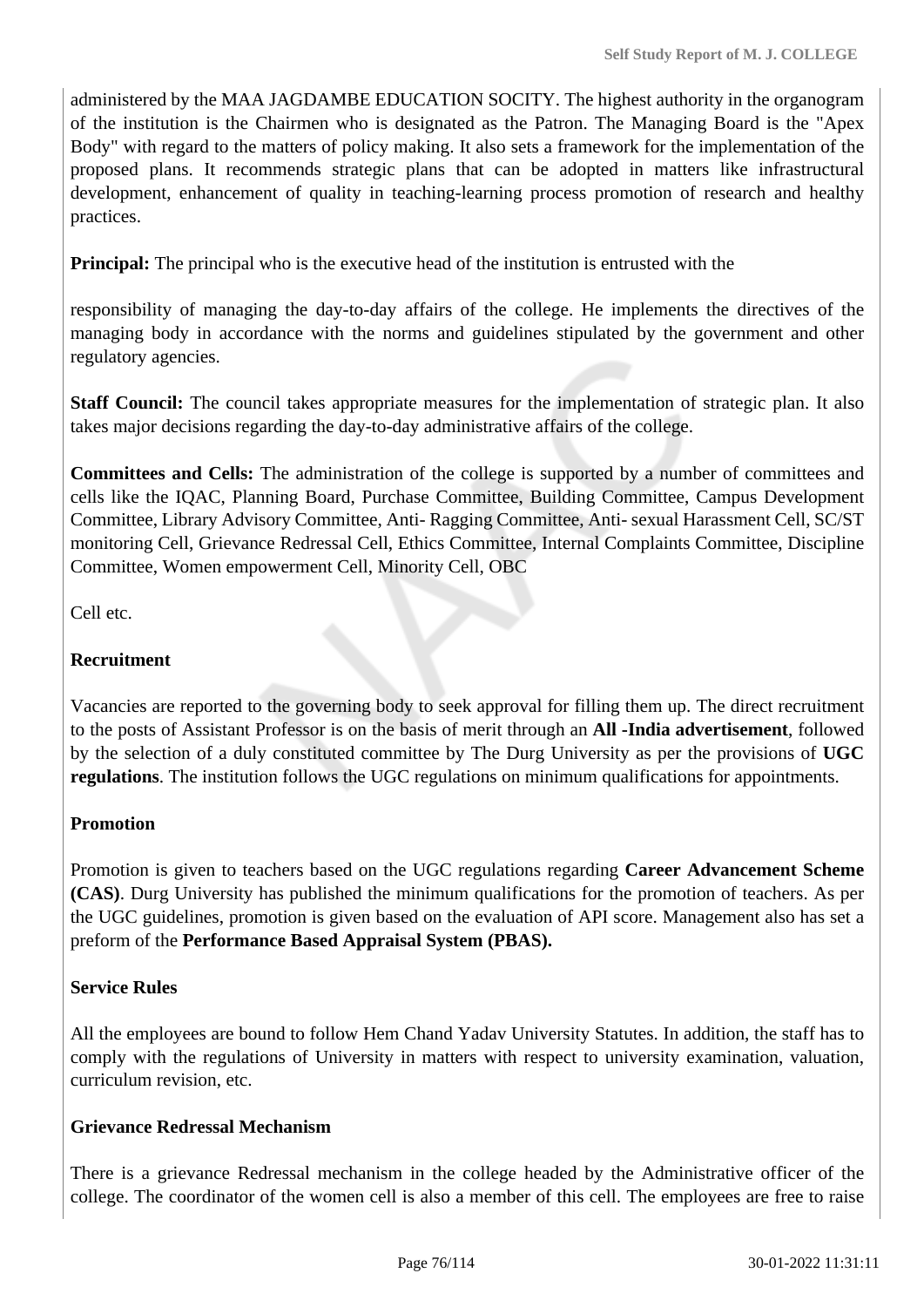any issues before the committee

| <b>File Description</b>                       | Document             |
|-----------------------------------------------|----------------------|
| Upload any additional information             | <b>View Document</b> |
| Link to Organogram of the Institution webpage | <b>View Document</b> |
| Paste link for additional information         | <b>View Document</b> |

#### **6.2.3 Implementation of e-governance in areas of operation**

- **1.Administration**
- **2.Finance and Accounts**
- **3.Student Admission and Support**
- **4.Examination**

**Response:** A. All of the above

| <b>File Description</b>                                                                | <b>Document</b>      |
|----------------------------------------------------------------------------------------|----------------------|
| Screen shots of user interfaces                                                        | <b>View Document</b> |
| ERP (Enterprise Resource Planning) Document                                            | <b>View Document</b> |
| Details of implementation of e-governance in areas<br>of operation, Administration etc | <b>View Document</b> |

# **6.3 Faculty Empowerment Strategies**

#### **6.3.1 The institution has effective welfare measures for teaching and non-teaching staff**

#### **Response:**

Without the teaching and non-teaching staff there is no growth of the institution. The welfare facilities and services provided at the workplace play a indispensable role for continuous improvement in the work environment. The Facilities also motivates the employees to give their best. It also improves the overall morale of the employees.

The institution provides a satisfactory environment which ensures high degree of job satisfaction of the employees. The following are the welfare schemes put forward for the benefit of the employees.

#### **Institution Initiated Welfare Schemes -**

**1. Interest free loans** are given to the staff on their request.

**2. Financial support** is provided for the staff to meet **medical expenses in times of emergency.**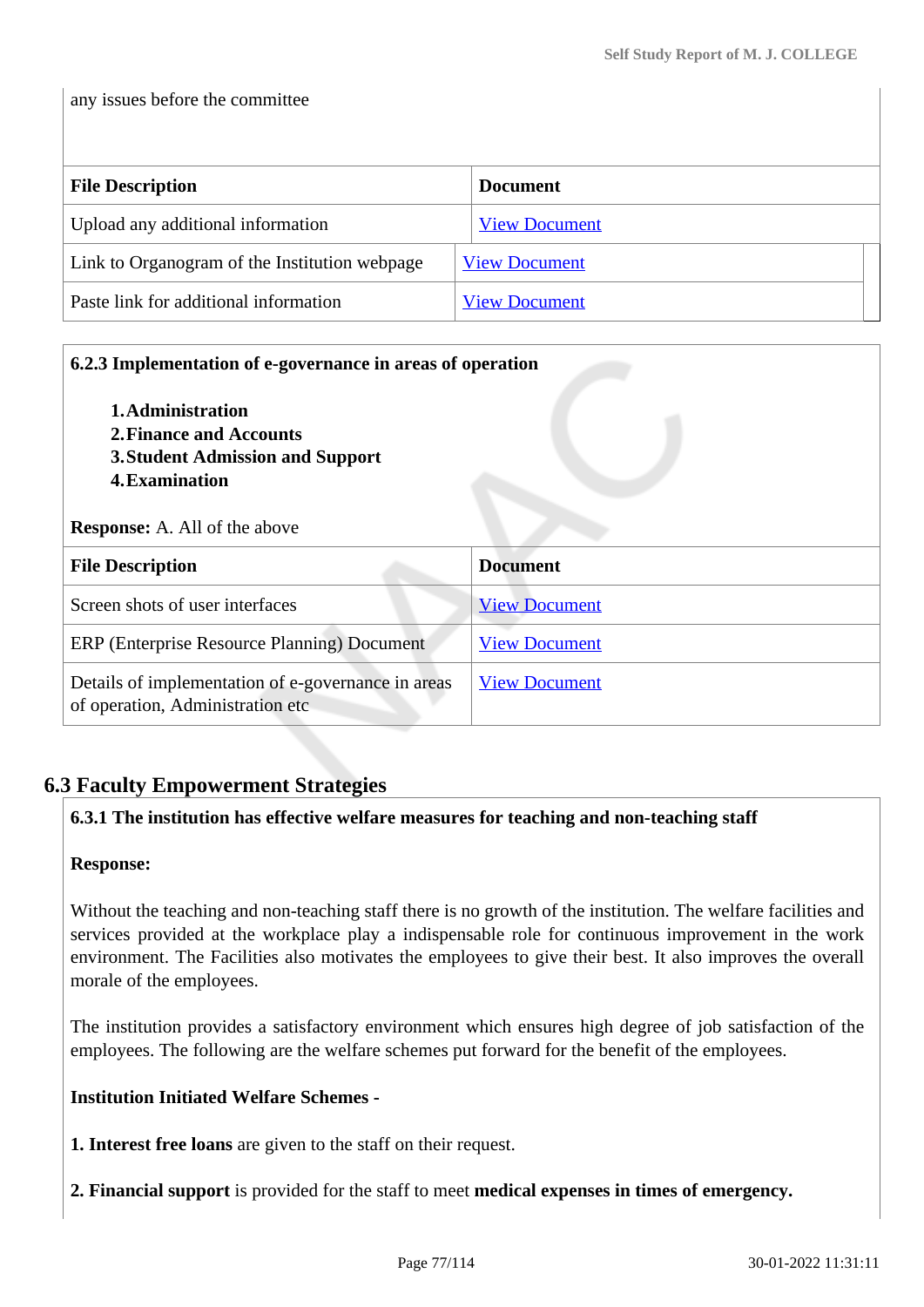**3. Free Wi-Fi facility on campus and domain email addresses** to selected staff members.

4. **Special Casual Leave** is given to staff members during any medical emergencies.

**4. Canteen facilities** are provided to staff at a subsidized rate.

**5. Free uniform** is supplied to supporting staff and security men.

**6. YOGA centre is** available for the staff to maintain their physical and mental fitness.

**7. Recreation Room** is provided to staff for their recreation.

**8. Separate Parking area** is maintained for parking the staff vehicles.

**9. Annual recreational tour programme** is arranged for the staff members.

**10. Community lunch** is arranged for the staff on special occasions.

**11. Farewell party** is arranged for the staff as a recognition of their committed services.

**12 Jobs on compassionate grounds** are given to family members of the non-teaching staff

**13. Free medical check-up** is available in the campus from time to time.

#### **Provisions of Leave**

1. Casual Leave

2. Maternity Leave

3. Study Leave granted to the teaching staff on the permission of sanctioning authority and management.

4. Medical Leave

5. Vacation Leave

6. Special leave (SPL) and Duty leave (DL) is given for attending orientation programmes/refresher courses/workshop /Seminar/Conference, etc.

7. Sabbatical Leave granted to teaching staff to undertake study or research or any other academic pursuit.

8. Festival Leave are granted as per academic calendar, notification issued by affiliating University, State Government.

#### **Other Welfare Schemes**

- **Provident Fund** The staff can invest in the PF on a monthly basis.
- **ES I C** is a voluntary contribution system existing in the college. The staff and management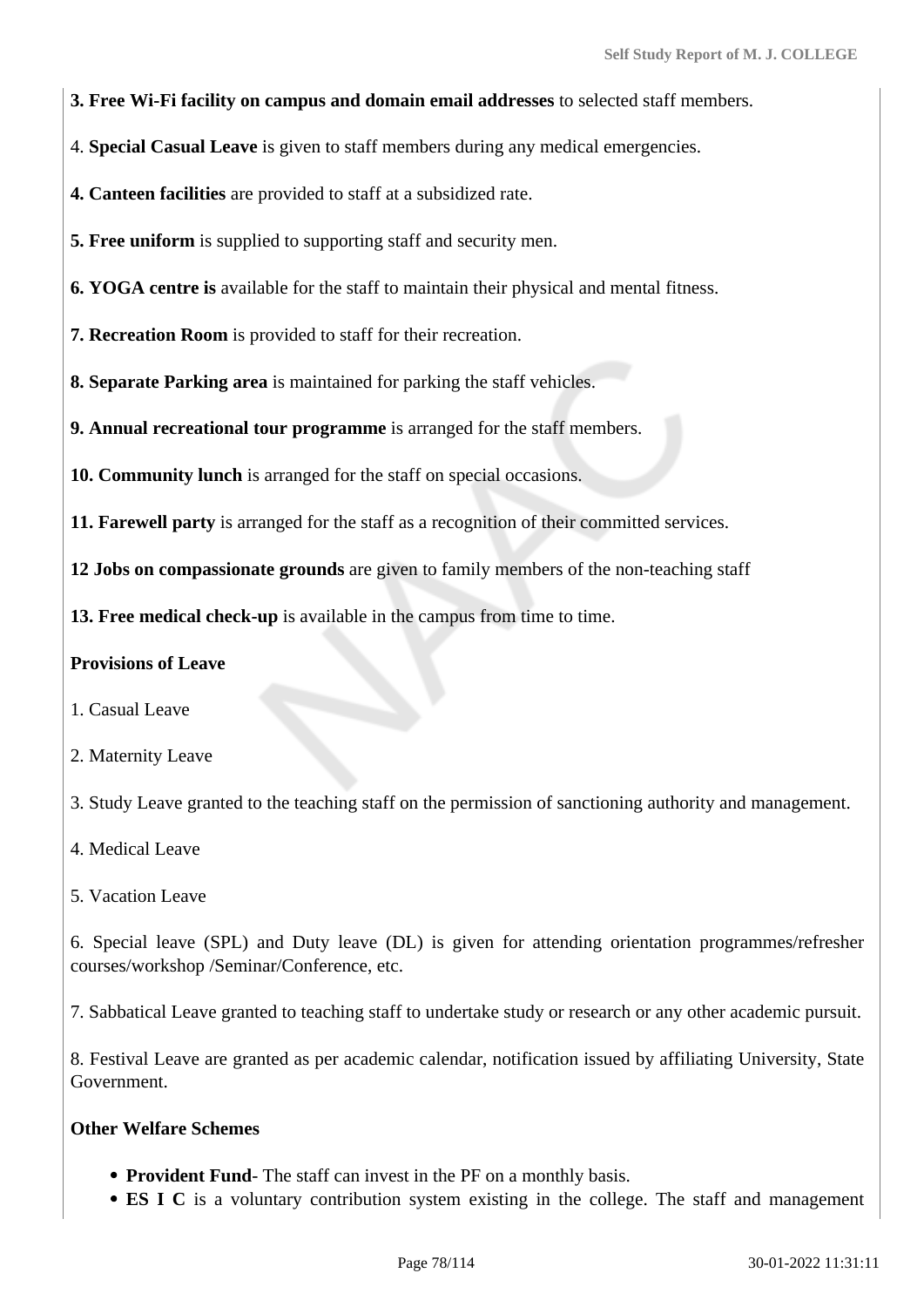contribute regularly for any Medical Emergency.

- Organising seminars/webinars for capacity to improve professional skills.
- The achievement of staff is appreciated in the form of felicitations.
- Free education to the wards of staffs and fee concession for wards of staffs admitted in allied institutes controlled by the same management.
- Salary is timely credited to bank account of employees.
- All the non-doctoral teaching faculties are encouraged to get enrolled for Ph.D. program.
- Staffs are encouraged for higher progression.
- 24x7 Wi-Fi facility for Staff in campus.

| <b>File Description</b>               | <b>Document</b>      |
|---------------------------------------|----------------------|
| Upload any additional information     | <b>View Document</b> |
| Paste link for additional information | <b>View Document</b> |

 **6.3.2 Average percentage of teachers provided with financial support to attend conferences/workshops and towards membership fee of professional bodies during the last five years**

**Response:** 13.79

6.3.2.1 **Number of teachers provided with financial support to attend conferences/workshops and towards membership fee of professional bodies year wise during the last five years**

| 2020-21 | 2019-20 | 2018-19 | 2017-18 | 2016-17 |
|---------|---------|---------|---------|---------|
| ∼       | ∼       | ∽       | ت       | ັ       |

| <b>File Description</b>                                                                                                  | <b>Document</b>      |
|--------------------------------------------------------------------------------------------------------------------------|----------------------|
| Upload any additional information                                                                                        | <b>View Document</b> |
| Details of teachers provided with financial support<br>to attend conference, workshops etc during the last<br>five years | <b>View Document</b> |

 **6.3.3 Average number of professional development /administrative training programs organized by the institution for teaching and non teaching staff during the last five years**

**Response:** 0.8

6.3.3.1 **Total number of professional development /administrative training Programmes organized by the institution for teaching and non teaching staff year-wise during the last five years**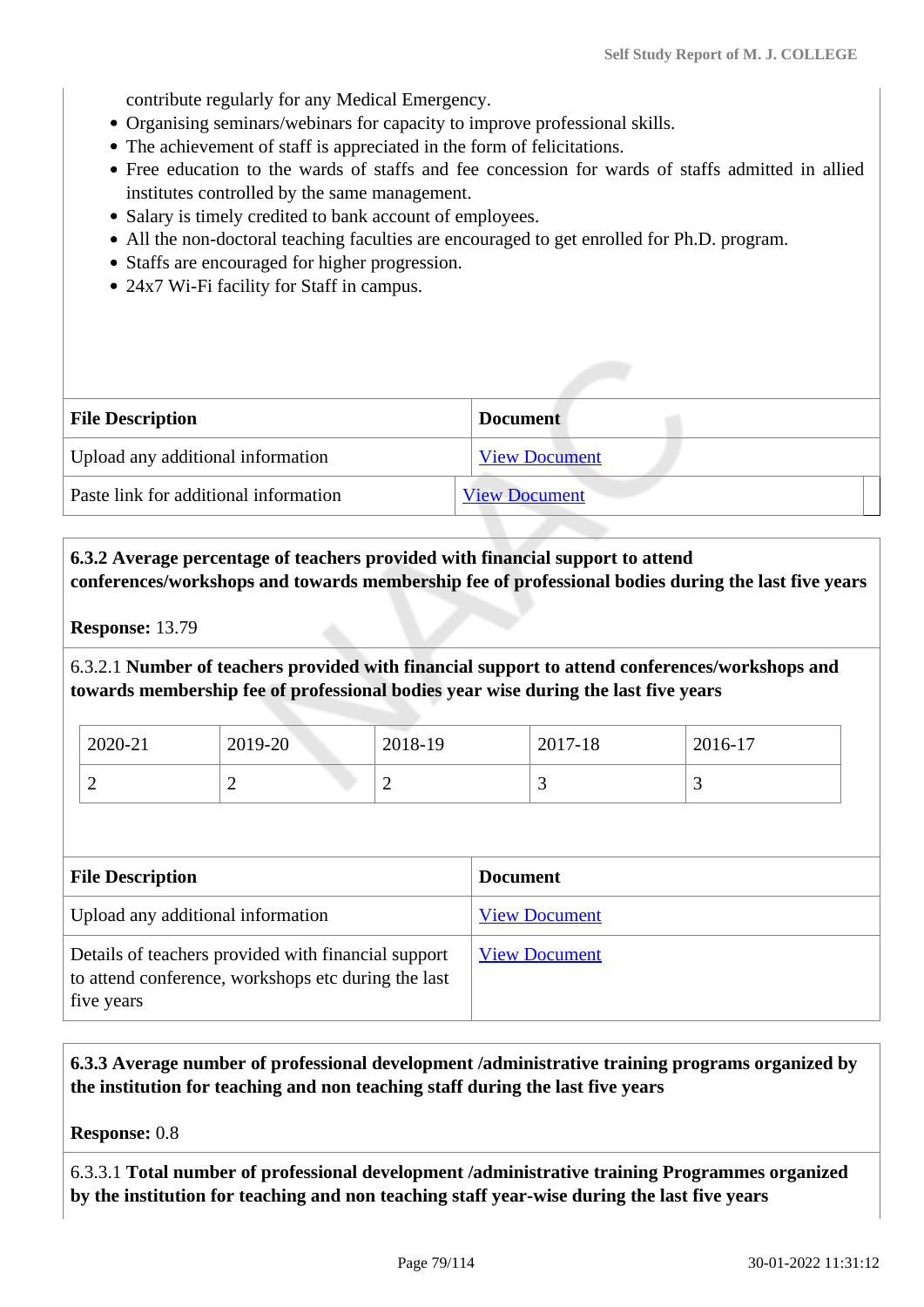$\overline{\phantom{a}}$ 

|                                                         | 2020-21                                                                                                                                        | 2019-20 | 2018-19              |                 | 2017-18              | 2016-17        |  |
|---------------------------------------------------------|------------------------------------------------------------------------------------------------------------------------------------------------|---------|----------------------|-----------------|----------------------|----------------|--|
|                                                         | 00                                                                                                                                             | 02      | 01                   |                 | 01                   | 0 <sup>0</sup> |  |
|                                                         |                                                                                                                                                |         |                      |                 |                      |                |  |
|                                                         | <b>File Description</b>                                                                                                                        |         |                      | <b>Document</b> |                      |                |  |
| Upload any additional information                       |                                                                                                                                                |         | <b>View Document</b> |                 |                      |                |  |
| Reports of Academic Staff College or similar<br>centers |                                                                                                                                                |         | <b>View Document</b> |                 |                      |                |  |
|                                                         | Details of professional development / administrative<br>training Programmes organized by the University<br>for teaching and non teaching staff |         |                      |                 | <b>View Document</b> |                |  |
|                                                         |                                                                                                                                                |         |                      |                 |                      |                |  |

 **6.3.4 Average percentage of teachers undergoing online/ face-to-face Faculty Development Programmes (FDP)during the last five years (Professional Development Programmes, Orientation / Induction Programmes, Refresher Course, Short Term Course ).**

#### **Response:** 17.88

6.3.4.1 **Total number of teachers attending professional development Programmes viz., Orientation / Induction Programme, Refresher Course, Short Term Course year-wise during the last five years**

| 2020-21 | 2019-20 | 2018-19 | 2017-18 | 2016-17 |
|---------|---------|---------|---------|---------|
| 10      |         | -       | ∽       |         |

| <b>File Description</b>                                                                         | <b>Document</b>      |
|-------------------------------------------------------------------------------------------------|----------------------|
| Reports of the Human Resource Development<br>Centres (UGC ASC or other relevant centers)        | <b>View Document</b> |
| <b>IQAC</b> report summary                                                                      | <b>View Document</b> |
| Details of teachers attending professional<br>development programmes during the last five years | <b>View Document</b> |

# **6.3.5 Institutions Performance Appraisal System for teaching and non-teaching staff**

# **Response:**

The college facilitates the professional growth and enrichment of the staff by implementing an effective Performance Appraisal System. This system is maintained with the objective of improving academic and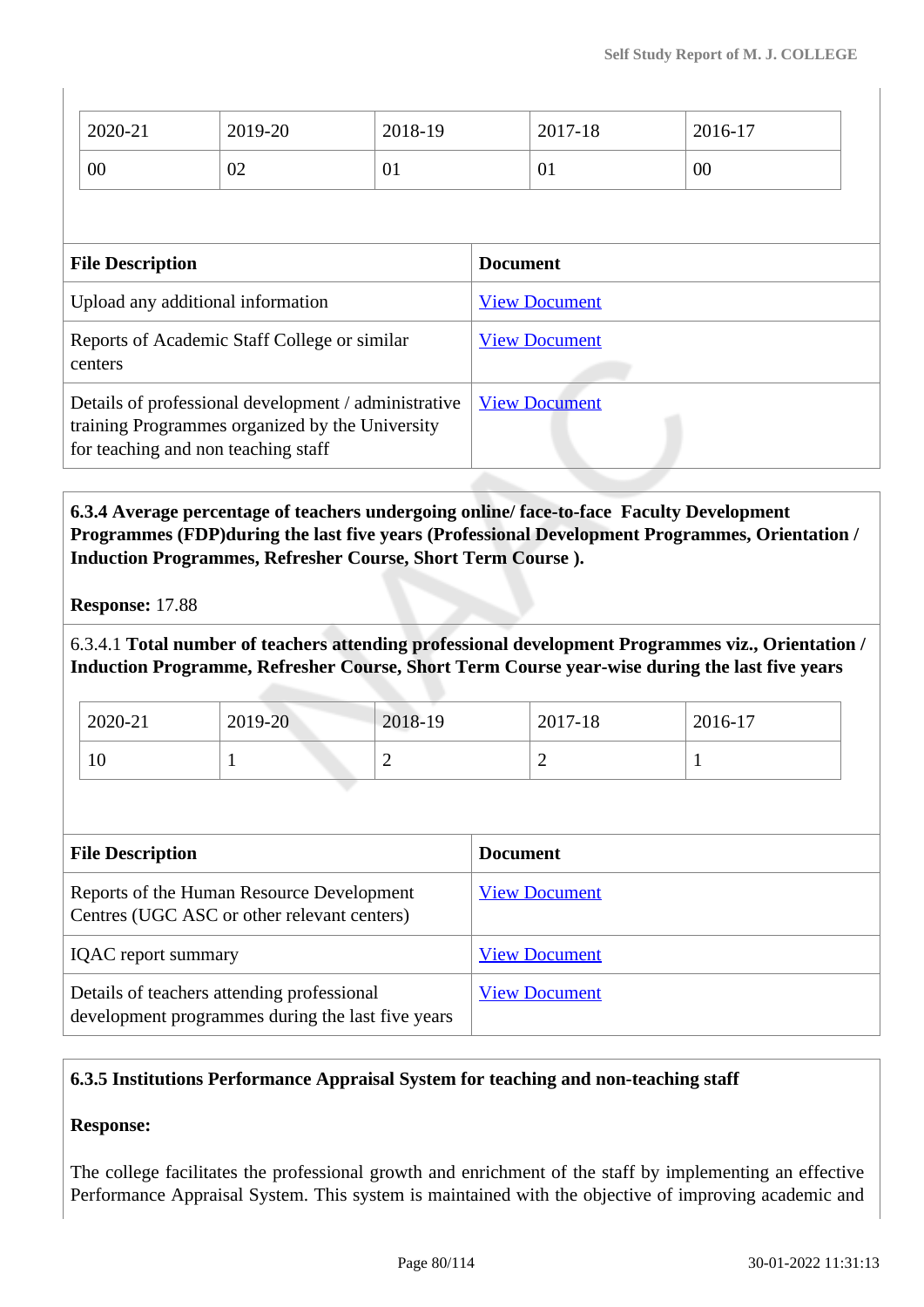administrative standards. It functions in the following ways.

# **Teacher Performance Record (TPR)**

It is given to each teacher at the beginning of every academic year to record his/her everyday engagements. All details pertaining to lesson plans, tests, assignments, projects, and mentoring, tutoring, remedial classes, leave taken etc. are recorded. It is monitored by the head of the department and the principal. All teachers have to submit the duly filled Performa of **the Performance Based Appraisal System (PBAS)** at the end of the academic year. The principal submits a **Confidential Report** about teachers to the Administrative Head on an annual basis. The Head makes detailed evaluation of those reports and provide encouragement, suggestions for improvement and corrective measures confidentially**.**

# **Staff Evaluation by HOD -**

Heads of the departments prepare **confidential reports** in a prescribed format evaluating their academic performance highlighting their strength and weakness.

#### **Faculty evaluation by the students -**

IQAC monitors the feedback mechanism in the college. In each semester the students can evaluate their teachers on the basis of their performance. The students can assess the teachers on the following criteria:

Accessibility to teacher,

Classroom management,

Communication skills,

Fairness in internal Assessment,

Ability to inspire and motivate,

Interaction of the teacher,

Punctuality and regularity,

Online classes,

Effective and timely completion of syllabus,

Subject knowledge and the use of ICT in teaching learning process.

The IQAC carries out feedback evaluation and suggests corrective measures to teachers.

The principal monitors the performance of non-teaching staff and gives them continuous feedback. In a given format the teachers and the students evaluate the non-teaching staff regularly.

Final evaluation is done by the management team during the annual academic audit.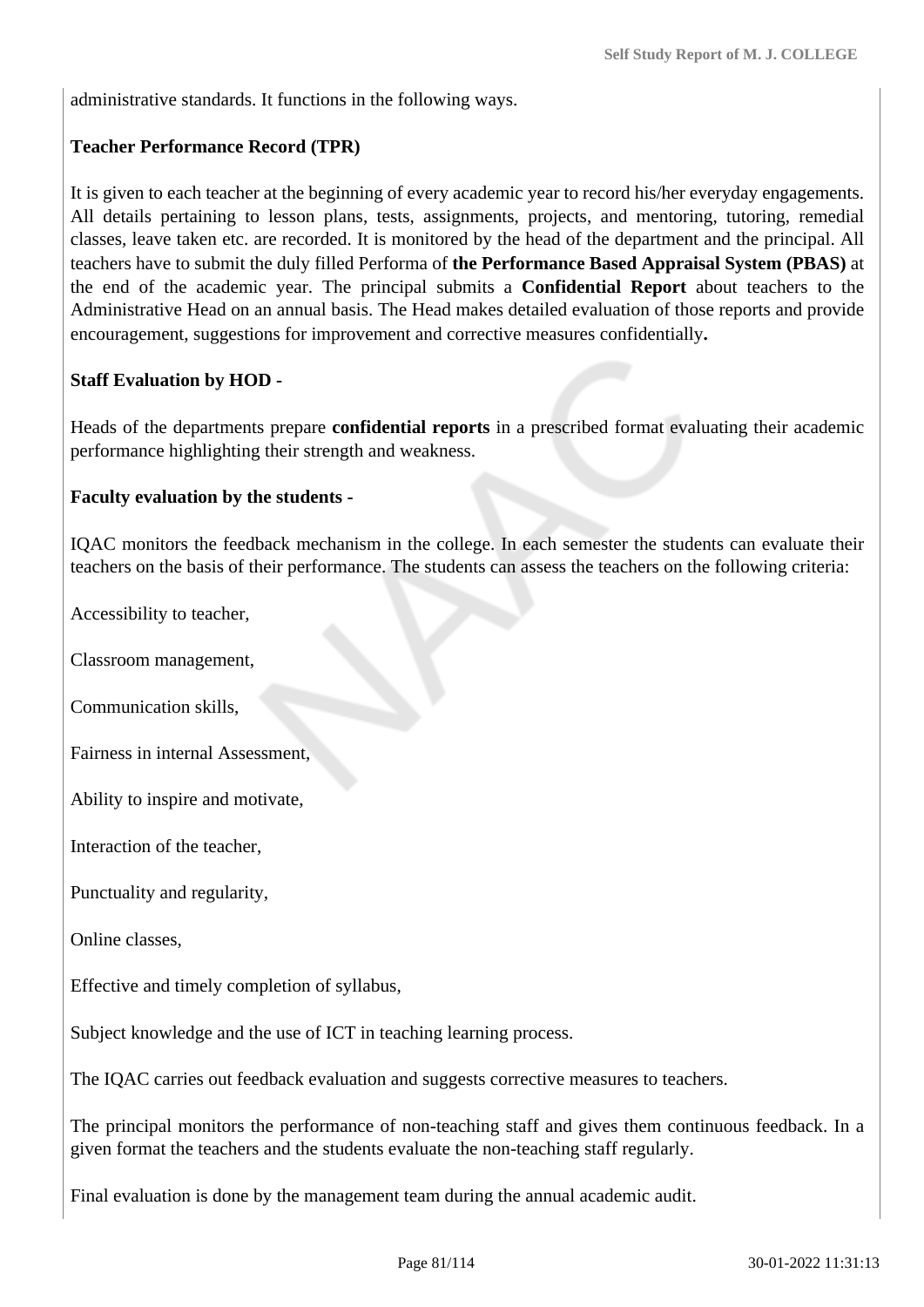Teachers are also instructed to submit **Teaching Plans** every semester to ensure a time bound implementation of the **Academic Plan** proposed at the beginning of the academic year. Faculty members are also evaluated on the basis of various responsibilities entrusted on them as extracurricular and extension activities.

#### **Evaluation by Management**

The Managing Board constitutes an **Academic Review Committee** every year to evaluate the performance of teachers. All teachers have to submit the duly filled proforma of **the Performance Based Appraisal System (PBAS)** at the end of the academic year. The committee headed by the director visits each department and evaluates the performance of the teachers in group and in person. They suggest corrective measures collectively and in person. The principal submits a **Confidential Report** about teachers to the administrative head on an annual basis. The Head makes detailed evaluation of those reports and provide encouragement, suggestions for improvement and corrective measures confidentially**.**

| <b>File Description</b>           | <b>Document</b>      |
|-----------------------------------|----------------------|
| Upload any additional information | <b>View Document</b> |

# **6.4 Financial Management and Resource Mobilization**

#### **6.4.1 Institution conducts internal and external financial audits regularly**

#### **Response:**

The institution has a transparent and systematic financial management system.

The Governing Body monitors the effective utilisation of financial resources through proper auditing mechanisms. The institution conducts external and internal audits for funds.

#### **Statutory Audit (By Chartered Accountant)**

Statutory audit of all the accounts maintained by the college is done by a Chartered accountant every year.

All financial accounts/matters of the college are audited. On behalf of the Principal, the Head Accountant maintains the accounts of the government funds. Statutory audit also includes the auditing of all the consumable and non-consumable stock items. Including fees salary of staff etc.

Communication and Follow up of Audit Objections – When the Internal Auditors and External Auditors observe/detect an irregularity while inspecting the records, they inform their objections/queries to the responsible authority. After the internal audit, the auditor informs the report to the Principal. The auditor specifies comment on a break of procedure or an irregularity where necessary action is required to avoid recurrence.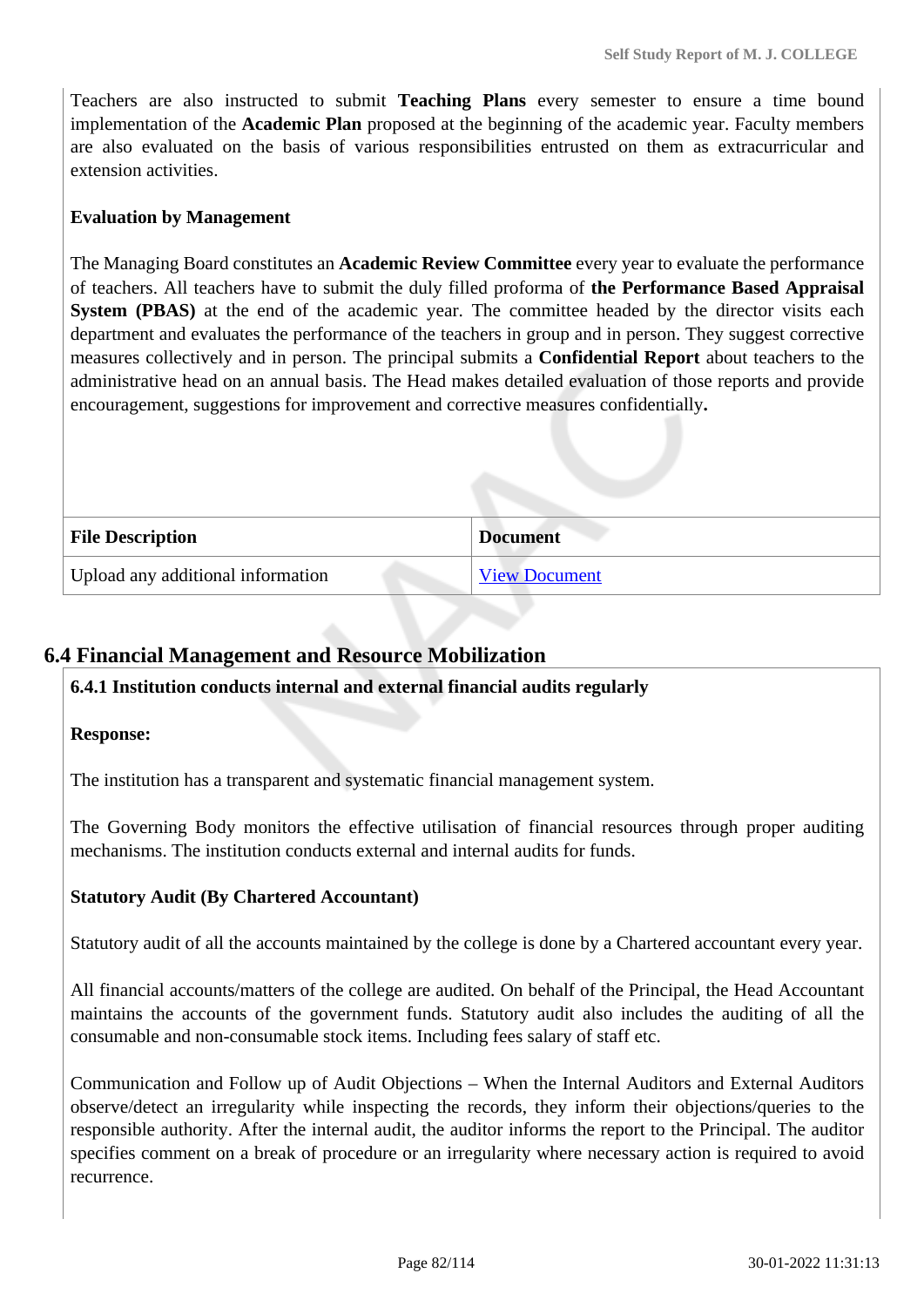# **External Audit by LALIT KUMAR JAIN AND COMPANY.**

**Internal audit** by **Baradia and company**. They conduct internal audit every quarter. All the financial transaction, and stock has been audited.

| <b>File Description</b>           | <b>Document</b>      |
|-----------------------------------|----------------------|
| Upload any additional information | <b>View Document</b> |

# **6.4.2 Funds / Grants received from non-government bodies, individuals, philanthropers during the last five years (not covered in Criterion III)**

#### **Response:** 4.55

6.4.2.1 Total Grants received from non-government bodies, individuals, Philanthropers year wise during the last five years (INR in Lakhs)

| 2020-21 | 2019-20          | 2018-19 | 2017-18         | 2016-17 |
|---------|------------------|---------|-----------------|---------|
| 00      | $\cdot$ . $\cup$ | ∼       | 1. <del>4</del> |         |

| <b>File Description</b>                                                                                                             | <b>Document</b>      |
|-------------------------------------------------------------------------------------------------------------------------------------|----------------------|
| Details of Funds / Grants received from of the non-<br>government bodies, individuals, Philanthropers<br>during the last five years | <b>View Document</b> |
| Annual statements of accounts                                                                                                       | <b>View Document</b> |

#### **6.4.3 Institutional strategies for mobilisation of funds and the optimal utilisation of resources**

#### **Response:**

The College has a well-functioning mechanism for mobilization of funds and optimum utilisation of resources. The Principal, has the responsibility for assessing, planning, implementing and supervising the fundraising activities of the college. There committee evaluates the requirements of the departments and other forums for the allocation of funds. The budgetary provision for academic and administrative activities is planned at the beginning of financial year by the committee.

The committee functions in consultation with Building Committee, Purchase Committee, Campus Development Committee, Campus Ecological Committee and Library Advisory Committee to formulate strategies for fund mobilisation and its optimal utilisation.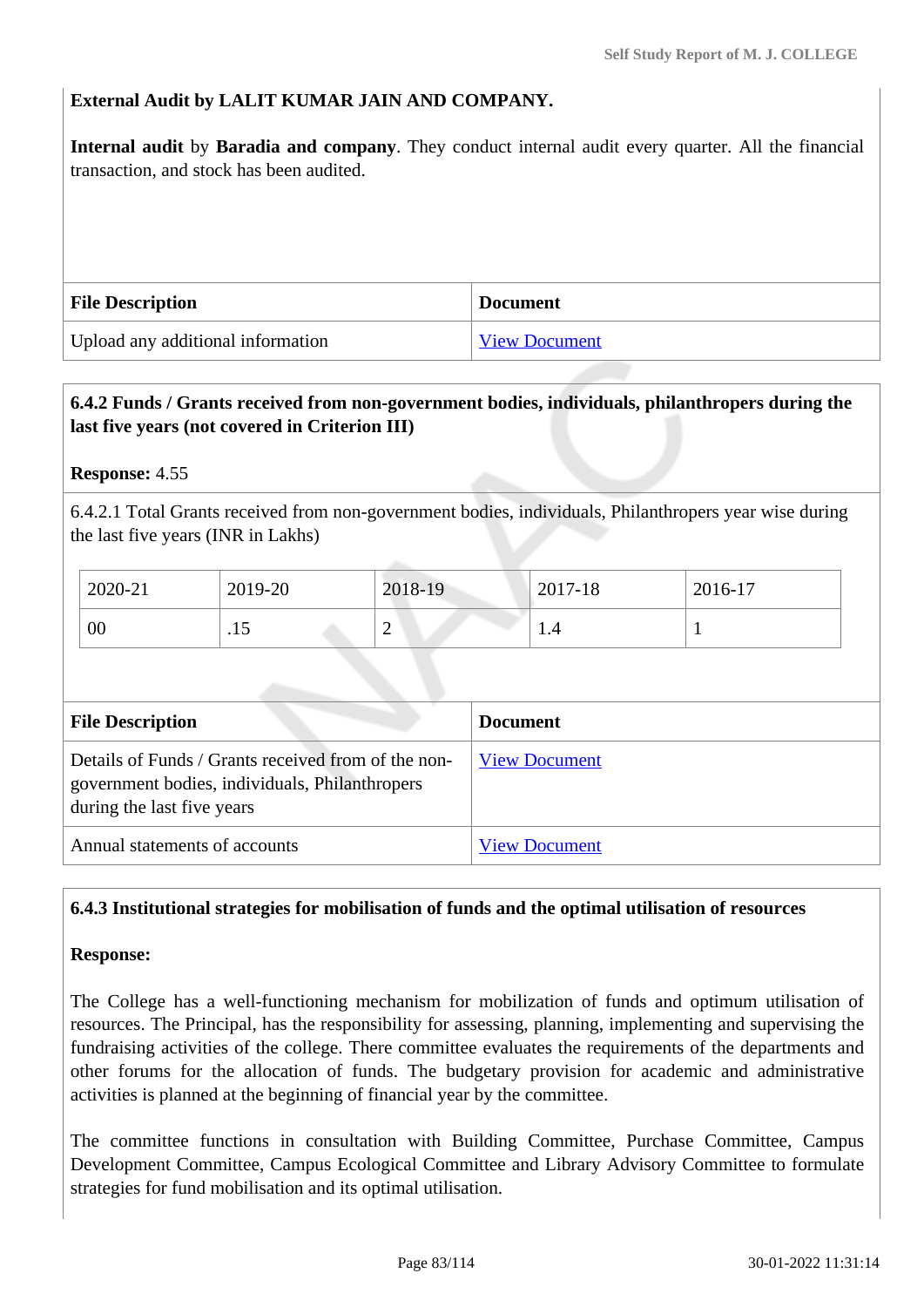The optimal mobilization and utilization of resources and funds are of paramount importance for the Institution as it accelerate the development and helps in promotion of academic excellence. College being the self-finance college the prime source of income is fees received from students. The college has a proper mechanism for mobilizing funds. Consistently Management separates a large portion of their budget for infrastructural development and maintenance. The college receives the funds broadly from the following sources:

- 1. The fees of students.
- 2. Any other fund by government or non-government agencies.

College has not received any major funds from non-government agencies. The large part of the fees of students goes to salary component, however the college has been developing the infrastructure by way of adding rooms and laboratory in phased and planned manner. In the last five years, the management has added gallery in front of Account section, development of Garden, ICT enabled rooms and laboratory including boys and girls common room.

The college also has e-library with N-list. Every year sufficient books and journals are inducted in it. The extra cost in the seminars, conferences and workshops, (if any) is borne by management. The maintenance cost of infrastructure (including AMC) is also substantial and is borne by the management .The other recurring costs like electricity, water, cleaning charge, wifi etc is borne out of the income from the college. The other minor capital expenditures like purchase of desk, benches, AC, coolers, equipment, almirah , fan, notice boards, library racks, are also borne from the college funds. Any major capital expenditures related to the expansion/alteration of buildings are done by the Board of Governors.

The VAMA Teachers Association (attached with LION club international), organises funds for underprivileged persons. The loan without interest (on emergency) is also provided to non-teaching staff. Hence the institution has strategies in place to have the best for mobilisation of funds and the optimal utilisation of resources.

| <b>File Description</b>               | <b>Document</b>      |
|---------------------------------------|----------------------|
| Upload any additional information     | <b>View Document</b> |
| Paste link for additional information | <b>View Document</b> |

# **6.5 Internal Quality Assurance System**

 **6.5.1 Internal Quality Assurance Cell (IQAC) has contributed significantly for institutionalizing the quality assurance strategies and processes**

#### **Response:**

The IQAC plays a pivotal role in the enhancement and sustainability of quality in the educational services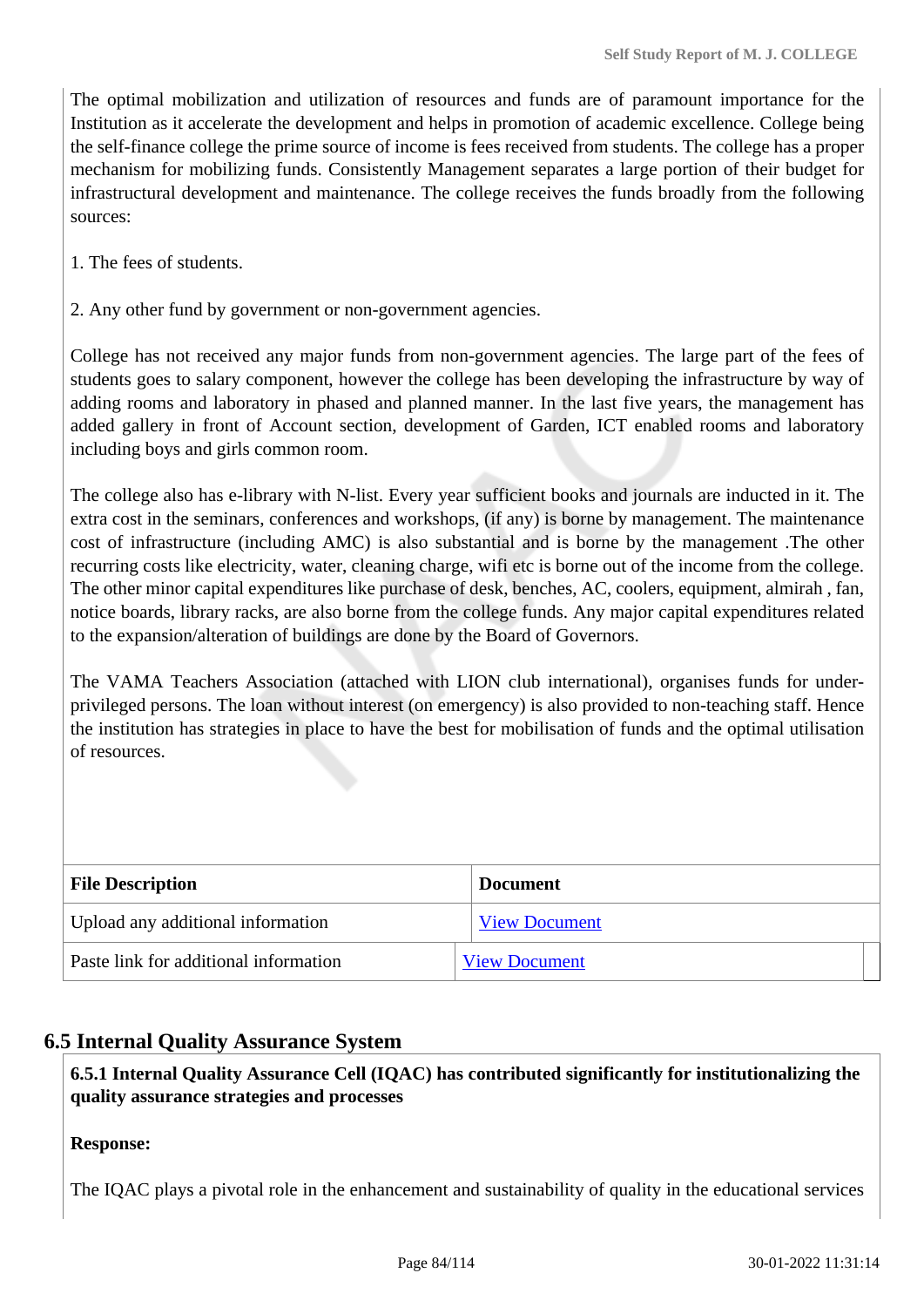provided by the institution. The major initiatives include:-

Devising quality strategies, Monitoring the extension and outreach programmes of the departments of the college, Evaluating curricular and co-curricular activities,

Promoting high professional standard by integrating research in teaching, Ensuring stakeholder participation, Introducing best practices, Organising workshops and seminars

Introducing quality initiatives like accreditation and ranking, consultancy, collaboration, attendance, feedback analysis, internal promotion guidance, research quality enhancement etc.

# **Practice I**

# **Audit Practice**

**Academic and Administrative Audit:** AAA is conducted at the end of every year by a committee constituted by the IQAC to maintain quality in the institution. The committee visits each department and evaluates the performance of the teachers in group and in person. The evaluation is based on the pro forma of self -appraisal submitted by the teachers, the confidential report by the principal, HoDs, feedback from the students etc.

**Green Audit:** The criteria, methods and recommendations used in Green audit are based on the identified threats. The following audits are done under Green Audit:

- 1. Water Management,
- 2 Energy Management,
- 3 Waste Management,
- 4 Green Campus Management,
- 5 Carbon Footprint,

The college conducted Green Audit in 2020. The audit was conducted by a committee of external Experts named " MCJ Energy Engineers Private Limited". Detailed analysis of data collected include: computation of energy consumption, analysis of latest electricity bill of the campus, understanding the tariff plan provided by the CHATTISGARH State Electricity Board.

On the basis of results of data analysis and observations, a Green Protocol was adopted by the institution for sustainable development. Swachh MJ- Green MJ, Clean MJ is a distinctive practice in the institution. Installation of Solar Panels, LED bulbs, Oxygen park etc. are some of the Green initiatives of the college.

#### **Gender Audit conducted in the academic year 2018-19**

*Gender audit* is a tool to assess and check the institutionalisation of *gender* equality. IQAC analyses gender related policies and their implementation using the data provided by the audit.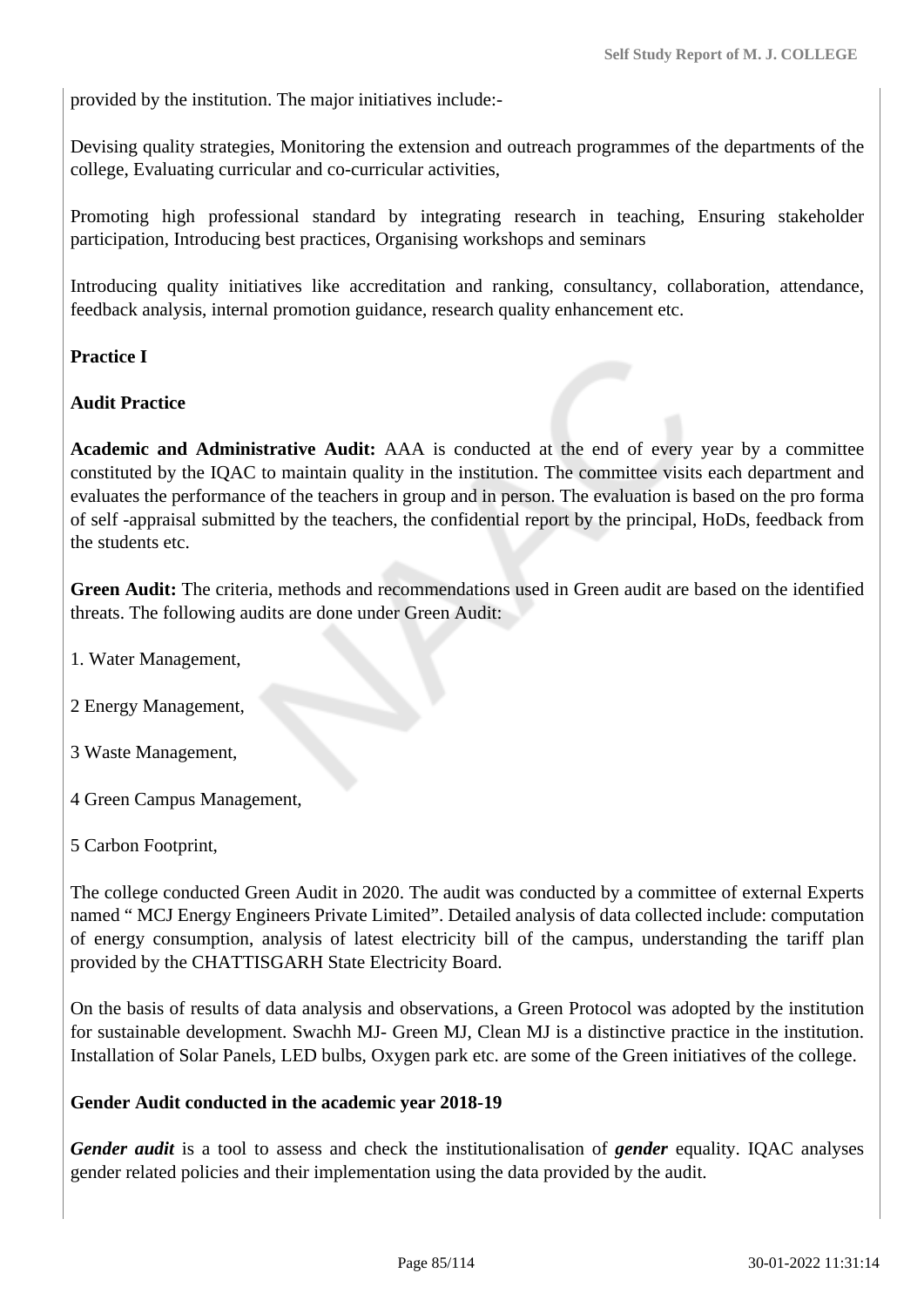# **Practice II**

# **Walk-with-a-Brain and Brain Support Programme**

**WWB** scheme introduced the idea of mentoring, building on the concept of mentor as a guide and friend. The IQAC along with the College Council act as the monitoring committee which suggests steps for the improvement of the programme. The programme has a college level coordinator. Internal and External mentoring sessions are conducted. The progress of the mentees is evaluated at regular intervals and necessary corrective measures are suggested.

**BSP** aims at imparting personalised academic support to needy students through tutorials, study materials, monitoring committee for the programme and suggests steps for improvement. BSP has a college level coordinator who maintains the activity report from all internal mentors regularly.

| <b>File Description</b>               | <b>Document</b>      |  |
|---------------------------------------|----------------------|--|
| Upload any additional information     | <b>View Document</b> |  |
| Paste link for additional information | <b>View Document</b> |  |
|                                       |                      |  |

 **6.5.2 The institution reviews its teaching learning process, structures & methodologies of operations and learning outcomes at periodic intervals through IQAC set up as per norms and recorded the incremental improvement in various activities ( For first cycle - Incremental improvements made for the preceding five years with regard to quality For second and subsequent cycles - Incremental improvements made for the preceding five years with regard to quality and post accreditation quality initiatives )** 

**Response:** 

# **IQAC Teaching Learning Review Mechanism**

IQAC monitors IT enabled, outcome based, student centric and holistic methodologies of teaching learning process.

1. At the beginning of the academic year, IQAC collects **department academic plan**s and monitors its effective implementation throughout the year.

2**.** Teacher Performance Record devised by the IQAC is a continuous self-appraisal system to keep track of the performance of the faculty on desired outcomes.

3. Teachers are also insisted to submit a **Course Plan** every month so as to evaluate the progress of the curriculum in tune with the academic calendar.

4.IQAC insists on the **Mapping of PO, PSO and CO** at beginning of a Programme/Course. This gives a positive direction towards the methodologies to be adopted in teaching and evaluation.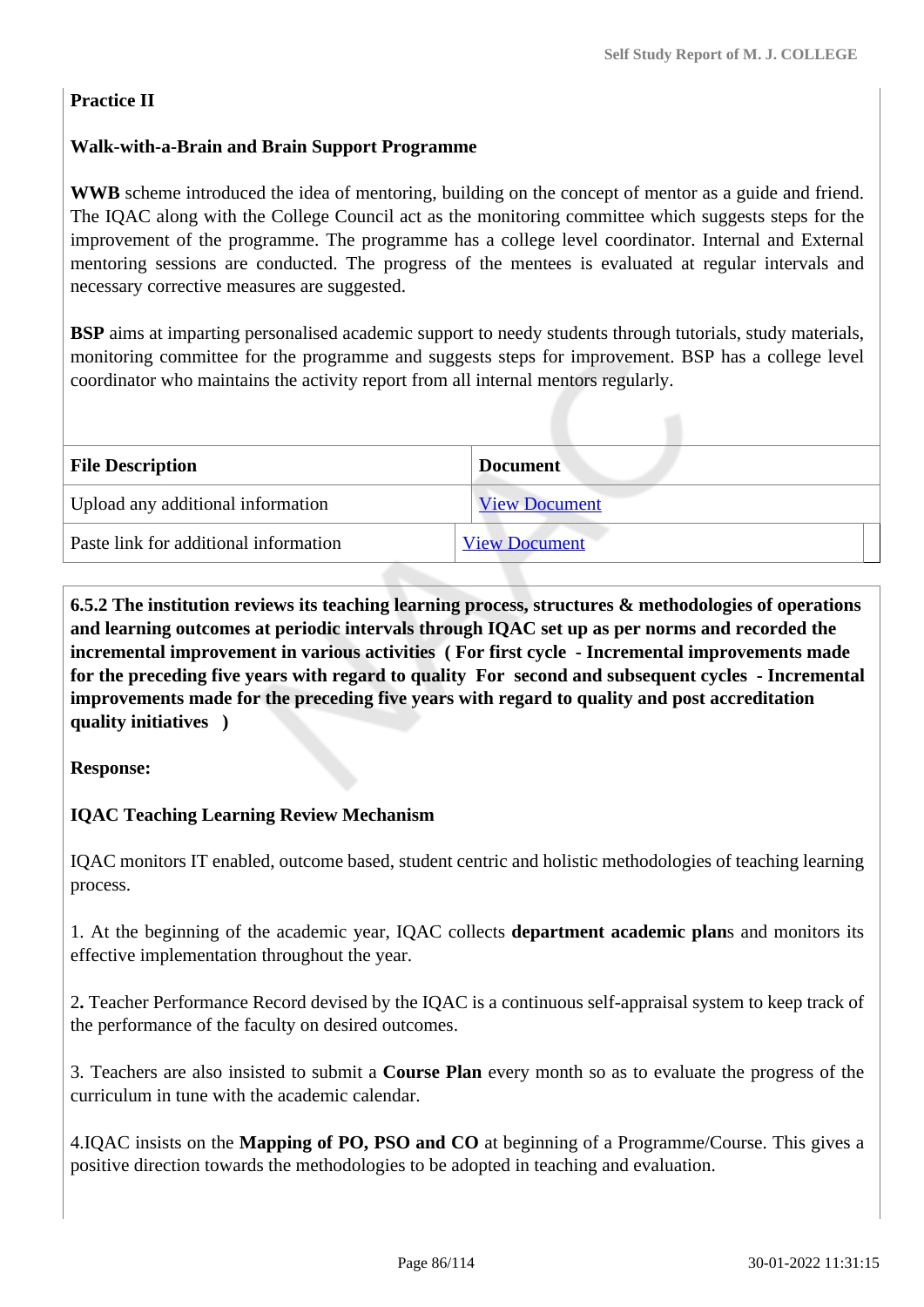5. IQAC communicates its policies regarding **Remedial, Mentoring and OBE** to all teaching departments at the beginning of the academic year.

 6. IQAC ensures proper **conduct of internal examinations** and instituted a mechanism for transparent mechanism for **evaluation of marks** in the university portal.

 7. IQAC has devised a **five-point scale questionnaire to evaluate the performance of teachers** by the students. IQAC devised a mechanism for **360 degree feedback** on curriculum.

**Other activities by IQAC -**

**1. Curriculum feedback** is also taken from the parents during open house meetings.

**2. IQAC Institutional Review Mechanism**

3. IQAC conducts **Annual Academic and Administrative Audit** every year.

4. IQAC and the management evaluate the **Performance of Non-teaching Staff**.

5. IQAC encourages **Peer Evaluation** of teachers.

6. **Green audit is** regular practices in the campus.

#### **IQAC Evaluation of Learning Outcomes**

IQAC has entrusted a committee in 2018 to introduce **Outcome Based Education (OBE)** in the college.

IQAC has entrusted a committee in 2018 to introduce **Outcome Based Education (OBE)** in the college. This initiative was resorted when the university introduced new curriculum for graduate programmes.

The committee is headed by a **senior faculty** and it devised a mechanism to operationalize OBE. The **Departmental Advisory Committee (DAC)** of each department has prepared **Programme Outcomes (POs) and Programme Specific Outcomes (PSOs)** on the basis of learning objectives mentioned in the university syllabus.

DAC also outlines the **Course Outcomes (COs)** in consultation with the concerned teachers who deal with a particular course.

The IQAC has made PSOs, POs and COs **part of the course file**.

At the end of the semester, the IQAC committee assesses the compliance of departments with the parameters of OBE.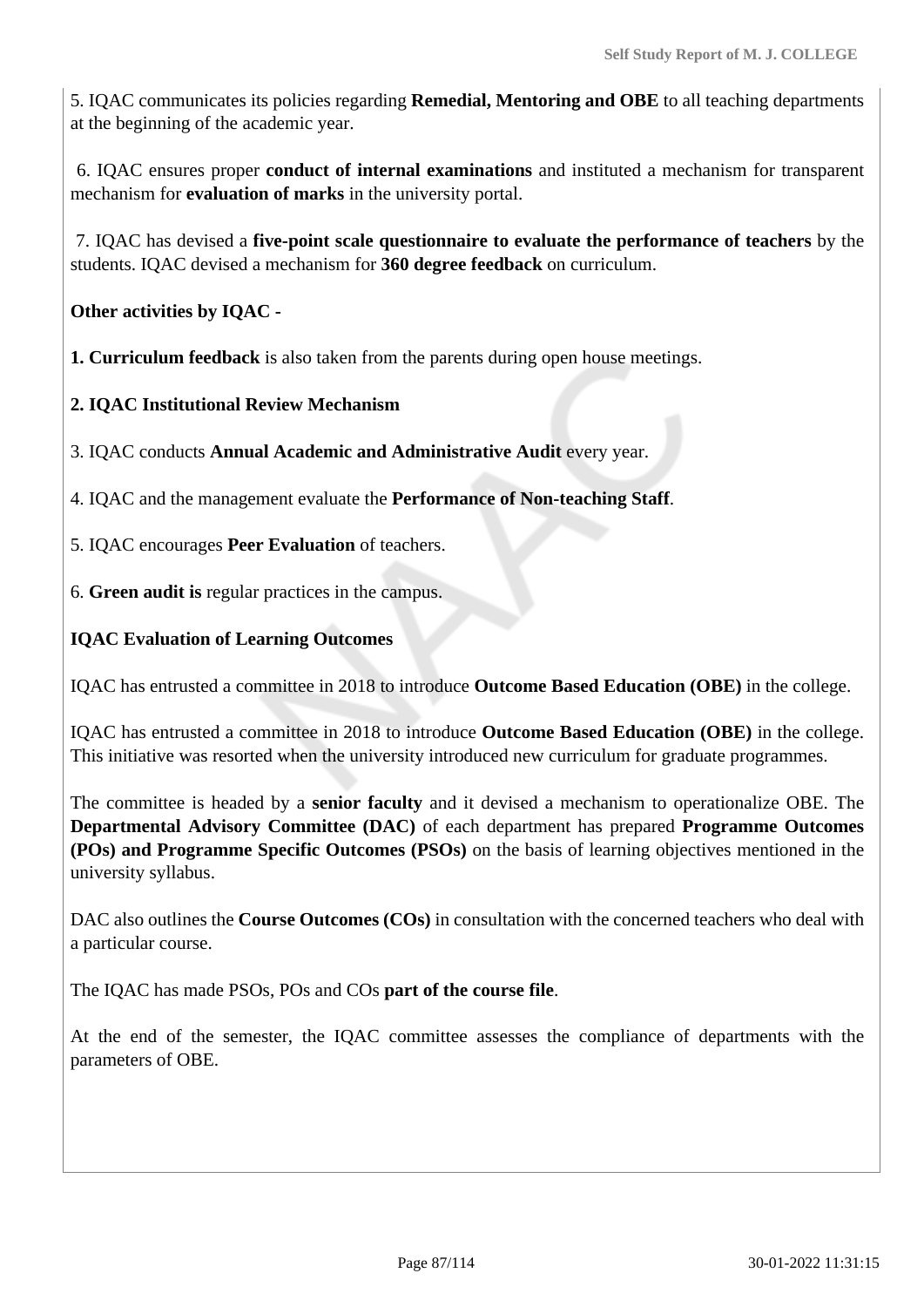| <b>File Description</b>               | <b>Document</b>      |
|---------------------------------------|----------------------|
| Paste link for additional information | <b>View Document</b> |

| 1. Regular meeting of Internal Quality Assurance Cell (IQAC); Feedback collected, analysed<br>and used for improvements<br>2. Collaborative quality intitiatives with other institution(s)<br>3. Participation in NIRF<br>4.any other quality audit recognized by state, national or international agencies (ISO<br><b>Certification, NBA)</b><br><b>Response:</b> B. 3 of the above |                      |  |
|--------------------------------------------------------------------------------------------------------------------------------------------------------------------------------------------------------------------------------------------------------------------------------------------------------------------------------------------------------------------------------------|----------------------|--|
|                                                                                                                                                                                                                                                                                                                                                                                      |                      |  |
| <b>File Description</b>                                                                                                                                                                                                                                                                                                                                                              | <b>Document</b>      |  |
| Upload e-copies of the accreditations and<br>certifications                                                                                                                                                                                                                                                                                                                          | <b>View Document</b> |  |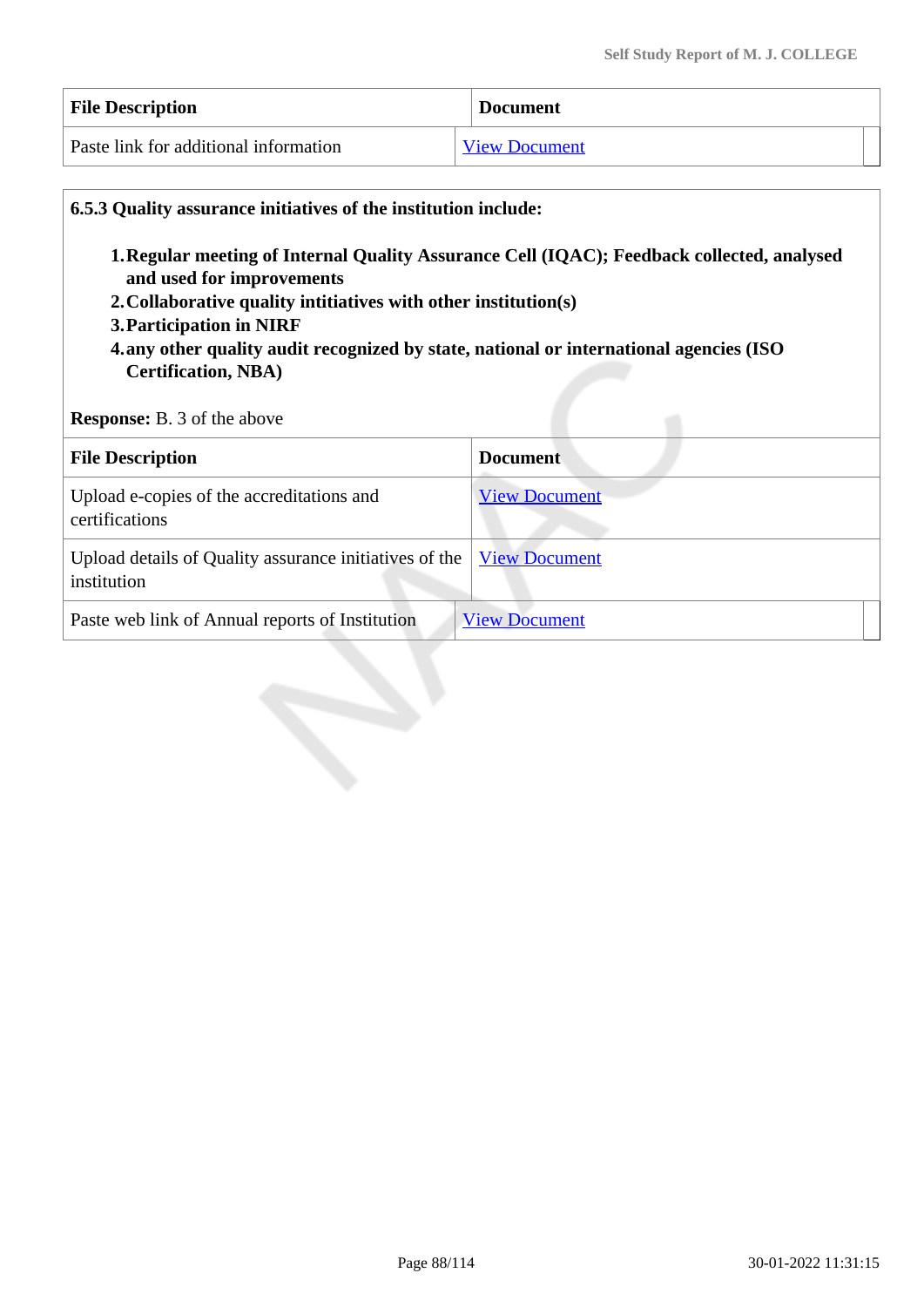# **Criterion 7 - Institutional Values and Best Practices**

# **7.1 Institutional Values and Social Responsibilities**

 **7.1.1 Measures initiated by the Institution for the promotion of gender equity during the last five years.**

### **Response:**

The institution is a co-education institution with about 66% of the staff and over 80% of the students being female. The college is committed to provide safe and secure academic environment to the students. The college has a zero tolerance policy on issues concerning gender, ragging, sexual harassment etc.

# **Safety and Security -**

**Fully Protected Campus:** The campus is fully protected with compound walls and there is 24- hours monitoring by security guards and CC TV.

**ID Card:** It is mandatory for the students enrolled in the college to wear ID cards issued by the college at the time of admission.

**CCTV Surveillance:** The College has 32 CCTV cameras in operation for 24 hours a day.

**Internal Complaints Committee (ICC)**: It has been constituted in the college under **"**The sexual harassment of women at workplace (Prevention, Prohibition and Redressal) Act, 2013**"**.

**Students Redress Cell, SC/ST Cell and Women Cell:** These cells take care of the various grievances and enforcement of discipline in the campus. **Compliant Boxes** are placed in the college and follow up action is taken by Student Grievance Committee.

**Anti-Ragging Committee:** The anti-ragging committee of the college has members from the college.

**Ethics Committee:** An "Ethics Committee" functions in the college to address the issues related to sexual harassment, use of mobile phones/cyber crimes.. The committee acts as a deterrent agency against the crime of sexual assaults and misuse of social media.

#### **Counselling -**

**Counselling Centre:** The service of a **Professionally Qualified Counsellor** is available in the Counselling Centre. The counselling services enable the students to redresss their personal stresses and strains.

**Counselling Workshops:** Workshops and seminars are regularly organised by Women Cell and other cells on **cyber law, hereditary rights of women, transgender awareness programme, self-defence skills, martial arts training**, etc.

**Staff:** The teaching staff provide counselling to the needy students apart from mentoring sessions. Nonteaching staff gives support in the matters concerning admission, fees payment, etc.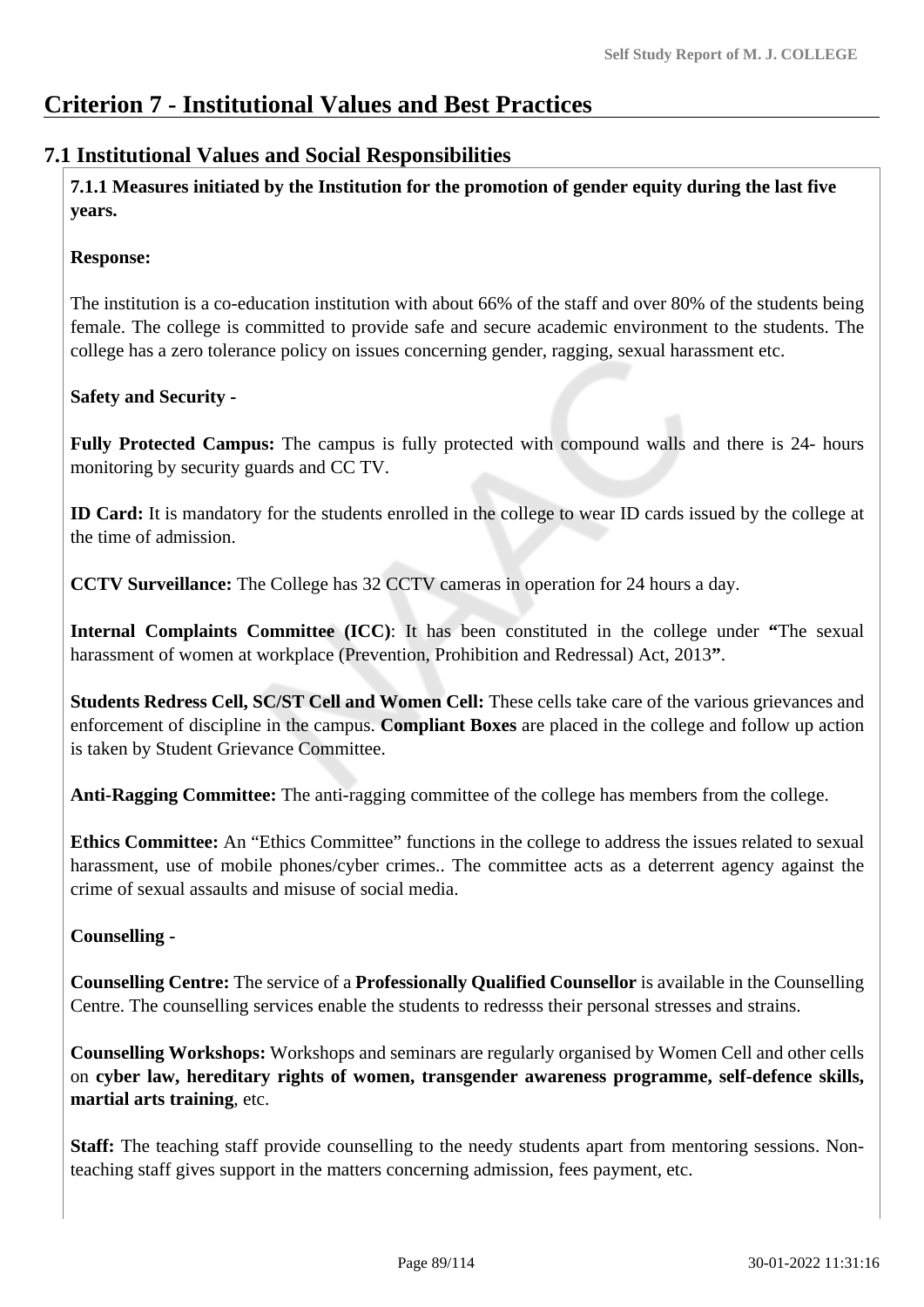#### **Common Room -**

**Common Rooms:** The College provides separate common rooms for girls and boys. **Three Common rest rooms** are available. The third common rest room is provided to lady teachers for their relaxation during duty cycles. Sufficient number of toilets are available for the students.

#### **Vending Machine for sanitary napkins and Incinerator -**

These are available in the girls toilet for emergency use.

**Special Toilets:** Special toilets are also available for differently-abled students.

**Fitness Room:** Special timing is arranged for ladies in the physical fitness centre.

**Sick Room:** It has the facilities two beds, first aid box, oxygen cylinder for emergency use. A Nursing staff is always present in the campus to help in case of an emergency. A vehicle is always standby for emergency transfer to the nearest hospital.

All these facilities are optimally utilised by lady teachers and girl students

| <b>File Description</b>                                                                                                                                                                             | <b>Document</b>      |
|-----------------------------------------------------------------------------------------------------------------------------------------------------------------------------------------------------|----------------------|
| Link for specific facilities provided for women in<br>terms of: a. Safety and security b. Counselling c.<br>Common Rooms d. Day care center for young<br>children e. Any other relevant information | <b>View Document</b> |
| Link for annual gender sensitization action plan                                                                                                                                                    | <b>View Document</b> |

 **7.1.2 The Institution has facilities for alternate sources of energy and energy conservation measures** 

- **1.Solar energy**
- **2.Biogas plant**
- **3.Wheeling to the Grid**
- **4.Sensor-based energy conservation**
- **5.Use of LED bulbs/ power efficient equipment**

| <b>Response:</b> C. 2 of the above |  |  |  |  |  |
|------------------------------------|--|--|--|--|--|
|------------------------------------|--|--|--|--|--|

| <b>File Description</b>        | <b>Document</b>      |
|--------------------------------|----------------------|
| <b>Geotagged Photographs</b>   | <b>View Document</b> |
| Any other relevant information | <b>View Document</b> |
| Any other relevant information | <b>View Document</b> |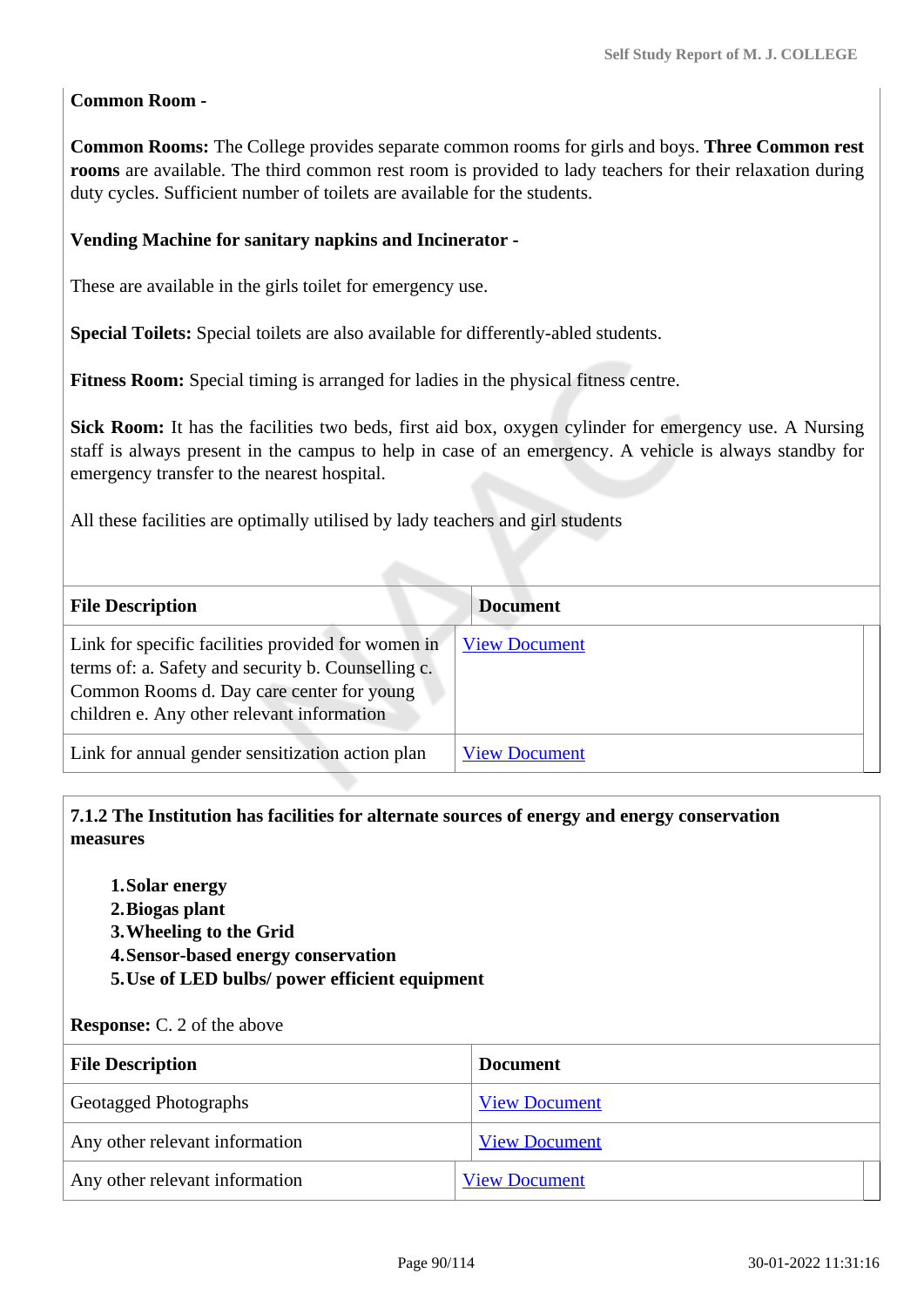**7.1.3 Describe the facilities in the Institution for the management of the following types of degradable and non-degradable waste (within 500 words)**

- **Solid waste management**
- **Liquid waste management**
- **Biomedical waste management**
- **E-waste management**
- **Waste recycling system**
- **Hazardous chemicals and radioactive waste management**

#### **Response:**

**1. Solid waste management**: The Institute is very much concern over this issue. A number of positive steps in this direction in the recent past are taken; the institute prepared a couple of large compost pits in the premises to make manure from the garden waste. The institute had invited expert from the field to disseminate the knowledge to the students. This interaction helped all of us to understand the process of composting and natural biological process. Compost is an organic matter that has been decomposed in a process called composting. This process recycles various organic materials- otherwise regarded as waste products and soil conditioner. Compost is rich in nutrients. Composting is not only great for those who use the compost but it has many environmental benefits as well. Compost reduces Greenhouse gases. It not only improves soil quality but helps in cleaning up the contaminated soil too. It helps control erosion as well as saves & creates wealth.. Subsequently, garden dried foliage, waste paper, dried leaves and twigs of plants are disposed off in a specially made chamber. On-role hired gardener looks after the cleanliness and watering of the garden.

 **2. Liquid waste management**: A liquid waste is actually water contaminated by anthropogenic activities. These activities may involve mixing of undesired and un useful substances to the water. Thus, contaminated water is hazardous to the mankind as well as to the ruminants passing through. A proper absorption pit has been provided in a bare land outside the premises for liquid waste management. The local municipal corporation has set up a series of training sessions over the recent past for a proper Liquid waste management system through underground pipelines that has been reserved as an immediate future plan.

 **3. e-Waste**: College produces less amount of e-waste as per the guidelines provided by the governing education society as well as by the Chhattisgarh Environment Conservation Board: the outdated, damaged, nonworking and repaired computers, monitors, printers, CDs etc. are discarded and scrapped and auctioned to the e-waste purchasers who recycle it after dissembling some useful parts from it. Old electronic devices of Physics and Computer Science departments - circuits, motherboards, and calculators are given to the students for preparing their academic projects. Moreover, a number of Tea-coasters, Bulb sheds and other miscellaneous wall-mounted as well as freely movable decorative items were not only made by the students under supervision of our staff, but the articles were made available for supply outdoors on special demands and requirements. File Description Document Any additional information View Document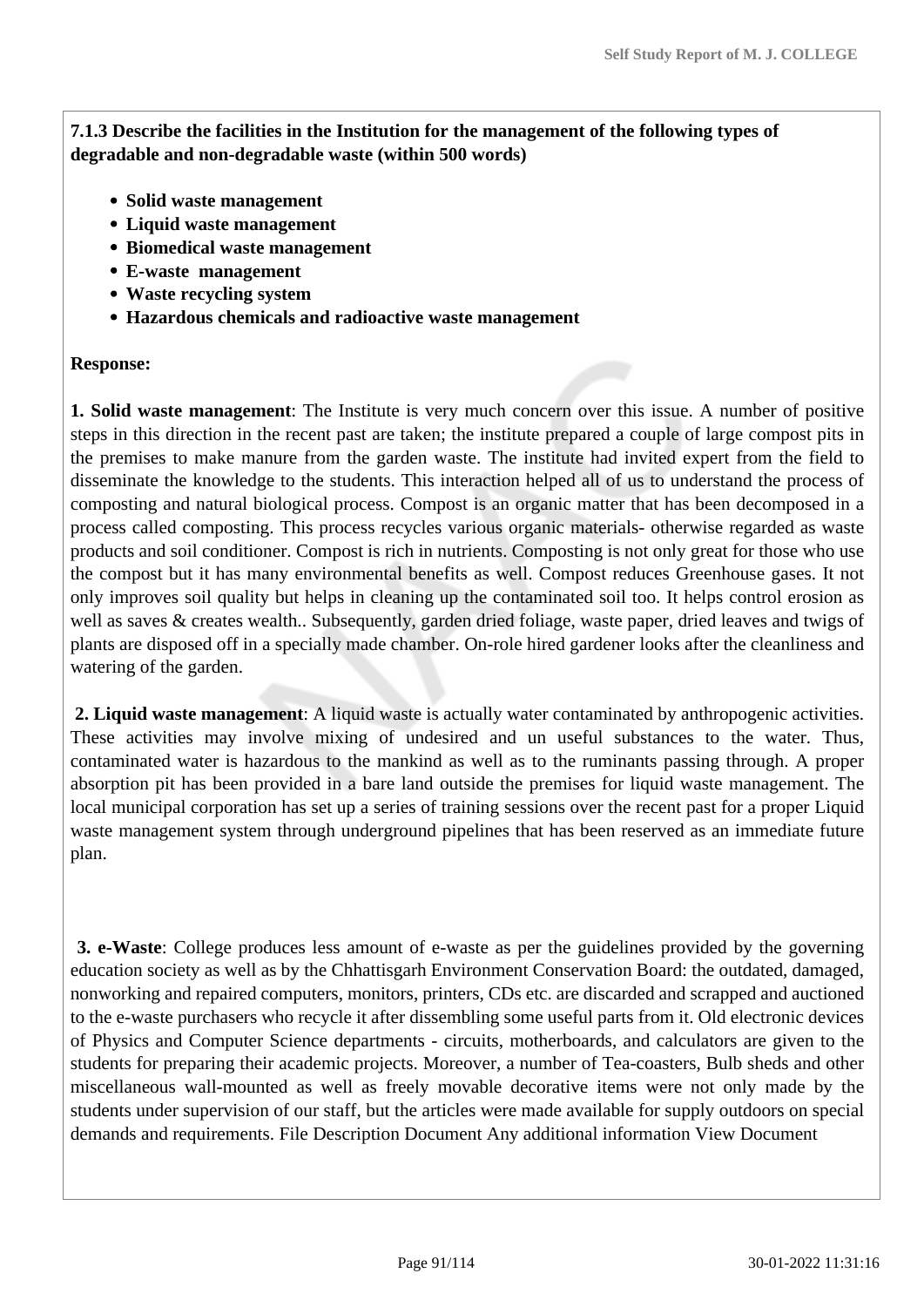| <b>File Description</b>                          | <b>Document</b>      |  |
|--------------------------------------------------|----------------------|--|
| Any other relevant information                   | <b>View Document</b> |  |
| Link for Geotagged photographs of the facilities | <b>View Document</b> |  |

| 1. Rain water harvesting<br>2. Borewell /Open well recharge<br>3. Construction of tanks and bunds<br>4. Waste water recycling<br>5. Maintenance of water bodies and distribution system in the campus<br><b>Response:</b> B. 3 of the above |                      |  |
|---------------------------------------------------------------------------------------------------------------------------------------------------------------------------------------------------------------------------------------------|----------------------|--|
|                                                                                                                                                                                                                                             |                      |  |
| <b>File Description</b>                                                                                                                                                                                                                     | <b>Document</b>      |  |
| Geotagged photographs / videos of the facilities                                                                                                                                                                                            | <b>View Document</b> |  |
| Any other relevant information                                                                                                                                                                                                              | <b>View Document</b> |  |

# **7.1.5 Green campus initiatives include: 1.Restricted entry of automobiles 2.Use of Bicycles/ Battery powered vehicles 3.Pedestrian Friendly pathways 4.Ban on use of Plastic 5.landscaping with trees and plants Response:** Any 4 or All of the above **File Description Document** Various policy documents / decisions circulated for implementation **[View Document](https://assessmentonline.naac.gov.in/storage/app/hei/SSR/106322/7.1.5_1635755261_4955.pdf)** Any other relevant documents [View Document](https://assessmentonline.naac.gov.in/storage/app/hei/SSR/106322/7.1.5_1636800697_4955.pdf) Link for any other relevant information [View Document](http://mjcit.in/Home/menu/Club/Eco_Club)

# **7.1.6 Quality audits on environment and energy are regularly undertaken by the Institution and any awards received for such green campus initiatives:**

- **1.Green audit**
- **2.Energy audit**
- **3.Environment audit**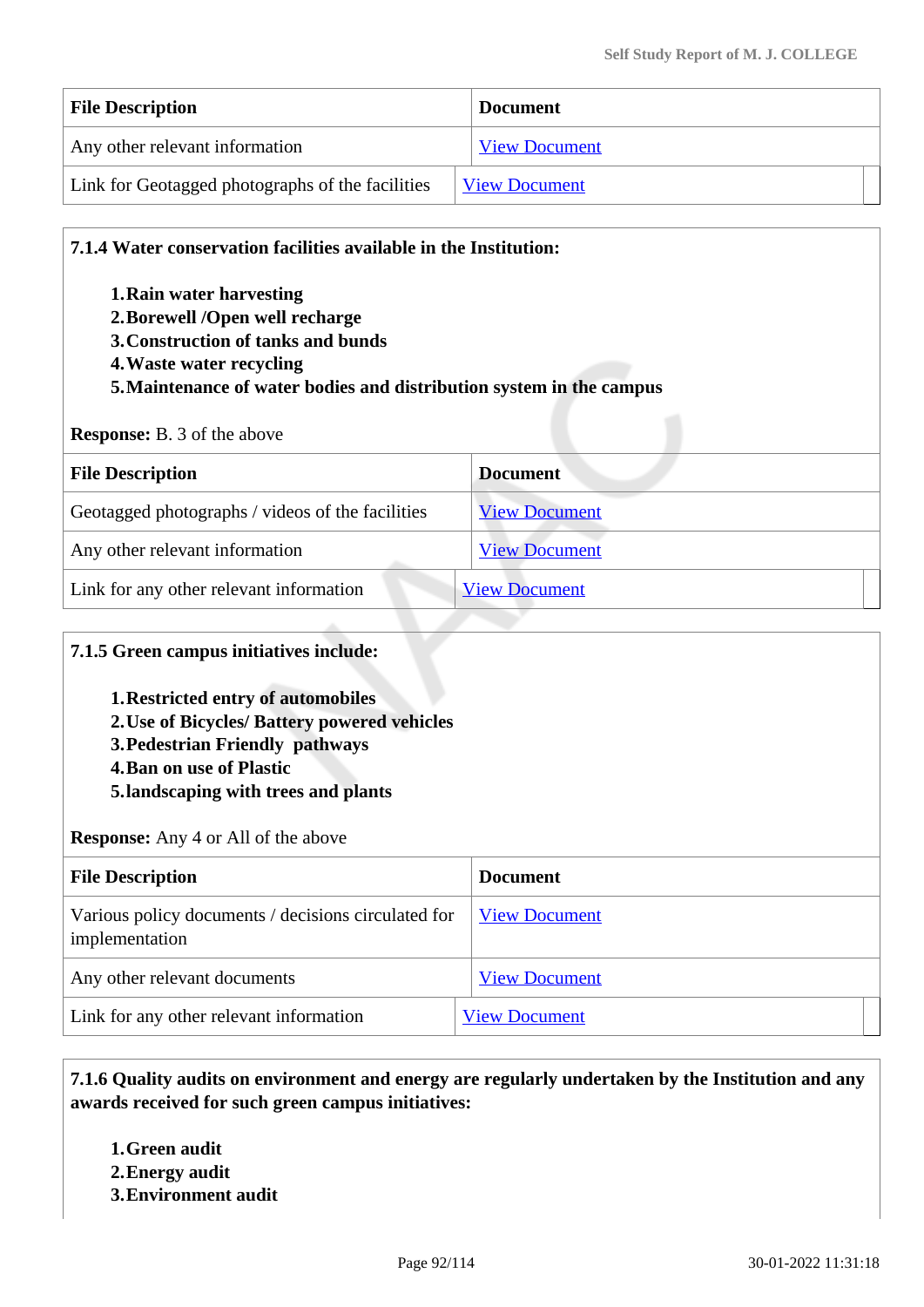# **4.Clean and green campus recognitions / awards**

**5.Beyond the campus environmental promotion activities** 

**Response:** A. Any 4 or all of the above

| <b>File Description</b>                                                      | <b>Document</b>      |
|------------------------------------------------------------------------------|----------------------|
| Reports on environment and energy audits<br>submitted by the auditing agency | <b>View Document</b> |
| Certification by the auditing agency                                         | <b>View Document</b> |
| Any other relevant information                                               | <b>View Document</b> |
| Link for any other relevant information                                      | <b>View Document</b> |

**7.1.7 The Institution has disabled-friendly, barrier free environment** 

- **1.Built environment with ramps/lifts for easy access to classrooms.**
- **2.Divyangjan friendly washrooms**
- **3.Signage including tactile path, lights, display boards and signposts**
- **4.Assistive technology and facilities for Divyangjan accessible website, screen-reading software, mechanized equipment**
- **5.Provision for enquiry and information : Human assistance, reader, scribe, soft copies of reading material, screen reading**

| <b>File Description</b>                                                     | <b>Document</b>      |
|-----------------------------------------------------------------------------|----------------------|
| Policy documents and information brochures on the<br>support to be provided | <b>View Document</b> |
| Geotagged photographs / videos of the facilities                            | <b>View Document</b> |
| Details of the Software procured for providing the<br>assistance            | <b>View Document</b> |
| Any other relevant information                                              | <b>View Document</b> |

**Response:** B. 3 of the above

 **7.1.8 Describe the Institutional efforts/initiatives in providing an inclusive environment i.e., tolerance and harmony towards cultural, regional, linguistic, communal socioeconomic and other diversities (within 500 words).**

**Response:** 

#### **Human values and professional ethics -**

Number of activities conducted for promotion of Universal Values (Truth, Righteous Conduct, Love, Non-Violence and Peace); National Values, Human Values, National Integration, Communal Harmony and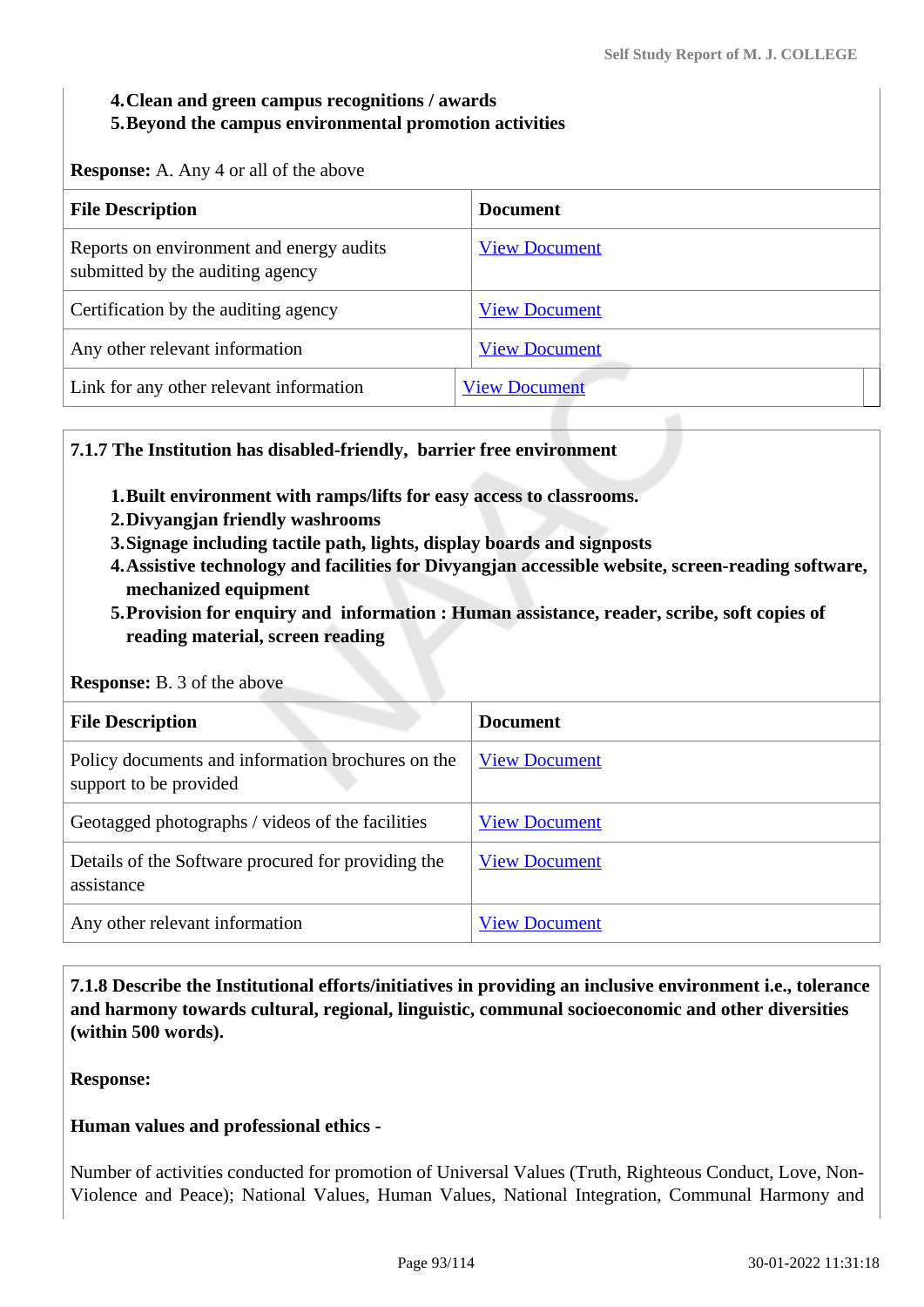social cohesion as well as for observance of fundamental duties during the last five years are as follows -

Brochures and Photos of Activities arranged year-wise

2) 2015-16

3) 2016-17

4) 2017-18

5) 2018-19

1. National Seminar on "Cultural Politics of Mass Media"

2. One Day Seminar on "Emerging Trends and Challenges in Human Resource Management' "

3. Program of Vidhik Sewa by Justice "Fundamental Duties Prescribed By The Indian Constitution".

4. Workshop on "Innovative Methods of Teaching in Value Education".

5. programme on "Ayurveda and Yoga for Holistic Development"

6. Lecture on the topic- "Role of Teachers In Social Re-construction''

7. One day seminar on 'Hindi Kavita Ka Bhavishya"is organized by the Hindi department on ....

8. Alumni Lecture on "Social Responsibility of Youth".

The college celebrates national festivals in the campus. All the students enthusiastically participate in such events. The college also organises special programmes on the occasion of the birth or death anniversaries of The Great Indian Personalities. The institution has a system in which the teachings of national leaders like Mahatma Gandhi, Jawaharlal Nehru, Sardar Vallabhbai Patel, Babasaheb Ambedkar, and the Prime Minister are communicated through the public address system as and when the occasion falls. The broadcast of the Prime Minister's address through "Man Ki Baat" is shared with students and staff.

**Gandhi Jayanti Celebrations**: The college celebrates Gandhi Jayanti every year on 2nd October with prayer. As part of this, the NSS unit of the college organises **'Service** 

**Week' with the motto of Swachh Bharat.** Various lectures are also organised on **Gandhian philosophy, his teachings and ideals.**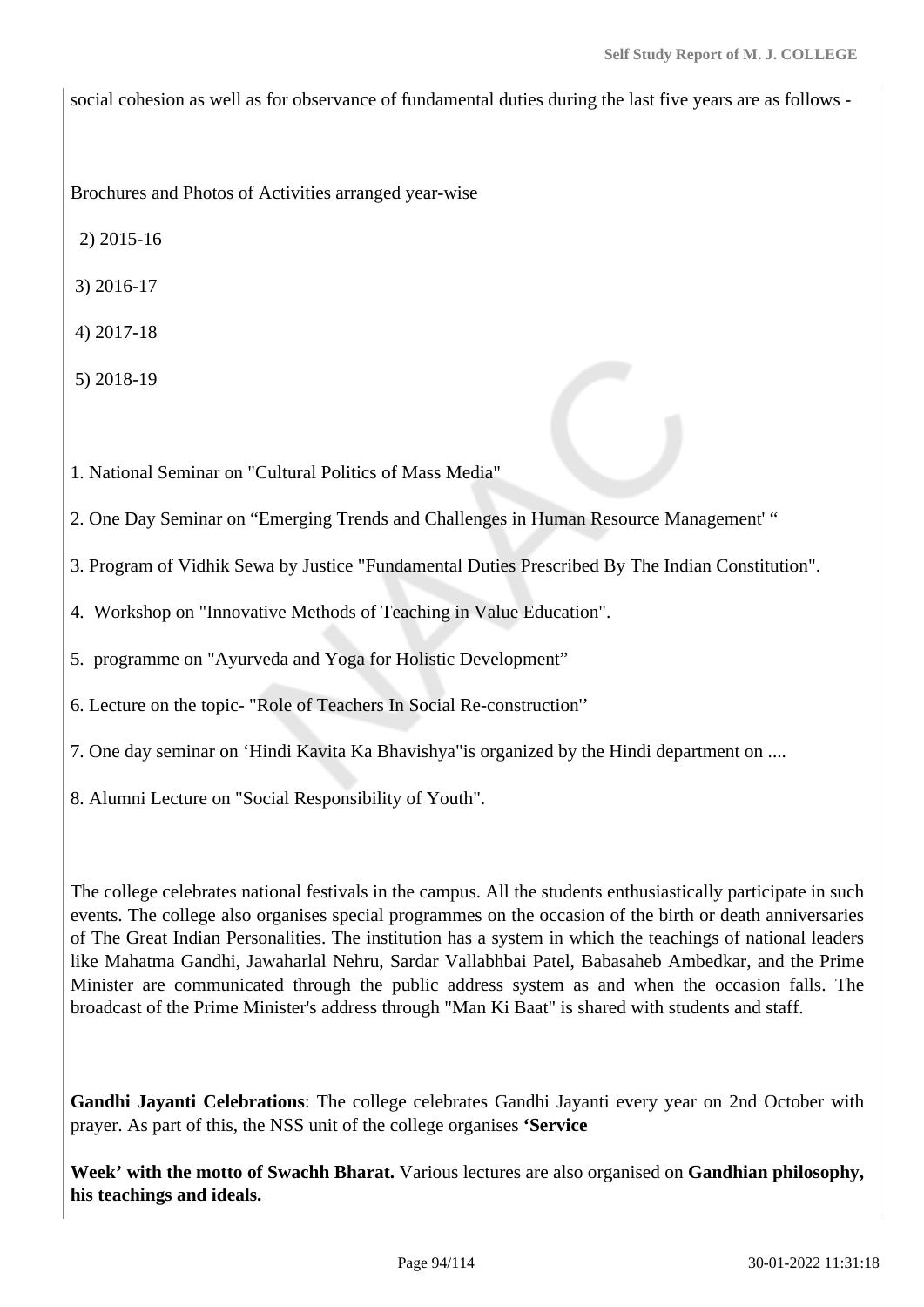**National Youth Day Celebrations:** National Youth Day is observed on 12th January of every year, the birthday of Swami Vivekananda.

**National Science Day Celebrations:** The college celebrates National Science Day on **12th June every year.**

**National Unity Day**: Birth anniversary of Sardar Vallabhbai Patel is celebrated as National Unity day on 31st October.

**Independence Day:** India's independence is celebrated every year in the college on 15th August with solemnity. As part of this, **inter-departmental patriotic song competition** is organised every year.

**Republic Day:** Republic day is celebrated every year with flag hoisting and seminar on topics like National Integration, Importance of Constitution, Challenges Before the Nation, e-Governance and other topics of interest to the students and staff members.

**Premchand Day:** The college celebrated Premchand Day with discussions on the works of the Hindi and Vernacular writers on 31 August.

**International Hindi Day:** The college organises Hindi day celebrations with reading

competitions, Hindi Poetry Recitation, etc.

The college celebrates **National Festivals** like Nav durga, Diwali, Holi, Christmas, Eid-Ul-Fitr etc.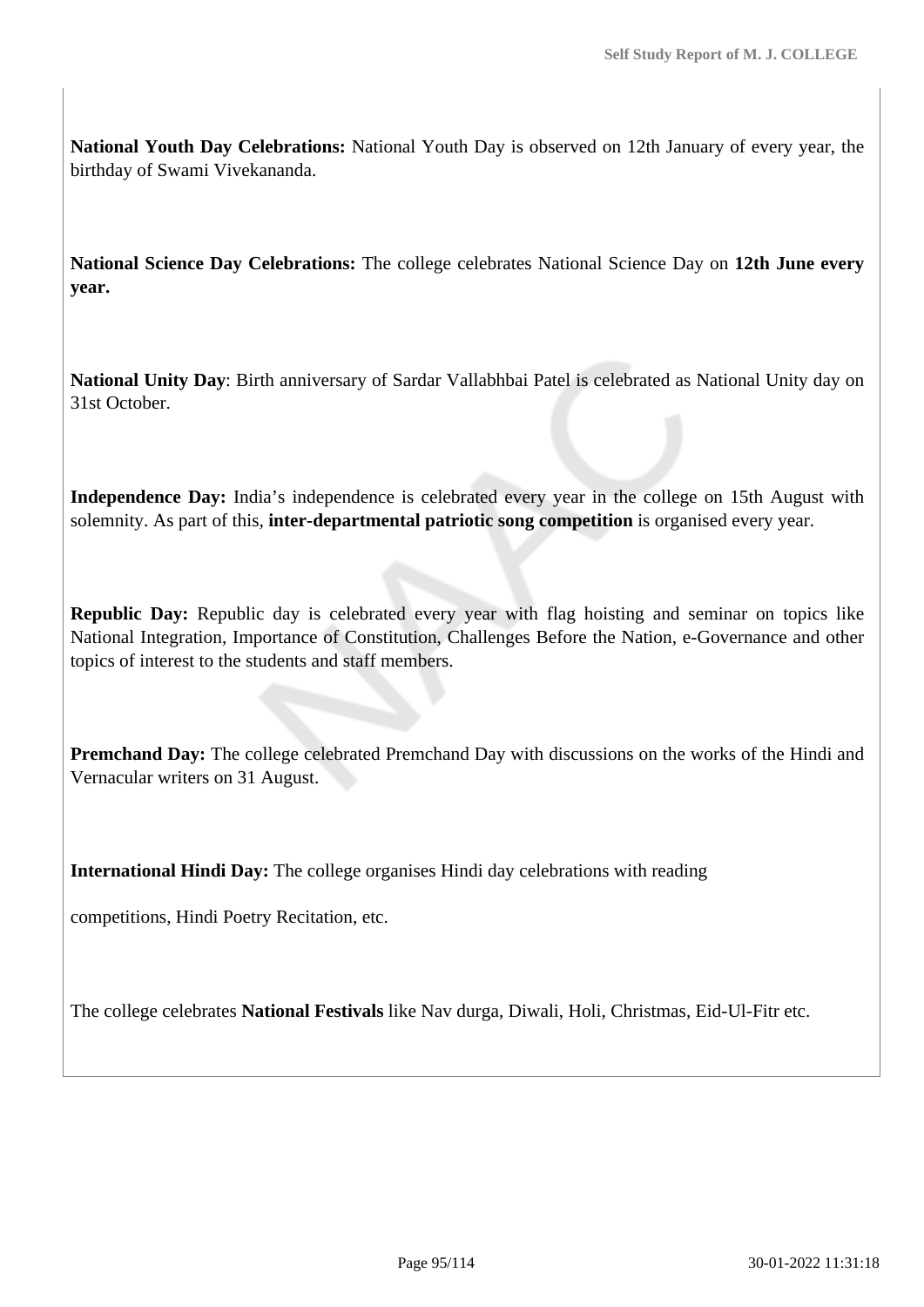| <b>File Description</b>                                                                                                                         | <b>Document</b>      |
|-------------------------------------------------------------------------------------------------------------------------------------------------|----------------------|
| Link for supporting documents on the information<br>provided (as reflected in the administrative and<br>academic activities of the Institution) | <b>View Document</b> |
| Link for any other relevant information                                                                                                         | <b>View Document</b> |

 **7.1.9 Sensitization of students and employees of the Institution to the constitutional obligations: values, rights, duties and responsibilities of citizens (within 500 words).**

#### **Response:**

.

The college celebrates national festivals in the campus. All students enthusiastically participate in such events. The college also organised special programmes on the occasion of the birth or death anniversaries of great Indian personalities. The institution has a system in which references about epoch making social thinkers of India like Mahatma Gandhi, Jawaharlal Nehru, Sardar Vallabhbai Patel, Babasaheb Ambedkar etc. are made through the public address system as and when their birth or death anniversaries fall.

 Gandhi Jayanti Celebrations: The college celebrates Gandhi Jayanti every year on 2nd October with prayer. As part of this, the NSS unit of the college organises 'Service Week' with the moto of Swachh Bharat. Various lectures are also organised on Gandhian philosophy, teachings and ideals.

National Youth Day Celebrations: National Youth Day is observed on 12th January of every year, the birthday of Swami Vivekananda. The Department of commerce organised several programmes on this day

National Unity Day: Birth anniversary of Sardar Vallabhbai Patel is celebrated as National Unity day on 31st October.

 Independence Day: India's independence is celebrated every year in the college on 15th August with solemnity. As part of this, inter-departmental patriotic song competition is organised every year. Republic Day: Republic day is celebrated every year with flag hoisting and talks on national integration, importance of constitution etc. APJ Abdul Kalam Memorial Lecture: APJ Abdul Kalam Memorial Lecture is organised every year. Premchand Day: The college celebrated Premchand Day with discussions on the works of the writer on 31August.

 International Hindi Day: The college organises Hindi day celebrations with reading competitions, Hindi poetry recitation, etc.

The college celebrates national festivals like Ganpati Utasav,Garba, Diwali, Holi, Christmas, Eid-Ul-Fitr etc.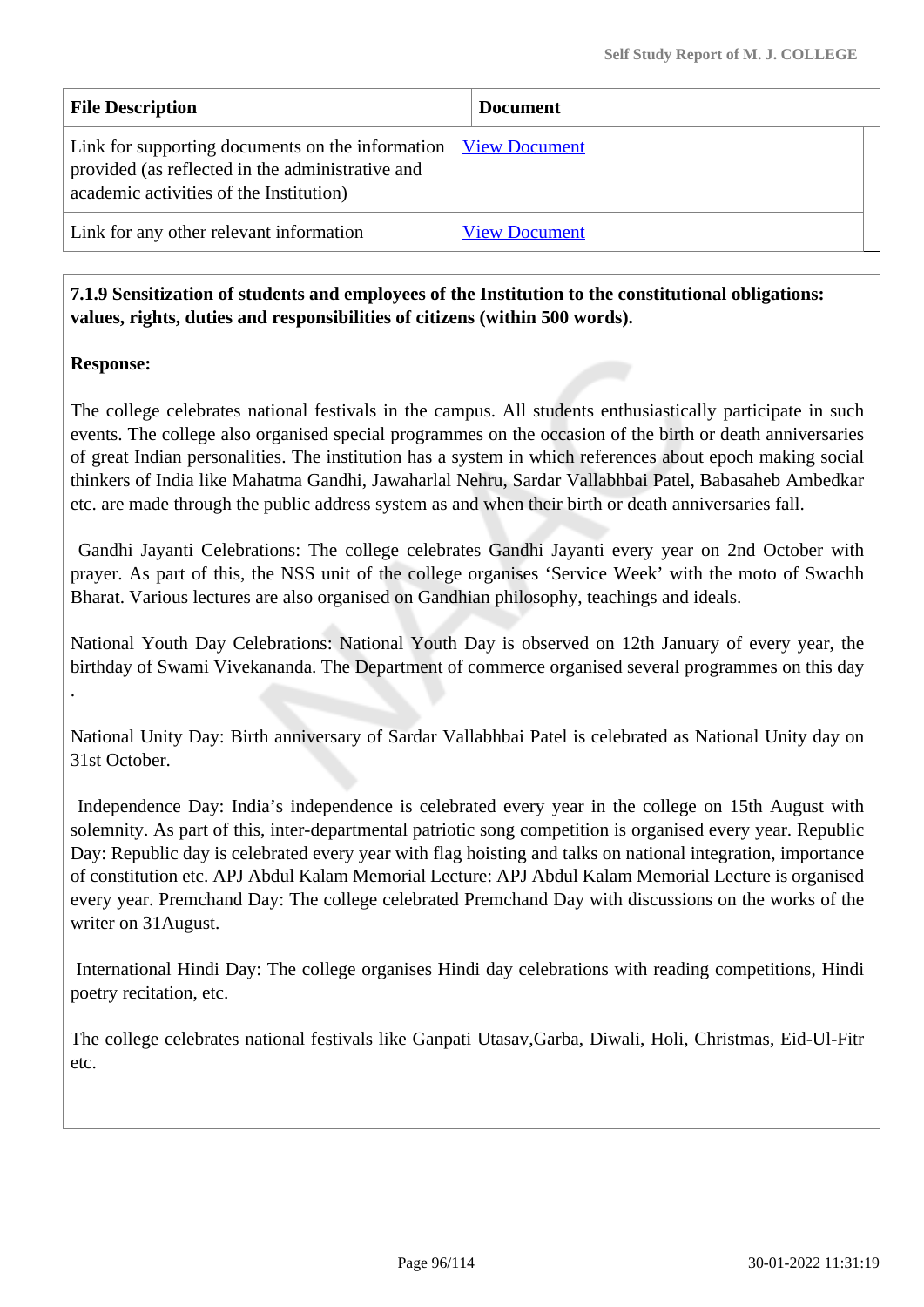| <b>File Description</b>                                                                                            | <b>Document</b>      |
|--------------------------------------------------------------------------------------------------------------------|----------------------|
| Link for details of activities that inculcate values<br>necessary to render students in to responsible<br>citizens | <b>View Document</b> |
| Link for any other relevant information                                                                            | <b>View Document</b> |

 **7.1.10 The Institution has a prescribed code of conduct for students, teachers, administrators and other staff and conducts periodic programmes in this regard.** 

- **1.The Code of Conduct is displayed on the website**
- **2.There is a committee to monitor adherence to the Code of Conduct**
- **3.Institution organizes professional ethics programmes for students, teachers, administrators and other staff**
- **4.Annual awareness programmes on Code of Conduct are organized**

#### **Response:** A. All of the above

| <b>File Description</b>        | <b>Document</b>      |
|--------------------------------|----------------------|
| Code of ethics policy document | <b>View Document</b> |

#### **7.1.11 Institution celebrates / organizes national and international commemorative days, events and festivals (within 500 words).**

#### **Response:**

Number of activities conducted for Promotion of Universal Values (Truth, Righteous conduct, Love, Non-Violence and peace); National Values, Human Values, National Integration, Communal Harmony and Social Cohesion as well as for Observance of Fundamental Duties during the last five years.

Brochures and Photos of Activities arranged year-wise

- $2016-17$
- $2017-18$
- 2018-19
- $\bullet$  2019-20
- 2020-21

1. National Seminar on "Cultural politics of Mass Media"

2. One Day Seminar on "Emerging Trends and Challenges in Human Resource Management' "

3. Program of vidhik sewa on 'Fundamental duties prescribed by Indian constitution'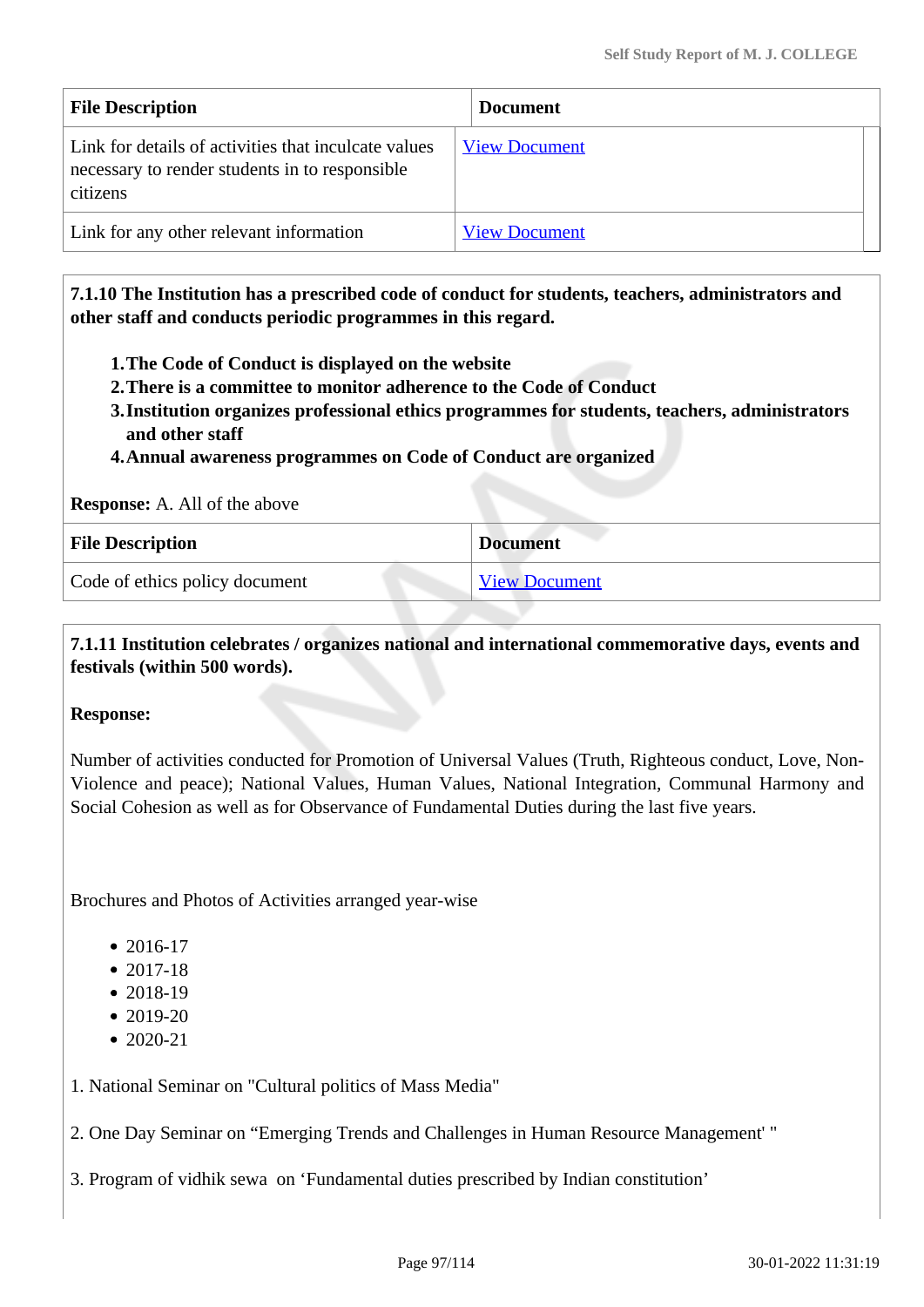4. Workshop on Innovative Methods of Teaching in Value Education

5. programme on "Ayurveda and Yoga for Holistic Development"

6. lecture on the topic- 'Role of teachers in social Re-construction'

7. One day seminar on 'Hindi kavita ka bhavishya"is organized By Hidi department on 14th of September 2017

8. Alumni Lecture on 'Social Responsibility of Youth' in 2019

The college celebrates national festivals in the campus. All students enthusiastically participate in such events. The college also organises special programmes on the occasion of the birth or death anniversaries of great Indian personalities. The institution has a system in which references about making social thinkers of India like Mahatma Gandhi, Jawaharlal Nehru, Sardar Vallabhbai Patel, Babasaheb Ambedkar etc. are made through the public address system as and when their birth or death anniversaries fall.

**Gandhi Jayanti Celebrations**: The college celebrates Gandhi Jayanti every year on 2nd October with prayer. As part of this, the NSS unit of the college organises **'Service Week' with the moto of Swachh Bharat.** Various lectures are also organised on **Gandhian philosophy,teachings and ideals.**

**National Youth Day Celebrations:** National Youth Day is observed on 12th January of every year, the birthday of Swami Vivekananda.

**National Science Day Celebrations:** The college celebrates National Science Day on **12th June every year.**

**National Unity Day**: Birth anniversary of Sardar Vallabhbai Patel is celebrated as National Unity day on 31st October.

**Independence Day:** India's independence is celebrated every year in the college on 15th August with solemnity. As part of this, **inter-departmental patriotic song competition** is organised every year.

**Republic Day:** Republic day is celebrated every year with flag hoisting and talks on national

integration, importance of constitution etc.

**Premchand Day:** The college celebrated Premchand Day with discussions on the works of the writer on 15th September.

**International Hindi Day:** The college organises Hindi day celebrations with reading

competitions, Hindi poetry recitation, etc.

The college celebrates **national festivals** like Nav durga, Diwali, Holi, Christmas, Eid-Ul-Fitr etc.

International programmes like Women's Day,Envirnoment day,Mothers day,International Yoga day are celebrated with great enthusiasm.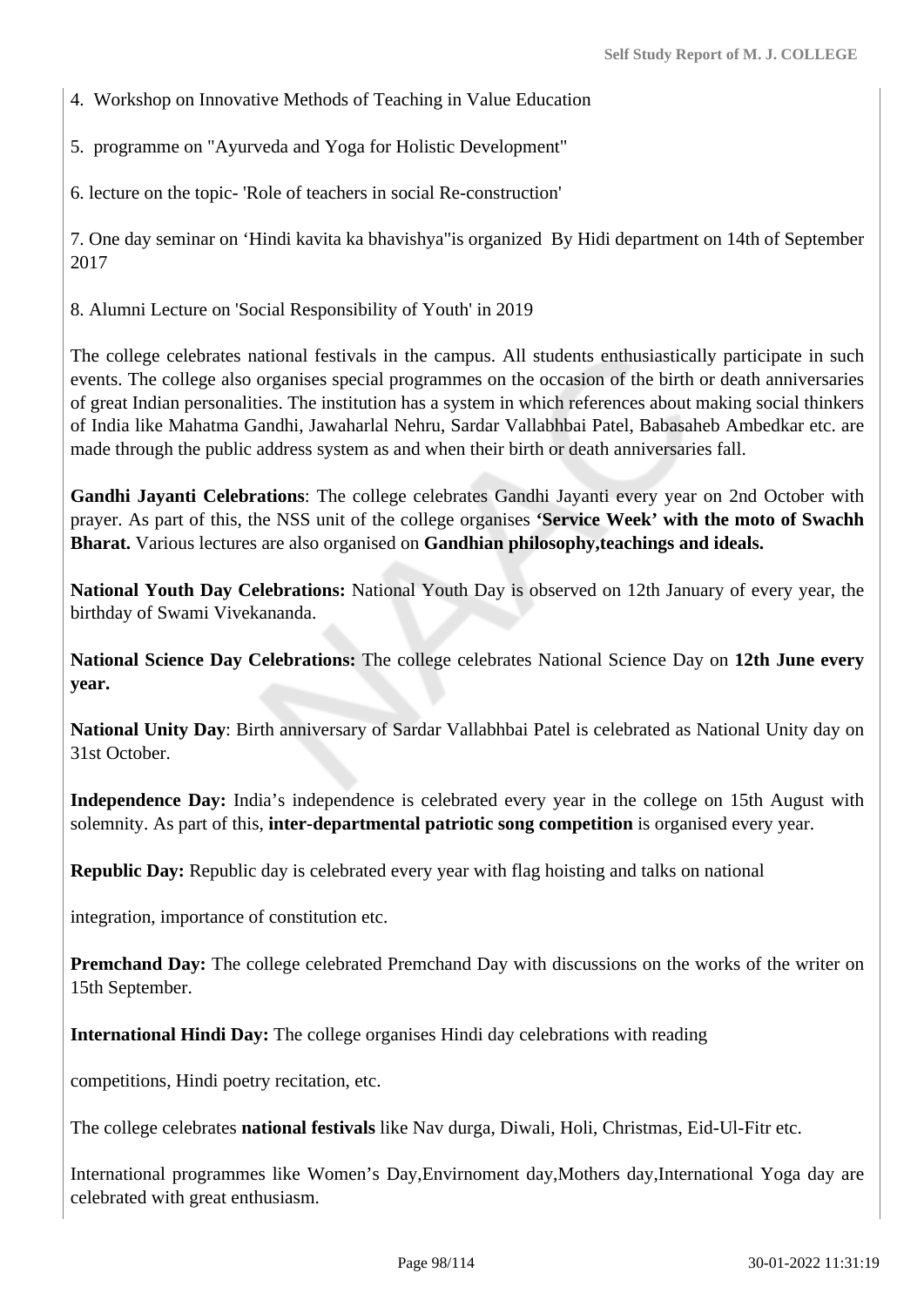| <b>File Description</b>                                                                        | <b>Document</b>      |
|------------------------------------------------------------------------------------------------|----------------------|
| Link for Geotagged photographs of some of the<br>events                                        | <b>View Document</b> |
| Link for any other relevant information                                                        | <b>View Document</b> |
| Link for Annual report of the celebrations and<br>commemorative events for the last five years | <b>View Document</b> |

# **7.2 Best Practices**

 **7.2.1 Describe two best practices successfully implemented by the Institution as per NAAC format provided in the Manual.**

**Response:** 

#### **Best Practice I: M J "Give A Hand, Give A Life"**

M J College, is an institution that always keeps **social transformation and social**

**justice** well above the individual prosperity and success. One of the core values of the institution is "**social commitment**". The college believes that higher education institution has responsibility to all its stakeholders and it can be fulfilled only through continuous community engagement and fostering the social responsibility of the students and teachers.

#### **1. Aims and Objectives**

#### **The practice has the following aims and objectives.**

To catalyse new initiatives of community engagement to help the local community.

To contribute to the socio-economic development of the rural community.

To gain understanding of social realities and find out solutions.

To appreciate local knowledge and wisdom.

To help the needy people during natural disasters.

#### **2. The Context**

MJ college has a tradition of community engagement and the institution is always committed to the progress and development of the local community. The college has been organising a number of programmes to empower the society and to help the downtrodden.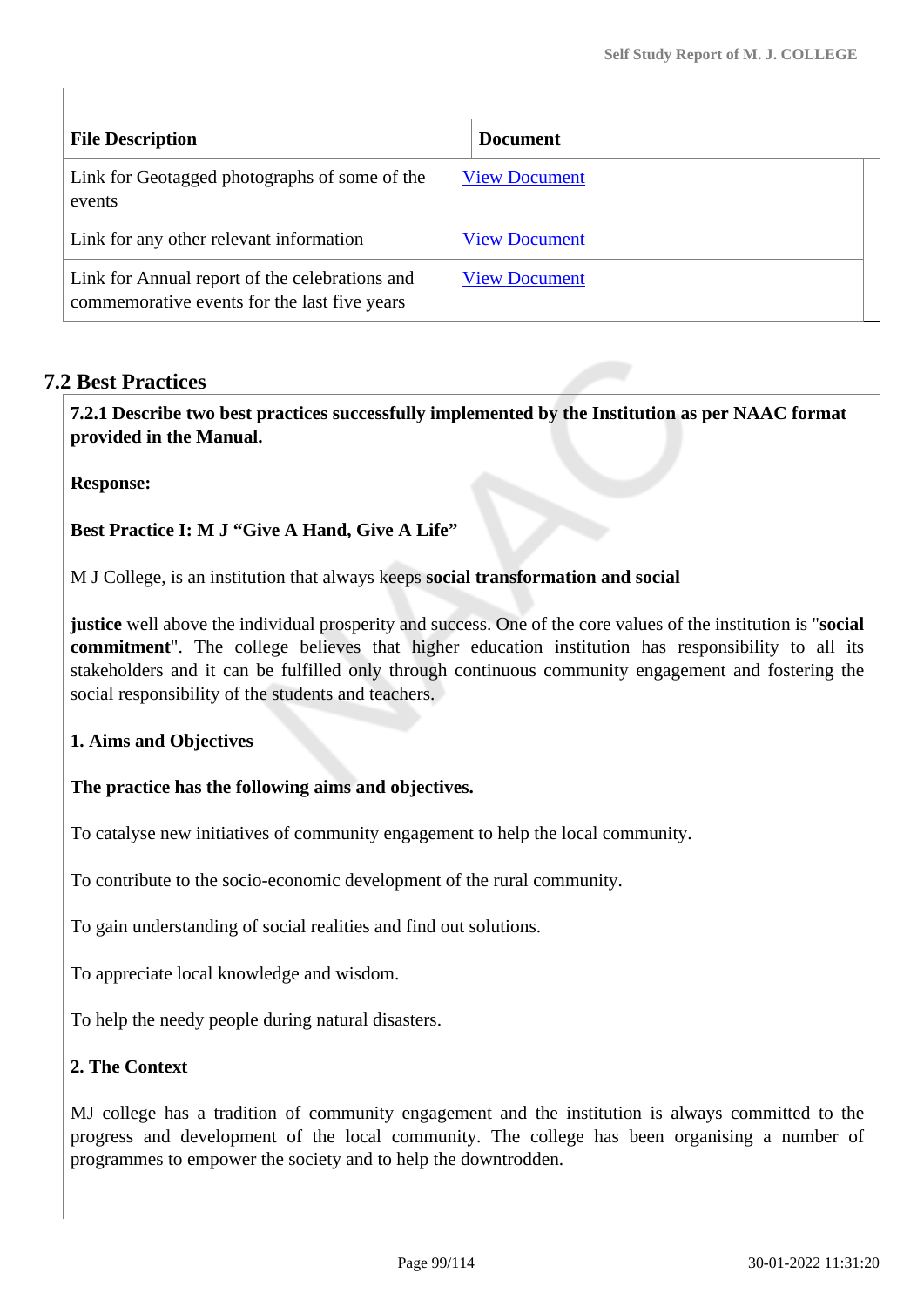# **3. The Practice -**

The college has organised a good number of programmes with the purpose of educating and helping the society through continuous community engagement and extending support. The practices followed under this initiative are given below.:-

1. **MJ ANNAPURNA** in which distribution of grains/pulses every month to Ashray Sthal, which is an orphanage and The Mother Teresa home (A place for mentally challenged old people)

2. **FINANCIAL Support to The Anubhuti Shree, a welfare organisation for women,** every Month for the DISTRIBUTION of senatory napkins for health, hygiene of women.

3.**FINANCIAL SUPPORT to The Arpan school** (a school for mentally challenged children) for Physiotherapist services.

**BEST Practices II -**

**Social Care -**

**CHILD CARE PROGRAMME:** It is one of the key charity programmes of the college. In this initiative, the college provides PHYSIO THERAPY AND MEDICINES for about **54 physically and mentally challenged orphans every day.**

**HELPE FOR THE FINANCIALLY DEPRIVED:** The institution offers financial and medical help to poor sections of the society.

**Free Medical Camps and Dental Health, Camps for the Deaf and Dumb** are organised in association with other organizations like Red cross, lioness club, Prayas school.

The departments **visit orphanages on a regular basis** and interact with the inmates. The students and teachers often celebrate important events with the inmates in orphanages.

#### **C. Social Change and Community Engagement**

**College participated in Clean India Mission**. Students and staff engaged in the cleaning of an old Temple and its premises. Such awareness camps for promoting clean surroundings are often launched by the college.

The college has been organising **blood donation camps every year** in association with various organisations such as **Regional Blood Transfusion Center, Red Cross, HDFC Bank Ltd,** etc.

Staff and Students distributed study material such as **Books and Stationary items among the children and other students.**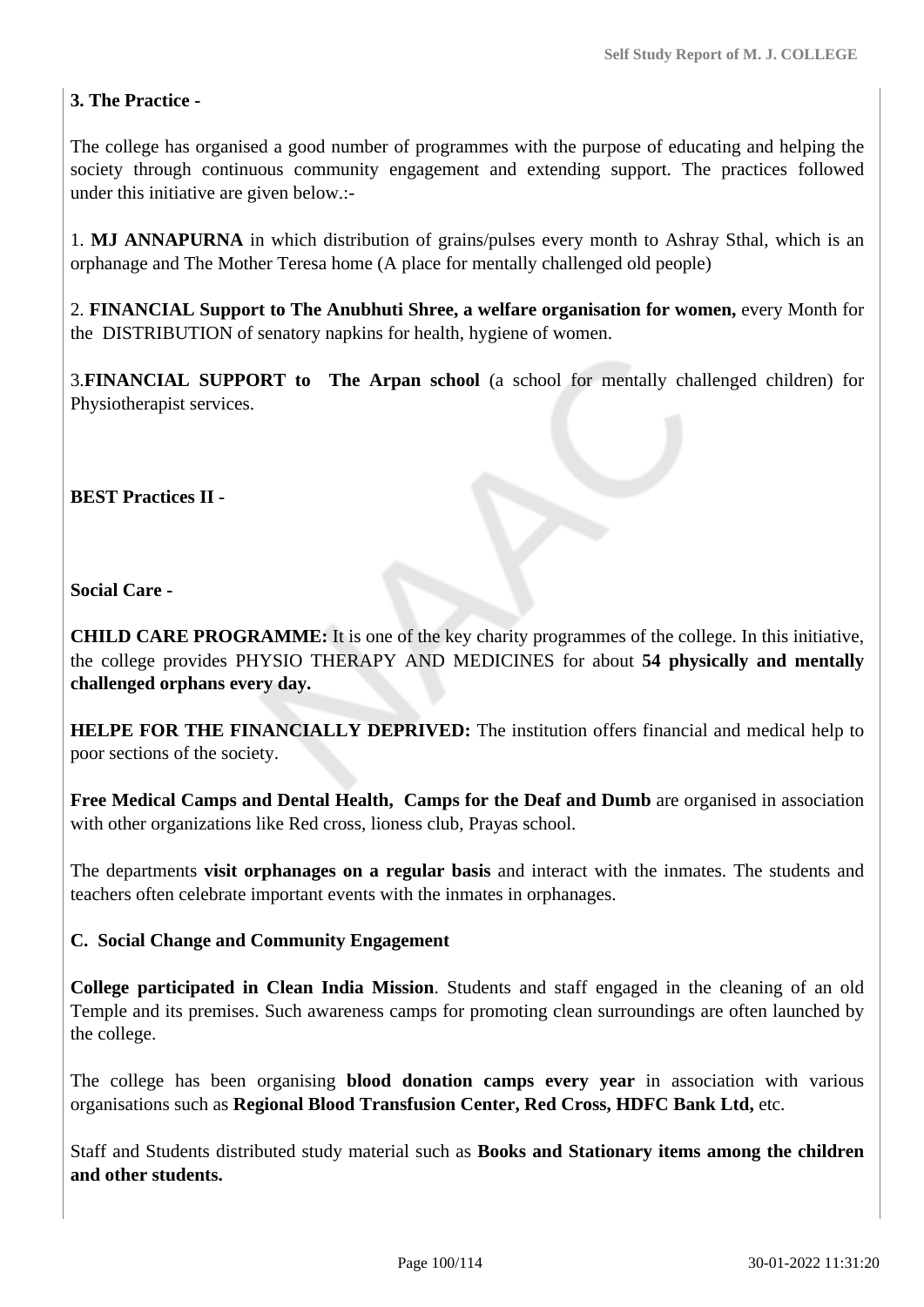The college has observed **Road Safety Week** in association with **Bhilai Road Safety Authority**.

### **Knowledge Sharing -**

The college has distributed study materials among students to spread awareness on **e-payment methods** and **financial literacy**.

The college has conducted an awareness programme on **Solid Waste Management For the Domestic Waste Management.**

The college participated in the **ANUBHUTI SHREE programmes** to create awareness on health, hygiene, sanitation, water, etc.

The students of the college have actively participated in the **AIDS Awareness Rally** organised by the DISTRICT GOVERNMENT HOSPITAL DURG.

#### **e. Disaster Management -**

In collaboration with Fire and Safety Department, a **Mock Drill and seminar on the topic "Fire And Safety-Rescue Measures"** was organised.

#### **f. Unnat Bharat Abhiyan**

The college has **adopted five villages** 

**1.Kutela Bhata**

**2.Khapari**

**3.Khamaria**

**4.Sirsa**

#### **5.Chikhli**

under **UBA programme of MHRD in 2018**. A **socio Economic Survey** of residents of these villages is completed.

**Evidence of Success------**knowledge sharing, PREVENTION AND CONTROL of COVID-19, and importance of vaccination. Training of village women FOR IN-HOUSE SOAP MAKING.

**College recieved Rs 50,000/ from UBA as a reward for more fruitful work in the village area.**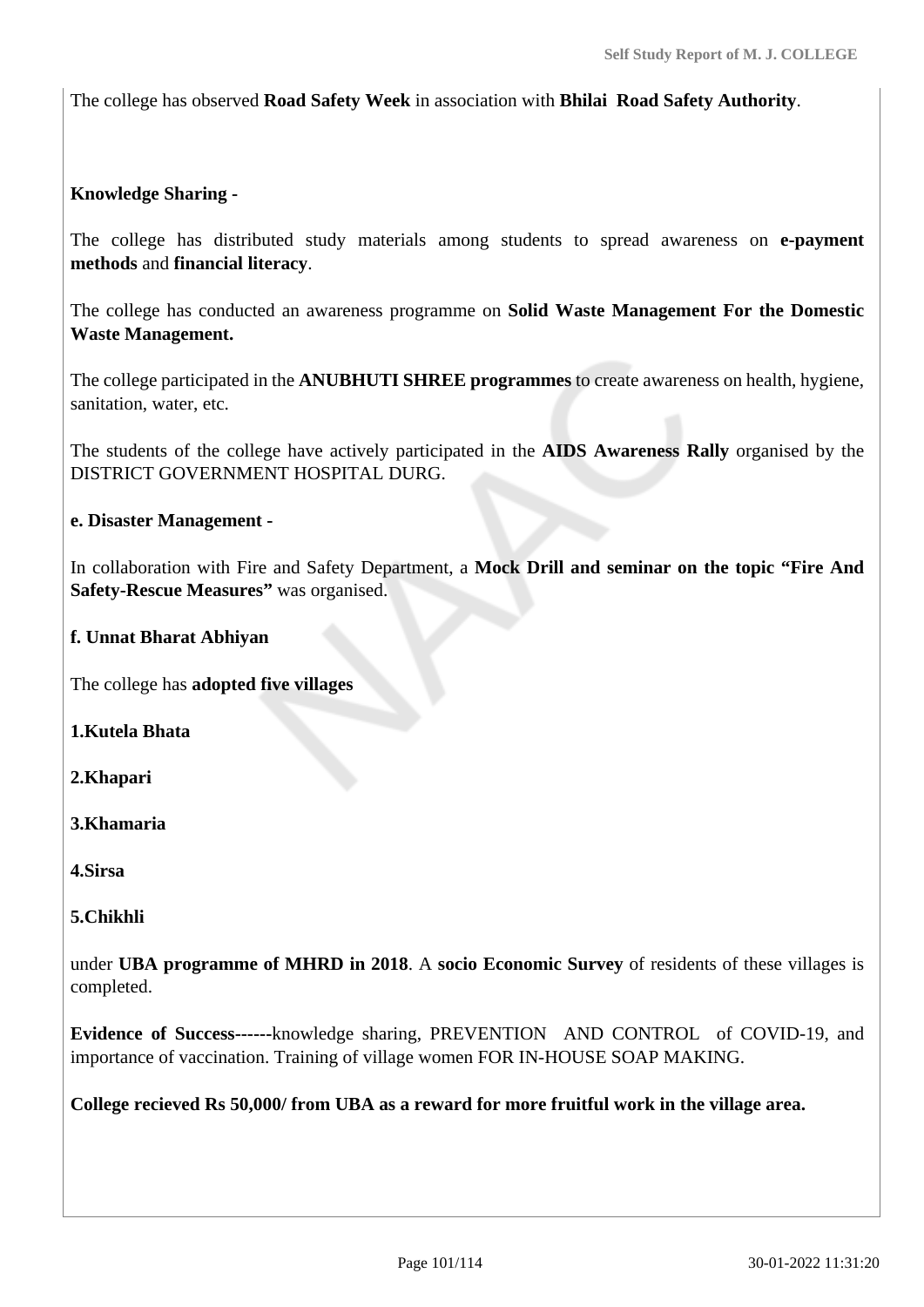| <b>File Description</b>                                  | <b>Document</b>      |
|----------------------------------------------------------|----------------------|
| Link for Best practices in the Institutional web<br>site | <b>View Document</b> |
| Link for any other relevant information                  | <b>View Document</b> |

# **7.3 Institutional Distinctiveness**

### **7.3.1 Portray the performance of the Institution in one area distinctive to its priority and thrust within 1000 words**

#### **Response:**

 The college was founded to cater to the educational needs of the region without any discrimination related to caste, creed or social and regional status. We also believe that the students can be made socially responsible citizen by imparting moral education. The college continues its service to the nation by not only providing quality education but also inculcating the moral values and sense of social responsibility also.

During the COVID-19 pandemic period, a large number of citizens were struggling for basic needs, medical facilities, and sufferings on account of the terrible mental stresses with many of their near and dear ones falling seriously ill and quite a few of them also succumbing to the pandemic. Specially the medical facilities came under severe strains. No hospital beds were available, no medicines and the oxygen cylinders were not in adequate supply. The MJ College rose to the occasion and launched the campaign called *"PranVayu"*. Under this programme when the first wave of pandemic hit the region, college arranged 4 beds with oxygen cylinder facilities, wheel chair, Blood Pressure and temperature and Oxygen monitoring facilities in the college premises with nursing staff at the disposal of the patients. These facilities was not confined to only the members of MG college family, but were available to all those who were in the need. These facilities were available 24X7 basis.

The M J Family members were provided with the medical kit for any emergency uses.

After the introduction of vaccines awareness programmes were conducted online/offline at nearby places. The second wave of corona attack in the Durg district was one of the worst all nation wide. The Oxygen gas was in short supply . M J College under "PranVayu" scheme raised two Oxygen Concentrators with donations from the members of staff and the management. These were made available to the needy free of charges. The necessary training to the users of the Concentrators was imparted by the MG staff. This work helped many post covid19 patient who required oxygen supply after getting discharged from hospitals and either could not afford cylinders or the old age persons who live alone and could not carry bulky oxygen cylinders. Provide the web link of the institution. The initiative by the college got wide acclaims in the local newspapers and the users thanked the institution of the great social service it imparted.

The college organised vaccination drive for its Nursing staff and offered to the district management its services by providing the nursing trend staff for hospitals overflowing with the Covid- 19 patients. The college made vaccination compulsory for all staff members who were found entitled to vaccination as per the guidelines led down by the government.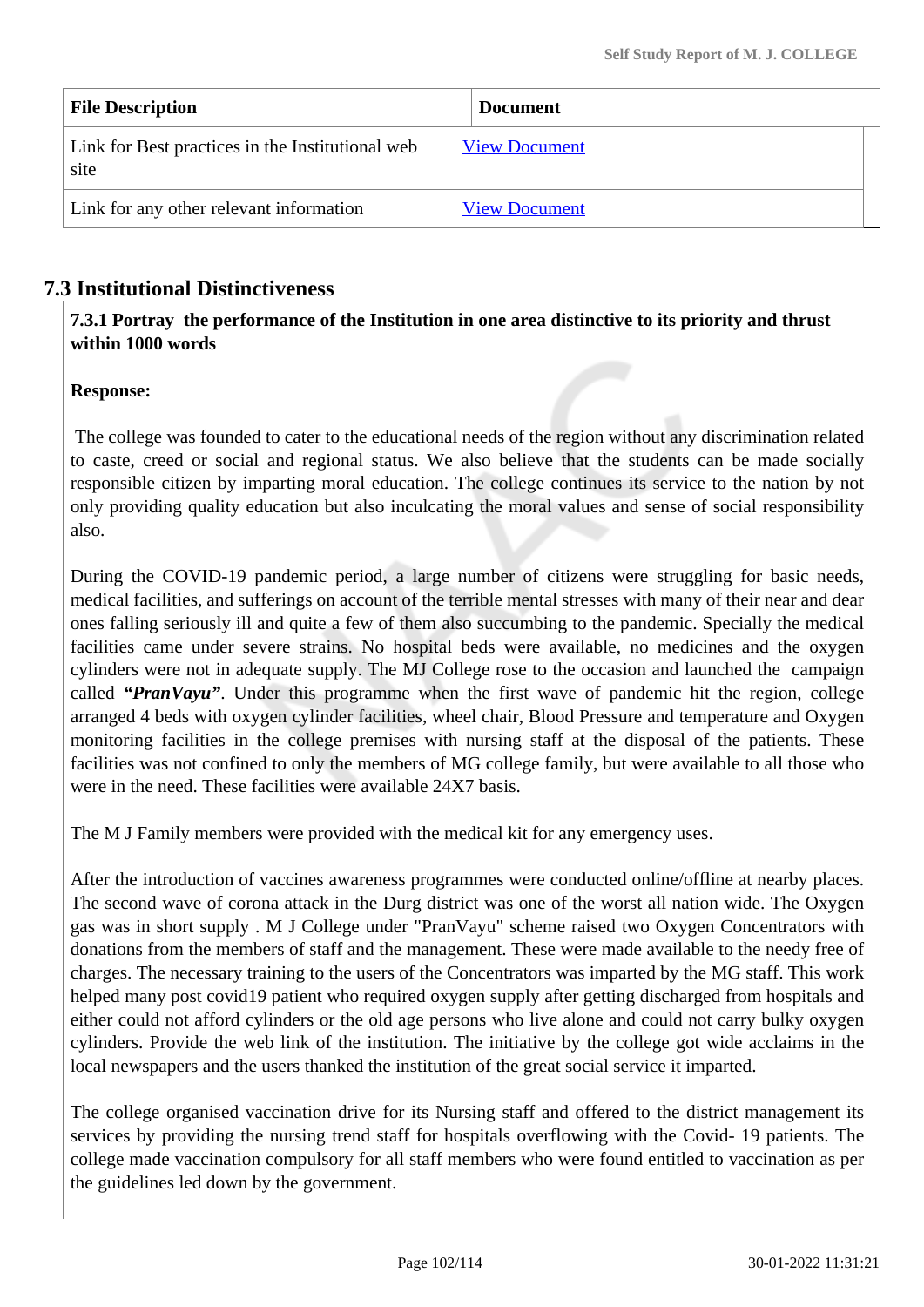To make people aware about corona virus online quiz competition, online slogan and poster making programmes were organized.

The College's Annapurna Yojna in which every month "Rashan" is donated at various places, were diverted to help corona hit families.

2.Rashan also distributed In"Astha" vridha ashram ,Mother Teresa Ashram, college guards, and needy persons.

**Objective**: To make people aware about their voting rights and encourage them for voting along with their community in coherence with central government scheme of Systematic Voter Education and Electoral Participation Programme.

 Context: India is the largest democracy of the world where the people elect a government at the centre and states, who will be governing the country. Hence it becomes very important for all the people to take part in voting in elections. As more and more people get involve in election process, it becomes fair and unbiased which strengthen the democracy system.

Practices:

 1. One Oath Taking Ceremony for voting and belief in democracy system was conducted on 8th October 2018 with NSS Programme officer and SVEEP Nodal Officer Dr. J. P. Kanoje, Campus Ambassadors Mr. Aakash Soni and Ms. Rinsi Verghese along with a large number of students, teaching and non-teaching staff members.

2. A demonstration programme of Electronic Voting Machine and Voter Verifiable Paper Audit Trail (VVPAT) was done at college premises. The doubt regarding EVM were cleared by the authorities sent by Election Commission of India. This type of programmes enhances the faith on voting system to new voters.

3. The Voting awareness programme was conducted from the 11th October 2018 to 31st October 2018 by means of Poster Competition, Slogan-Writing Competition, Rangoli making competition etc..

4. "Nukkad-Plays" (Street Play) were organized at different nearby places to make people aware about voting rights and responsibilities on 12th October 2018.

5. The college conducted a Rally and Door to Door Survey for awareness among the common people on 13th October 2018 and 15th October 2018.

6. For the new voters Form-6 was provided for registration in the Electoral Roll as well as forms for correction and updation of data was provided for existing voters enrolled in electoral roll. The beneficiaries were asked to bring required documents and online form filling facilities were provided at our college. A Certificate of Appreciation was provided to M J College for its contribution in SVEEP programme of Election Commission of India.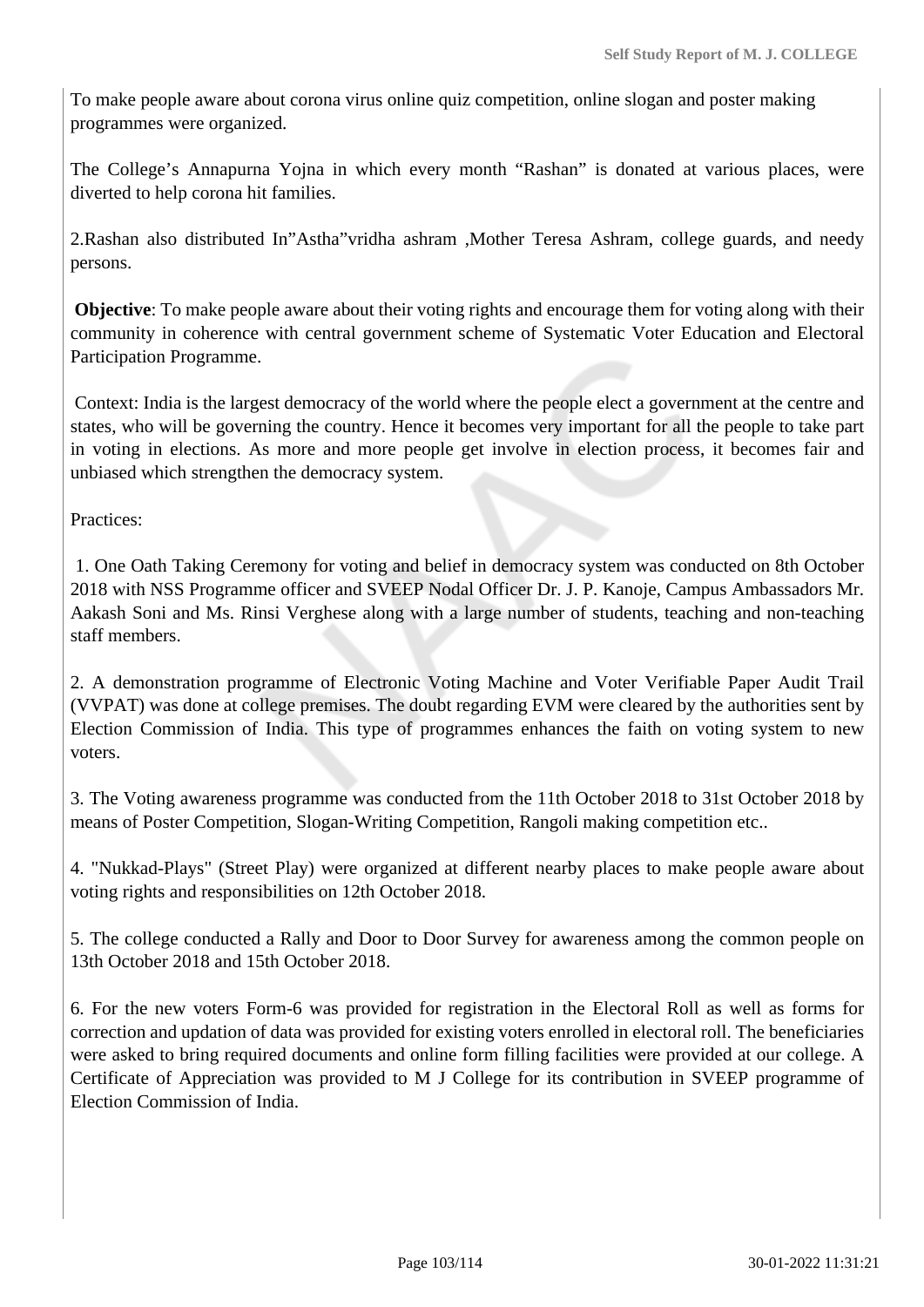| <b>File Description</b>                            | <b>Document</b>      |
|----------------------------------------------------|----------------------|
| Link for appropriate web in the Institutional      | <b>View Document</b> |
| website<br>Link for any other relevant information | <b>View Document</b> |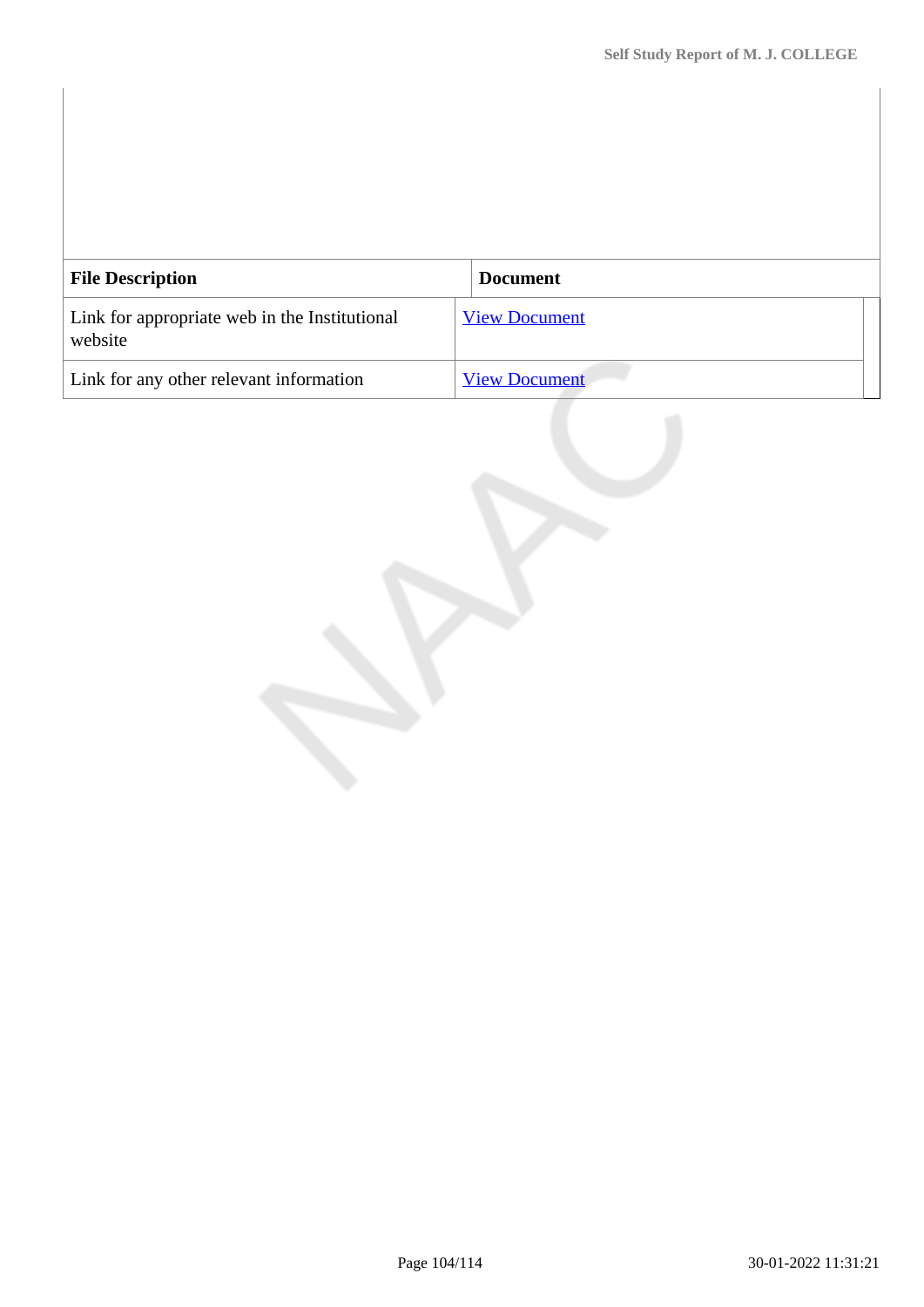# **5. CONCLUSION**

# **Additional Information :**

The college has initiated another mile-stone in the field of education by opening a school under its auspices. The school is geared up to provide quality education to the children from nursery to intermediate level. It has been housed in a modern building with excellent gadgets for imparting education to children and boys at a very nominal cost. Due to pandemic situation, the project was somewhat delayed but now is in full swing. The admissions to primary classes have started.

In a very short duration of about 18-19 years, this institution and the college managed by it, has earned accolades from the citizens of this area.

We are proud to state that the institution is known for its high academic standards, a great sense of discipline of its staff and students, and the social service the college does in the surrounding areas.

The staff of this college worked hard even durign the pandemic to provide medical help to the needy and saved many lives by providing free of cost oxygen concentrator services to many critical patients. Our gestures were widely appriciated by the administration and people in general.

The college observes strict covid-19 protocol within its premises and very particular in its observance.

# **Concluding Remarks :**

The college has strenuously tried to achieve the highest standards in the field of academics. At the same time, it has been very assiduously fulfilling its social responsibilities. The award of highest credential by the naac shall serve as a big moral booster to the management and staff of this college and would encourage all to make the institution a proud jewel of this country in the coming years.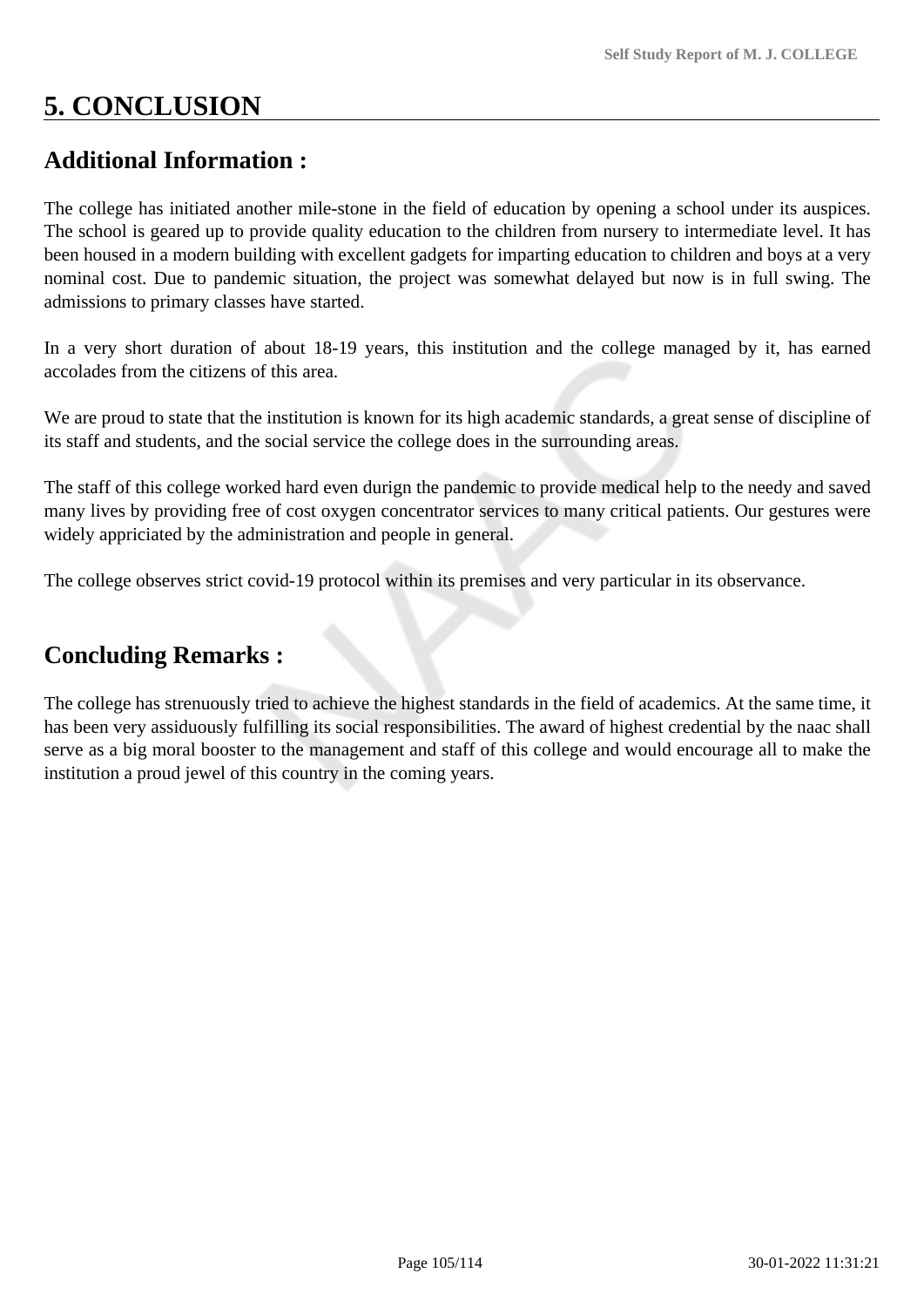# **6.ANNEXURE**

# **1.Metrics Level Deviations**

|       | Metric ID Sub Questions and Answers before and after DVV Verification                          |                                                                             |         |         |         |                                                                                                  |
|-------|------------------------------------------------------------------------------------------------|-----------------------------------------------------------------------------|---------|---------|---------|--------------------------------------------------------------------------------------------------|
| 1.2.1 |                                                                                                |                                                                             |         |         |         | Percentage of Programmes in which Choice Based Credit System (CBCS)/ elective                    |
|       | course system has been implemented                                                             |                                                                             |         |         |         |                                                                                                  |
|       |                                                                                                | Answer before DVV Verification : 22<br>Answer after DVV Verification: 21    |         |         |         | 1.2.1.1. Number of Programmes in which CBCS / Elective course system implemented.                |
|       | Remark : DVV has made the changes as per IIQA.                                                 |                                                                             |         |         |         |                                                                                                  |
| 2.3.3 | academic year)                                                                                 |                                                                             |         |         |         | Ratio of students to mentor for academic and other related issues (Data for the latest completed |
|       | 2.3.3.1. Number of mentors                                                                     | Answer before DVV Verification : 44<br>Answer after DVV Verification: 19    |         |         |         | Remark : DVV has made the changes as per shared report of mentor list by HEI.                    |
| 2.4.3 | completed academic year in number of years)<br>2.4.3.1. Total experience of full-time teachers |                                                                             |         |         |         | Average teaching experience of full time teachers in the same institution (Data for the latest   |
|       |                                                                                                | Answer before DVV Verification: 216.2<br>Answer after DVV Verification: 152 |         |         |         |                                                                                                  |
|       |                                                                                                |                                                                             |         |         |         | Remark : DVV has made the changes as per shared experience of regular teachers by HEI.           |
| 3.1.3 | government agencies during the last five years                                                 |                                                                             |         |         |         | Percentage of departments having Research projects funded by government and non                  |
|       |                                                                                                |                                                                             |         |         |         | 3.1.3.1. Number of departments having Research projects funded by government and non-            |
|       | government agencies during the last five years                                                 |                                                                             |         |         |         |                                                                                                  |
|       |                                                                                                | Answer before DVV Verification:                                             |         |         |         |                                                                                                  |
|       | 2020-21                                                                                        | 2019-20                                                                     | 2018-19 | 2017-18 | 2016-17 |                                                                                                  |
|       | 02                                                                                             | 02                                                                          | 01      | 00      | $00\,$  |                                                                                                  |
|       |                                                                                                | <b>Answer After DVV Verification:</b>                                       |         |         |         |                                                                                                  |
|       | 2020-21                                                                                        | 2019-20                                                                     | 2018-19 | 2017-18 | 2016-17 |                                                                                                  |
|       | 02                                                                                             | 02                                                                          | 01      | 00      | 00      |                                                                                                  |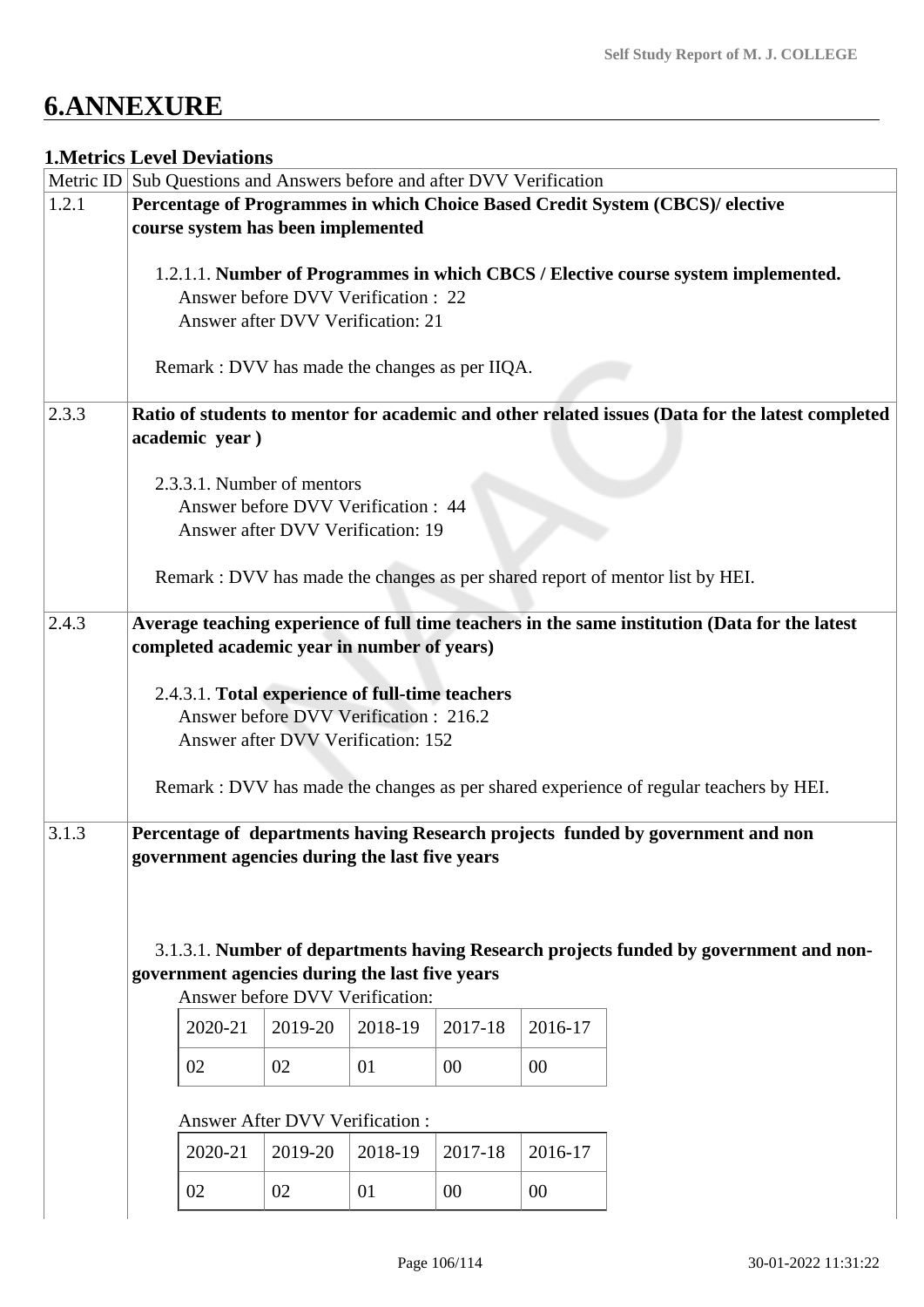|       |                 | Answer before DVV Verification:       |                  |                | 3.1.3.2. Number of departments offering academic programes   |                                                                                            |  |
|-------|-----------------|---------------------------------------|------------------|----------------|--------------------------------------------------------------|--------------------------------------------------------------------------------------------|--|
|       | 2020-21         | 2019-20                               | 2018-19          | 2017-18        | 2016-17                                                      |                                                                                            |  |
|       | 3               | 3                                     | 3                | 3              | 3                                                            |                                                                                            |  |
|       |                 | Answer After DVV Verification :       |                  |                |                                                              |                                                                                            |  |
|       | 2020-21         | 2019-20                               | 2018-19          | 2017-18        | 2016-17                                                      |                                                                                            |  |
|       | 18              | 18                                    | 18               | 18             | 18                                                           |                                                                                            |  |
|       |                 |                                       |                  |                |                                                              | Remark : DVV has given the input as per shared report of teachers by HEI.                  |  |
| 3.2.2 |                 |                                       |                  |                |                                                              | Number of workshops/seminars conducted on Research Methodology, Intellectual Property      |  |
|       |                 |                                       |                  |                | Rights (IPR) and entrepreneurship during the last five years |                                                                                            |  |
|       |                 |                                       |                  |                |                                                              |                                                                                            |  |
|       |                 |                                       |                  |                |                                                              | 3.2.2.1. Total number of workshops/seminars conducted on Research Methodology,             |  |
|       |                 |                                       |                  |                |                                                              | Intellectual Property Rights (IPR) and entrepreneurship year-wise during last five years   |  |
|       |                 | Answer before DVV Verification:       |                  |                |                                                              |                                                                                            |  |
|       |                 |                                       |                  |                |                                                              |                                                                                            |  |
|       | 2020-21         | 2019-20                               | 2018-19          | 2017-18        | 2016-17                                                      |                                                                                            |  |
|       | 6               | 6                                     | 6                | $\overline{4}$ | $\overline{2}$                                               |                                                                                            |  |
|       |                 | <b>Answer After DVV Verification:</b> |                  |                |                                                              |                                                                                            |  |
|       |                 |                                       |                  |                |                                                              |                                                                                            |  |
|       | 2020-21         | 2019-20                               | 2018-19          | 2017-18        | 2016-17                                                      |                                                                                            |  |
|       | 6               | 1                                     | $\overline{4}$   | $\overline{4}$ | $\mathbf{1}$                                                 |                                                                                            |  |
| 3.3.2 |                 |                                       |                  |                |                                                              |                                                                                            |  |
|       |                 |                                       |                  |                |                                                              | Number of research papers per teachers in the Journals notified on UGC website during the  |  |
|       | last five years |                                       |                  |                |                                                              |                                                                                            |  |
|       |                 |                                       |                  |                |                                                              |                                                                                            |  |
|       |                 |                                       |                  |                |                                                              | 3.3.2.1. Number of research papers in the Journals notified on UGC website during the last |  |
|       | five years.     |                                       |                  |                |                                                              |                                                                                            |  |
|       |                 | Answer before DVV Verification:       |                  |                |                                                              |                                                                                            |  |
|       | 2020-21         | 2019-20                               | 2018-19          | 2017-18        | 2016-17                                                      |                                                                                            |  |
|       | 3               | $\overline{4}$                        | $\boldsymbol{0}$ | $\overline{0}$ | $\overline{0}$                                               |                                                                                            |  |
|       |                 | <b>Answer After DVV Verification:</b> |                  |                |                                                              |                                                                                            |  |
|       | 2020-21         | 2019-20                               | 2018-19          | 2017-18        | 2016-17                                                      |                                                                                            |  |
|       |                 |                                       |                  | $\overline{0}$ | $\boldsymbol{0}$                                             |                                                                                            |  |
|       |                 |                                       |                  |                |                                                              |                                                                                            |  |
|       | $\overline{2}$  | $\mathbf{1}$                          | $\overline{0}$   |                |                                                              |                                                                                            |  |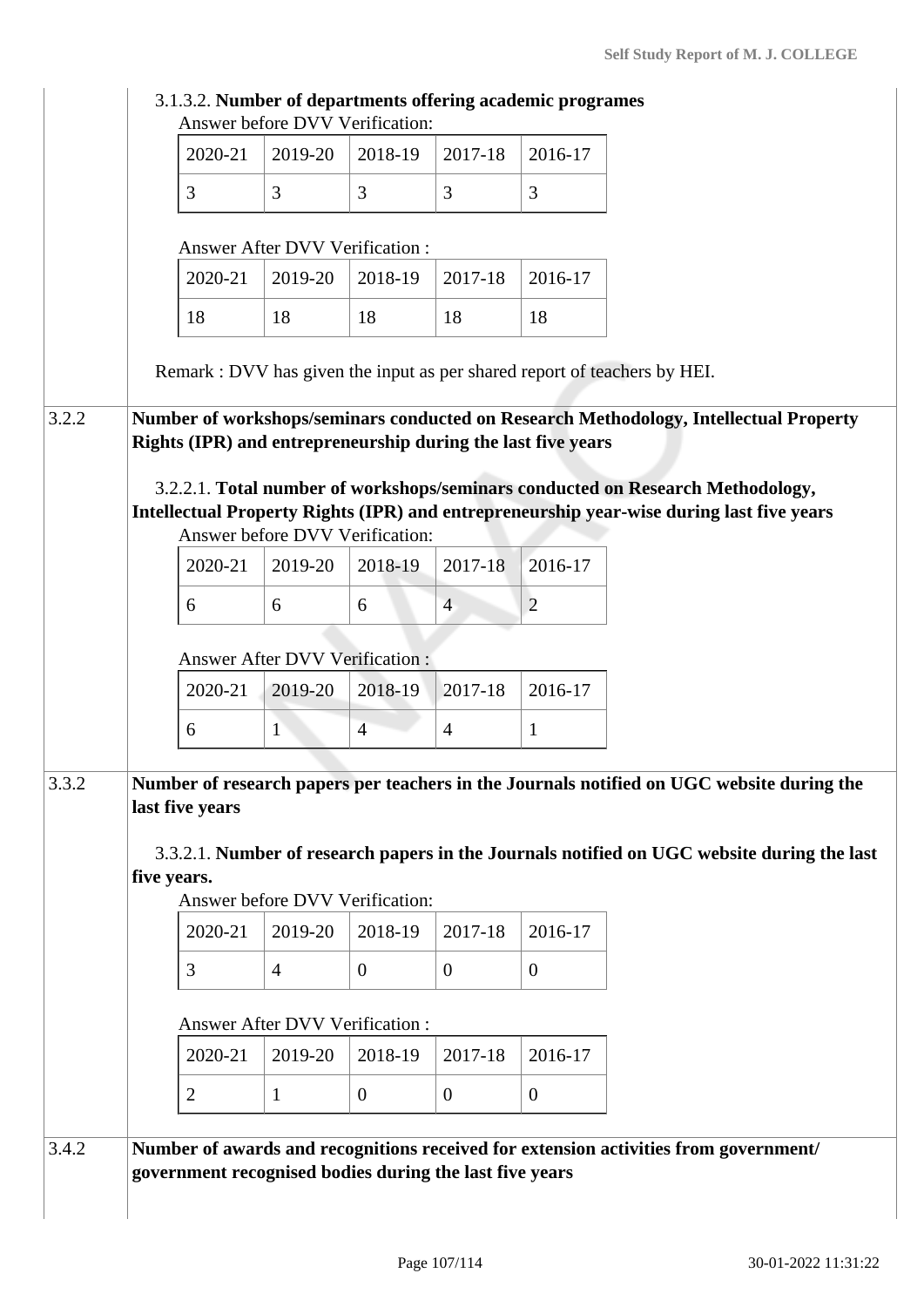# 3.4.2.1. **Total number of awards and recognition received for extension activities from Government/ Government recognised bodies year-wise during the last five years.**

| 2020-21<br>2019-20<br>2018-19<br>2017-18<br>2016-17<br>19<br>7<br>$\mathbf{0}$<br>$\overline{4}$<br>$\overline{0}$<br>Answer After DVV Verification:<br>2020-21<br>2019-20<br>2017-18<br>2016-17<br>2018-19<br>3<br>$\mathbf{0}$<br>$\overline{4}$<br>$\overline{2}$<br>$\overline{0}$<br>Number of extension and outreach programs conducted by the institution through NSS/NCC,<br>Government and Government recognised bodies during the last five years<br>3.4.3.1. Number of extension and outreached Programmes conducted in collaboration with<br>industry, community and Non- Government Organizations through NSS/ NCC/ Red Cross/<br>YRC etc., year-wise during the last five years<br>Answer before DVV Verification:<br>2020-21<br>2017-18<br>2016-17<br>2019-20<br>2018-19<br>19<br>17<br>22<br>15<br>17<br><b>Answer After DVV Verification:</b><br>2016-17<br>2020-21<br>2019-20<br>2018-19<br>2017-18<br>13<br>15<br>9<br>15<br>11<br>Average percentage of students participating in extension activities at 3.4.3. above during last<br>five years<br>3.4.4.1. Total number of Students participating in extension activities conducted in<br>collaboration with industry, community and Non- Government Organizations such as Swachh<br>Bharat, AIDs awareness, Gender issue etc. year-wise during last five years |         | Answer before DVV Verification: |  |
|---------------------------------------------------------------------------------------------------------------------------------------------------------------------------------------------------------------------------------------------------------------------------------------------------------------------------------------------------------------------------------------------------------------------------------------------------------------------------------------------------------------------------------------------------------------------------------------------------------------------------------------------------------------------------------------------------------------------------------------------------------------------------------------------------------------------------------------------------------------------------------------------------------------------------------------------------------------------------------------------------------------------------------------------------------------------------------------------------------------------------------------------------------------------------------------------------------------------------------------------------------------------------------------------------------------------------------------|---------|---------------------------------|--|
|                                                                                                                                                                                                                                                                                                                                                                                                                                                                                                                                                                                                                                                                                                                                                                                                                                                                                                                                                                                                                                                                                                                                                                                                                                                                                                                                       |         |                                 |  |
|                                                                                                                                                                                                                                                                                                                                                                                                                                                                                                                                                                                                                                                                                                                                                                                                                                                                                                                                                                                                                                                                                                                                                                                                                                                                                                                                       |         |                                 |  |
|                                                                                                                                                                                                                                                                                                                                                                                                                                                                                                                                                                                                                                                                                                                                                                                                                                                                                                                                                                                                                                                                                                                                                                                                                                                                                                                                       |         |                                 |  |
|                                                                                                                                                                                                                                                                                                                                                                                                                                                                                                                                                                                                                                                                                                                                                                                                                                                                                                                                                                                                                                                                                                                                                                                                                                                                                                                                       |         |                                 |  |
|                                                                                                                                                                                                                                                                                                                                                                                                                                                                                                                                                                                                                                                                                                                                                                                                                                                                                                                                                                                                                                                                                                                                                                                                                                                                                                                                       |         |                                 |  |
|                                                                                                                                                                                                                                                                                                                                                                                                                                                                                                                                                                                                                                                                                                                                                                                                                                                                                                                                                                                                                                                                                                                                                                                                                                                                                                                                       |         |                                 |  |
|                                                                                                                                                                                                                                                                                                                                                                                                                                                                                                                                                                                                                                                                                                                                                                                                                                                                                                                                                                                                                                                                                                                                                                                                                                                                                                                                       |         |                                 |  |
|                                                                                                                                                                                                                                                                                                                                                                                                                                                                                                                                                                                                                                                                                                                                                                                                                                                                                                                                                                                                                                                                                                                                                                                                                                                                                                                                       |         |                                 |  |
|                                                                                                                                                                                                                                                                                                                                                                                                                                                                                                                                                                                                                                                                                                                                                                                                                                                                                                                                                                                                                                                                                                                                                                                                                                                                                                                                       |         |                                 |  |
|                                                                                                                                                                                                                                                                                                                                                                                                                                                                                                                                                                                                                                                                                                                                                                                                                                                                                                                                                                                                                                                                                                                                                                                                                                                                                                                                       |         |                                 |  |
|                                                                                                                                                                                                                                                                                                                                                                                                                                                                                                                                                                                                                                                                                                                                                                                                                                                                                                                                                                                                                                                                                                                                                                                                                                                                                                                                       |         |                                 |  |
|                                                                                                                                                                                                                                                                                                                                                                                                                                                                                                                                                                                                                                                                                                                                                                                                                                                                                                                                                                                                                                                                                                                                                                                                                                                                                                                                       |         |                                 |  |
|                                                                                                                                                                                                                                                                                                                                                                                                                                                                                                                                                                                                                                                                                                                                                                                                                                                                                                                                                                                                                                                                                                                                                                                                                                                                                                                                       |         |                                 |  |
| Answer before DVV Verification:                                                                                                                                                                                                                                                                                                                                                                                                                                                                                                                                                                                                                                                                                                                                                                                                                                                                                                                                                                                                                                                                                                                                                                                                                                                                                                       |         |                                 |  |
| 2019-20<br>2020-21<br>2018-19<br>2017-18<br>2016-17                                                                                                                                                                                                                                                                                                                                                                                                                                                                                                                                                                                                                                                                                                                                                                                                                                                                                                                                                                                                                                                                                                                                                                                                                                                                                   |         |                                 |  |
| 985<br>2828<br>1389<br>1379<br>2242                                                                                                                                                                                                                                                                                                                                                                                                                                                                                                                                                                                                                                                                                                                                                                                                                                                                                                                                                                                                                                                                                                                                                                                                                                                                                                   |         |                                 |  |
| Answer After DVV Verification:                                                                                                                                                                                                                                                                                                                                                                                                                                                                                                                                                                                                                                                                                                                                                                                                                                                                                                                                                                                                                                                                                                                                                                                                                                                                                                        |         |                                 |  |
|                                                                                                                                                                                                                                                                                                                                                                                                                                                                                                                                                                                                                                                                                                                                                                                                                                                                                                                                                                                                                                                                                                                                                                                                                                                                                                                                       |         |                                 |  |
| 2019-20<br>2018-19<br>2017-18<br>2016-17                                                                                                                                                                                                                                                                                                                                                                                                                                                                                                                                                                                                                                                                                                                                                                                                                                                                                                                                                                                                                                                                                                                                                                                                                                                                                              | 2020-21 |                                 |  |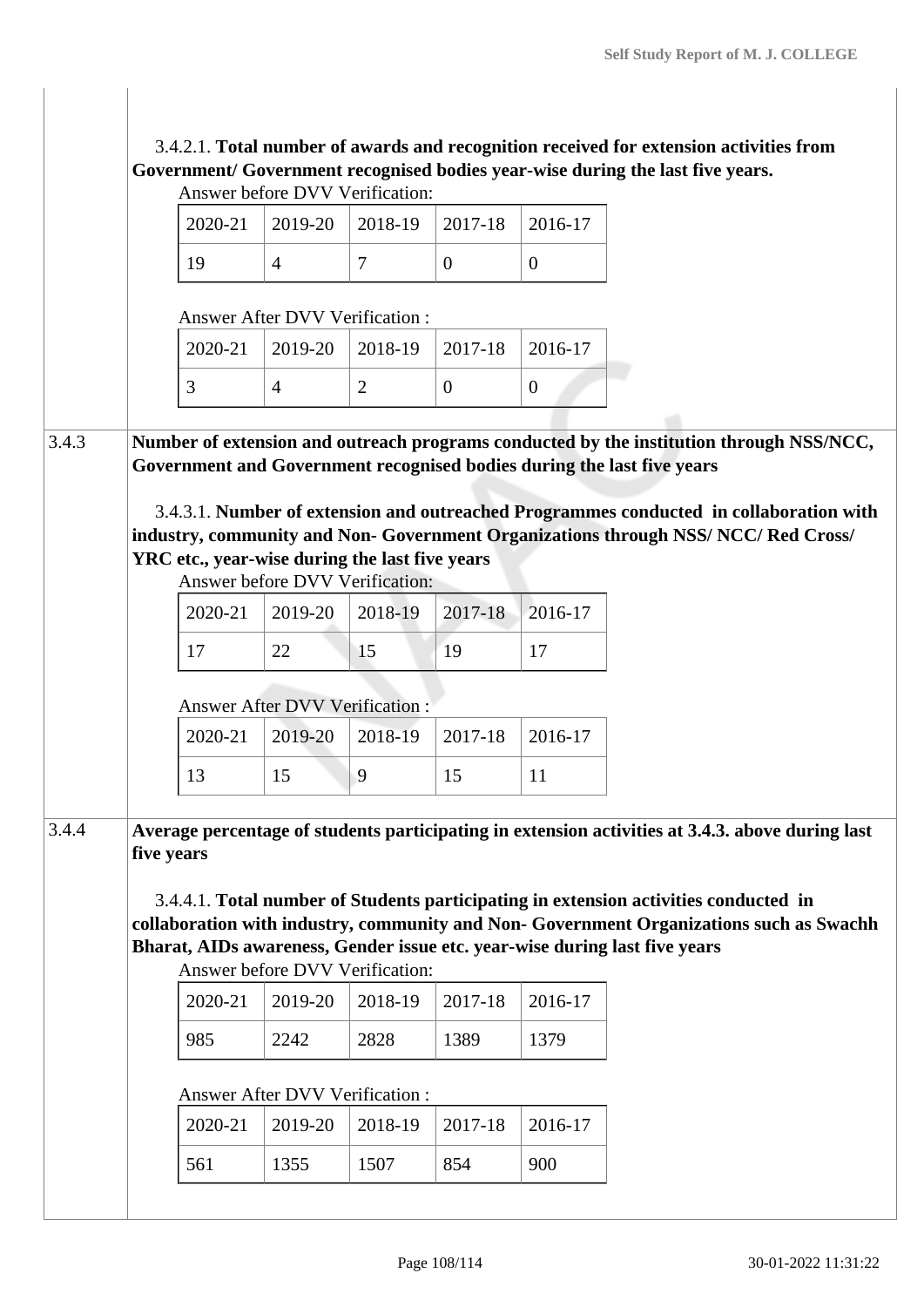| 3.5.1 | internship per year                                                                                                                                                                       |                                 |                |                                                                                                                        |         | Number of Collaborative activities for research, Faculty exchange, Student exchange/         |
|-------|-------------------------------------------------------------------------------------------------------------------------------------------------------------------------------------------|---------------------------------|----------------|------------------------------------------------------------------------------------------------------------------------|---------|----------------------------------------------------------------------------------------------|
|       | exchange/ internship year-wise during the last five years                                                                                                                                 | Answer before DVV Verification: |                |                                                                                                                        |         | 3.5.1.1. Number of Collaborative activities for research, Faculty exchange, Student          |
|       | 2020-21                                                                                                                                                                                   | 2019-20                         | 2018-19        | 2017-18                                                                                                                | 2016-17 |                                                                                              |
|       | 5                                                                                                                                                                                         | $\overline{7}$                  | 11             | 1                                                                                                                      | 1       |                                                                                              |
|       |                                                                                                                                                                                           | Answer After DVV Verification : |                |                                                                                                                        |         |                                                                                              |
|       | 2020-21                                                                                                                                                                                   | 2019-20                         | 2018-19        | 2017-18                                                                                                                | 2016-17 |                                                                                              |
|       | 1                                                                                                                                                                                         | $\tau$                          | $\overline{2}$ | 1                                                                                                                      | 1       |                                                                                              |
| 4.1.4 |                                                                                                                                                                                           |                                 |                |                                                                                                                        |         | Average percentage of expenditure, excluding salary for infrastructure augmentation during   |
|       | last five years(INR in Lakhs)                                                                                                                                                             |                                 |                |                                                                                                                        |         |                                                                                              |
|       | five years (INR in lakhs)                                                                                                                                                                 |                                 |                |                                                                                                                        |         | 4.1.4.1. Expenditure for infrastructure augmentation, excluding salary year-wise during last |
|       |                                                                                                                                                                                           | Answer before DVV Verification: |                |                                                                                                                        |         |                                                                                              |
|       | 2020-21                                                                                                                                                                                   | 2019-20                         | 2018-19        | 2017-18                                                                                                                | 2016-17 |                                                                                              |
|       | 29                                                                                                                                                                                        | 31.65                           | 46.50          | 30.38                                                                                                                  | 35.13   |                                                                                              |
|       |                                                                                                                                                                                           | Answer After DVV Verification : |                |                                                                                                                        |         |                                                                                              |
|       | 2020-21                                                                                                                                                                                   | 2019-20                         | 2018-19        | 2017-18                                                                                                                | 2016-17 |                                                                                              |
|       | 29                                                                                                                                                                                        | 12.65                           | 15.50          | 10.38                                                                                                                  | 16.13   |                                                                                              |
|       | augmentation, excluding salary by HEI.                                                                                                                                                    |                                 |                |                                                                                                                        |         | Remark : DVV has made the changes as per shared report of Expenditure for infrastructure     |
| 4.2.2 | The institution has subscription for the following e-resources                                                                                                                            |                                 |                |                                                                                                                        |         |                                                                                              |
|       | 1. e-journals<br>2. e-ShodhSindhu<br>3. Shodhganga Membership<br>4. e-books<br>5. Databases<br>6. Remote access to e-resources<br>Remark : DVV has made the changes as per N-List by HEI. |                                 |                | Answer before DVV Verification : A. Any 4 or more of the above<br>Answer After DVV Verification: D. Any 1 of the above |         |                                                                                              |
| 4.2.4 |                                                                                                                                                                                           |                                 |                |                                                                                                                        |         | Percentage per day usage of library by teachers and students (foot falls and login data for  |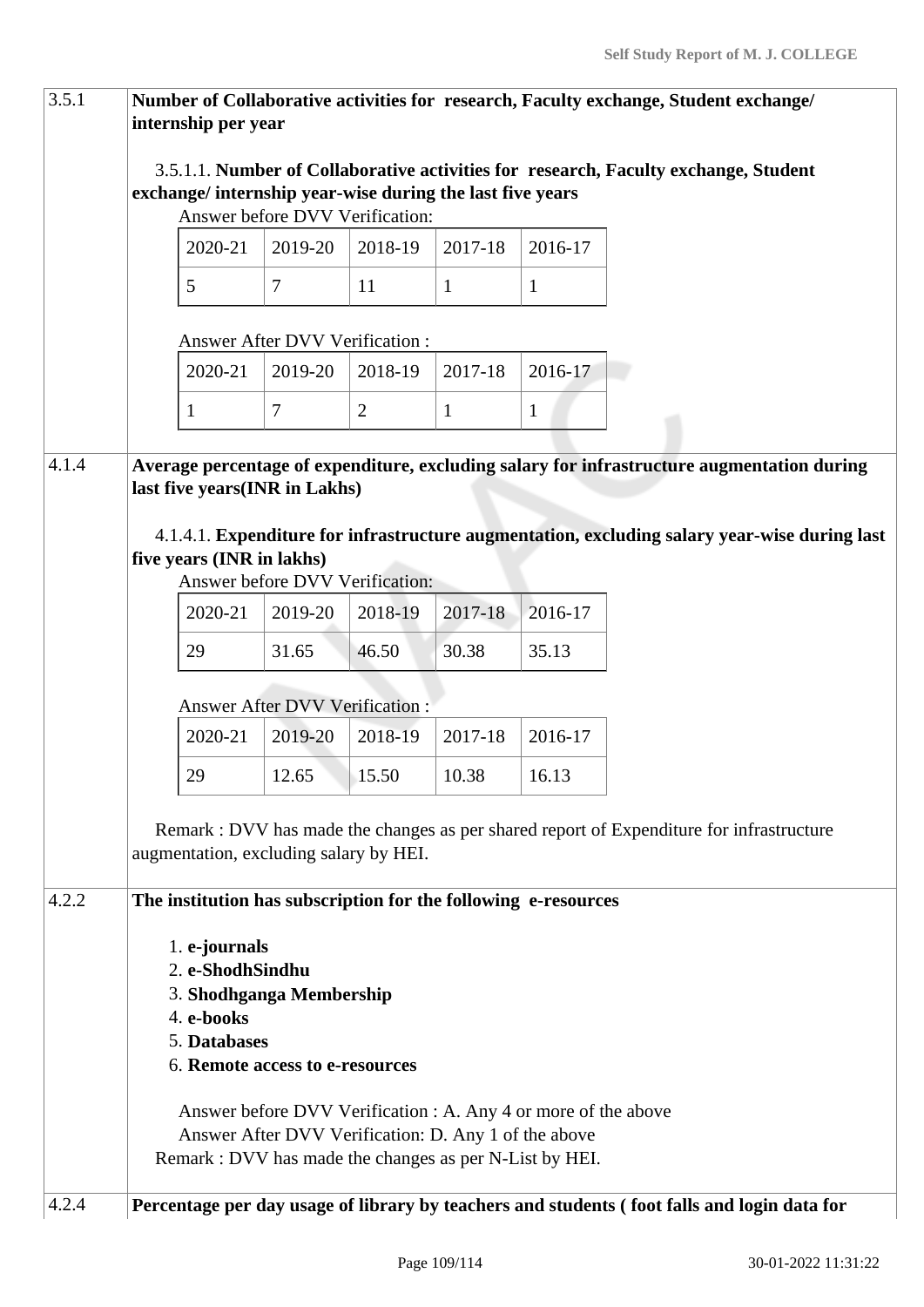|                | online access) during the latest completed academic year                                                                                                                   |                                                                          |         |                                                                                                          |         |                                                                                                                                                                                                                                                                                                                                                                                                                           |
|----------------|----------------------------------------------------------------------------------------------------------------------------------------------------------------------------|--------------------------------------------------------------------------|---------|----------------------------------------------------------------------------------------------------------|---------|---------------------------------------------------------------------------------------------------------------------------------------------------------------------------------------------------------------------------------------------------------------------------------------------------------------------------------------------------------------------------------------------------------------------------|
|                |                                                                                                                                                                            | Answer before DVV Verification : 65<br>Answer after DVV Verification: 17 |         |                                                                                                          |         | 4.2.4.1. Number of teachers and students using library per day over last one year                                                                                                                                                                                                                                                                                                                                         |
|                | on (dates)                                                                                                                                                                 |                                                                          |         |                                                                                                          |         | Remark : DVV has made the changes as per average of teacher and students using library per day                                                                                                                                                                                                                                                                                                                            |
| 4.4.1          | Lakhs)                                                                                                                                                                     |                                                                          |         |                                                                                                          |         | Average percentage of expenditure incurred on maintenance of infrastructure (physical and<br>academic support facilities) excluding salary component during the last five years(INR in                                                                                                                                                                                                                                    |
|                | (INR in lakhs)                                                                                                                                                             | Answer before DVV Verification:                                          |         |                                                                                                          |         | 4.4.1.1. Expenditure incurred on maintenance of infrastructure (physical facilities and<br>academic support facilities) excluding salary component year-wise during the last five years                                                                                                                                                                                                                                   |
|                | 2020-21                                                                                                                                                                    | 2019-20                                                                  | 2018-19 | 2017-18                                                                                                  | 2016-17 |                                                                                                                                                                                                                                                                                                                                                                                                                           |
|                | 4.5                                                                                                                                                                        | 105115                                                                   | 223794  | 703932                                                                                                   | 427650  |                                                                                                                                                                                                                                                                                                                                                                                                                           |
|                |                                                                                                                                                                            | <b>Answer After DVV Verification:</b>                                    |         |                                                                                                          |         |                                                                                                                                                                                                                                                                                                                                                                                                                           |
|                | 2020-21                                                                                                                                                                    | 2019-20                                                                  | 2018-19 | 2017-18                                                                                                  | 2016-17 |                                                                                                                                                                                                                                                                                                                                                                                                                           |
|                | 4.5                                                                                                                                                                        | 1.05                                                                     | 2.24    | 7.04                                                                                                     | 4.28    |                                                                                                                                                                                                                                                                                                                                                                                                                           |
| 5.1.5<br>5.2.3 | including sexual harassment and ragging cases<br>1. Implementation of guidelines of statutory/regulatory bodies<br>Remark : DVV has made the changes as per shared by HEI. |                                                                          |         | Answer before DVV Verification : A. All of the above<br>Answer After DVV Verification: B. 3 of the above |         | The Institution has a transparent mechanism for timely redressal of student grievances<br>2. Organisation wide awareness and undertakings on policies with zero tolerance<br>3. Mechanisms for submission of online/offline students' grievances<br>4. Timely redressal of the grievances through appropriate committees<br>Average percentage of students qualifying in state/national/ international level examinations |
|                | <b>TOEFL/Civil Services/State government examinations, etc.)</b><br>government examinations, etc.) year-wise during last five years                                        |                                                                          |         |                                                                                                          |         | during the last five years (eg: IIT-JAM/CLAT/ NET/SLET/GATE/ GMAT/CAT/GRE/<br>5.2.3.1. Number of students qualifying in state/national/international level examinations<br>(eg: IIT/JAM/ NET/ SLET/ GATE/ GMAT/CAT/GRE/ TOEFL/ Civil Services/ State                                                                                                                                                                      |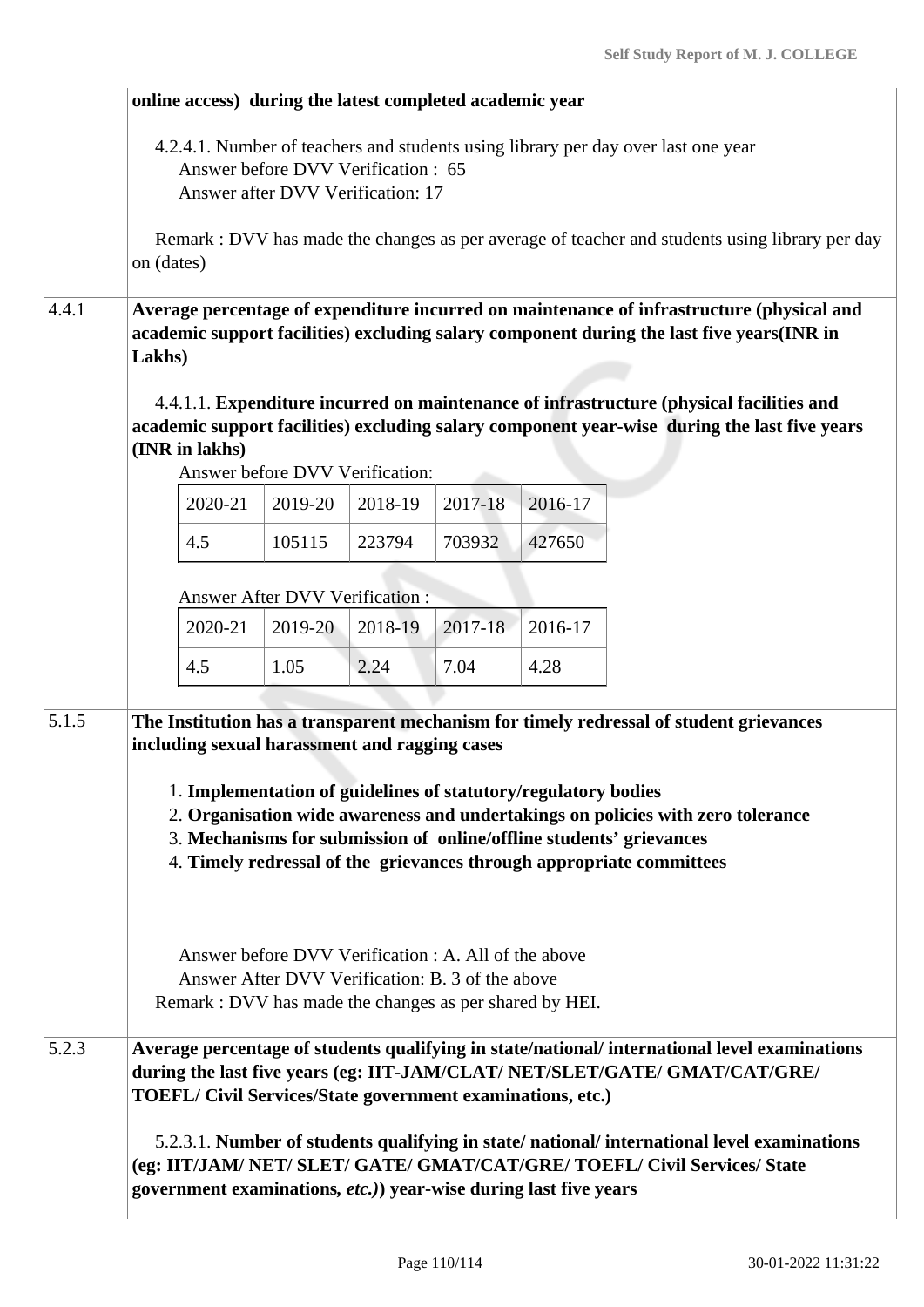|                                 |                                                                                                                                                  |              | Answer before DVV Verification: |              |
|---------------------------------|--------------------------------------------------------------------------------------------------------------------------------------------------|--------------|---------------------------------|--------------|
| 2020-21                         | 2019-20                                                                                                                                          | 2018-19      | 2017-18                         | 2016-17      |
| 10                              | 10                                                                                                                                               | 00           | 00                              | $00\,$       |
|                                 | <b>Answer After DVV Verification:</b>                                                                                                            |              |                                 |              |
| 2020-21                         | 2019-20                                                                                                                                          | 2018-19      | 2017-18                         | 2016-17      |
| 8                               | 10                                                                                                                                               | 00           | 00                              | $00\,$       |
|                                 | 5.2.3.2. Number of students appearing in state/national/international level examinations                                                         |              |                                 |              |
|                                 | (eg: JAM/CLAT/NET/ SLET/ GATE/ GMAT/CAT, GRE/ TOFEL/ Civil Services/ State                                                                       |              |                                 |              |
|                                 | government examinations) year-wise during last five years                                                                                        |              |                                 |              |
|                                 | Answer before DVV Verification:                                                                                                                  |              |                                 |              |
| 2020-21                         | 2019-20                                                                                                                                          | 2018-19      | 2017-18                         | 2016-17      |
|                                 |                                                                                                                                                  |              |                                 |              |
| Answer before DVV Verification: |                                                                                                                                                  |              |                                 |              |
| 2020-21                         | 2019-20                                                                                                                                          | 2018-19      | 2017-18                         | 2016-17      |
| 3                               | 45                                                                                                                                               | $\mathbf{1}$ | $\mathbf{1}$                    | $\mathbf{1}$ |
|                                 | <b>Answer After DVV Verification:</b>                                                                                                            |              |                                 |              |
| 2020-21                         | 2019-20                                                                                                                                          | 2018-19      | 2017-18                         | 2016-17      |
| $\overline{0}$                  | $\overline{2}$                                                                                                                                   | 1            | 1                               | $\theta$     |
|                                 | Average number of sports and cultural events/competitions in which students of the Institution                                                   |              |                                 |              |
|                                 | participated during last five years (organised by the institution/other institutions)                                                            |              |                                 |              |
|                                 |                                                                                                                                                  |              |                                 |              |
|                                 | 5.3.3.1. Number of sports and cultural events/competitions in which students of the<br>Institution participated year-wise during last five years |              |                                 |              |
|                                 | Answer before DVV Verification:                                                                                                                  |              |                                 |              |
| 2020-21                         | 2019-20                                                                                                                                          | 2018-19      | 2017-18                         | 2016-17      |
| $\overline{2}$                  | 8                                                                                                                                                | 8            | 6                               | 3            |
|                                 |                                                                                                                                                  |              |                                 |              |
| 2020-21                         | Answer After DVV Verification:<br>2019-20                                                                                                        | 2018-19      | 2017-18                         | 2016-17      |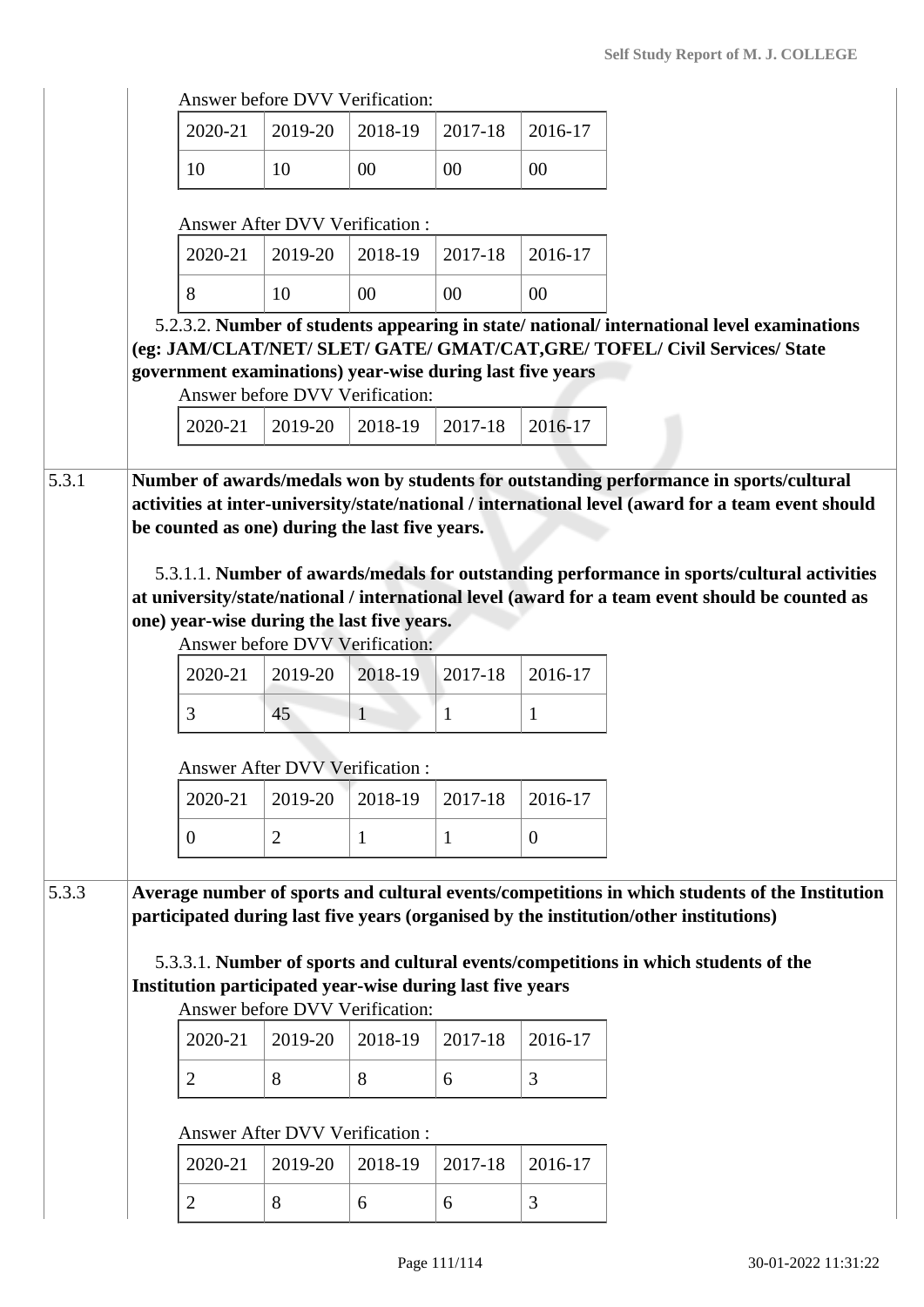| 6.3.3 |         |                                                                              |                     |         |              | Average number of professional development /administrative training programs organized by<br>the institution for teaching and non teaching staff during the last five years              |
|-------|---------|------------------------------------------------------------------------------|---------------------|---------|--------------|------------------------------------------------------------------------------------------------------------------------------------------------------------------------------------------|
|       | years   |                                                                              |                     |         |              | 6.3.3.1. Total number of professional development /administrative training Programmes<br>organized by the institution for teaching and non teaching staff year-wise during the last five |
|       |         | Answer before DVV Verification:                                              |                     |         |              |                                                                                                                                                                                          |
|       | 2020-21 | 2019-20                                                                      | 2018-19             | 2017-18 | 2016-17      |                                                                                                                                                                                          |
|       | 05      | 09                                                                           | 05                  | 04      | 04           |                                                                                                                                                                                          |
|       |         | Answer After DVV Verification :                                              |                     |         |              |                                                                                                                                                                                          |
|       | 2020-21 | 2019-20                                                                      | 2018-19             | 2017-18 | 2016-17      |                                                                                                                                                                                          |
|       | $00\,$  | 02                                                                           | 01                  | 01      | $00\,$       |                                                                                                                                                                                          |
| 6.4.2 |         |                                                                              |                     |         |              | Funds / Grants received from non-government bodies, individuals, philanthropers during the                                                                                               |
|       |         | last five years (not covered in Criterion III)                               |                     |         |              |                                                                                                                                                                                          |
|       |         |                                                                              |                     |         |              | 6.4.2.1. Total Grants received from non-government bodies, individuals, Philanthropers year wise                                                                                         |
|       |         | during the last five years (INR in Lakhs)<br>Answer before DVV Verification: |                     |         |              |                                                                                                                                                                                          |
|       | 2020-21 | 2019-20                                                                      | 2018-19             | 2017-18 | 2016-17      |                                                                                                                                                                                          |
|       | $00\,$  | .55                                                                          | $\overline{4}$      | 2.4     | $\mathbf{1}$ |                                                                                                                                                                                          |
|       |         | <b>Answer After DVV Verification:</b>                                        |                     |         |              |                                                                                                                                                                                          |
|       | 2020-21 |                                                                              | $2019-20$   2018-19 | 2017-18 | 2016-17      |                                                                                                                                                                                          |
|       | $00\,$  | .15                                                                          | $\overline{2}$      | 1.4     | $\mathbf{1}$ |                                                                                                                                                                                          |
|       |         |                                                                              |                     |         |              |                                                                                                                                                                                          |
|       |         | Remark: DVV has excluded funds from own trust and sister institutions.       |                     |         |              |                                                                                                                                                                                          |
| 7.1.4 |         | Water conservation facilities available in the Institution:                  |                     |         |              |                                                                                                                                                                                          |
|       |         | 1. Rain water harvesting                                                     |                     |         |              |                                                                                                                                                                                          |
|       |         | 2. Borewell /Open well recharge<br>3. Construction of tanks and bunds        |                     |         |              |                                                                                                                                                                                          |
|       |         | 4. Waste water recycling                                                     |                     |         |              |                                                                                                                                                                                          |
|       |         |                                                                              |                     |         |              | 5. Maintenance of water bodies and distribution system in the campus                                                                                                                     |
|       |         | Answer before DVV Verification : A. Any 4 or all of the above                |                     |         |              |                                                                                                                                                                                          |
|       |         | Answer After DVV Verification: B. 3 of the above                             |                     |         |              |                                                                                                                                                                                          |
|       |         | Remark : DVV has made the changes as per shared report by HEI.               |                     |         |              |                                                                                                                                                                                          |
| 7.1.7 |         | The Institution has disabled-friendly, barrier free environment              |                     |         |              |                                                                                                                                                                                          |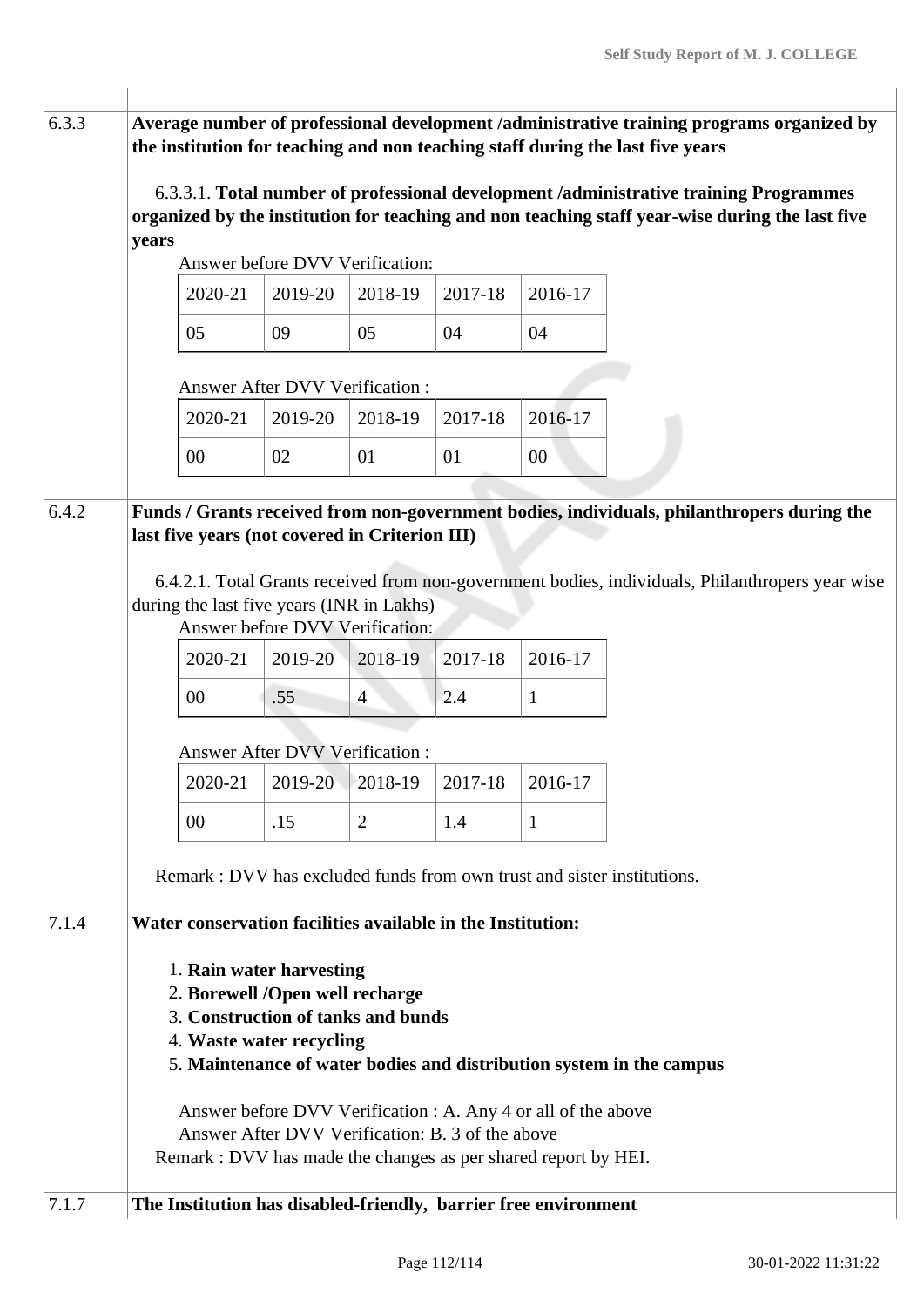| 1. Built environment with ramps/lifts for easy access to classrooms.                                                            |
|---------------------------------------------------------------------------------------------------------------------------------|
| 2. Divyangjan friendly washrooms                                                                                                |
| 3. Signage including tactile path, lights, display boards and signposts                                                         |
| 4. Assistive technology and facilities for Divyangjan accessible website, screen-reading<br>software, mechanized equipment      |
| 5. Provision for enquiry and information : Human assistance, reader, scribe, soft copies of<br>reading material, screen reading |
| Answer before DVV Verification : A. Any 4 or all of the above<br>Answer After DVV Verification: B. 3 of the above               |
| Remark: DVV has made the changes as per shared report by HEI.                                                                   |

## **2.Extended Profile Deviations**

| 2020-21 | 2019-20 | 2018-19                                                 | 2017-18                                                                                                                                                                                                                          | 2016-17 |                                                                                                                                                                                                                           |
|---------|---------|---------------------------------------------------------|----------------------------------------------------------------------------------------------------------------------------------------------------------------------------------------------------------------------------------|---------|---------------------------------------------------------------------------------------------------------------------------------------------------------------------------------------------------------------------------|
| 22      | 22      | 21                                                      | 21                                                                                                                                                                                                                               | 21      |                                                                                                                                                                                                                           |
|         |         |                                                         |                                                                                                                                                                                                                                  |         |                                                                                                                                                                                                                           |
| 2020-21 | 2019-20 | 2018-19                                                 | 2017-18                                                                                                                                                                                                                          | 2016-17 |                                                                                                                                                                                                                           |
| 21      | 21      | 21                                                      | 21                                                                                                                                                                                                                               | 21      |                                                                                                                                                                                                                           |
|         |         |                                                         |                                                                                                                                                                                                                                  |         |                                                                                                                                                                                                                           |
|         |         |                                                         |                                                                                                                                                                                                                                  |         |                                                                                                                                                                                                                           |
|         |         |                                                         |                                                                                                                                                                                                                                  |         |                                                                                                                                                                                                                           |
| 2020-21 | 2019-20 | 2018-19                                                 | 2017-18                                                                                                                                                                                                                          | 2016-17 |                                                                                                                                                                                                                           |
| 375     | 356     | 313                                                     | 356                                                                                                                                                                                                                              | 347     |                                                                                                                                                                                                                           |
|         |         |                                                         |                                                                                                                                                                                                                                  |         |                                                                                                                                                                                                                           |
| 2020-21 | 2019-20 | 2018-19                                                 | 2017-18                                                                                                                                                                                                                          | 2016-17 |                                                                                                                                                                                                                           |
| 366     | 356     | 309                                                     | 356                                                                                                                                                                                                                              | 347     |                                                                                                                                                                                                                           |
|         |         |                                                         |                                                                                                                                                                                                                                  |         |                                                                                                                                                                                                                           |
|         |         |                                                         |                                                                                                                                                                                                                                  |         |                                                                                                                                                                                                                           |
|         |         |                                                         |                                                                                                                                                                                                                                  |         |                                                                                                                                                                                                                           |
|         |         |                                                         |                                                                                                                                                                                                                                  |         |                                                                                                                                                                                                                           |
|         |         | 2018-19                                                 |                                                                                                                                                                                                                                  |         |                                                                                                                                                                                                                           |
| 561     | 561     | 536                                                     | 534                                                                                                                                                                                                                              | 534     |                                                                                                                                                                                                                           |
|         |         |                                                         |                                                                                                                                                                                                                                  |         |                                                                                                                                                                                                                           |
| 2020-21 | 2019-20 | 2018-19                                                 | 2017-18                                                                                                                                                                                                                          | 2016-17 |                                                                                                                                                                                                                           |
|         | 2020-21 | <b>Extended Questions</b><br>last five years<br>2019-20 | Answer before DVV Verification:<br><b>Answer After DVV Verification:</b><br><b>Answer before DVV Verification:</b><br><b>Answer After DVV Verification:</b><br>Answer before DVV Verification:<br>Answer After DVV Verification: | 2017-18 | Number of programs offered year-wise for last five years<br>Number of students year-wise during last five years<br>Number of seats earmarked for reserved category as per GOI/State Govt rule year-wise during<br>2016-17 |